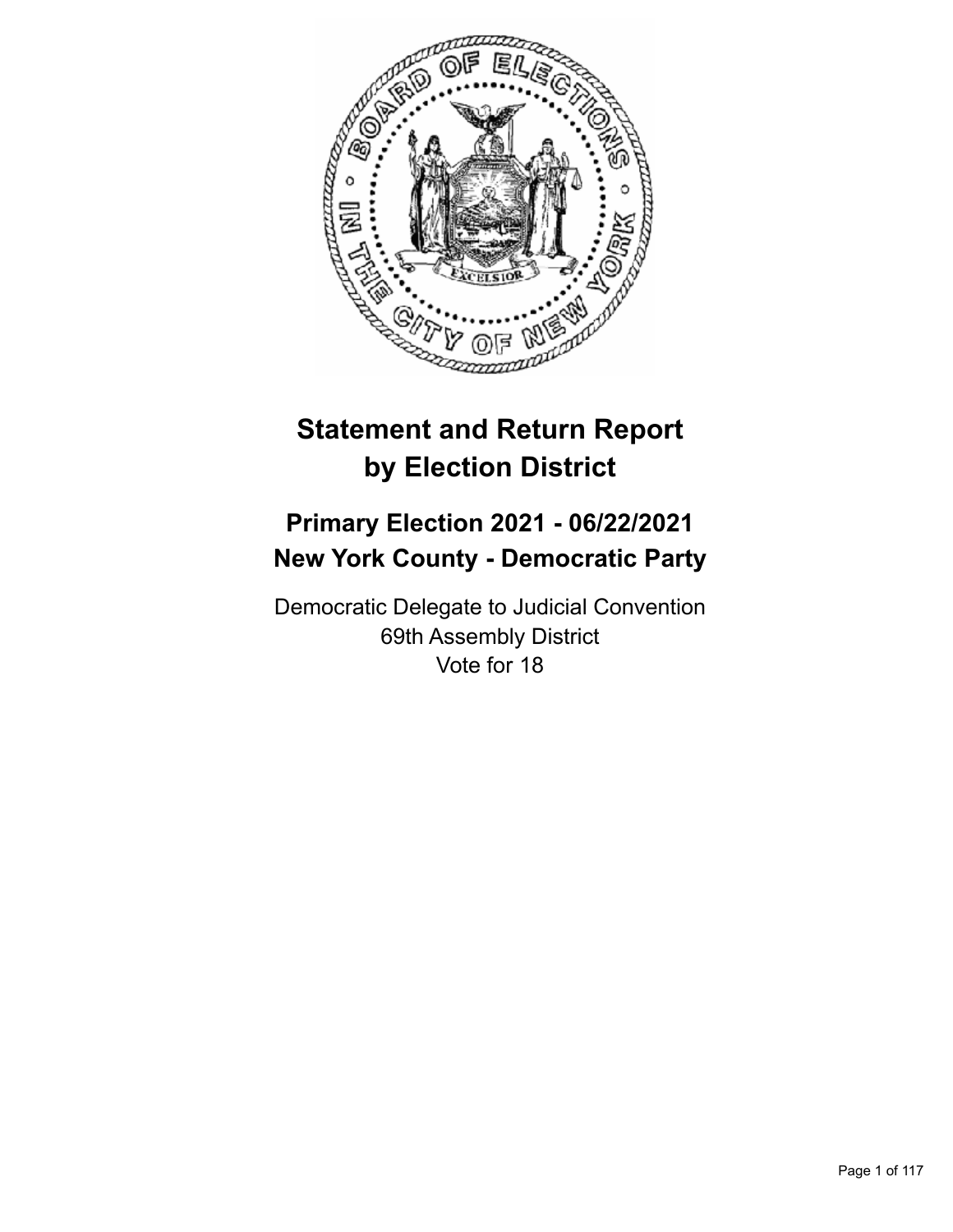

| <b>PUBLIC COUNTER</b>                                    | 181                     |
|----------------------------------------------------------|-------------------------|
| MANUALLY COUNTED EMERGENCY                               | 0                       |
| <b>ABSENTEE / MILITARY</b>                               | 34                      |
| <b>AFFIDAVIT</b>                                         | 2                       |
| <b>Total Ballots</b>                                     | 217                     |
| Less - Inapplicable Federal/Special Presidential Ballots | 0                       |
| <b>Total Applicable Ballots</b>                          | 217                     |
| <b>CARMEN OCASIO</b>                                     | 54                      |
| <b>SANDRA WILLIAMS</b>                                   | 46                      |
| <b>JUDITH MEDINA</b>                                     | 47                      |
| <b>MICHAEL WALKER</b>                                    | 27                      |
| <b>ALAN FLACKS</b>                                       | 37                      |
| <b>LUIS ROMAN</b>                                        | 39                      |
| <b>KENNETH SHERRILL</b>                                  | 36                      |
| ELIZABETH A. KELLNER                                     | 62                      |
| AMY J. PORTER                                            | 59                      |
| <b>STEPHANIE PINTO</b>                                   | 53                      |
| ALFRED P. PLACERES                                       | 35                      |
| <b>MARY B. PEPPITO</b>                                   | 52                      |
| <b>JUDITH B. YORK</b>                                    | 52                      |
| <b>AUDREY ISAACS</b>                                     | 57                      |
| CATHARINE A. GRAD                                        | 51                      |
| JOELLA A.C. JONES                                        | 49                      |
| <b>JOSHUA PEPPER</b>                                     | 44                      |
| <b>HEATHER DUCHARME</b>                                  | 56                      |
| <b>SHARON S. SILBERFARB</b>                              | 53                      |
| <b>DEBORAH THOMAS</b>                                    | 51                      |
| PATRICK S. ALMONRODE                                     | 34                      |
| CAROL L. VAN DEUSEN                                      | 52                      |
| <b>CARMEN R. QUINONES</b>                                | 44                      |
| AFSI KHOT (WRITE-IN)                                     | 1                       |
| ALICE FONTIER (WRITE-IN)                                 | 1                       |
| ALICIA HOLLINGER (WRITE-IN)                              | $\mathbf{1}$            |
| ALISON MOREORGO (WRITE-IN)                               | 1                       |
| ANA OAKES (WRITE-IN)                                     | $\overline{\mathbf{c}}$ |
| ANDREW BLACK (WRITE-IN)                                  | 1                       |
| ANN MANDESE (WRITE-IN)                                   | 1                       |
| ANNIE COSTIMANZO (WRITE-IN)                              | 1                       |
| <b>BOBBY MORGR (WRITE-IN)</b>                            | 1                       |
| CYNTHIA TIBBS (WRITE-IN)                                 | 1                       |
| DANIELLE COOPER (WRITE-IN)                               | 1                       |
| DANIELLE SKAWGARD (WRITE-IN)                             | 1                       |
| DEBI CORNWALL (WRITE-IN)                                 | 1                       |
| DIANA TYLER (WRITE-IN)                                   | 1                       |
| GABRIEL SPERBER (WRITE-IN)                               | 1                       |
| <b>GABRIELLE KENNEDY (WRITE-IN)</b>                      | 1                       |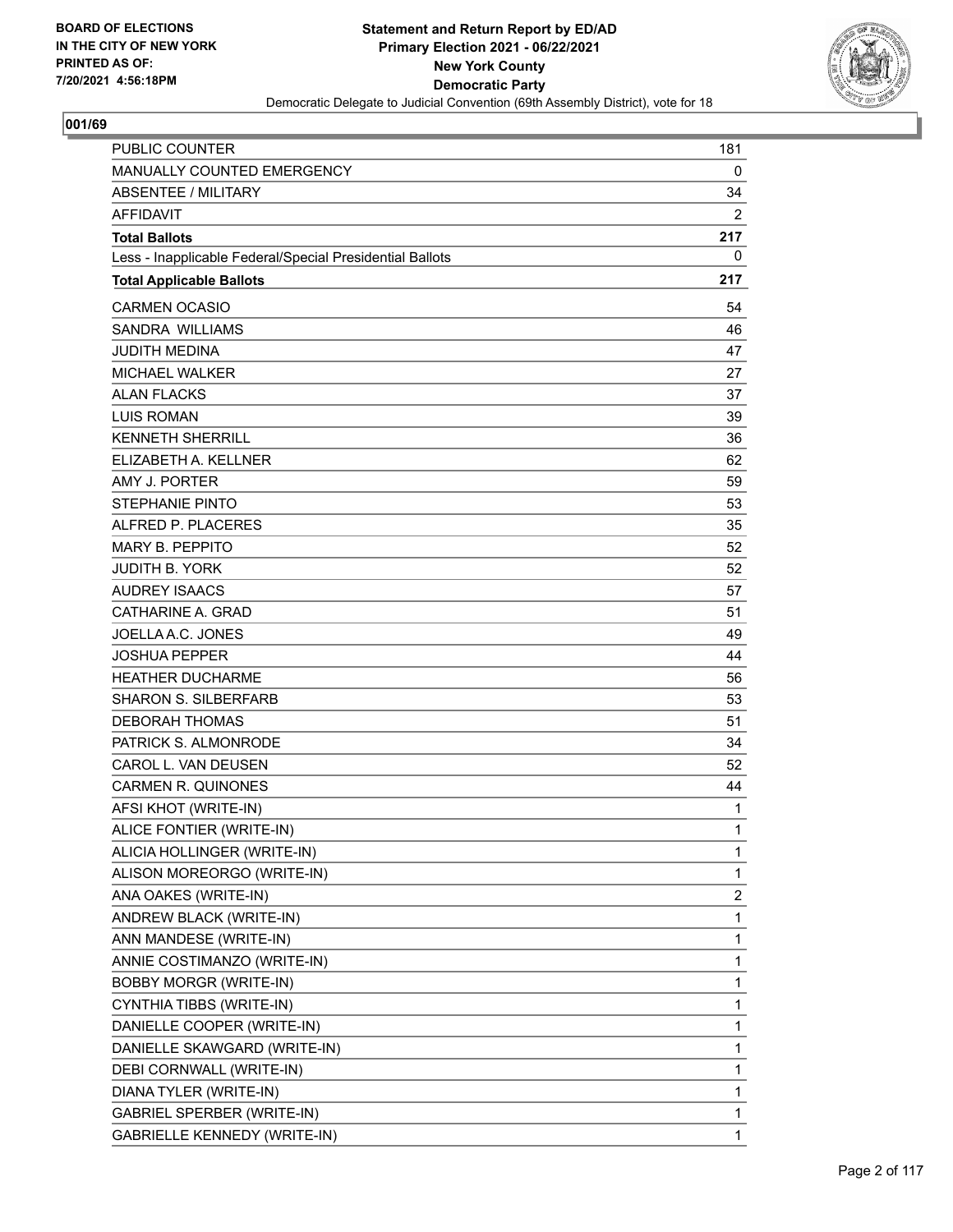

| <b>GRETCHEN WARSLEY (WRITE-IN)</b> |       |
|------------------------------------|-------|
| <b>JESSICA SINGER (WRITE-IN)</b>   |       |
| KASIA DONAHUE (WRITE-IN)           |       |
| KATIE HYDE (WRITE-IN)              |       |
| LISA HOYES (WRITE-IN)              |       |
| MALCOLM FONTIER (WRITE-IN)         |       |
| MANKA MEIS (WRITE-IN)              |       |
| MARIA DUNZILO (WRITE-IN)           |       |
| MARY HELE SPERBER (WRITE-IN)       |       |
| MAXINE SLEYER (WRITE-IN)           |       |
| TOM KLUN (WRITE-IN)                |       |
| ZACK WEINER (WRITE-IN)             |       |
| <b>Total Votes</b>                 | 1,119 |
| Unrecorded                         | 2,787 |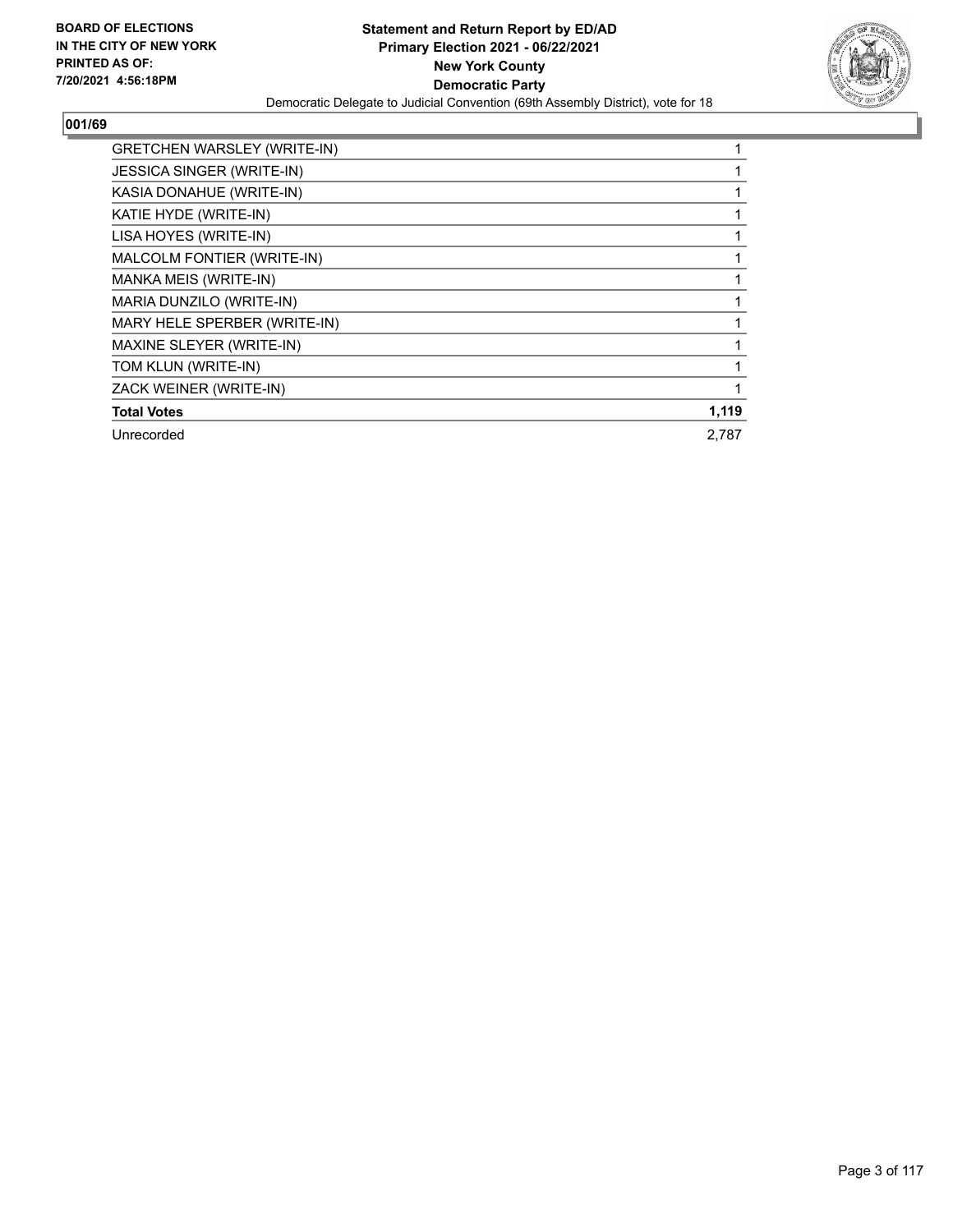

| <b>PUBLIC COUNTER</b>                                    | 151          |
|----------------------------------------------------------|--------------|
| MANUALLY COUNTED EMERGENCY                               | 0            |
| <b>ABSENTEE / MILITARY</b>                               | 37           |
| <b>AFFIDAVIT</b>                                         | 2            |
| <b>Total Ballots</b>                                     | 190          |
| Less - Inapplicable Federal/Special Presidential Ballots | 0            |
| <b>Total Applicable Ballots</b>                          | 190          |
| <b>CARMEN OCASIO</b>                                     | 46           |
| <b>SANDRA WILLIAMS</b>                                   | 36           |
| <b>JUDITH MEDINA</b>                                     | 37           |
| <b>MICHAEL WALKER</b>                                    | 22           |
| <b>ALAN FLACKS</b>                                       | 32           |
| <b>LUIS ROMAN</b>                                        | 36           |
| <b>KENNETH SHERRILL</b>                                  | 28           |
| ELIZABETH A. KELLNER                                     | 44           |
| AMY J. PORTER                                            | 48           |
| <b>STEPHANIE PINTO</b>                                   | 49           |
| ALFRED P. PLACERES                                       | 31           |
| <b>MARY B. PEPPITO</b>                                   | 42           |
| <b>JUDITH B. YORK</b>                                    | 52           |
| <b>AUDREY ISAACS</b>                                     | 42           |
| CATHARINE A. GRAD                                        | 40           |
| JOELLA A.C. JONES                                        | 43           |
| <b>JOSHUA PEPPER</b>                                     | 28           |
| <b>HEATHER DUCHARME</b>                                  | 41           |
| <b>SHARON S. SILBERFARB</b>                              | 43           |
| <b>DEBORAH THOMAS</b>                                    | 46           |
| PATRICK S. ALMONRODE                                     | 26           |
| CAROL L. VAN DEUSEN                                      | 42           |
| <b>CARMEN R. QUINONES</b>                                | 30           |
| ALLISON DOWNING (WRITE-IN)                               | 1            |
| <b>GRETCHEN BROGES (WRITE-IN)</b>                        | 1            |
| IRENE DESS (WRITE-IN)                                    | $\mathbf{1}$ |
| NOAH KAUFMAN (WRITE-IN)                                  | 1            |
| PAUL SHNEYER (WRITE-IN)                                  | $\mathbf{1}$ |
| RICHARD SIEGEL (WRITE-IN)                                | $\mathbf 1$  |
| ZOILE MARTE (WRITE-IN)                                   | 1            |
| <b>Total Votes</b>                                       | 891          |
| Unrecorded                                               | 2,529        |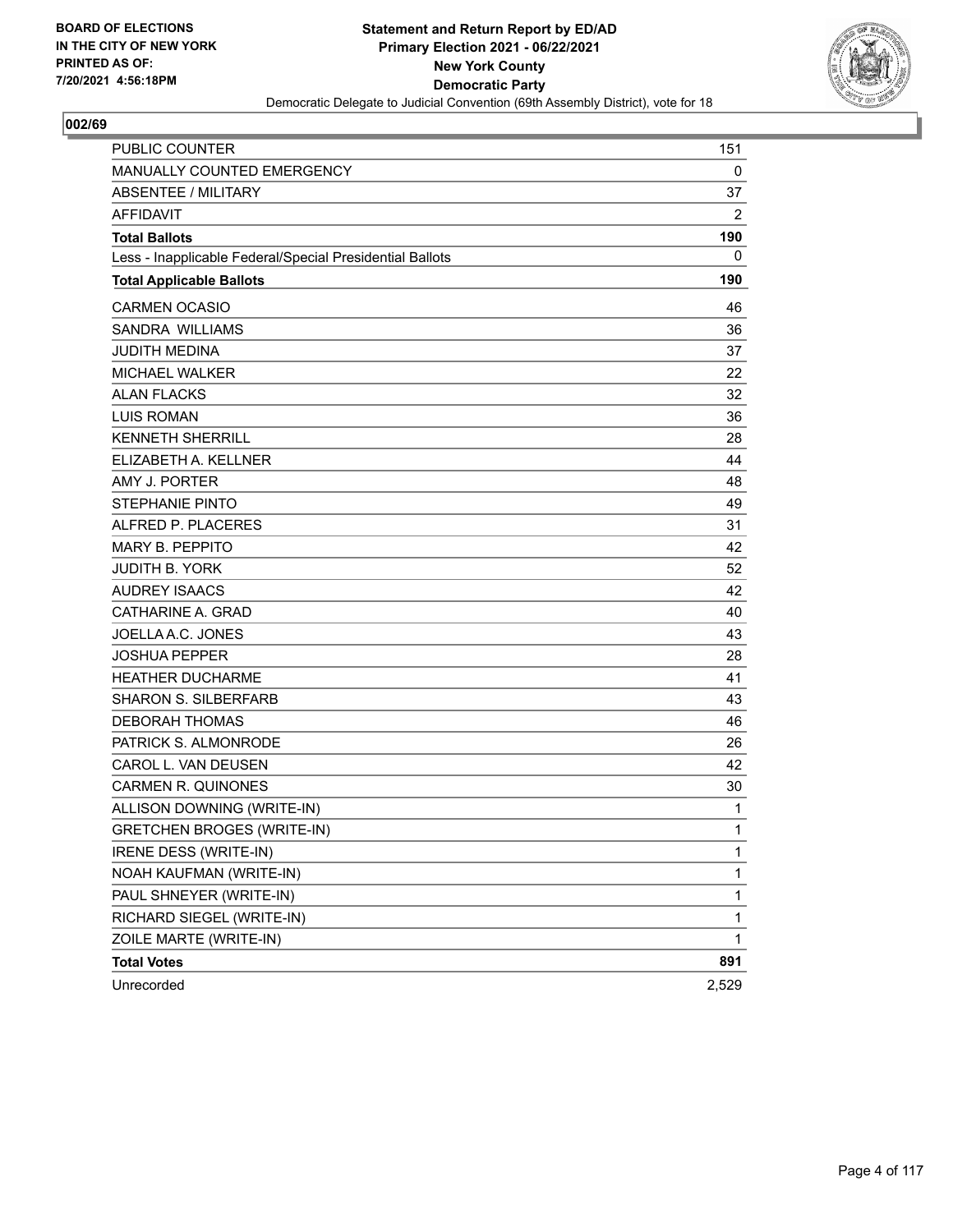

| <b>PUBLIC COUNTER</b>                                    | 256      |
|----------------------------------------------------------|----------|
| <b>MANUALLY COUNTED EMERGENCY</b>                        | 0        |
| <b>ABSENTEE / MILITARY</b>                               | 40       |
| <b>AFFIDAVIT</b>                                         | 5        |
| <b>Total Ballots</b>                                     | 301      |
| Less - Inapplicable Federal/Special Presidential Ballots | $\Omega$ |
| <b>Total Applicable Ballots</b>                          | 301      |
| <b>CARMEN OCASIO</b>                                     | 116      |
| <b>SANDRA WILLIAMS</b>                                   | 92       |
| JUDITH MEDINA                                            | 83       |
| <b>MICHAEL WALKER</b>                                    | 54       |
| <b>ALAN FLACKS</b>                                       | 55       |
| <b>LUIS ROMAN</b>                                        | 66       |
| <b>KENNETH SHERRILL</b>                                  | 58       |
| ELIZABETH A. KELLNER                                     | 90       |
| AMY J. PORTER                                            | 92       |
| <b>STEPHANIE PINTO</b>                                   | 91       |
| ALFRED P. PLACERES                                       | 49       |
| <b>MARY B. PEPPITO</b>                                   | 83       |
| JUDITH B. YORK                                           | 95       |
| <b>AUDREY ISAACS</b>                                     | 81       |
| CATHARINE A. GRAD                                        | 85       |
| JOELLA A.C. JONES                                        | 74       |
| <b>JOSHUA PEPPER</b>                                     | 55       |
| <b>HEATHER DUCHARME</b>                                  | 80       |
| SHARON S. SILBERFARB                                     | 73       |
| <b>DEBORAH THOMAS</b>                                    | 79       |
| PATRICK S. ALMONRODE                                     | 50       |
| CAROL L. VAN DEUSEN                                      | 77       |
| <b>CARMEN R. QUINONES</b>                                | 72       |
| CHRIS GASPAR (WRITE-IN)                                  | 1        |
| UNATTRIBUTABLE WRITE-IN (WRITE-IN)                       | 2        |
| <b>Total Votes</b>                                       | 1,753    |
| Unrecorded                                               | 3,665    |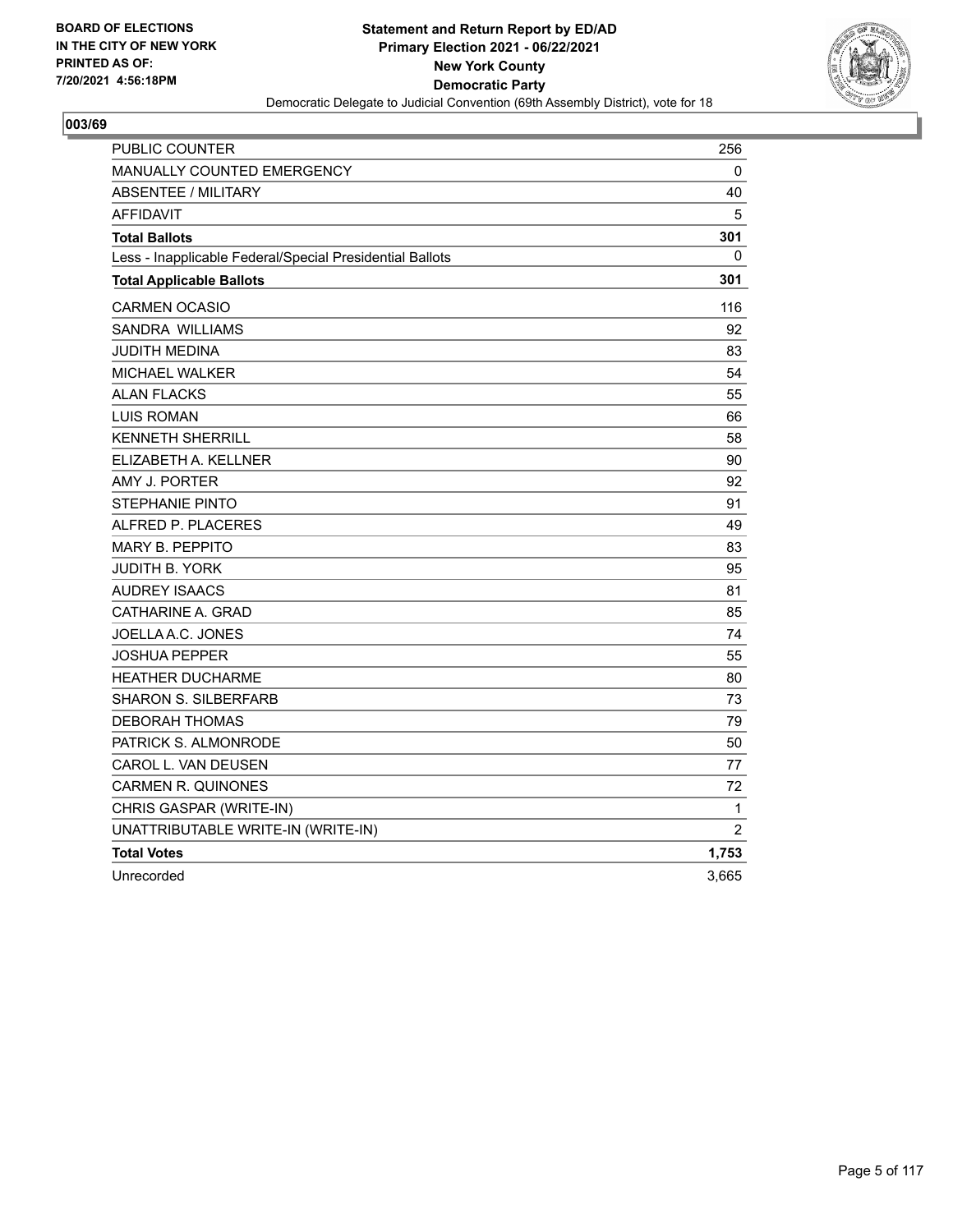

| PUBLIC COUNTER                                           | 281   |
|----------------------------------------------------------|-------|
| <b>MANUALLY COUNTED EMERGENCY</b>                        | 0     |
| <b>ABSENTEE / MILITARY</b>                               | 47    |
| <b>AFFIDAVIT</b>                                         | 3     |
| <b>Total Ballots</b>                                     | 331   |
| Less - Inapplicable Federal/Special Presidential Ballots | 0     |
| <b>Total Applicable Ballots</b>                          | 331   |
| <b>CARMEN OCASIO</b>                                     | 73    |
| <b>SANDRA WILLIAMS</b>                                   | 66    |
| JUDITH MEDINA                                            | 64    |
| <b>MICHAEL WALKER</b>                                    | 44    |
| <b>ALAN FLACKS</b>                                       | 59    |
| <b>LUIS ROMAN</b>                                        | 62    |
| <b>KENNETH SHERRILL</b>                                  | 61    |
| ELIZABETH A. KELLNER                                     | 91    |
| AMY J. PORTER                                            | 90    |
| STEPHANIE PINTO                                          | 84    |
| ALFRED P. PLACERES                                       | 52    |
| <b>MARY B. PEPPITO</b>                                   | 86    |
| <b>JUDITH B. YORK</b>                                    | 91    |
| <b>AUDREY ISAACS</b>                                     | 86    |
| CATHARINE A. GRAD                                        | 80    |
| JOELLA A.C. JONES                                        | 83    |
| <b>JOSHUA PEPPER</b>                                     | 63    |
| <b>HEATHER DUCHARME</b>                                  | 83    |
| <b>SHARON S. SILBERFARB</b>                              | 83    |
| <b>DEBORAH THOMAS</b>                                    | 81    |
| PATRICK S. ALMONRODE                                     | 52    |
| CAROL L. VAN DEUSEN                                      | 80    |
| <b>CARMEN R. QUINONES</b>                                | 44    |
| NANCY CONNERY (WRITE-IN)                                 | 1     |
| SARAH BRADLEY (WRITE-IN)                                 | 1     |
| UNATTRIBUTABLE WRITE-IN (WRITE-IN)                       | 19    |
| <b>Total Votes</b>                                       | 1,679 |
| Unrecorded                                               | 4,279 |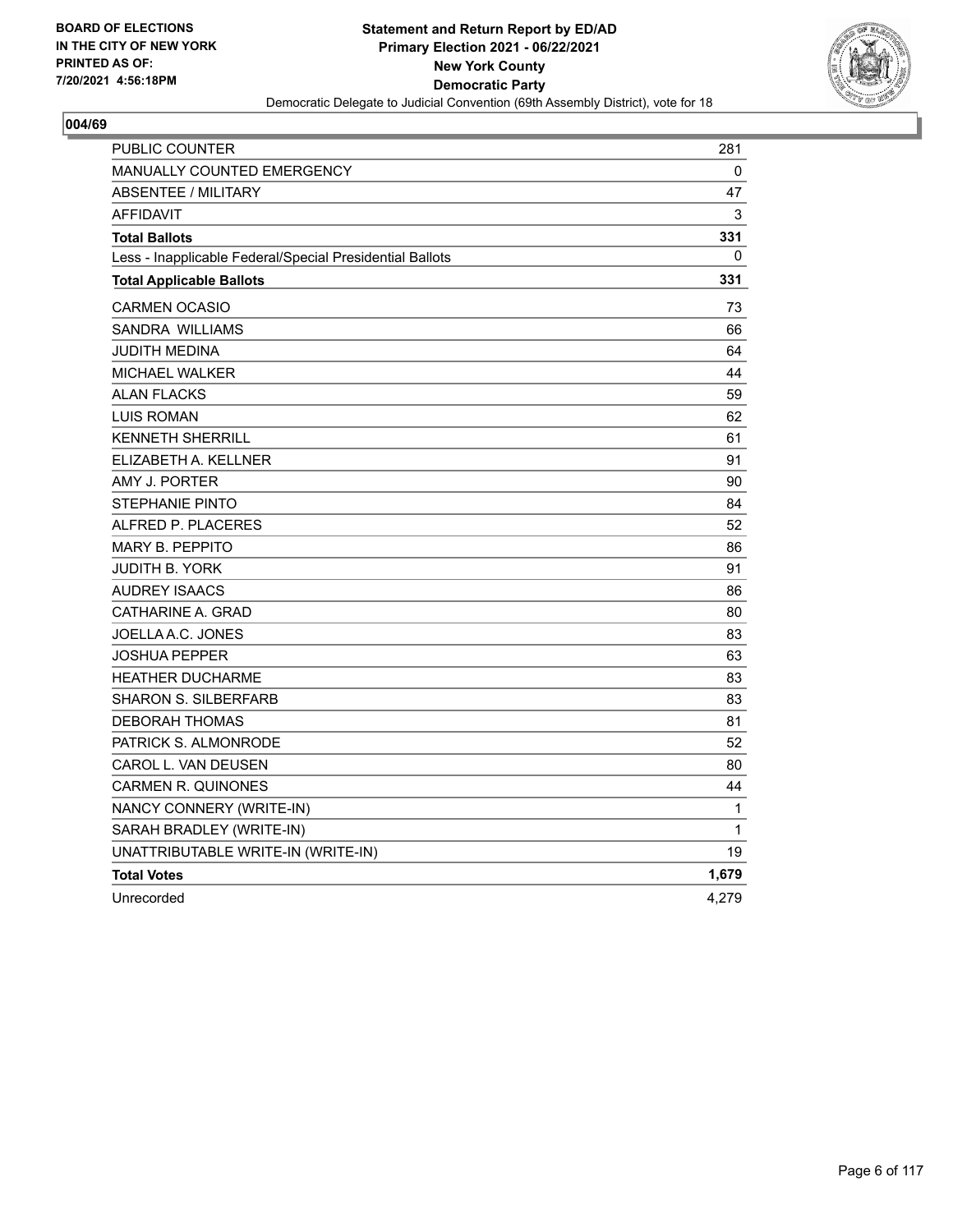

| <b>PUBLIC COUNTER</b>                                    | 215            |
|----------------------------------------------------------|----------------|
| MANUALLY COUNTED EMERGENCY                               | 0              |
| <b>ABSENTEE / MILITARY</b>                               | 51             |
| <b>AFFIDAVIT</b>                                         | $\overline{2}$ |
| <b>Total Ballots</b>                                     | 268            |
| Less - Inapplicable Federal/Special Presidential Ballots | $\Omega$       |
| <b>Total Applicable Ballots</b>                          | 268            |
| <b>CARMEN OCASIO</b>                                     | 53             |
| SANDRA WILLIAMS                                          | 52             |
| <b>JUDITH MEDINA</b>                                     | 54             |
| <b>MICHAEL WALKER</b>                                    | 27             |
| <b>ALAN FLACKS</b>                                       | 55             |
| <b>LUIS ROMAN</b>                                        | 55             |
| <b>KENNETH SHERRILL</b>                                  | 56             |
| ELIZABETH A. KELLNER                                     | 85             |
| AMY J. PORTER                                            | 76             |
| <b>STEPHANIE PINTO</b>                                   | 84             |
| ALFRED P. PLACERES                                       | 51             |
| <b>MARY B. PEPPITO</b>                                   | 69             |
| JUDITH B. YORK                                           | 81             |
| <b>AUDREY ISAACS</b>                                     | 77             |
| CATHARINE A. GRAD                                        | 77             |
| JOELLA A.C. JONES                                        | 67             |
| <b>JOSHUA PEPPER</b>                                     | 49             |
| <b>HEATHER DUCHARME</b>                                  | 72             |
| <b>SHARON S. SILBERFARB</b>                              | 77             |
| <b>DEBORAH THOMAS</b>                                    | 74             |
| PATRICK S. ALMONRODE                                     | 50             |
| CAROL L. VAN DEUSEN                                      | 76             |
| <b>CARMEN R. QUINONES</b>                                | 37             |
| <b>Total Votes</b>                                       | 1,454          |
| Unrecorded                                               | 3,370          |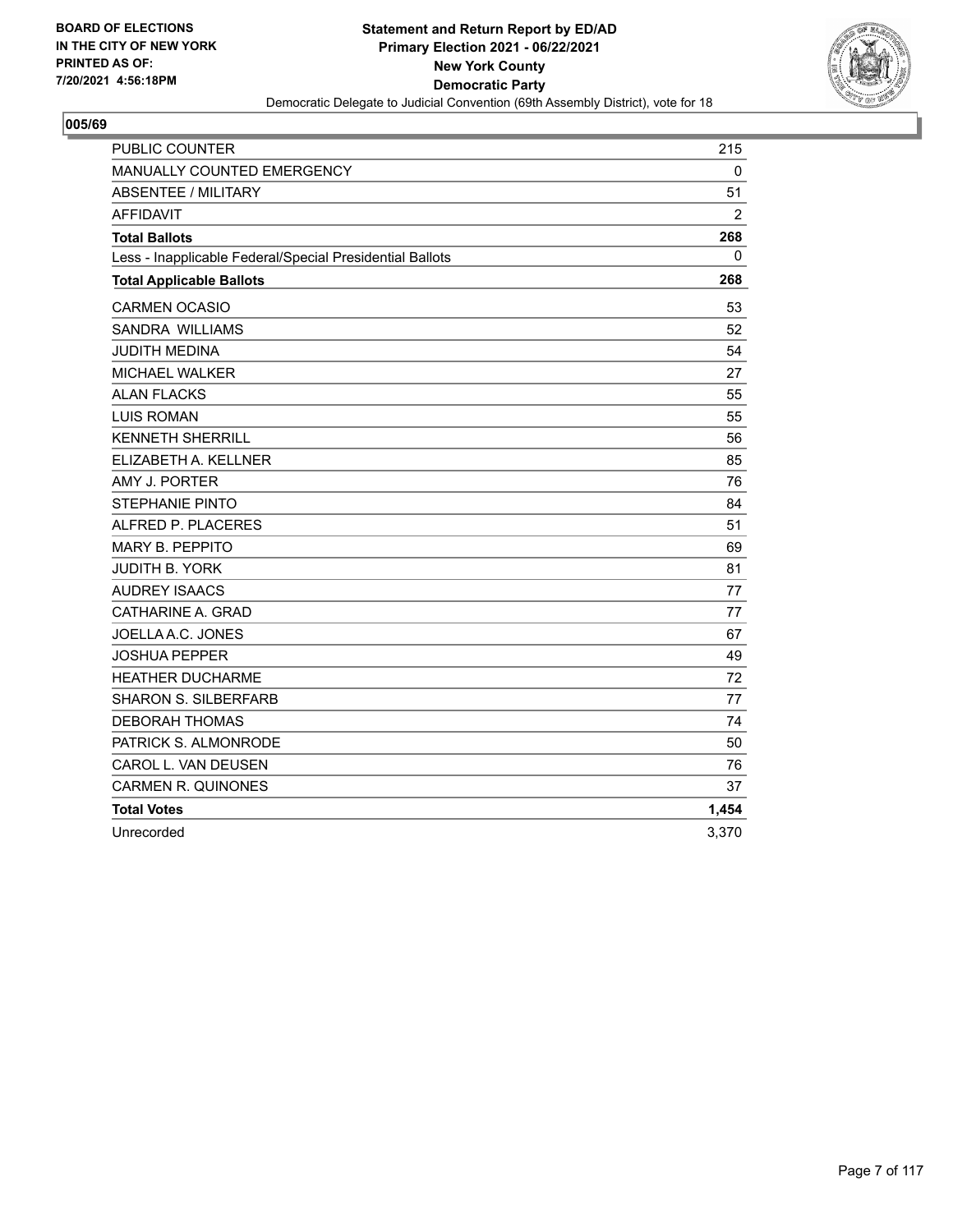

| <b>PUBLIC COUNTER</b>                                    | 289      |
|----------------------------------------------------------|----------|
| <b>MANUALLY COUNTED EMERGENCY</b>                        | 0        |
| <b>ABSENTEE / MILITARY</b>                               | 45       |
| <b>AFFIDAVIT</b>                                         | $\Omega$ |
| <b>Total Ballots</b>                                     | 334      |
| Less - Inapplicable Federal/Special Presidential Ballots | 0        |
| <b>Total Applicable Ballots</b>                          | 334      |
| CARMEN OCASIO                                            | 78       |
| <b>SANDRA WILLIAMS</b>                                   | 73       |
| JUDITH MEDINA                                            | 78       |
| <b>MICHAEL WALKER</b>                                    | 47       |
| <b>ALAN FLACKS</b>                                       | 64       |
| <b>LUIS ROMAN</b>                                        | 63       |
| <b>KENNETH SHERRILL</b>                                  | 68       |
| ELIZABETH A. KELLNER                                     | 97       |
| AMY J. PORTER                                            | 91       |
| <b>STEPHANIE PINTO</b>                                   | 94       |
| ALFRED P. PLACERES                                       | 53       |
| <b>MARY B. PEPPITO</b>                                   | 85       |
| <b>JUDITH B. YORK</b>                                    | 94       |
| <b>AUDREY ISAACS</b>                                     | 91       |
| CATHARINE A. GRAD                                        | 81       |
| JOELLA A.C. JONES                                        | 83       |
| <b>JOSHUA PEPPER</b>                                     | 67       |
| <b>HEATHER DUCHARME</b>                                  | 90       |
| <b>SHARON S. SILBERFARB</b>                              | 86       |
| DEBORAH THOMAS                                           | 81       |
| PATRICK S. ALMONRODE                                     | 50       |
| CAROL L. VAN DEUSEN                                      | 86       |
| <b>CARMEN R. QUINONES</b>                                | 45       |
| DIANA BASSO (WRITE-IN)                                   | 1        |
| <b>KEVIN BURSON (WRITE-IN)</b>                           | 1        |
| <b>Total Votes</b>                                       | 1,747    |
| Unrecorded                                               | 4,265    |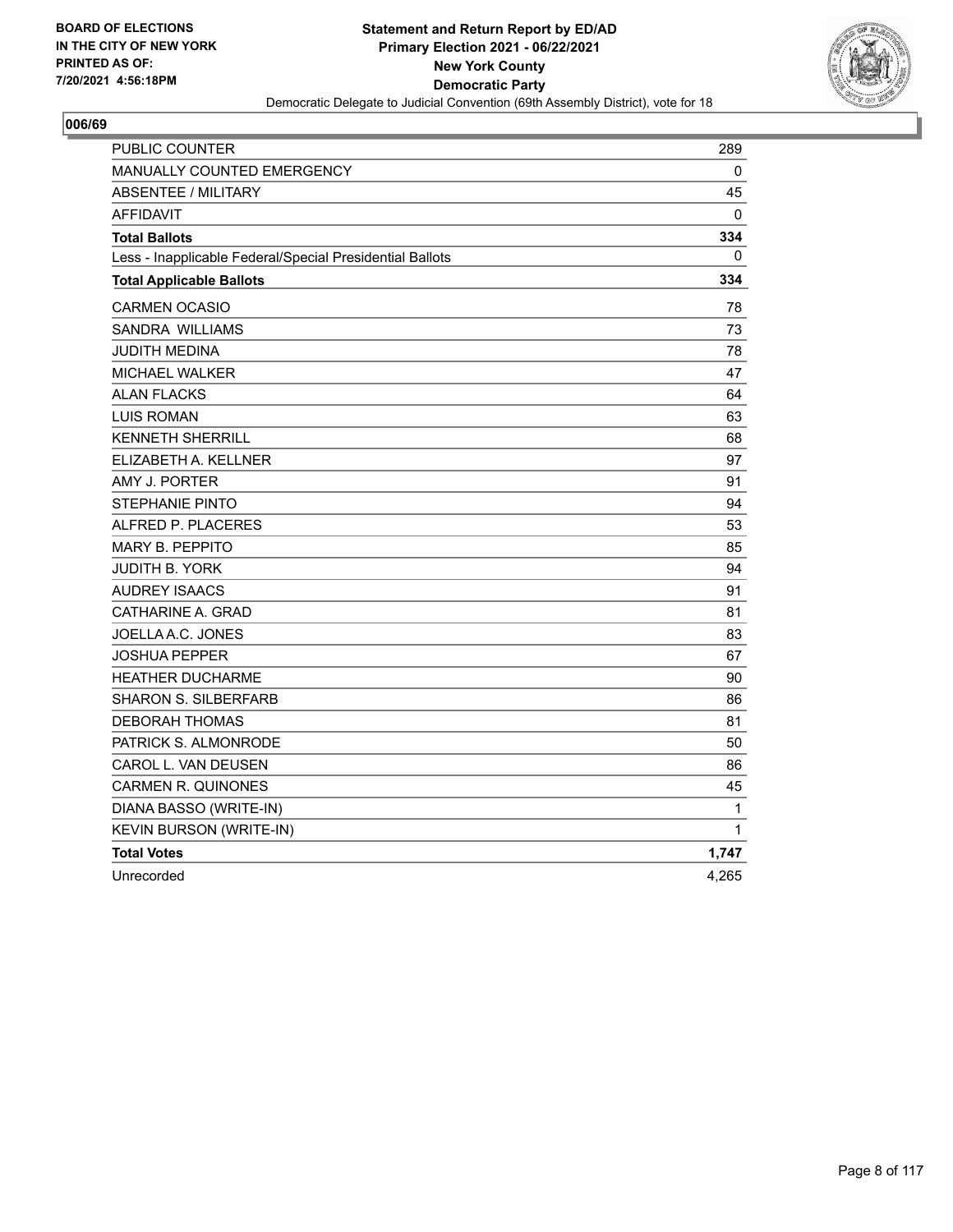

| <b>PUBLIC COUNTER</b>                                    | 235          |
|----------------------------------------------------------|--------------|
| <b>MANUALLY COUNTED EMERGENCY</b>                        | 0            |
| <b>ABSENTEE / MILITARY</b>                               | 61           |
| <b>AFFIDAVIT</b>                                         | 4            |
| <b>Total Ballots</b>                                     | 300          |
| Less - Inapplicable Federal/Special Presidential Ballots | $\mathbf{0}$ |
| <b>Total Applicable Ballots</b>                          | 300          |
| <b>CARMEN OCASIO</b>                                     | 76           |
| SANDRA WILLIAMS                                          | 74           |
| <b>JUDITH MEDINA</b>                                     | 73           |
| MICHAEL WALKER                                           | 50           |
| <b>ALAN FLACKS</b>                                       | 52           |
| <b>LUIS ROMAN</b>                                        | 50           |
| <b>KENNETH SHERRILL</b>                                  | 45           |
| ELIZABETH A. KELLNER                                     | 85           |
| AMY J. PORTER                                            | 91           |
| <b>STEPHANIE PINTO</b>                                   | 85           |
| ALFRED P. PLACERES                                       | 45           |
| <b>MARY B. PEPPITO</b>                                   | 79           |
| <b>JUDITH B. YORK</b>                                    | 91           |
| <b>AUDREY ISAACS</b>                                     | 87           |
| CATHARINE A. GRAD                                        | 81           |
| JOELLA A.C. JONES                                        | 72           |
| <b>JOSHUA PEPPER</b>                                     | 44           |
| <b>HEATHER DUCHARME</b>                                  | 76           |
| <b>SHARON S. SILBERFARB</b>                              | 81           |
| <b>DEBORAH THOMAS</b>                                    | 73           |
| PATRICK S. ALMONRODE                                     | 42           |
| CAROL L. VAN DEUSEN                                      | 74           |
| <b>CARMEN R. QUINONES</b>                                | 47           |
| <b>Total Votes</b>                                       | 1,573        |
| Unrecorded                                               | 3,827        |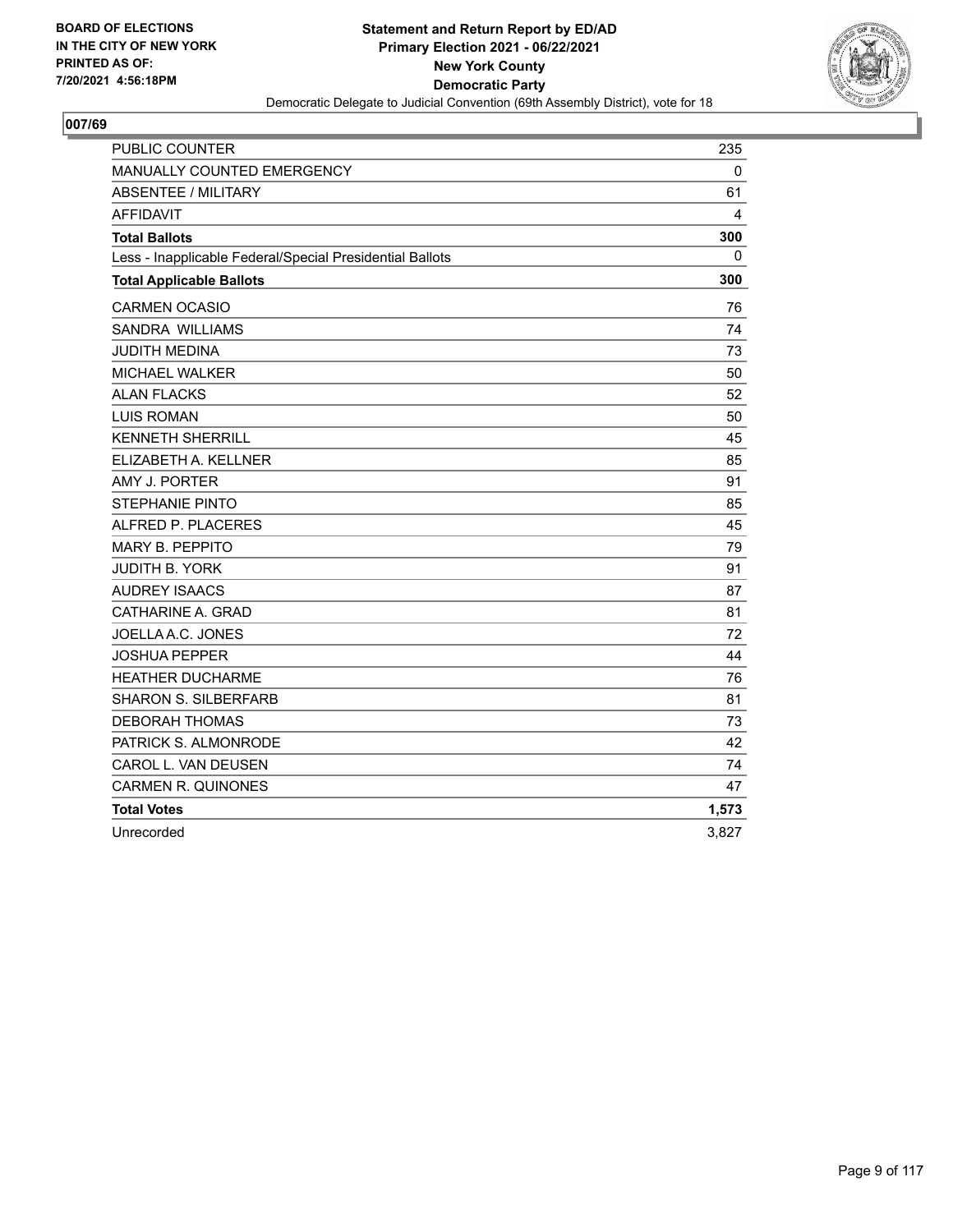

| <b>PUBLIC COUNTER</b>                                    | 87           |
|----------------------------------------------------------|--------------|
| MANUALLY COUNTED EMERGENCY                               | $\mathbf{0}$ |
| <b>ABSENTEE / MILITARY</b>                               | 15           |
| <b>AFFIDAVIT</b>                                         | $\mathbf 0$  |
| <b>Total Ballots</b>                                     | 102          |
| Less - Inapplicable Federal/Special Presidential Ballots | $\Omega$     |
| <b>Total Applicable Ballots</b>                          | 102          |
| <b>CARMEN OCASIO</b>                                     | 22           |
| <b>SANDRA WILLIAMS</b>                                   | 21           |
| <b>JUDITH MEDINA</b>                                     | 24           |
| <b>MICHAEL WALKER</b>                                    | 14           |
| <b>ALAN FLACKS</b>                                       | 24           |
| <b>LUIS ROMAN</b>                                        | 24           |
| <b>KENNETH SHERRILL</b>                                  | 25           |
| ELIZABETH A. KELLNER                                     | 31           |
| AMY J. PORTER                                            | 32           |
| <b>STEPHANIE PINTO</b>                                   | 30           |
| ALFRED P. PLACERES                                       | 21           |
| <b>MARY B. PEPPITO</b>                                   | 26           |
| <b>JUDITH B. YORK</b>                                    | 29           |
| <b>AUDREY ISAACS</b>                                     | 30           |
| CATHARINE A. GRAD                                        | 33           |
| JOELLA A.C. JONES                                        | 26           |
| <b>JOSHUA PEPPER</b>                                     | 25           |
| <b>HEATHER DUCHARME</b>                                  | 30           |
| <b>SHARON S. SILBERFARB</b>                              | 27           |
| <b>DEBORAH THOMAS</b>                                    | 30           |
| PATRICK S. ALMONRODE                                     | 19           |
| CAROL L. VAN DEUSEN                                      | 31           |
| <b>CARMEN R. QUINONES</b>                                | 15           |
| <b>Total Votes</b>                                       | 589          |
| Unrecorded                                               | 1,247        |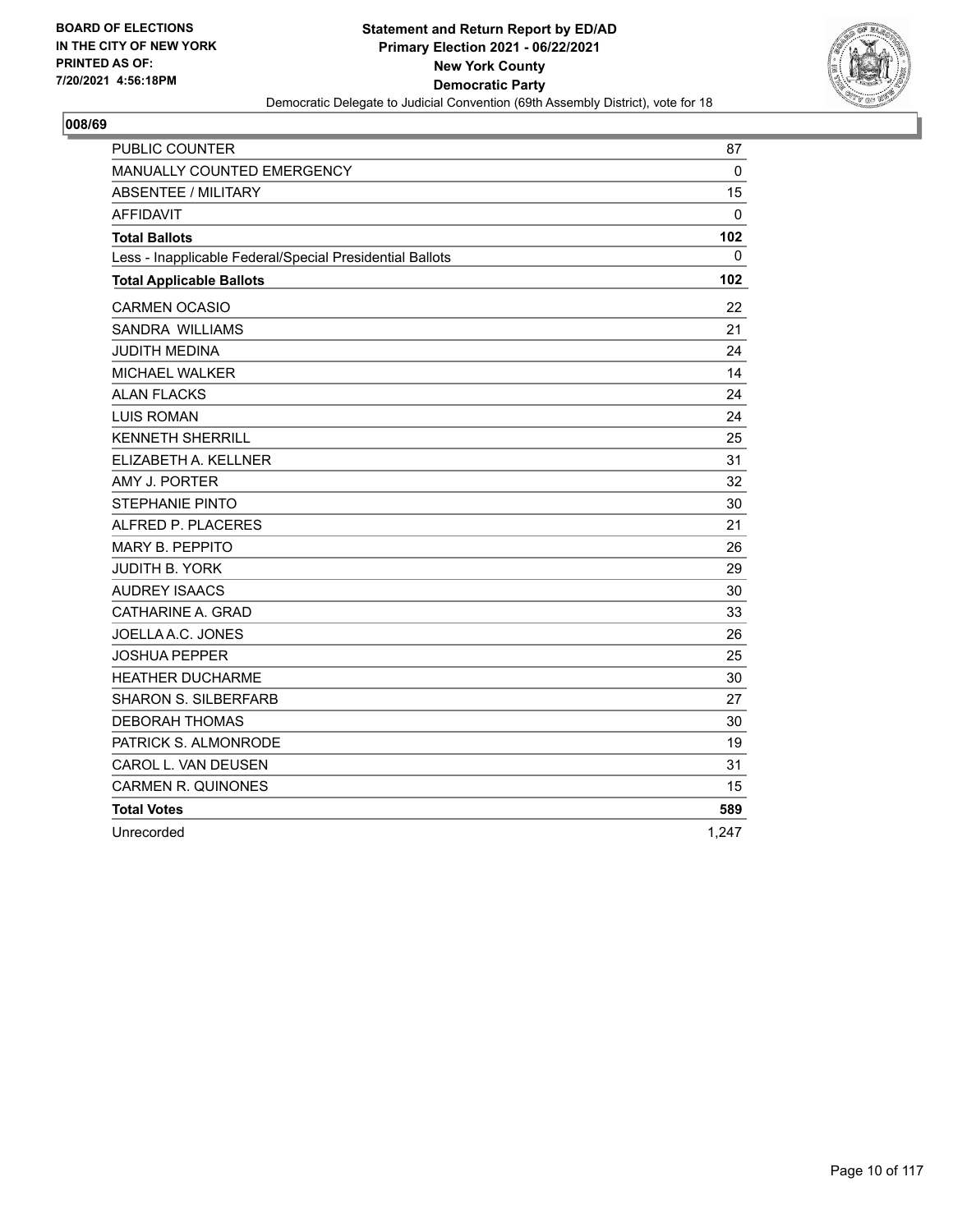

| PUBLIC COUNTER                                           | 294   |
|----------------------------------------------------------|-------|
| MANUALLY COUNTED EMERGENCY                               | 0     |
| <b>ABSENTEE / MILITARY</b>                               | 57    |
| <b>AFFIDAVIT</b>                                         | 4     |
| <b>Total Ballots</b>                                     | 355   |
| Less - Inapplicable Federal/Special Presidential Ballots | 0     |
| <b>Total Applicable Ballots</b>                          | 355   |
| <b>CARMEN OCASIO</b>                                     | 79    |
| SANDRA WILLIAMS                                          | 86    |
| JUDITH MEDINA                                            | 87    |
| MICHAEL WALKER                                           | 36    |
| <b>ALAN FLACKS</b>                                       | 59    |
| <b>LUIS ROMAN</b>                                        | 60    |
| <b>KENNETH SHERRILL</b>                                  | 60    |
| ELIZABETH A. KELLNER                                     | 101   |
| AMY J. PORTER                                            | 96    |
| <b>STEPHANIE PINTO</b>                                   | 92    |
| ALFRED P. PLACERES                                       | 52    |
| <b>MARY B. PEPPITO</b>                                   | 87    |
| JUDITH B. YORK                                           | 90    |
| <b>AUDREY ISAACS</b>                                     | 92    |
| CATHARINE A. GRAD                                        | 89    |
| JOELLA A.C. JONES                                        | 78    |
| JOSHUA PEPPER                                            | 59    |
| <b>HEATHER DUCHARME</b>                                  | 80    |
| <b>SHARON S. SILBERFARB</b>                              | 92    |
| <b>DEBORAH THOMAS</b>                                    | 83    |
| PATRICK S. ALMONRODE                                     | 46    |
| CAROL L. VAN DEUSEN                                      | 84    |
| <b>CARMEN R. QUINONES</b>                                | 56    |
| ZACK F. BOOSER (WRITE-IN)                                | 1     |
| <b>Total Votes</b>                                       | 1,745 |
| Unrecorded                                               | 4,645 |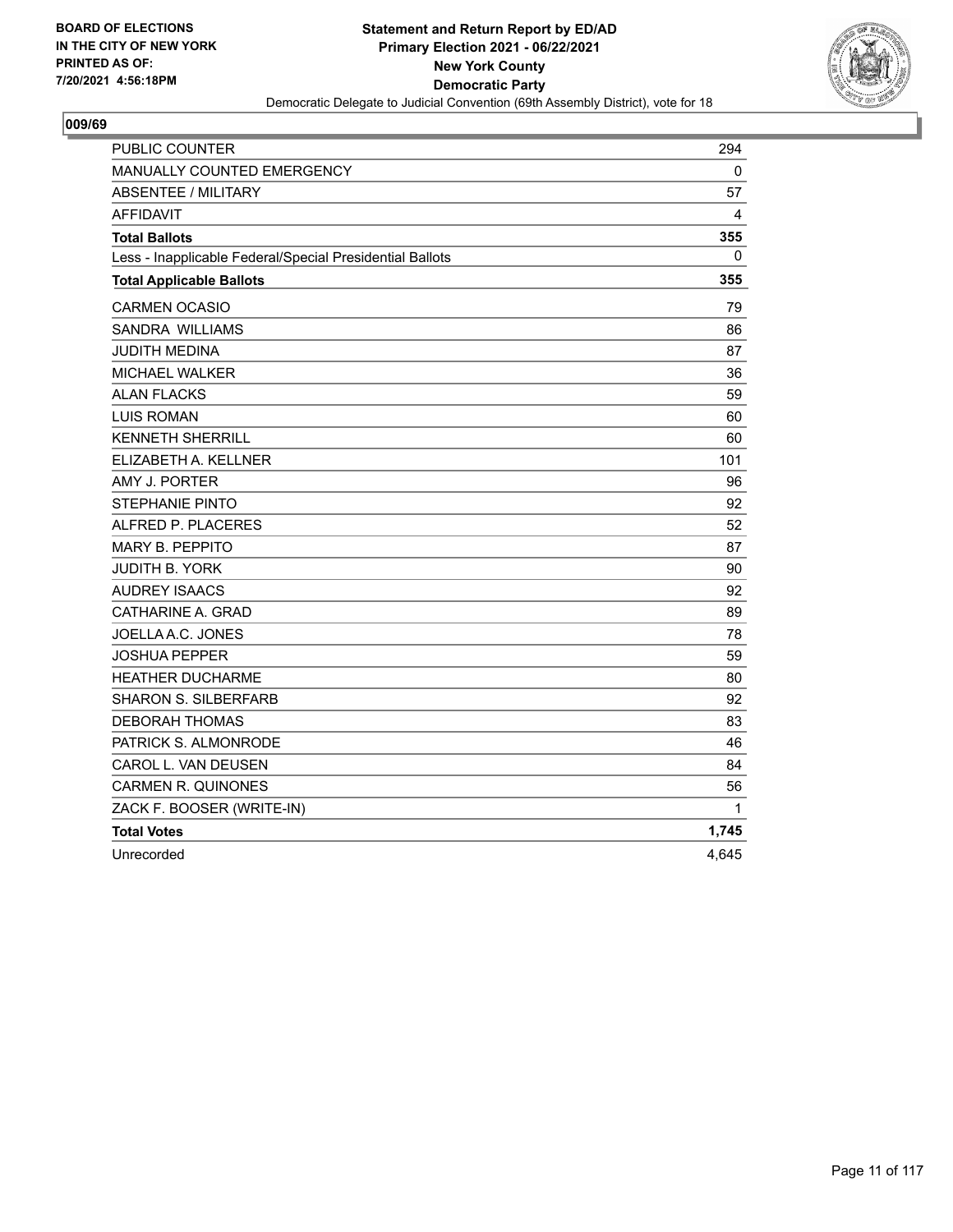

| <b>PUBLIC COUNTER</b>                                    | 321          |
|----------------------------------------------------------|--------------|
| MANUALLY COUNTED EMERGENCY                               | 0            |
| <b>ABSENTEE / MILITARY</b>                               | 83           |
| <b>AFFIDAVIT</b>                                         | 4            |
| <b>Total Ballots</b>                                     | 408          |
| Less - Inapplicable Federal/Special Presidential Ballots | 0            |
| <b>Total Applicable Ballots</b>                          | 408          |
| <b>CARMEN OCASIO</b>                                     | 93           |
| <b>SANDRA WILLIAMS</b>                                   | 90           |
| <b>JUDITH MEDINA</b>                                     | 94           |
| <b>MICHAEL WALKER</b>                                    | 62           |
| <b>ALAN FLACKS</b>                                       | 68           |
| <b>LUIS ROMAN</b>                                        | 81           |
| <b>KENNETH SHERRILL</b>                                  | 67           |
| ELIZABETH A. KELLNER                                     | 103          |
| AMY J. PORTER                                            | 98           |
| <b>STEPHANIE PINTO</b>                                   | 96           |
| ALFRED P. PLACERES                                       | 68           |
| <b>MARY B. PEPPITO</b>                                   | 86           |
| <b>JUDITH B. YORK</b>                                    | 94           |
| <b>AUDREY ISAACS</b>                                     | 92           |
| CATHARINE A. GRAD                                        | 88           |
| JOELLA A.C. JONES                                        | 74           |
| <b>JOSHUA PEPPER</b>                                     | 62           |
| <b>HEATHER DUCHARME</b>                                  | 81           |
| <b>SHARON S. SILBERFARB</b>                              | 85           |
| <b>DEBORAH THOMAS</b>                                    | 84           |
| PATRICK S. ALMONRODE                                     | 56           |
| CAROL L. VAN DEUSEN                                      | 79           |
| <b>CARMEN R. QUINONES</b>                                | 47           |
| CAROLINE SCHWAB (WRITE-IN)                               | 1            |
| CHARLES LINEHAN (WRITE-IN)                               | 1            |
| DAVID LEBOWITZ (WRITE-IN)                                | $\mathbf{1}$ |
| EMMA SCHWAB (WRITE-IN)                                   | 1            |
| HENRY AERY (WRITE-IN)                                    | 1            |
| MARISSA BRANSON (WRITE-IN)                               | 1            |
| MATTHEW LEBOWITZ (WRITE-IN)                              | 1            |
| SIMON CHAHAKA (WRITE-IN)                                 | 1            |
| <b>Total Votes</b>                                       | 1,856        |
| Unrecorded                                               | 5,488        |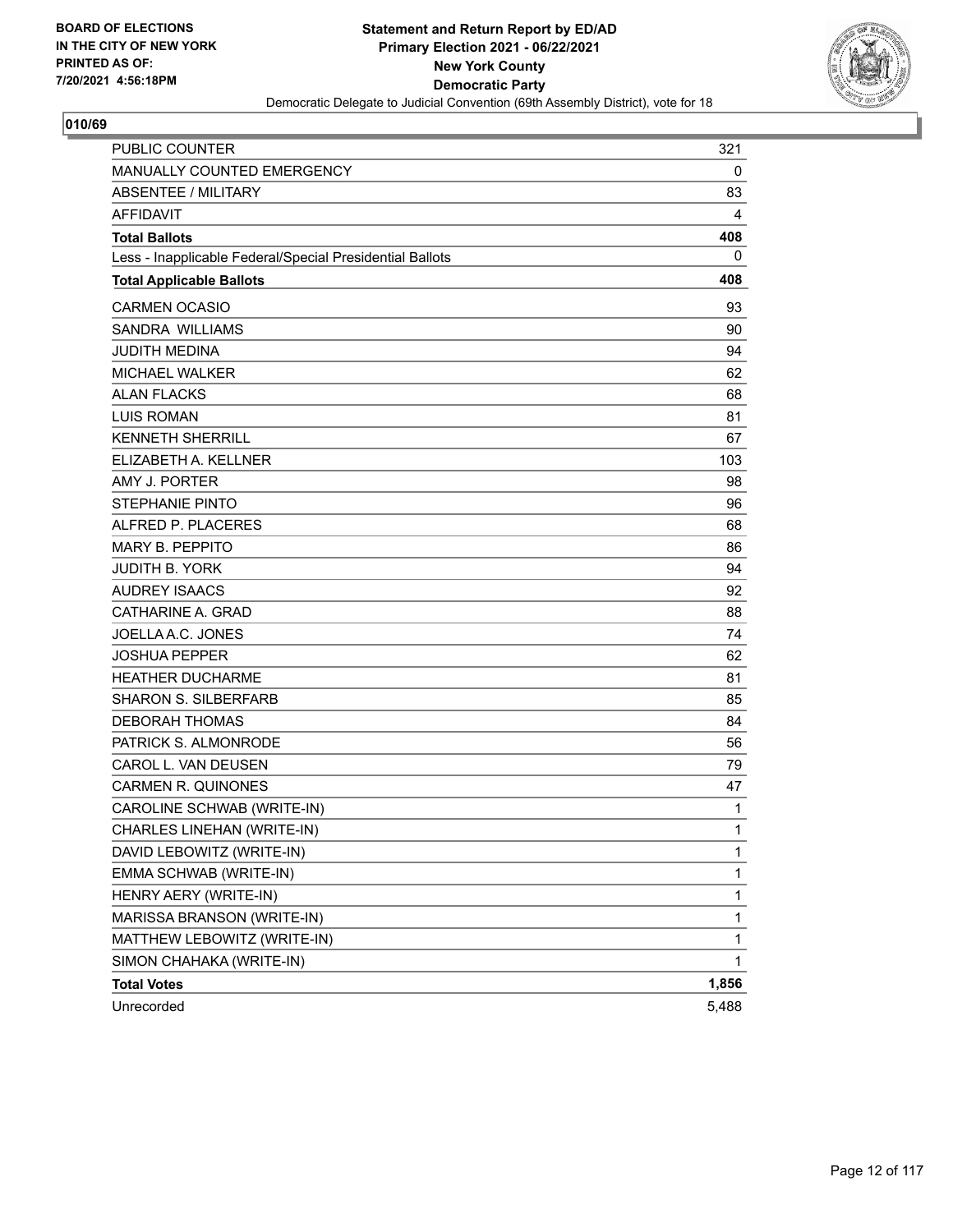

| <b>PUBLIC COUNTER</b>                                    | 328          |
|----------------------------------------------------------|--------------|
| MANUALLY COUNTED EMERGENCY                               | 0            |
| <b>ABSENTEE / MILITARY</b>                               | 92           |
| <b>AFFIDAVIT</b>                                         | 3            |
| <b>Total Ballots</b>                                     | 423          |
| Less - Inapplicable Federal/Special Presidential Ballots | 0            |
| <b>Total Applicable Ballots</b>                          | 423          |
| <b>CARMEN OCASIO</b>                                     | 113          |
| <b>SANDRA WILLIAMS</b>                                   | 120          |
| <b>JUDITH MEDINA</b>                                     | 119          |
| <b>MICHAEL WALKER</b>                                    | 78           |
| <b>ALAN FLACKS</b>                                       | 101          |
| <b>LUIS ROMAN</b>                                        | 99           |
| <b>KENNETH SHERRILL</b>                                  | 94           |
| ELIZABETH A. KELLNER                                     | 138          |
| AMY J. PORTER                                            | 135          |
| <b>STEPHANIE PINTO</b>                                   | 137          |
| ALFRED P. PLACERES                                       | 81           |
| <b>MARY B. PEPPITO</b>                                   | 126          |
| <b>JUDITH B. YORK</b>                                    | 137          |
| <b>AUDREY ISAACS</b>                                     | 142          |
| CATHARINE A. GRAD                                        | 128          |
| JOELLA A.C. JONES                                        | 116          |
| <b>JOSHUA PEPPER</b>                                     | 96           |
| <b>HEATHER DUCHARME</b>                                  | 119          |
| <b>SHARON S. SILBERFARB</b>                              | 130          |
| <b>DEBORAH THOMAS</b>                                    | 119          |
| PATRICK S. ALMONRODE                                     | 73           |
| CAROL L. VAN DEUSEN                                      | 113          |
| <b>CARMEN R. QUINONES</b>                                | 63           |
| ADRIANO ESPAILLAT (WRITE-IN)                             | 1            |
| AL TAYLOR (WRITE-IN)                                     | 1            |
| CARMEN DE LA ROSA (WRITE-IN)                             | $\mathbf{1}$ |
| CHARLIE RANGEL (WRITE-IN)                                | 1            |
| DELICIA THOMAS (WRITE-IN)                                | 1            |
| DIANA AYALA (WRITE-IN)                                   | 1            |
| HELEN ROSENTHAL (WRITE-IN)                               | 1            |
| MARGARET CHIN (WRITE-IN)                                 | 1            |
| MELISSA MARK-VIVERITO (WRITE-IN)                         | 1            |
| NYDIA VELAZQUEZ (WRITE-IN)                               | 1            |
| <b>Total Votes</b>                                       | 2,587        |
| Unrecorded                                               | 5,027        |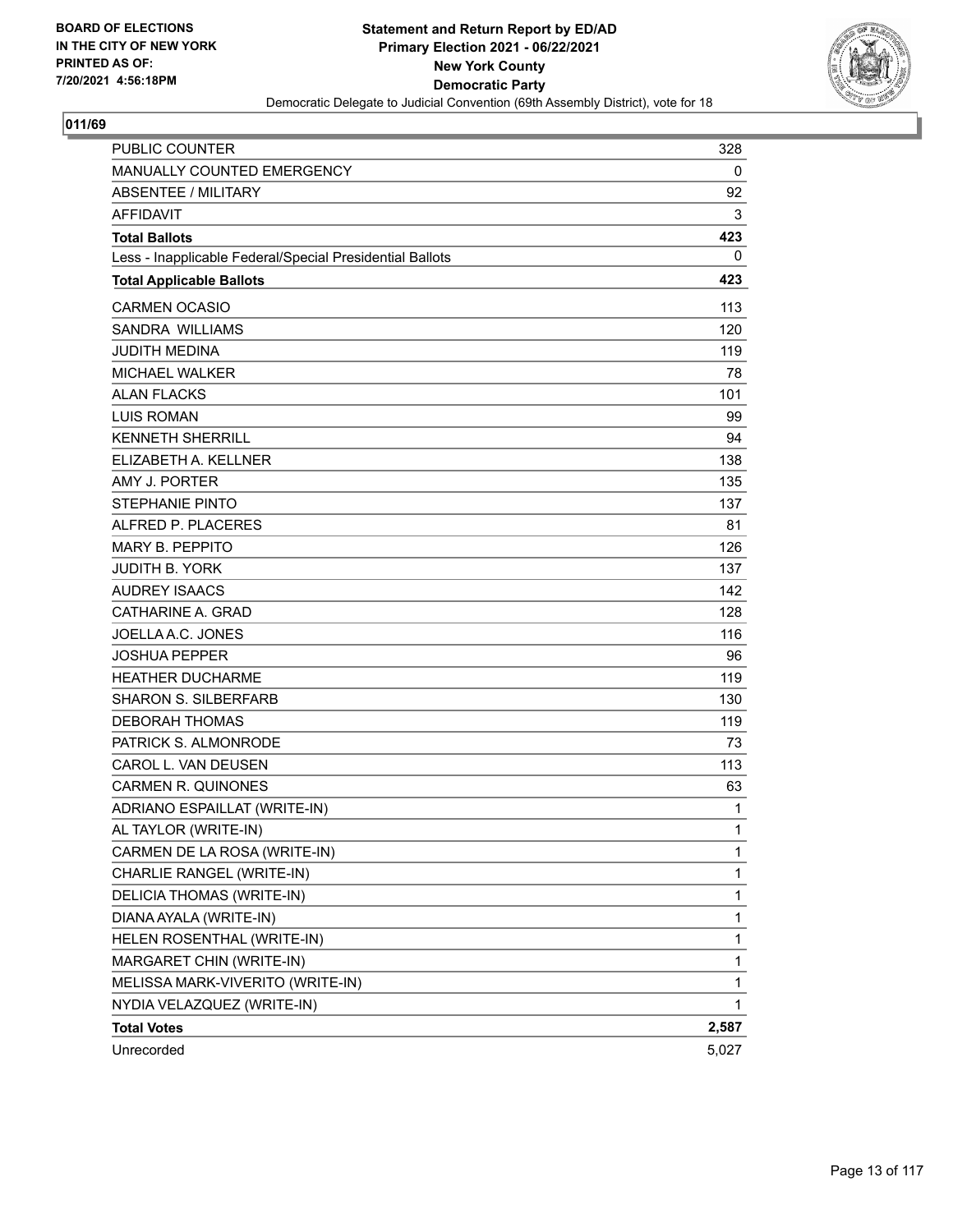

| <b>PUBLIC COUNTER</b>                                    | 137   |
|----------------------------------------------------------|-------|
| MANUALLY COUNTED EMERGENCY                               | 0     |
| <b>ABSENTEE / MILITARY</b>                               | 34    |
| <b>AFFIDAVIT</b>                                         | 1     |
| <b>Total Ballots</b>                                     | 172   |
| Less - Inapplicable Federal/Special Presidential Ballots | 0     |
| <b>Total Applicable Ballots</b>                          | 172   |
| <b>CARMEN OCASIO</b>                                     | 53    |
| SANDRA WILLIAMS                                          | 43    |
| JUDITH MEDINA                                            | 39    |
| <b>MICHAEL WALKER</b>                                    | 28    |
| <b>ALAN FLACKS</b>                                       | 29    |
| <b>LUIS ROMAN</b>                                        | 32    |
| <b>KENNETH SHERRILL</b>                                  | 27    |
| ELIZABETH A. KELLNER                                     | 47    |
| AMY J. PORTER                                            | 41    |
| <b>STEPHANIE PINTO</b>                                   | 43    |
| ALFRED P. PLACERES                                       | 35    |
| <b>MARY B. PEPPITO</b>                                   | 43    |
| JUDITH B. YORK                                           | 43    |
| <b>AUDREY ISAACS</b>                                     | 42    |
| CATHARINE A. GRAD                                        | 39    |
| JOELLA A.C. JONES                                        | 36    |
| <b>JOSHUA PEPPER</b>                                     | 28    |
| <b>HEATHER DUCHARME</b>                                  | 38    |
| <b>SHARON S. SILBERFARB</b>                              | 35    |
| <b>DEBORAH THOMAS</b>                                    | 43    |
| PATRICK S. ALMONRODE                                     | 24    |
| CAROL L. VAN DEUSEN                                      | 38    |
| <b>CARMEN R. QUINONES</b>                                | 27    |
| <b>JOSIAH OBORNY (WRITE-IN)</b>                          | 1     |
| UNATTRIBUTABLE WRITE-IN (WRITE-IN)                       | 1     |
| <b>Total Votes</b>                                       | 855   |
| Unrecorded                                               | 2,241 |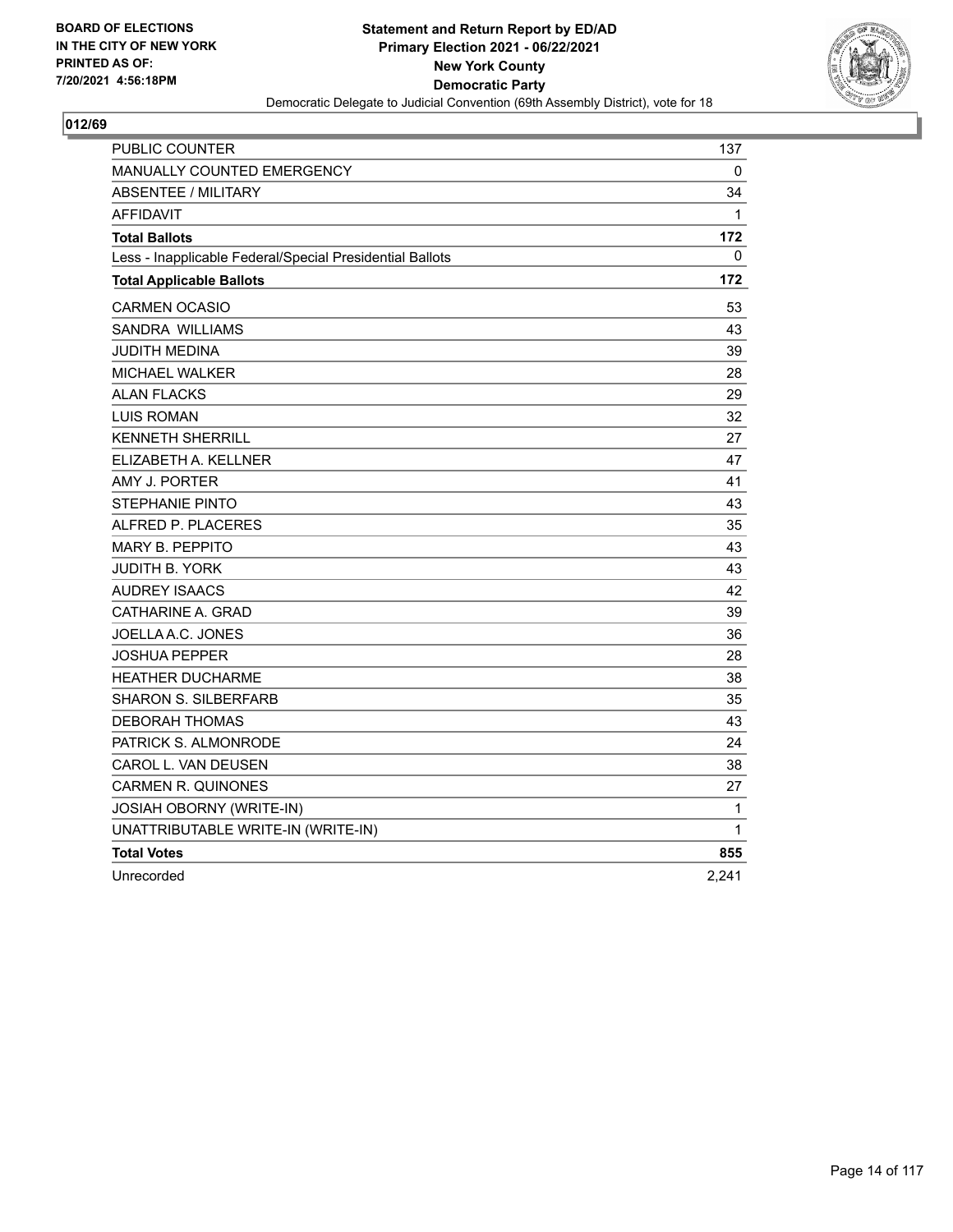

| <b>PUBLIC COUNTER</b>                                    | 164            |
|----------------------------------------------------------|----------------|
| <b>MANUALLY COUNTED EMERGENCY</b>                        | 0              |
| <b>ABSENTEE / MILITARY</b>                               | 49             |
| <b>AFFIDAVIT</b>                                         | 16             |
| <b>Total Ballots</b>                                     | 229            |
| Less - Inapplicable Federal/Special Presidential Ballots | 0              |
| <b>Total Applicable Ballots</b>                          | 229            |
| <b>CARMEN OCASIO</b>                                     | 52             |
| SANDRA WILLIAMS                                          | 48             |
| <b>JUDITH MEDINA</b>                                     | 43             |
| <b>MICHAEL WALKER</b>                                    | 32             |
| ALAN FLACKS                                              | 28             |
| <b>LUIS ROMAN</b>                                        | 36             |
| <b>KENNETH SHERRILL</b>                                  | 31             |
| ELIZABETH A. KELLNER                                     | 60             |
| AMY J. PORTER                                            | 52             |
| <b>STEPHANIE PINTO</b>                                   | 49             |
| ALFRED P. PLACERES                                       | 33             |
| MARY B. PEPPITO                                          | 46             |
| <b>JUDITH B. YORK</b>                                    | 53             |
| <b>AUDREY ISAACS</b>                                     | 58             |
| CATHARINE A. GRAD                                        | 50             |
| JOELLA A.C. JONES                                        | 44             |
| <b>JOSHUA PEPPER</b>                                     | 35             |
| <b>HEATHER DUCHARME</b>                                  | 49             |
| <b>SHARON S. SILBERFARB</b>                              | 51             |
| <b>DEBORAH THOMAS</b>                                    | 50             |
| PATRICK S. ALMONRODE                                     | 27             |
| CAROL L. VAN DEUSEN                                      | 49             |
| <b>CARMEN R. QUINONES</b>                                | 31             |
| ALAN B. VICKEN (WRITE-IN)                                | 1              |
| BILL DE BLASIO (WRITE-IN)                                | 1              |
| CHRISTINE J. VICKEN (WRITE-IN)                           | 1              |
| <b>GABRIEL LEDENSHIEN (WRITE-IN)</b>                     | 1              |
| UNATTRIBUTABLE WRITE-IN (WRITE-IN)                       | $\overline{2}$ |
| <b>Total Votes</b>                                       | 1,013          |
| Unrecorded                                               | 3,109          |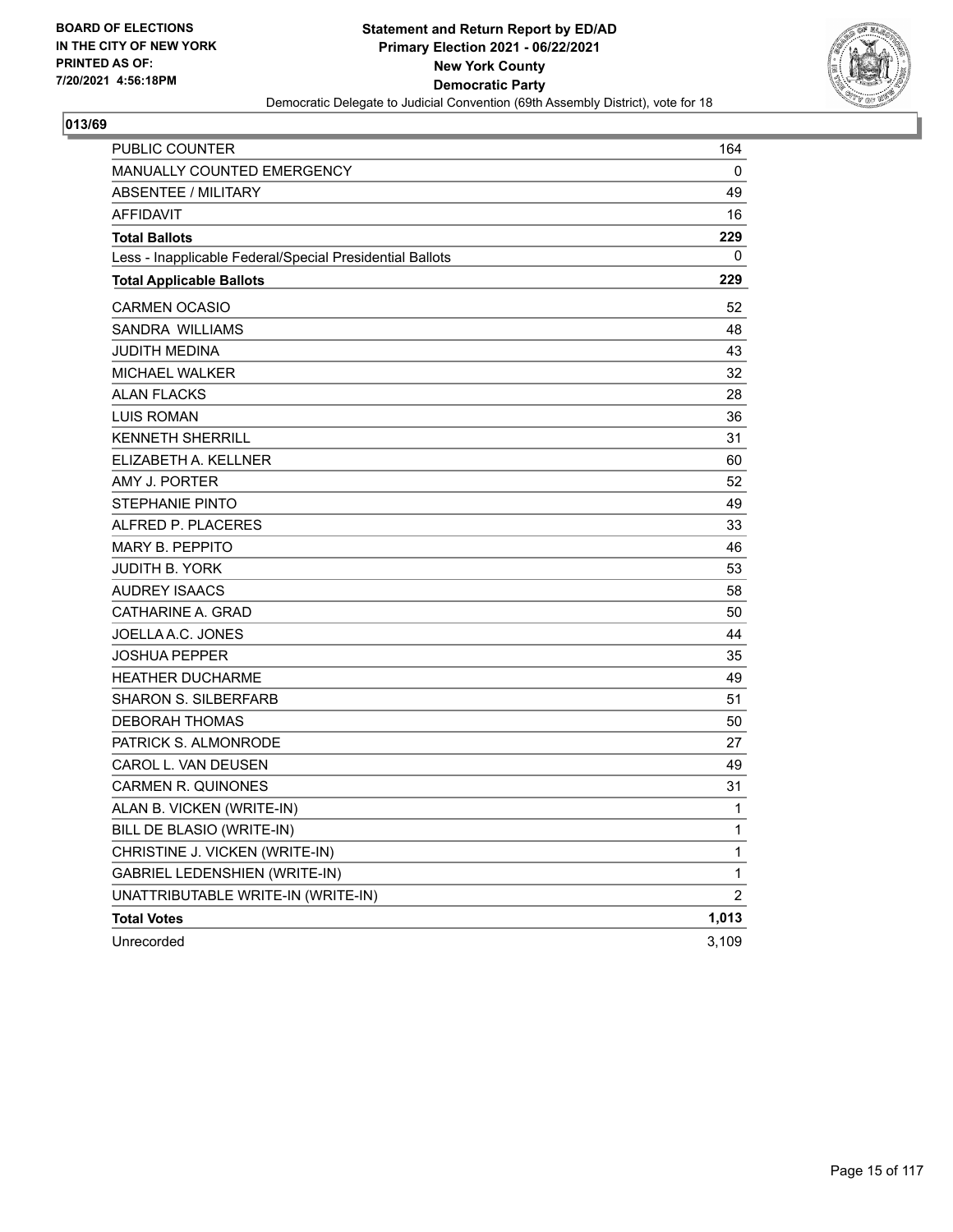

| PUBLIC COUNTER                                           | 147   |
|----------------------------------------------------------|-------|
| MANUALLY COUNTED EMERGENCY                               | 0     |
| <b>ABSENTEE / MILITARY</b>                               | 43    |
| <b>AFFIDAVIT</b>                                         | 4     |
| <b>Total Ballots</b>                                     | 194   |
| Less - Inapplicable Federal/Special Presidential Ballots | 0     |
| <b>Total Applicable Ballots</b>                          | 194   |
| <b>CARMEN OCASIO</b>                                     | 44    |
| SANDRA WILLIAMS                                          | 39    |
| JUDITH MEDINA                                            | 40    |
| MICHAEL WALKER                                           | 19    |
| <b>ALAN FLACKS</b>                                       | 32    |
| <b>LUIS ROMAN</b>                                        | 31    |
| <b>KENNETH SHERRILL</b>                                  | 37    |
| ELIZABETH A. KELLNER                                     | 49    |
| AMY J. PORTER                                            | 49    |
| <b>STEPHANIE PINTO</b>                                   | 47    |
| ALFRED P. PLACERES                                       | 30    |
| <b>MARY B. PEPPITO</b>                                   | 45    |
| JUDITH B. YORK                                           | 51    |
| <b>AUDREY ISAACS</b>                                     | 47    |
| CATHARINE A. GRAD                                        | 47    |
| JOELLA A.C. JONES                                        | 45    |
| JOSHUA PEPPER                                            | 34    |
| <b>HEATHER DUCHARME</b>                                  | 44    |
| <b>SHARON S. SILBERFARB</b>                              | 45    |
| <b>DEBORAH THOMAS</b>                                    | 45    |
| PATRICK S. ALMONRODE                                     | 28    |
| CAROL L. VAN DEUSEN                                      | 49    |
| <b>CARMEN R. QUINONES</b>                                | 27    |
| UNATTRIBUTABLE WRITE-IN (WRITE-IN)                       | 1     |
| <b>Total Votes</b>                                       | 925   |
| Unrecorded                                               | 2,567 |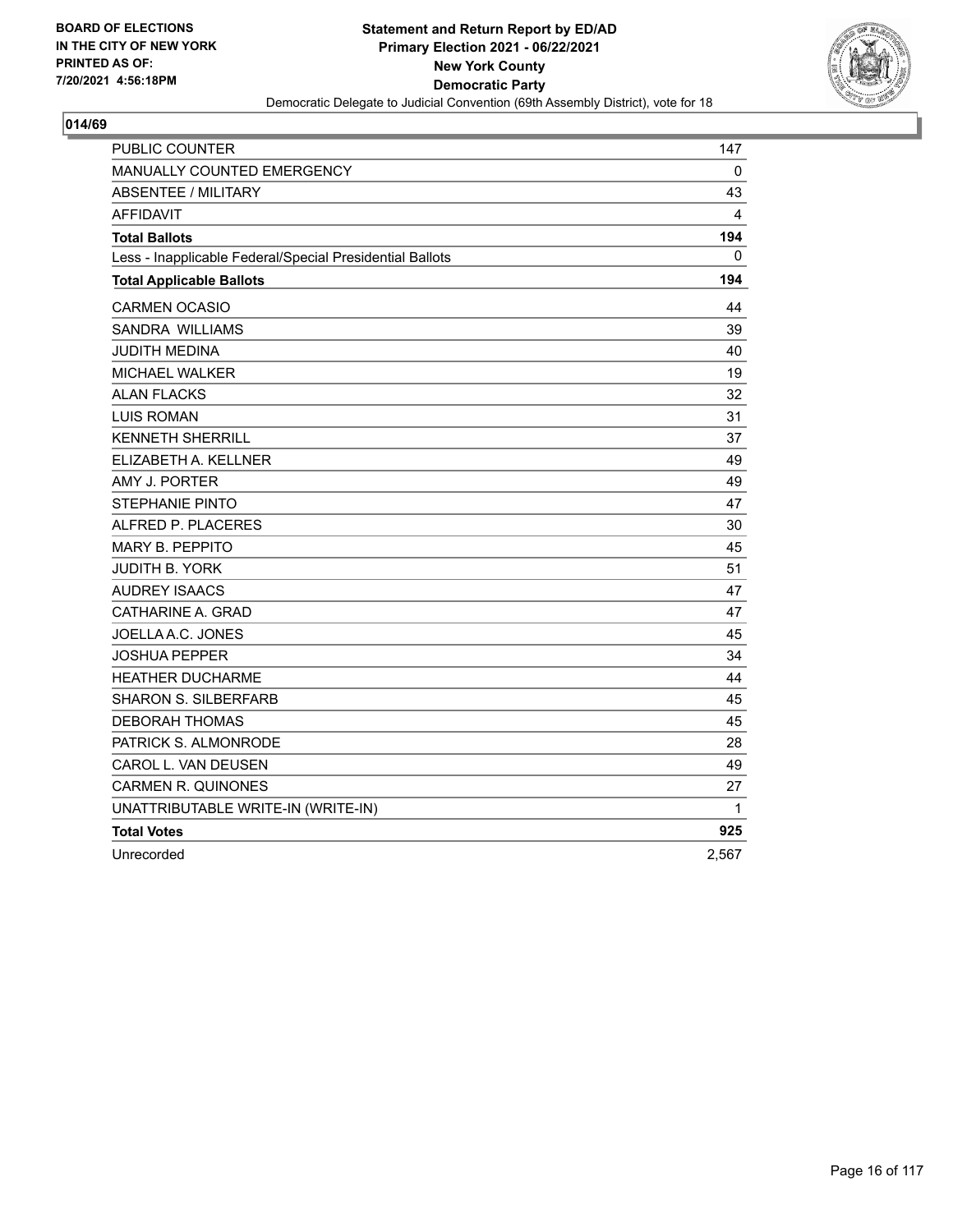

| PUBLIC COUNTER                                           | 280          |
|----------------------------------------------------------|--------------|
| MANUALLY COUNTED EMERGENCY                               | 0            |
| <b>ABSENTEE / MILITARY</b>                               | 32           |
| <b>AFFIDAVIT</b>                                         | 3            |
| <b>Total Ballots</b>                                     | 315          |
| Less - Inapplicable Federal/Special Presidential Ballots | 0            |
| <b>Total Applicable Ballots</b>                          | 315          |
| <b>CARMEN OCASIO</b>                                     | 100          |
| SANDRA WILLIAMS                                          | 93           |
| JUDITH MEDINA                                            | 79           |
| <b>MICHAEL WALKER</b>                                    | 52           |
| <b>ALAN FLACKS</b>                                       | 63           |
| <b>LUIS ROMAN</b>                                        | 63           |
| <b>KENNETH SHERRILL</b>                                  | 53           |
| ELIZABETH A. KELLNER                                     | 88           |
| AMY J. PORTER                                            | 85           |
| <b>STEPHANIE PINTO</b>                                   | 83           |
| ALFRED P. PLACERES                                       | 52           |
| <b>MARY B. PEPPITO</b>                                   | 77           |
| <b>JUDITH B. YORK</b>                                    | 89           |
| <b>AUDREY ISAACS</b>                                     | 77           |
| CATHARINE A. GRAD                                        | 80           |
| JOELLA A.C. JONES                                        | 71           |
| <b>JOSHUA PEPPER</b>                                     | 54           |
| <b>HEATHER DUCHARME</b>                                  | 72           |
| <b>SHARON S. SILBERFARB</b>                              | 71           |
| <b>DEBORAH THOMAS</b>                                    | 77           |
| PATRICK S. ALMONRODE                                     | 42           |
| CAROL L. VAN DEUSEN                                      | 72           |
| <b>CARMEN R. QUINONES</b>                                | 54           |
| DAN FASULO (WRITE-IN)                                    | $\mathbf{1}$ |
| DANI SCHWARTZ (WRITE-IN)                                 | 1            |
| HAL PHILLIPS (WRITE-IN)                                  | $\mathbf{1}$ |
| UNATTRIBUTABLE WRITE-IN (WRITE-IN)                       | 11           |
| <b>Total Votes</b>                                       | 1,661        |
| Unrecorded                                               | 4,009        |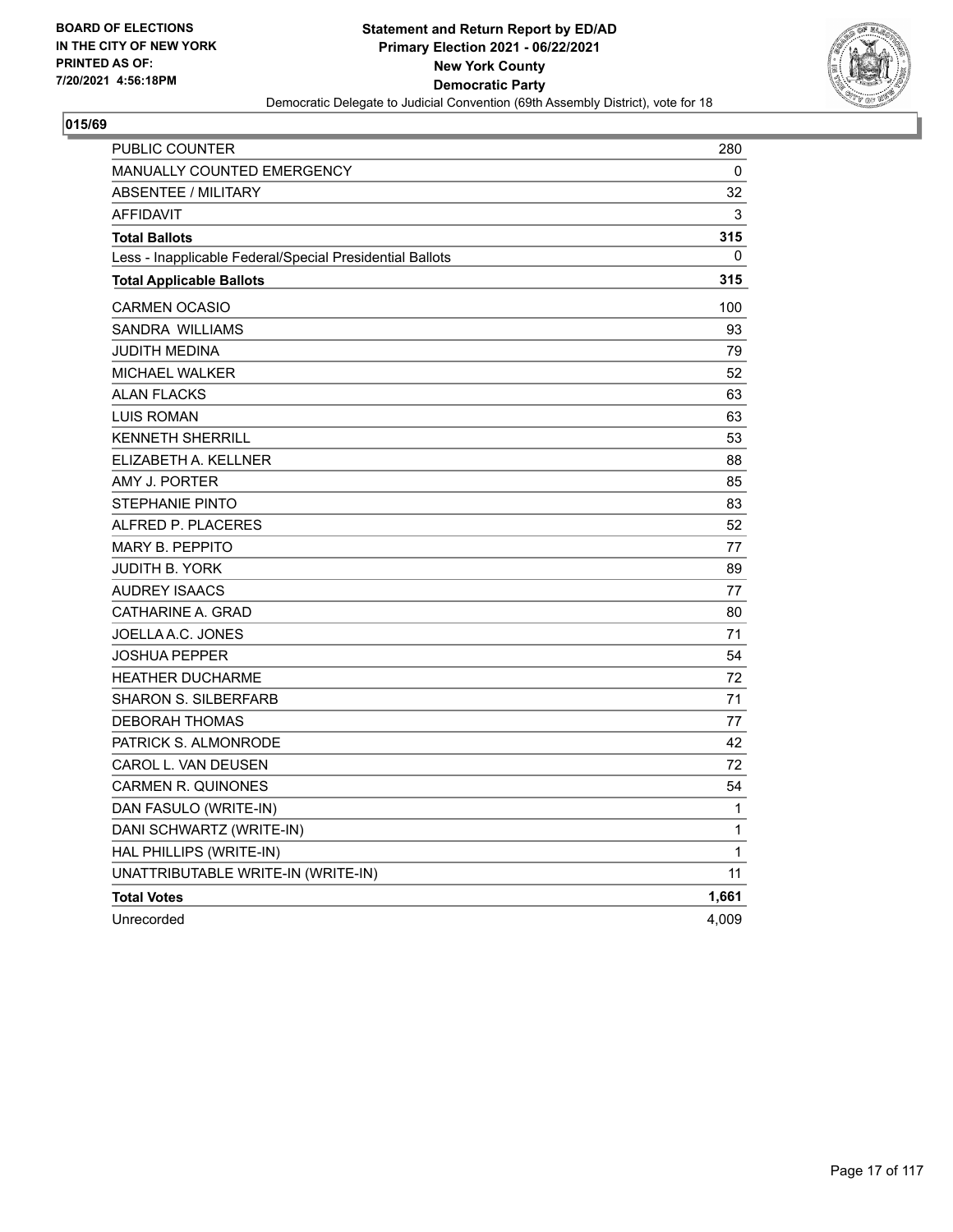

| PUBLIC COUNTER                                           | 191   |
|----------------------------------------------------------|-------|
| <b>MANUALLY COUNTED EMERGENCY</b>                        | 0     |
| ABSENTEE / MILITARY                                      | 30    |
| <b>AFFIDAVIT</b>                                         | 1     |
| <b>Total Ballots</b>                                     | 222   |
| Less - Inapplicable Federal/Special Presidential Ballots | 0     |
| <b>Total Applicable Ballots</b>                          | 222   |
| <b>CARMEN OCASIO</b>                                     | 70    |
| <b>SANDRA WILLIAMS</b>                                   | 53    |
| JUDITH MEDINA                                            | 51    |
| MICHAEL WALKER                                           | 20    |
| <b>ALAN FLACKS</b>                                       | 44    |
| <b>LUIS ROMAN</b>                                        | 50    |
| <b>KENNETH SHERRILL</b>                                  | 40    |
| ELIZABETH A. KELLNER                                     | 69    |
| AMY J. PORTER                                            | 69    |
| STEPHANIE PINTO                                          | 66    |
| ALFRED P. PLACERES                                       | 41    |
| <b>MARY B. PEPPITO</b>                                   | 67    |
| JUDITH B. YORK                                           | 67    |
| <b>AUDREY ISAACS</b>                                     | 62    |
| CATHARINE A. GRAD                                        | 61    |
| JOELLA A.C. JONES                                        | 60    |
| <b>JOSHUA PEPPER</b>                                     | 37    |
| <b>HEATHER DUCHARME</b>                                  | 62    |
| <b>SHARON S. SILBERFARB</b>                              | 63    |
| <b>DEBORAH THOMAS</b>                                    | 63    |
| PATRICK S. ALMONRODE                                     | 37    |
| CAROL L. VAN DEUSEN                                      | 65    |
| <b>CARMEN R. QUINONES</b>                                | 42    |
| JILLIAN BONNANNE (WRITE-IN)                              | 1     |
| RAYMOND SHMD (WRITE-IN)                                  | 1     |
| TYLER BRANCH (WRITE-IN)                                  | 1     |
| <b>Total Votes</b>                                       | 1,262 |
| Unrecorded                                               | 2,734 |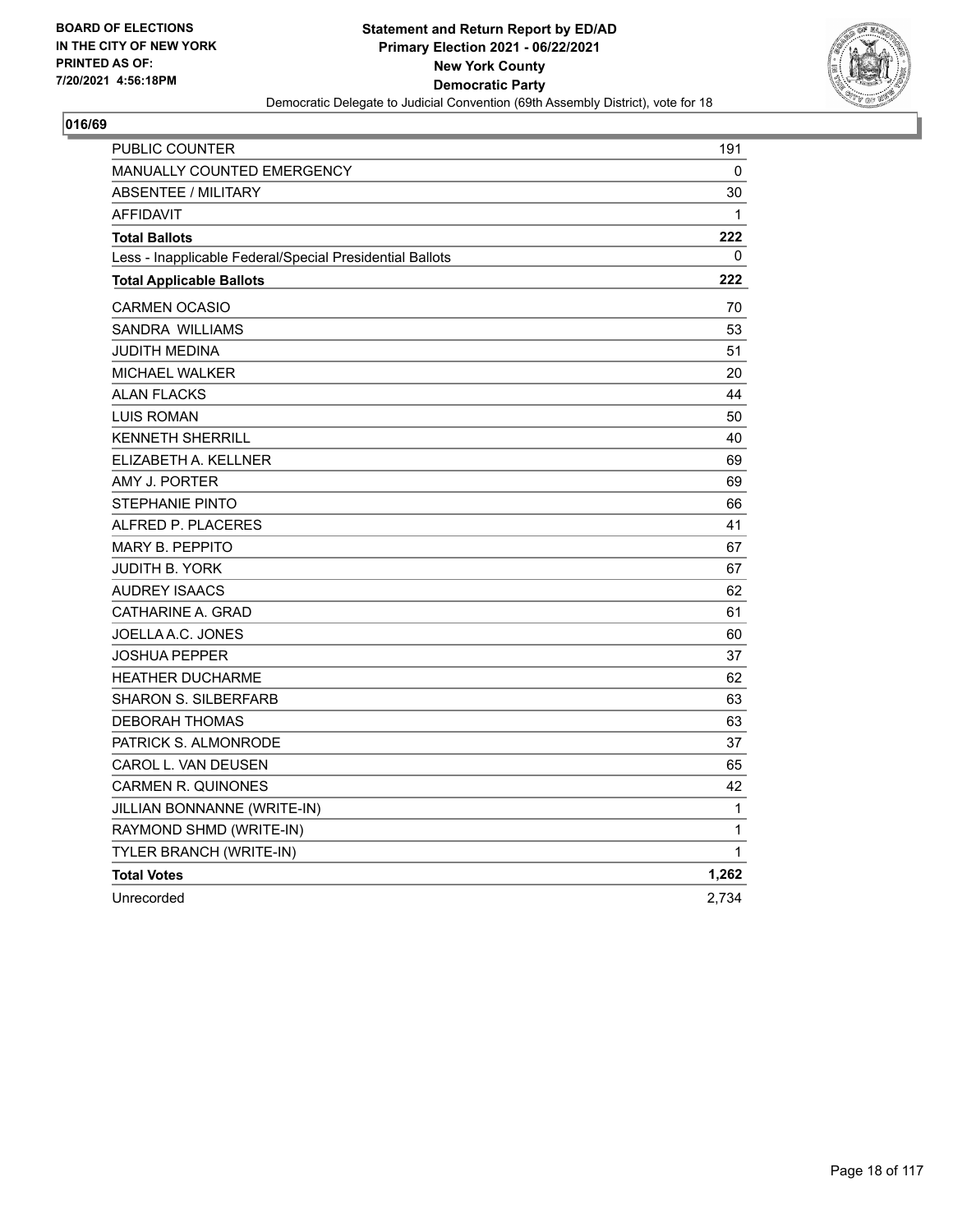

| <b>PUBLIC COUNTER</b>                                    | 177            |
|----------------------------------------------------------|----------------|
| MANUALLY COUNTED EMERGENCY                               | 0              |
| <b>ABSENTEE / MILITARY</b>                               | 36             |
| <b>AFFIDAVIT</b>                                         | $\overline{2}$ |
| <b>Total Ballots</b>                                     | 215            |
| Less - Inapplicable Federal/Special Presidential Ballots | 0              |
| <b>Total Applicable Ballots</b>                          | 215            |
| <b>CARMEN OCASIO</b>                                     | 56             |
| SANDRA WILLIAMS                                          | 47             |
| JUDITH MEDINA                                            | 44             |
| <b>MICHAEL WALKER</b>                                    | 29             |
| <b>ALAN FLACKS</b>                                       | 38             |
| <b>LUIS ROMAN</b>                                        | 41             |
| <b>KENNETH SHERRILL</b>                                  | 31             |
| ELIZABETH A. KELLNER                                     | 52             |
| AMY J. PORTER                                            | 52             |
| <b>STEPHANIE PINTO</b>                                   | 52             |
| ALFRED P. PLACERES                                       | 29             |
| <b>MARY B. PEPPITO</b>                                   | 41             |
| JUDITH B. YORK                                           | 47             |
| <b>AUDREY ISAACS</b>                                     | 47             |
| CATHARINE A. GRAD                                        | 48             |
| JOELLA A.C. JONES                                        | 39             |
| <b>JOSHUA PEPPER</b>                                     | 32             |
| <b>HEATHER DUCHARME</b>                                  | 42             |
| <b>SHARON S. SILBERFARB</b>                              | 45             |
| <b>DEBORAH THOMAS</b>                                    | 45             |
| PATRICK S. ALMONRODE                                     | 22             |
| CAROL L. VAN DEUSEN                                      | 40             |
| <b>CARMEN R. QUINONES</b>                                | 33             |
| JODIE FISCHER (WRITE-IN)                                 | 1              |
| UNATTRIBUTABLE WRITE-IN (WRITE-IN)                       | 1              |
| <b>Total Votes</b>                                       | 954            |
| Unrecorded                                               | 2,916          |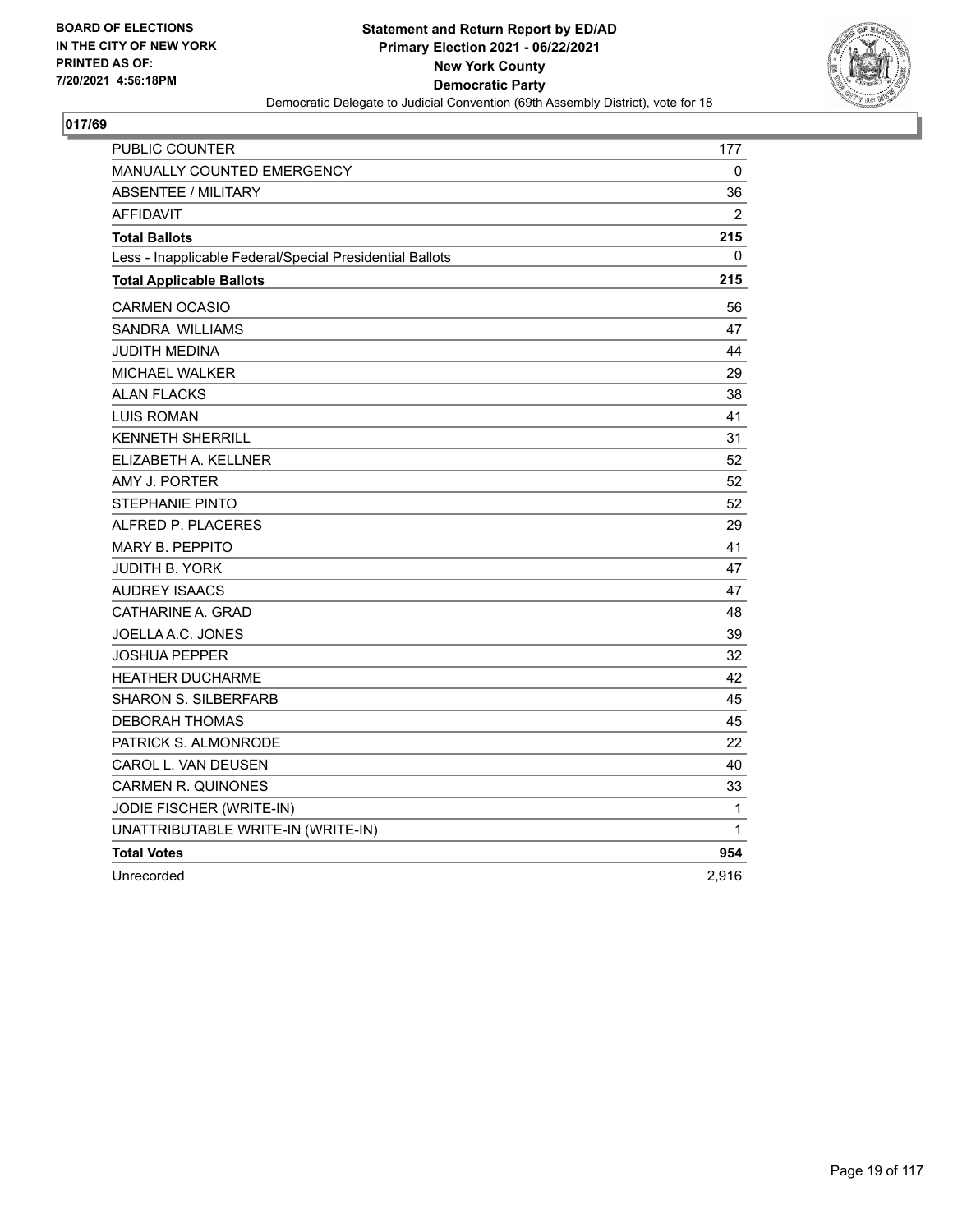

| <b>PUBLIC COUNTER</b>                                    | 283   |
|----------------------------------------------------------|-------|
| MANUALLY COUNTED EMERGENCY                               | 0     |
| <b>ABSENTEE / MILITARY</b>                               | 88    |
| <b>AFFIDAVIT</b>                                         | 4     |
| <b>Total Ballots</b>                                     | 375   |
| Less - Inapplicable Federal/Special Presidential Ballots | 0     |
| <b>Total Applicable Ballots</b>                          | 375   |
| <b>CARMEN OCASIO</b>                                     | 82    |
| SANDRA WILLIAMS                                          | 76    |
| JUDITH MEDINA                                            | 74    |
| <b>MICHAEL WALKER</b>                                    | 63    |
| ALAN FLACKS                                              | 88    |
| <b>LUIS ROMAN</b>                                        | 78    |
| <b>KENNETH SHERRILL</b>                                  | 78    |
| ELIZABETH A. KELLNER                                     | 103   |
| AMY J. PORTER                                            | 104   |
| <b>STEPHANIE PINTO</b>                                   | 102   |
| ALFRED P. PLACERES                                       | 63    |
| <b>MARY B. PEPPITO</b>                                   | 89    |
| <b>JUDITH B. YORK</b>                                    | 106   |
| <b>AUDREY ISAACS</b>                                     | 97    |
| CATHARINE A. GRAD                                        | 88    |
| JOELLA A.C. JONES                                        | 90    |
| <b>JOSHUA PEPPER</b>                                     | 76    |
| <b>HEATHER DUCHARME</b>                                  | 87    |
| <b>SHARON S. SILBERFARB</b>                              | 95    |
| <b>DEBORAH THOMAS</b>                                    | 94    |
| PATRICK S. ALMONRODE                                     | 66    |
| CAROL L. VAN DEUSEN                                      | 88    |
| <b>CARMEN R. QUINONES</b>                                | 50    |
| EIRAN WEINBERG (WRITE-IN)                                | 1     |
| <b>GLENN GUCCIARDO (WRITE-IN)</b>                        | 1     |
| JOHN RIGORES (WRITE-IN)                                  | 1     |
| RUDI WEINBERG (WRITE-IN)                                 | 1     |
| UNATTRIBUTABLE WRITE-IN (WRITE-IN)                       | 3     |
| <b>Total Votes</b>                                       | 1,944 |
| Unrecorded                                               | 4,806 |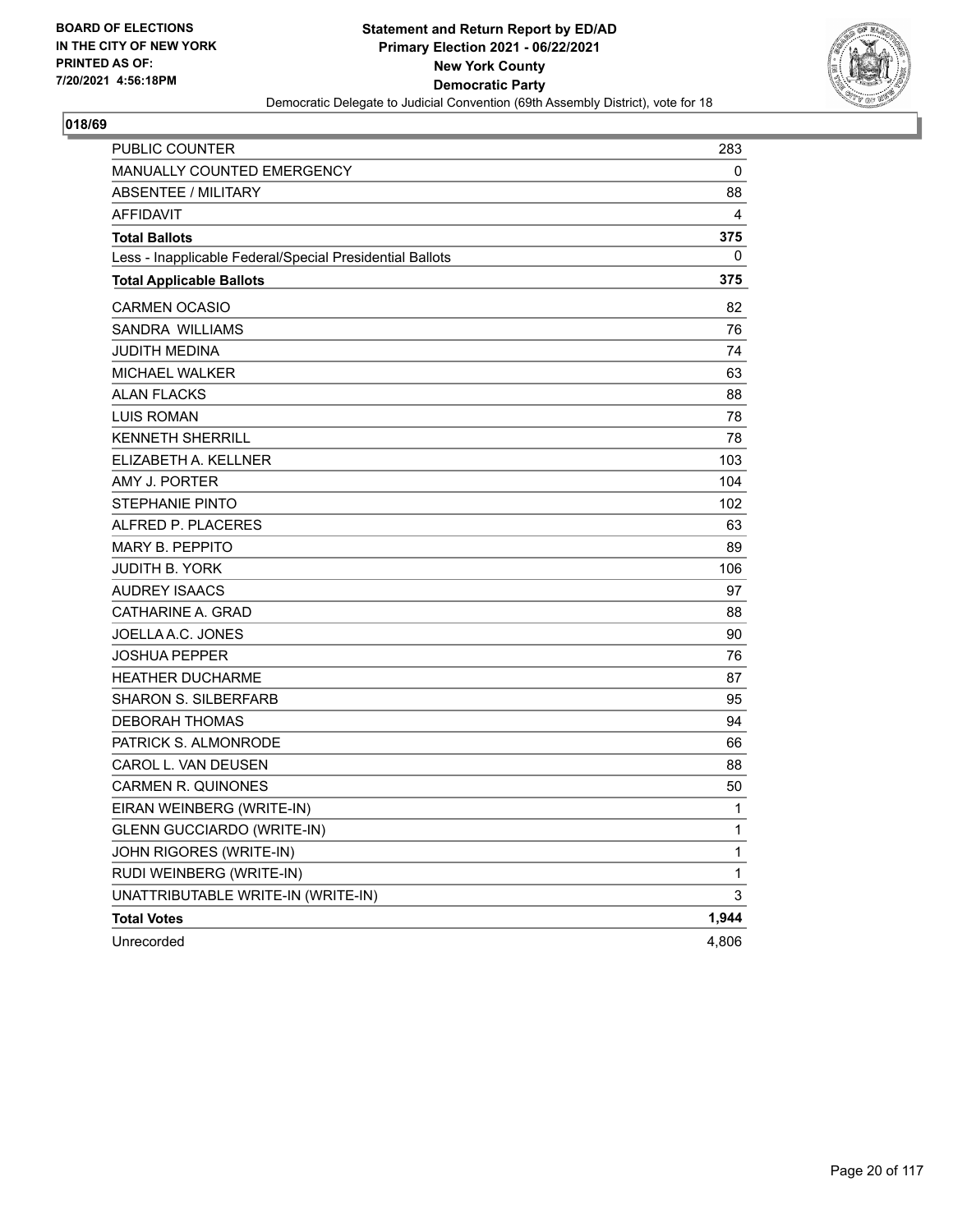

| PUBLIC COUNTER                                           | 146          |
|----------------------------------------------------------|--------------|
| MANUALLY COUNTED EMERGENCY                               | 0            |
| <b>ABSENTEE / MILITARY</b>                               | 57           |
| <b>AFFIDAVIT</b>                                         | 2            |
| <b>Total Ballots</b>                                     | 205          |
| Less - Inapplicable Federal/Special Presidential Ballots | 0            |
| <b>Total Applicable Ballots</b>                          | 205          |
| <b>CARMEN OCASIO</b>                                     | 44           |
| SANDRA WILLIAMS                                          | 41           |
| JUDITH MEDINA                                            | 39           |
| <b>MICHAEL WALKER</b>                                    | 27           |
| <b>ALAN FLACKS</b>                                       | 34           |
| <b>LUIS ROMAN</b>                                        | 40           |
| <b>KENNETH SHERRILL</b>                                  | 39           |
| ELIZABETH A. KELLNER                                     | 47           |
| AMY J. PORTER                                            | 50           |
| <b>STEPHANIE PINTO</b>                                   | 47           |
| ALFRED P. PLACERES                                       | 33           |
| <b>MARY B. PEPPITO</b>                                   | 43           |
| <b>JUDITH B. YORK</b>                                    | 54           |
| <b>AUDREY ISAACS</b>                                     | 51           |
| CATHARINE A. GRAD                                        | 48           |
| JOELLA A.C. JONES                                        | 42           |
| <b>JOSHUA PEPPER</b>                                     | 40           |
| <b>HEATHER DUCHARME</b>                                  | 43           |
| <b>SHARON S. SILBERFARB</b>                              | 42           |
| <b>DEBORAH THOMAS</b>                                    | 39           |
| PATRICK S. ALMONRODE                                     | 27           |
| CAROL L. VAN DEUSEN                                      | 39           |
| <b>CARMEN R. QUINONES</b>                                | 22           |
| KENNETH BELKIN (WRITE-IN)                                | $\mathbf{1}$ |
| RICHARD SONTEGRAH (WRITE-IN)                             | 1            |
| RISA SHOUD (WRITE-IN)                                    | $\mathbf{1}$ |
| UNATTRIBUTABLE WRITE-IN (WRITE-IN)                       | 1            |
| <b>Total Votes</b>                                       | 935          |
| Unrecorded                                               | 2,755        |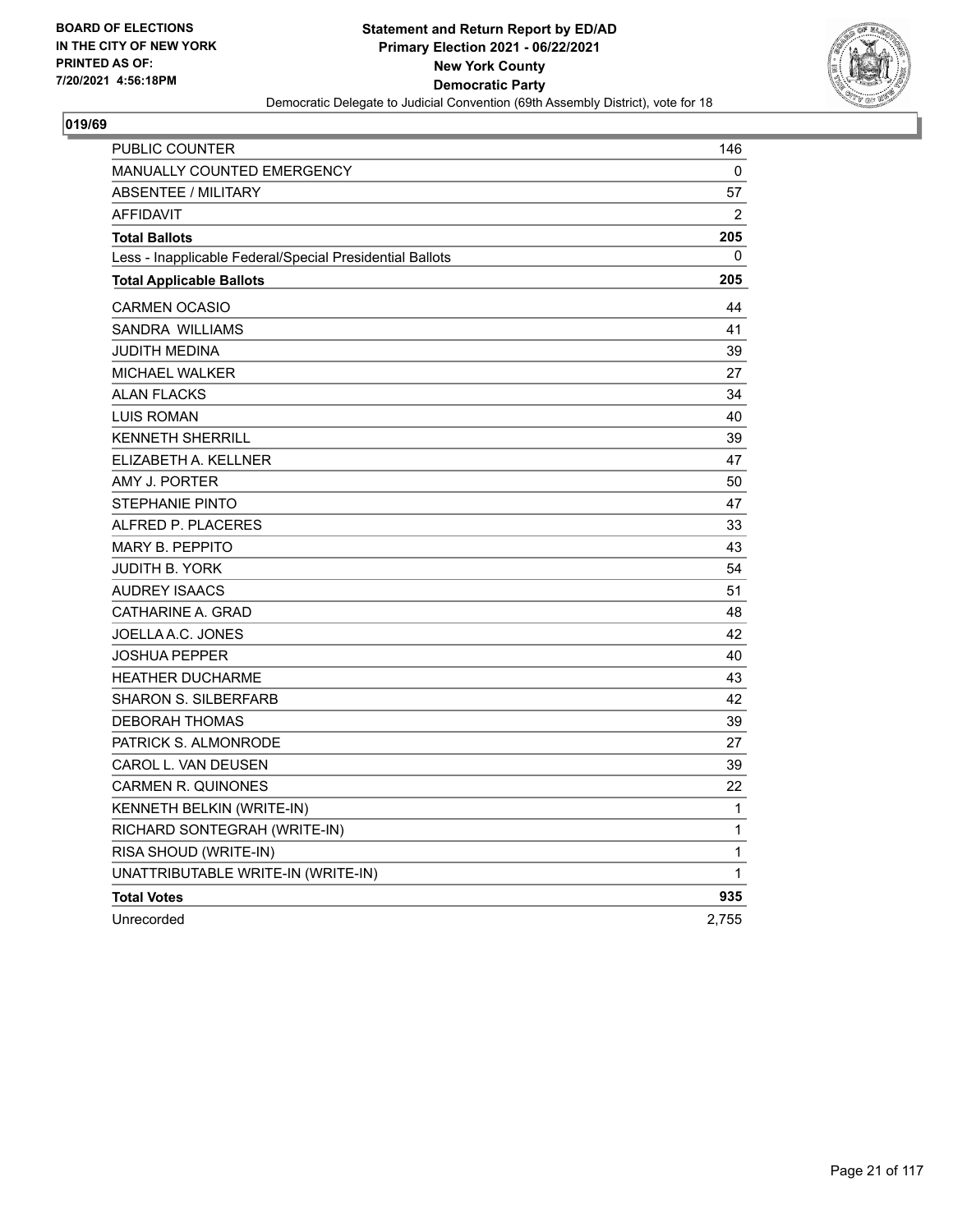

| <b>PUBLIC COUNTER</b>                                    | 317          |
|----------------------------------------------------------|--------------|
| MANUALLY COUNTED EMERGENCY                               | 0            |
| ABSENTEE / MILITARY                                      | 54           |
| <b>AFFIDAVIT</b>                                         | 4            |
| <b>Total Ballots</b>                                     | 375          |
| Less - Inapplicable Federal/Special Presidential Ballots | 0            |
| <b>Total Applicable Ballots</b>                          | 375          |
| <b>CARMEN OCASIO</b>                                     | 117          |
| SANDRA WILLIAMS                                          | 91           |
| <b>JUDITH MEDINA</b>                                     | 87           |
| <b>MICHAEL WALKER</b>                                    | 68           |
| <b>ALAN FLACKS</b>                                       | 64           |
| <b>LUIS ROMAN</b>                                        | 82           |
| <b>KENNETH SHERRILL</b>                                  | 72           |
| ELIZABETH A. KELLNER                                     | 94           |
| AMY J. PORTER                                            | 105          |
| <b>STEPHANIE PINTO</b>                                   | 94           |
| ALFRED P. PLACERES                                       | 64           |
| <b>MARY B. PEPPITO</b>                                   | 91           |
| <b>JUDITH B. YORK</b>                                    | 99           |
| <b>AUDREY ISAACS</b>                                     | 94           |
| CATHARINE A. GRAD                                        | 90           |
| JOELLA A.C. JONES                                        | 83           |
| <b>JOSHUA PEPPER</b>                                     | 70           |
| <b>HEATHER DUCHARME</b>                                  | 82           |
| <b>SHARON S. SILBERFARB</b>                              | 88           |
| <b>DEBORAH THOMAS</b>                                    | 101          |
| PATRICK S. ALMONRODE                                     | 57           |
| CAROL L. VAN DEUSEN                                      | 85           |
| <b>CARMEN R. QUINONES</b>                                | 55           |
| ALLEN YANG (WRITE-IN)                                    | 1            |
| BILLY MCKINNEY (WRITE-IN)                                | 1            |
| BRANDON NITAD (WRITE-IN)                                 | 1            |
| DOMINIC SMITH (WRITE-IN)                                 | 1            |
| EDWIN DIAZ (WRITE-IN)                                    | $\mathbf 1$  |
| FRANCISCO LINDOR (WRITE-IN)                              | 1            |
| J.D DAVIS (WRITE-IN)                                     | $\mathbf{1}$ |
| JACOB DEGROM (WRITE-IN)                                  | 2            |
| JAMES MCCAM (WRITE-IN)                                   | 1            |
| JEFF MENEI (WRITE-IN)                                    | 1            |
| JONATHAN VILLAR (WRITE-IN)                               | $\mathbf 1$  |
| KEVIN PILLAR (WRITE-IN)                                  | 1            |
| MARCUS STRUMAN (WRITE-IN)                                | 1            |
| MAX TAFFER (WRITE-IN)                                    | 1            |
| MICHAEL CONFOLTO (WRITE-IN)                              | 1            |
| PETER ALONSO (WRITE-IN)                                  | 1            |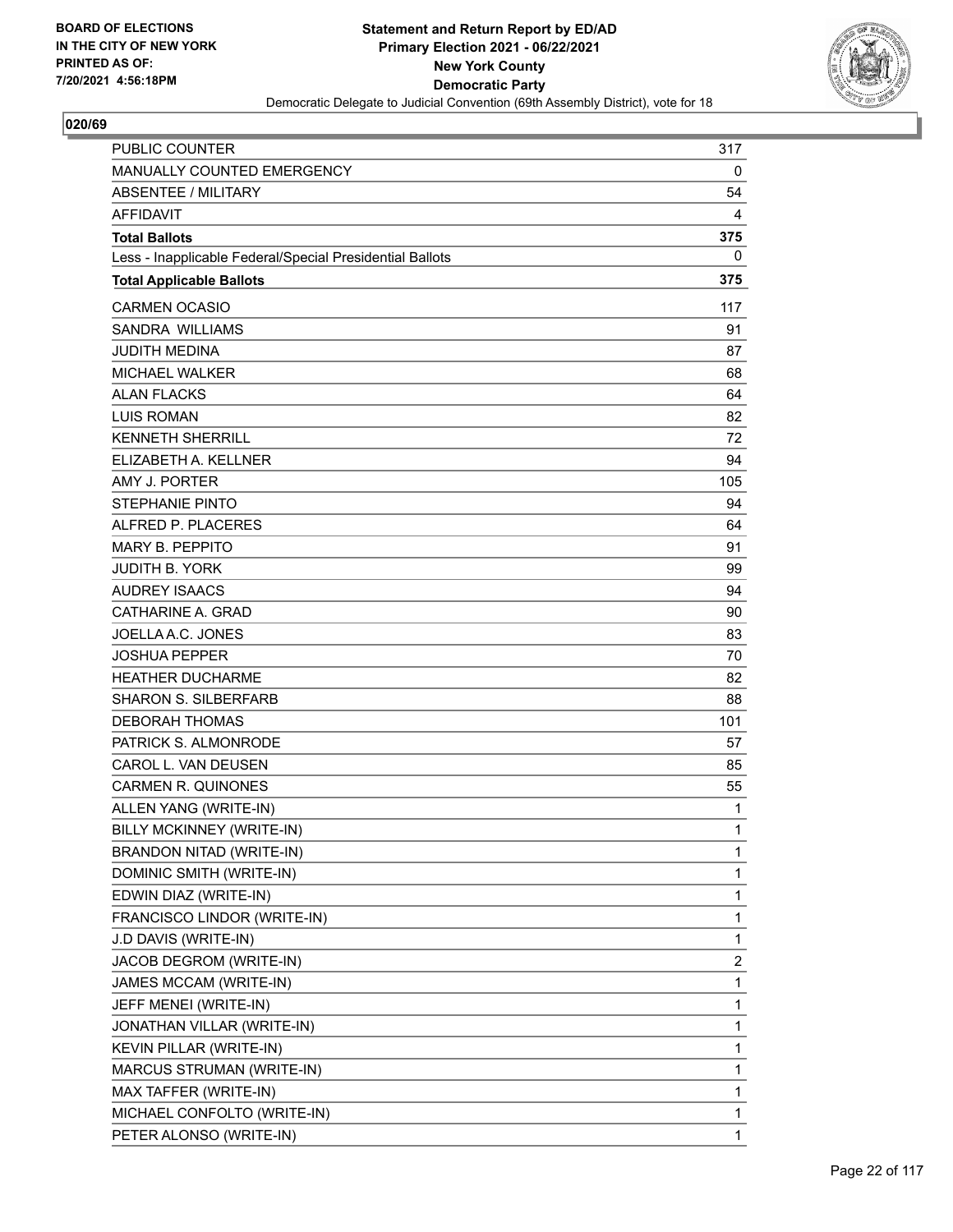

| SETH WEO (WRITE-IN)       |       |
|---------------------------|-------|
| TAISRON WALKER (WRITE-IN) |       |
| THOMAS NIO (WRITE-IN)     |       |
| TREVOR MAX (WRITE-IN)     |       |
| <b>Total Votes</b>        | 1.954 |
| Unrecorded                | 4.796 |

| <b>PUBLIC COUNTER</b>                                    | 353   |
|----------------------------------------------------------|-------|
| <b>MANUALLY COUNTED EMERGENCY</b>                        | 0     |
| <b>ABSENTEE / MILITARY</b>                               | 59    |
| <b>AFFIDAVIT</b>                                         | 3     |
| <b>Total Ballots</b>                                     | 415   |
| Less - Inapplicable Federal/Special Presidential Ballots | 0     |
| <b>Total Applicable Ballots</b>                          | 415   |
| <b>CARMEN OCASIO</b>                                     | 134   |
| <b>SANDRA WILLIAMS</b>                                   | 113   |
| JUDITH MEDINA                                            | 109   |
| <b>MICHAEL WALKER</b>                                    | 69    |
| <b>ALAN FLACKS</b>                                       | 78    |
| <b>LUIS ROMAN</b>                                        | 90    |
| <b>KENNETH SHERRILL</b>                                  | 76    |
| ELIZABETH A. KELLNER                                     | 114   |
| AMY J. PORTER                                            | 125   |
| <b>STEPHANIE PINTO</b>                                   | 120   |
| ALFRED P. PLACERES                                       | 77    |
| <b>MARY B. PEPPITO</b>                                   | 108   |
| <b>JUDITH B. YORK</b>                                    | 116   |
| <b>AUDREY ISAACS</b>                                     | 119   |
| CATHARINE A. GRAD                                        | 105   |
| JOELLA A.C. JONES                                        | 106   |
| <b>JOSHUA PEPPER</b>                                     | 81    |
| <b>HEATHER DUCHARME</b>                                  | 108   |
| <b>SHARON S. SILBERFARB</b>                              | 106   |
| <b>DEBORAH THOMAS</b>                                    | 113   |
| PATRICK S. ALMONRODE                                     | 74    |
| CAROL L. VAN DEUSEN                                      | 102   |
| <b>CARMEN R. QUINONES</b>                                | 82    |
| LINDA A ROSENTHAL (WRITE-IN)                             | 1     |
| MRYA ROCHELSON (WRITE-IN)                                | 1     |
| <b>Total Votes</b>                                       | 2,327 |
| Unrecorded                                               | 5,143 |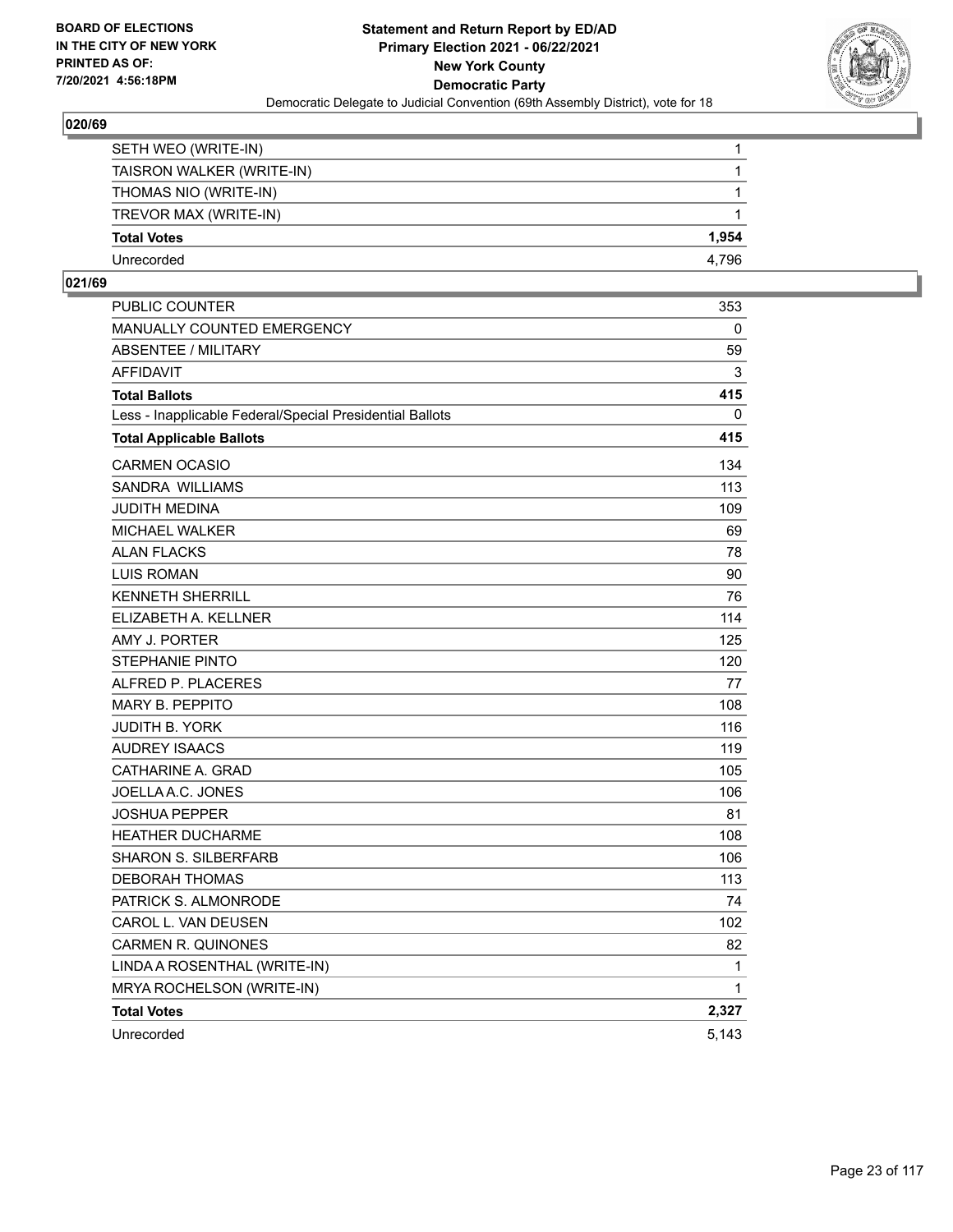

| <b>PUBLIC COUNTER</b>                                    | 312          |
|----------------------------------------------------------|--------------|
| MANUALLY COUNTED EMERGENCY                               | 0            |
| ABSENTEE / MILITARY                                      | 89           |
| <b>AFFIDAVIT</b>                                         | 0            |
| <b>Total Ballots</b>                                     | 401          |
| Less - Inapplicable Federal/Special Presidential Ballots | 0            |
| <b>Total Applicable Ballots</b>                          | 401          |
| <b>CARMEN OCASIO</b>                                     | 75           |
| <b>SANDRA WILLIAMS</b>                                   | 72           |
| <b>JUDITH MEDINA</b>                                     | 73           |
| <b>MICHAEL WALKER</b>                                    | 50           |
| <b>ALAN FLACKS</b>                                       | 91           |
| <b>LUIS ROMAN</b>                                        | 77           |
| <b>KENNETH SHERRILL</b>                                  | 79           |
| ELIZABETH A. KELLNER                                     | 117          |
| AMY J. PORTER                                            | 116          |
| <b>STEPHANIE PINTO</b>                                   | 115          |
| ALFRED P. PLACERES                                       | 65           |
| <b>MARY B. PEPPITO</b>                                   | 99           |
| <b>JUDITH B. YORK</b>                                    | 116          |
| <b>AUDREY ISAACS</b>                                     | 113          |
| CATHARINE A. GRAD                                        | 100          |
| JOELLA A.C. JONES                                        | 87           |
| <b>JOSHUA PEPPER</b>                                     | 83           |
| <b>HEATHER DUCHARME</b>                                  | 100          |
| <b>SHARON S. SILBERFARB</b>                              | 125          |
| <b>DEBORAH THOMAS</b>                                    | 101          |
| PATRICK S. ALMONRODE                                     | 66           |
| CAROL L. VAN DEUSEN                                      | 104          |
| <b>CARMEN R. QUINONES</b>                                | 44           |
| AJMAL ALAMI (WRITE-IN)                                   | 1            |
| ARIA FALCONE (WRITE-IN)                                  | 1            |
| BILL RISEN (WRITE-IN)                                    | 1            |
| CAITLYA CLARK (WRITE-IN)                                 | 1            |
| CAROLINE REED (WRITE-IN)                                 | $\mathbf{1}$ |
| CIJA HUANEY (WRITE-IN)                                   | 1            |
| DAHALIA WILSON (WRITE-IN)                                | $\mathbf{1}$ |
| EDWARD D FRAZIER (WRITE-IN)                              | 1            |
| ENI YOUNG KIM (WRITE-IN)                                 | 1            |
| HANNAH EHRINSPIEL (WRITE-IN)                             | 1            |
| IMAN JAROUDI (WRITE-IN)                                  | $\mathbf{1}$ |
| JAKE COLOSA (WRITE-IN)                                   | 1            |
| KRISTEN CERRERO (WRITE-IN)                               | $\mathbf{1}$ |
| LABIBA CHOWDHUNG (WRITE-IN)                              | 1            |
| MELAT ESKENDER (WRITE-IN)                                | 1            |
| MICHAEL BLOOMBERG (WRITE-IN)                             | 1            |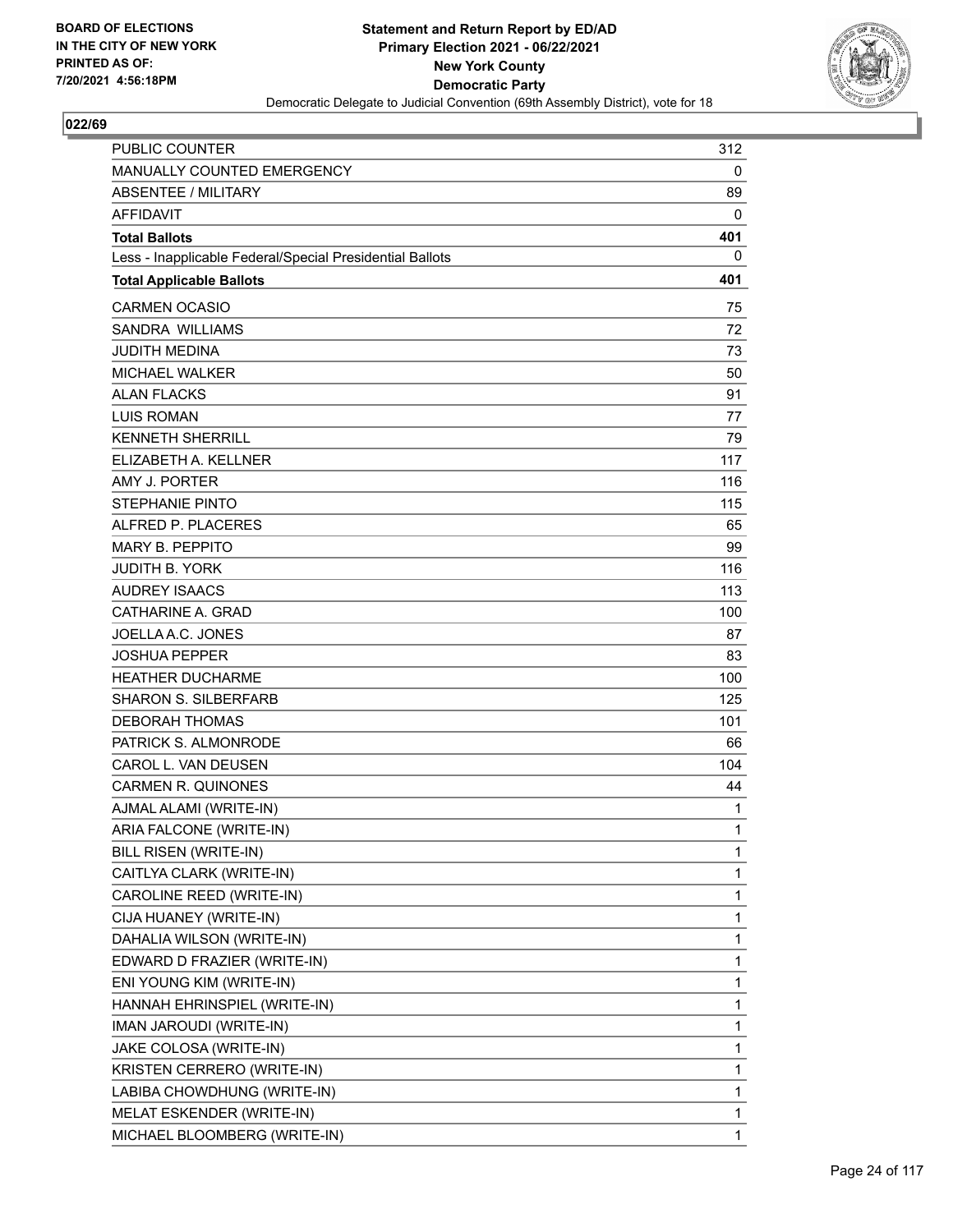

| PAMELA ALLEN (WRITE-IN)            |               |
|------------------------------------|---------------|
| TELAT AMAN (WRITE-IN)              |               |
| UNATTRIBUTABLE WRITE-IN (WRITE-IN) | $\mathcal{P}$ |
| WINFRED MANION (WRITE-IN)          |               |
| <b>Total Votes</b>                 | 2.089         |
| Unrecorded                         | 5.129         |

| <b>PUBLIC COUNTER</b>                                    | 190   |
|----------------------------------------------------------|-------|
| MANUALLY COUNTED EMERGENCY                               | 0     |
| <b>ABSENTEE / MILITARY</b>                               | 36    |
| <b>AFFIDAVIT</b>                                         | 2     |
| <b>Total Ballots</b>                                     | 228   |
| Less - Inapplicable Federal/Special Presidential Ballots | 0     |
| <b>Total Applicable Ballots</b>                          | 228   |
| <b>CARMEN OCASIO</b>                                     | 67    |
| <b>SANDRA WILLIAMS</b>                                   | 61    |
| <b>JUDITH MEDINA</b>                                     | 60    |
| <b>MICHAEL WALKER</b>                                    | 40    |
| <b>ALAN FLACKS</b>                                       | 54    |
| <b>LUIS ROMAN</b>                                        | 64    |
| <b>KENNETH SHERRILL</b>                                  | 51    |
| ELIZABETH A. KELLNER                                     | 77    |
| AMY J. PORTER                                            | 78    |
| <b>STEPHANIE PINTO</b>                                   | 80    |
| ALFRED P. PLACERES                                       | 60    |
| MARY B. PEPPITO                                          | 75    |
| <b>JUDITH B. YORK</b>                                    | 78    |
| <b>AUDREY ISAACS</b>                                     | 79    |
| CATHARINE A. GRAD                                        | 76    |
| JOELLA A.C. JONES                                        | 65    |
| <b>JOSHUA PEPPER</b>                                     | 46    |
| <b>HEATHER DUCHARME</b>                                  | 69    |
| <b>SHARON S. SILBERFARB</b>                              | 69    |
| <b>DEBORAH THOMAS</b>                                    | 68    |
| PATRICK S. ALMONRODE                                     | 39    |
| CAROL L. VAN DEUSEN                                      | 63    |
| <b>CARMEN R. QUINONES</b>                                | 39    |
| ELLIOTT BRILL (WRITE-IN)                                 | 1     |
| JACHOMS PUBER (WRITE-IN)                                 | 1     |
| JEFFERY PRICE (WRITE-IN)                                 | 1     |
| <b>JUSTIN SPINO (WRITE-IN)</b>                           | 1     |
| NAOMI MUIZ (WRITE-IN)                                    | 1     |
| STEPHEN ABRAMS-DOWNEY (WRITE-IN)                         | 1     |
| <b>Total Votes</b>                                       | 1,464 |
| Unrecorded                                               | 2,640 |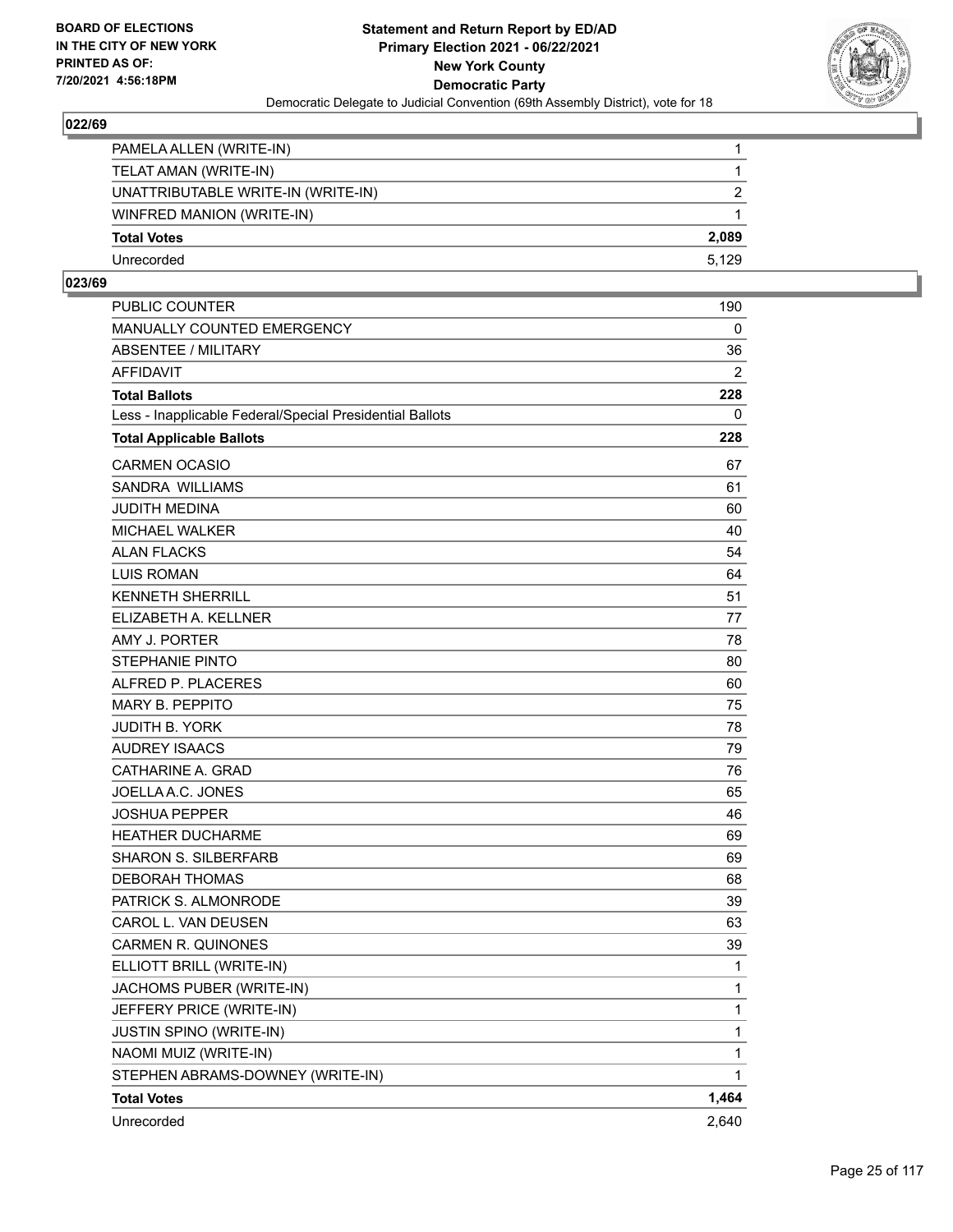

| PUBLIC COUNTER                                           | 300   |
|----------------------------------------------------------|-------|
| MANUALLY COUNTED EMERGENCY                               | 0     |
| <b>ABSENTEE / MILITARY</b>                               | 55    |
| <b>AFFIDAVIT</b>                                         | 1     |
| <b>Total Ballots</b>                                     | 356   |
| Less - Inapplicable Federal/Special Presidential Ballots | 0     |
| <b>Total Applicable Ballots</b>                          | 356   |
| <b>CARMEN OCASIO</b>                                     | 90    |
| SANDRA WILLIAMS                                          | 83    |
| JUDITH MEDINA                                            | 88    |
| <b>MICHAEL WALKER</b>                                    | 60    |
| <b>ALAN FLACKS</b>                                       | 65    |
| <b>LUIS ROMAN</b>                                        | 60    |
| <b>KENNETH SHERRILL</b>                                  | 73    |
| ELIZABETH A. KELLNER                                     | 95    |
| AMY J. PORTER                                            | 103   |
| <b>STEPHANIE PINTO</b>                                   | 96    |
| ALFRED P. PLACERES                                       | 47    |
| <b>MARY B. PEPPITO</b>                                   | 89    |
| <b>JUDITH B. YORK</b>                                    | 92    |
| <b>AUDREY ISAACS</b>                                     | 87    |
| CATHARINE A. GRAD                                        | 85    |
| JOELLA A.C. JONES                                        | 91    |
| JOSHUA PEPPER                                            | 70    |
| <b>HEATHER DUCHARME</b>                                  | 90    |
| <b>SHARON S. SILBERFARB</b>                              | 89    |
| <b>DEBORAH THOMAS</b>                                    | 88    |
| PATRICK S. ALMONRODE                                     | 52    |
| CAROL L. VAN DEUSEN                                      | 80    |
| <b>CARMEN R. QUINONES</b>                                | 62    |
| <b>BAILEY NICHOLS (WRITE-IN)</b>                         | 1     |
| <b>Total Votes</b>                                       | 1,836 |
| Unrecorded                                               | 4,572 |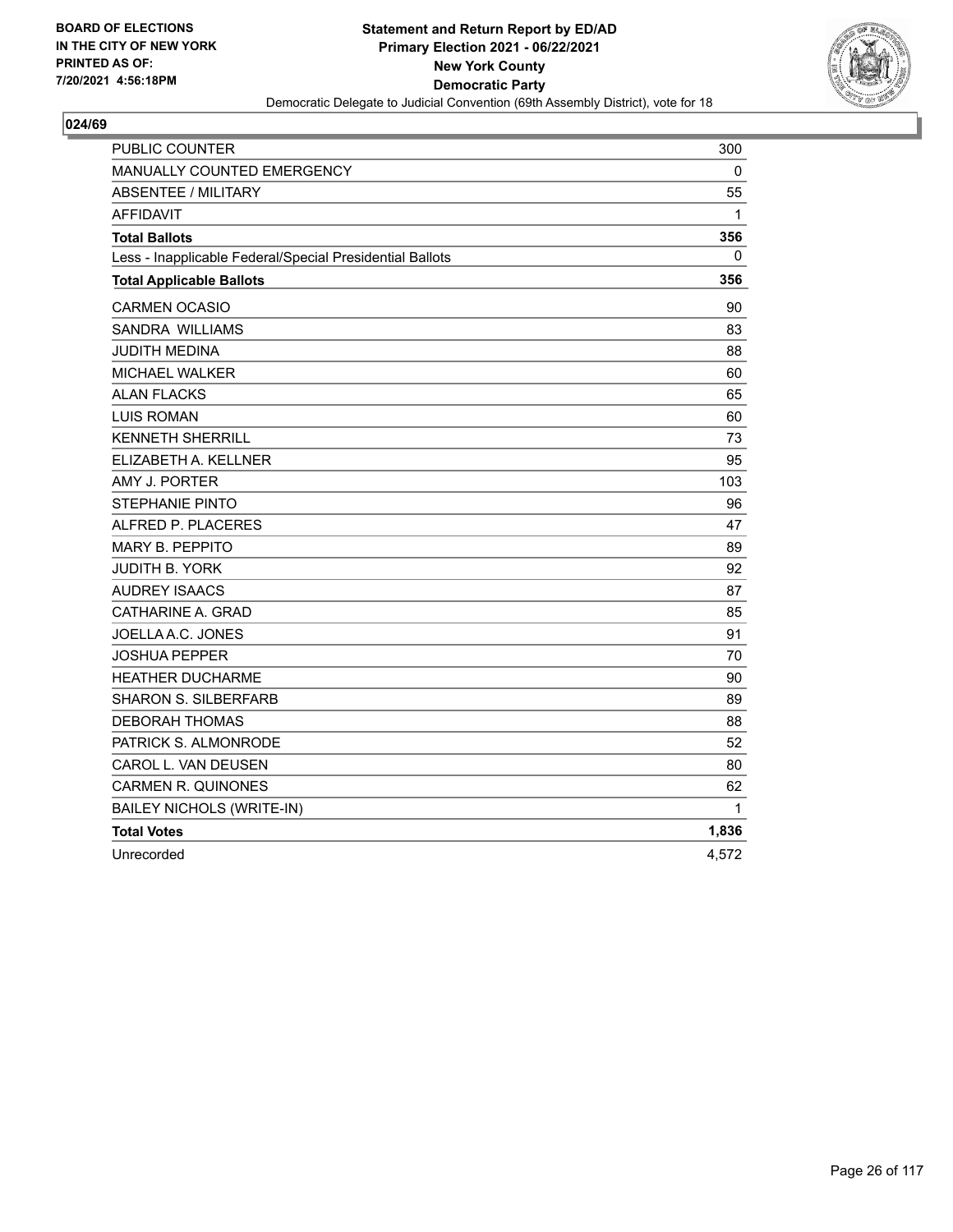

| <b>PUBLIC COUNTER</b>                                    | 188   |
|----------------------------------------------------------|-------|
| MANUALLY COUNTED EMERGENCY                               | 0     |
| <b>ABSENTEE / MILITARY</b>                               | 32    |
| <b>AFFIDAVIT</b>                                         | 4     |
| <b>Total Ballots</b>                                     | 224   |
| Less - Inapplicable Federal/Special Presidential Ballots | 0     |
| <b>Total Applicable Ballots</b>                          | 224   |
| <b>CARMEN OCASIO</b>                                     | 65    |
| SANDRA WILLIAMS                                          | 76    |
| JUDITH MEDINA                                            | 63    |
| MICHAEL WALKER                                           | 41    |
| <b>ALAN FLACKS</b>                                       | 50    |
| <b>LUIS ROMAN</b>                                        | 48    |
| <b>KENNETH SHERRILL</b>                                  | 43    |
| ELIZABETH A. KELLNER                                     | 77    |
| AMY J. PORTER                                            | 72    |
| <b>STEPHANIE PINTO</b>                                   | 71    |
| ALFRED P. PLACERES                                       | 44    |
| <b>MARY B. PEPPITO</b>                                   | 70    |
| <b>JUDITH B. YORK</b>                                    | 72    |
| <b>AUDREY ISAACS</b>                                     | 75    |
| CATHARINE A. GRAD                                        | 66    |
| JOELLA A.C. JONES                                        | 64    |
| JOSHUA PEPPER                                            | 48    |
| <b>HEATHER DUCHARME</b>                                  | 67    |
| <b>SHARON S. SILBERFARB</b>                              | 67    |
| <b>DEBORAH THOMAS</b>                                    | 70    |
| PATRICK S. ALMONRODE                                     | 41    |
| CAROL L. VAN DEUSEN                                      | 71    |
| <b>CARMEN R. QUINONES</b>                                | 40    |
| UNATTRIBUTABLE WRITE-IN (WRITE-IN)                       | 1     |
| <b>Total Votes</b>                                       | 1,402 |
| Unrecorded                                               | 2,630 |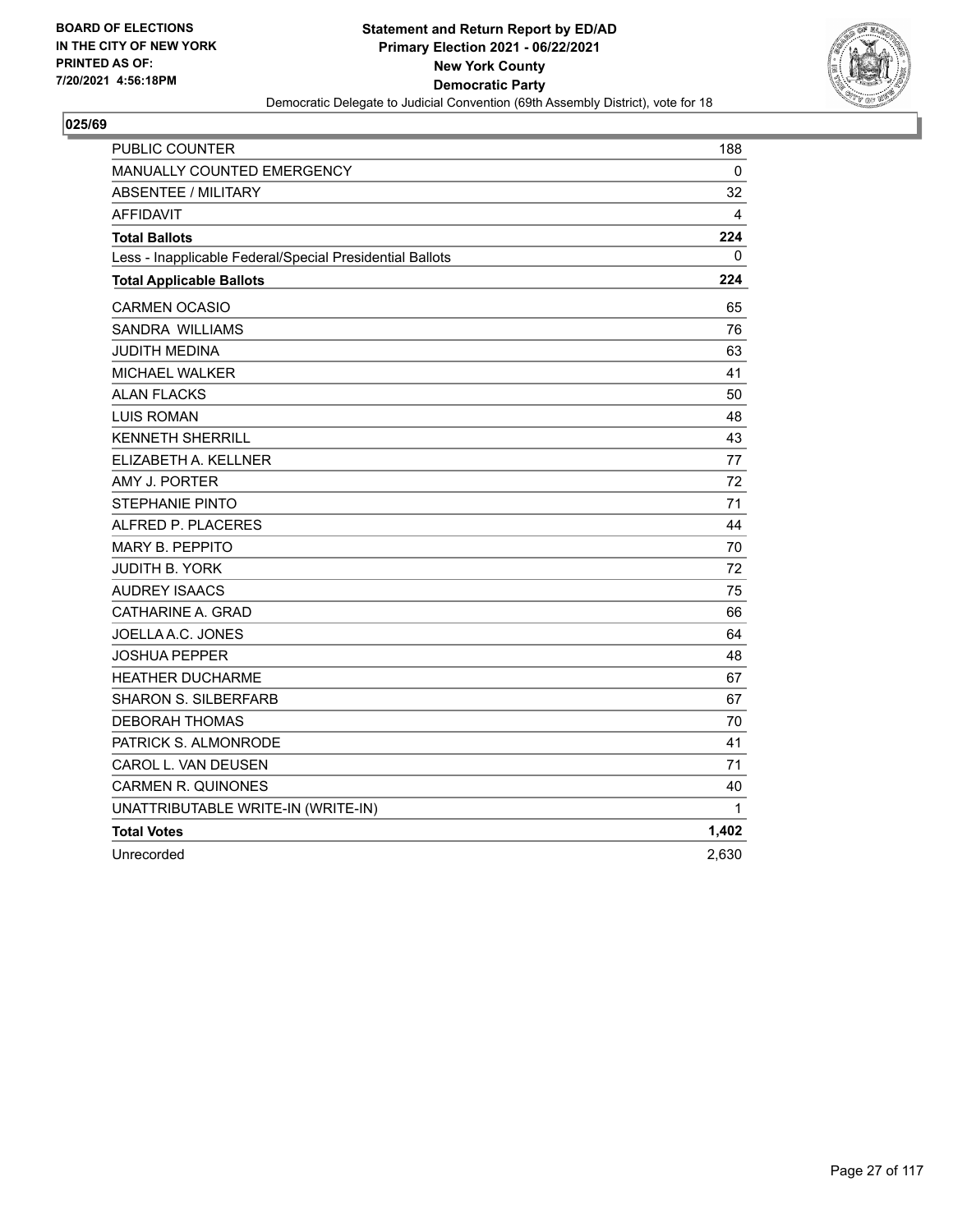

| <b>PUBLIC COUNTER</b>                                    | 302            |
|----------------------------------------------------------|----------------|
| <b>MANUALLY COUNTED EMERGENCY</b>                        | 0              |
| <b>ABSENTEE / MILITARY</b>                               | 74             |
| AFFIDAVIT                                                | $\overline{2}$ |
| <b>Total Ballots</b>                                     | 378            |
| Less - Inapplicable Federal/Special Presidential Ballots | 0              |
| <b>Total Applicable Ballots</b>                          | 378            |
| <b>CARMEN OCASIO</b>                                     | 80             |
| SANDRA WILLIAMS                                          | 71             |
| <b>JUDITH MEDINA</b>                                     | 70             |
| MICHAEL WALKER                                           | 43             |
| <b>ALAN FLACKS</b>                                       | 75             |
| <b>LUIS ROMAN</b>                                        | 72             |
| <b>KENNETH SHERRILL</b>                                  | 71             |
| ELIZABETH A. KELLNER                                     | 98             |
| AMY J. PORTER                                            | 92             |
| <b>STEPHANIE PINTO</b>                                   | 92             |
| ALFRED P. PLACERES                                       | 67             |
| MARY B. PEPPITO                                          | 86             |
| JUDITH B. YORK                                           | 93             |
| <b>AUDREY ISAACS</b>                                     | 89             |
| CATHARINE A. GRAD                                        | 86             |
| JOELLA A.C. JONES                                        | 79             |
| <b>JOSHUA PEPPER</b>                                     | 68             |
| <b>HEATHER DUCHARME</b>                                  | 84             |
| <b>SHARON S. SILBERFARB</b>                              | 89             |
| <b>DEBORAH THOMAS</b>                                    | 86             |
| PATRICK S. ALMONRODE                                     | 63             |
| CAROL L. VAN DEUSEN                                      | 90             |
| <b>CARMEN R. QUINONES</b>                                | 38             |
| ROSS MOSKOWITZ (WRITE-IN)                                | $\overline{2}$ |
| <b>Total Votes</b>                                       | 1,784          |
| Unrecorded                                               | 5,020          |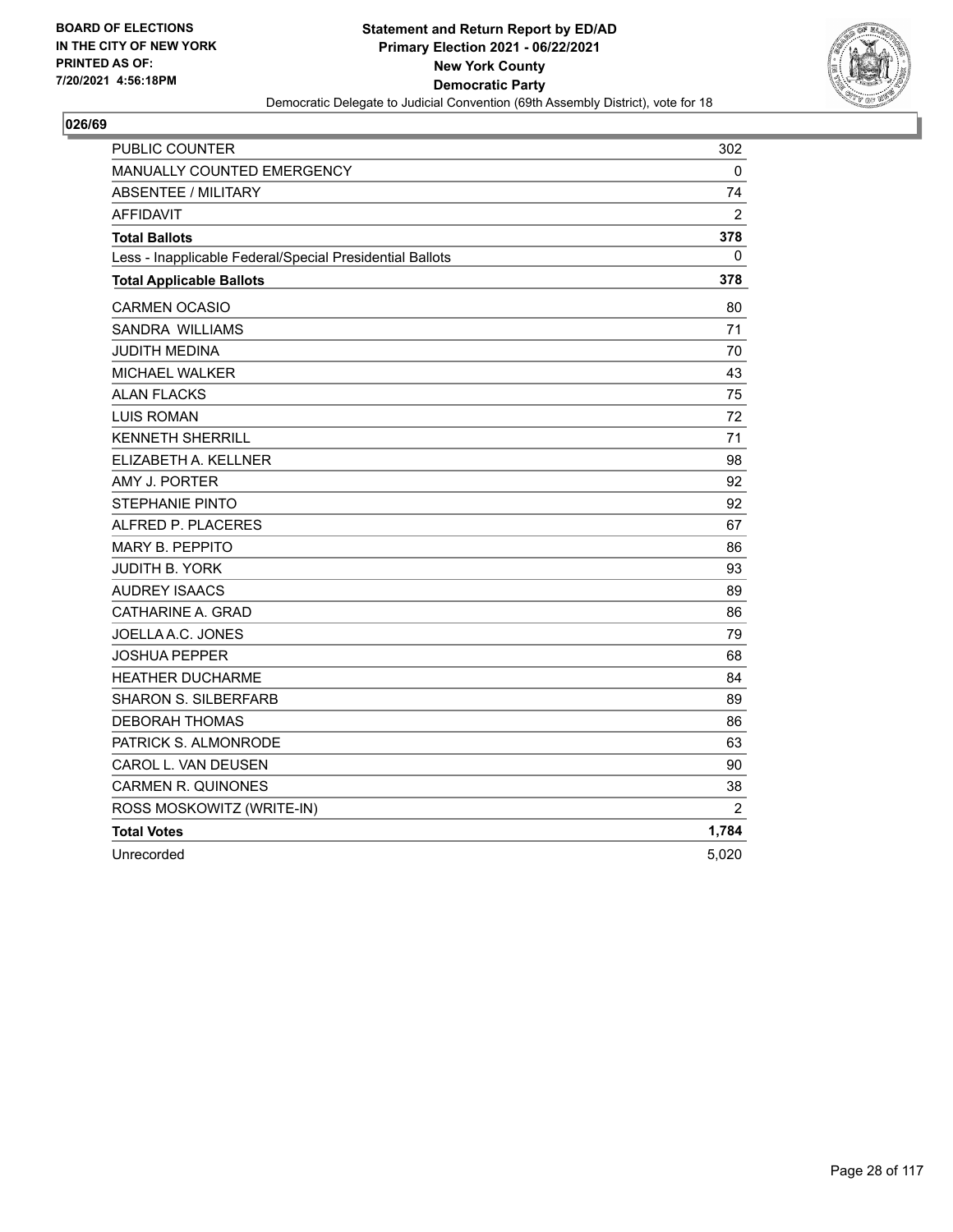

| <b>PUBLIC COUNTER</b>                                    | 113            |
|----------------------------------------------------------|----------------|
| <b>MANUALLY COUNTED EMERGENCY</b>                        | 0              |
| <b>ABSENTEE / MILITARY</b>                               | 27             |
| <b>AFFIDAVIT</b>                                         | $\overline{2}$ |
| <b>Total Ballots</b>                                     | 142            |
| Less - Inapplicable Federal/Special Presidential Ballots | $\mathbf{0}$   |
| <b>Total Applicable Ballots</b>                          | 142            |
| <b>CARMEN OCASIO</b>                                     | 51             |
| SANDRA WILLIAMS                                          | 38             |
| <b>JUDITH MEDINA</b>                                     | 34             |
| MICHAEL WALKER                                           | 19             |
| <b>ALAN FLACKS</b>                                       | 20             |
| <b>LUIS ROMAN</b>                                        | 26             |
| <b>KENNETH SHERRILL</b>                                  | 22             |
| ELIZABETH A. KELLNER                                     | 35             |
| AMY J. PORTER                                            | 35             |
| <b>STEPHANIE PINTO</b>                                   | 37             |
| ALFRED P. PLACERES                                       | 21             |
| <b>MARY B. PEPPITO</b>                                   | 29             |
| <b>JUDITH B. YORK</b>                                    | 32             |
| <b>AUDREY ISAACS</b>                                     | 32             |
| CATHARINE A. GRAD                                        | 29             |
| JOELLA A.C. JONES                                        | 29             |
| <b>JOSHUA PEPPER</b>                                     | 20             |
| <b>HEATHER DUCHARME</b>                                  | 29             |
| <b>SHARON S. SILBERFARB</b>                              | 27             |
| <b>DEBORAH THOMAS</b>                                    | 31             |
| PATRICK S. ALMONRODE                                     | 23             |
| CAROL L. VAN DEUSEN                                      | 27             |
| <b>CARMEN R. QUINONES</b>                                | 20             |
| <b>Total Votes</b>                                       | 666            |
| Unrecorded                                               | 1,890          |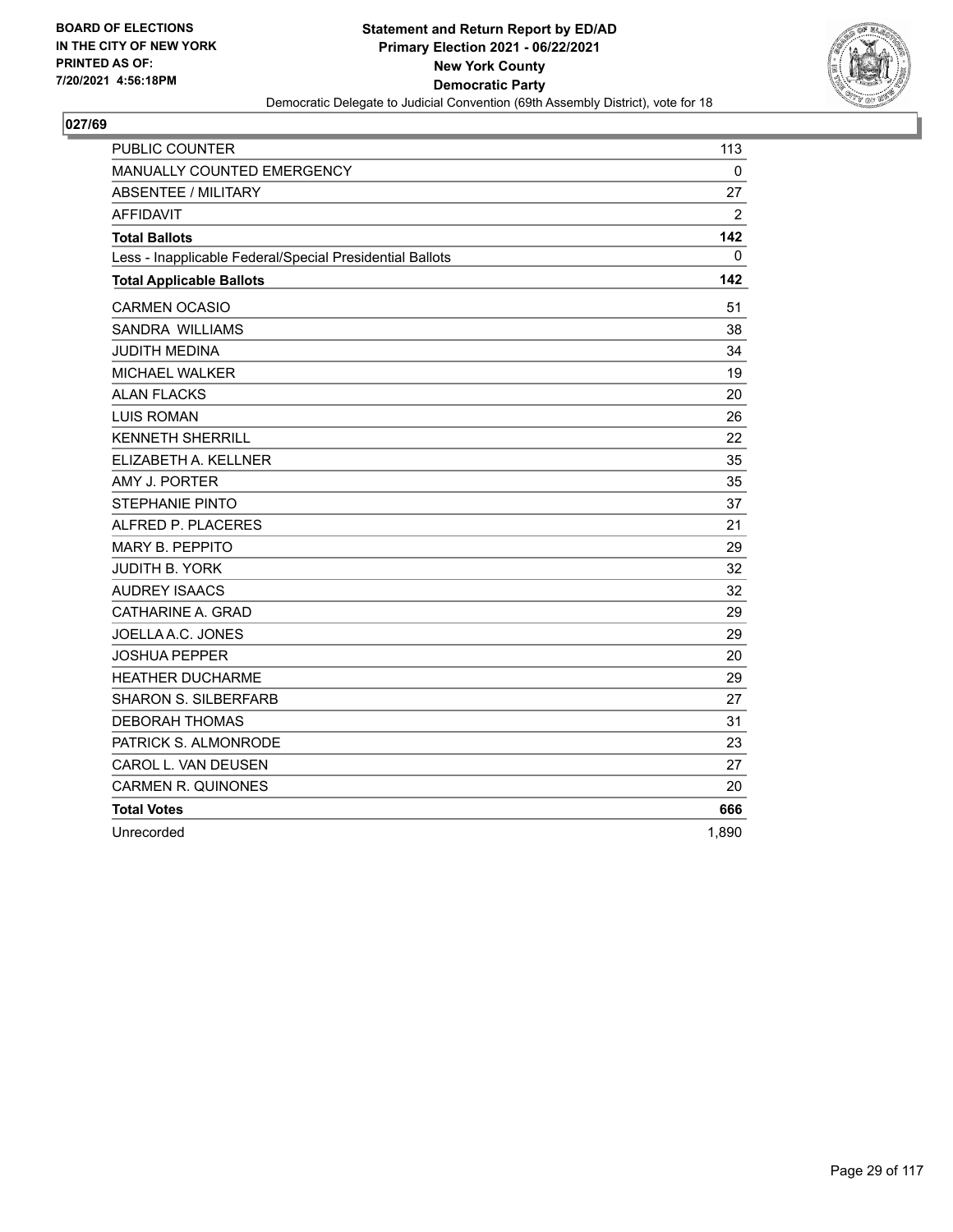

| <b>PUBLIC COUNTER</b>                                    | 101      |
|----------------------------------------------------------|----------|
| <b>MANUALLY COUNTED EMERGENCY</b>                        | 0        |
| <b>ABSENTEE / MILITARY</b>                               | 10       |
| <b>AFFIDAVIT</b>                                         | $\Omega$ |
| <b>Total Ballots</b>                                     | 111      |
| Less - Inapplicable Federal/Special Presidential Ballots | 0        |
| <b>Total Applicable Ballots</b>                          | 111      |
| <b>CARMEN OCASIO</b>                                     | 26       |
| <b>SANDRA WILLIAMS</b>                                   | 22       |
| JUDITH MEDINA                                            | 20       |
| MICHAEL WALKER                                           | 15       |
| <b>ALAN FLACKS</b>                                       | 11       |
| <b>LUIS ROMAN</b>                                        | 17       |
| <b>KENNETH SHERRILL</b>                                  | 11       |
| ELIZABETH A. KELLNER                                     | 17       |
| AMY J. PORTER                                            | 18       |
| <b>STEPHANIE PINTO</b>                                   | 19       |
| ALFRED P. PLACERES                                       | 13       |
| <b>MARY B. PEPPITO</b>                                   | 16       |
| JUDITH B. YORK                                           | 14       |
| <b>AUDREY ISAACS</b>                                     | 14       |
| CATHARINE A. GRAD                                        | 15       |
| JOELLA A.C. JONES                                        | 15       |
| JOSHUA PEPPER                                            | 13       |
| <b>HEATHER DUCHARME</b>                                  | 14       |
| <b>SHARON S. SILBERFARB</b>                              | 12       |
| DEBORAH THOMAS                                           | 17       |
| PATRICK S. ALMONRODE                                     | 11       |
| CAROL L. VAN DEUSEN                                      | 16       |
| <b>CARMEN R. QUINONES</b>                                | 19       |
| JULIUS MORRIS (WRITE-IN)                                 | 1        |
| UNATTRIBUTABLE WRITE-IN (WRITE-IN)                       | 1        |
| <b>Total Votes</b>                                       | 367      |
| Unrecorded                                               | 1,631    |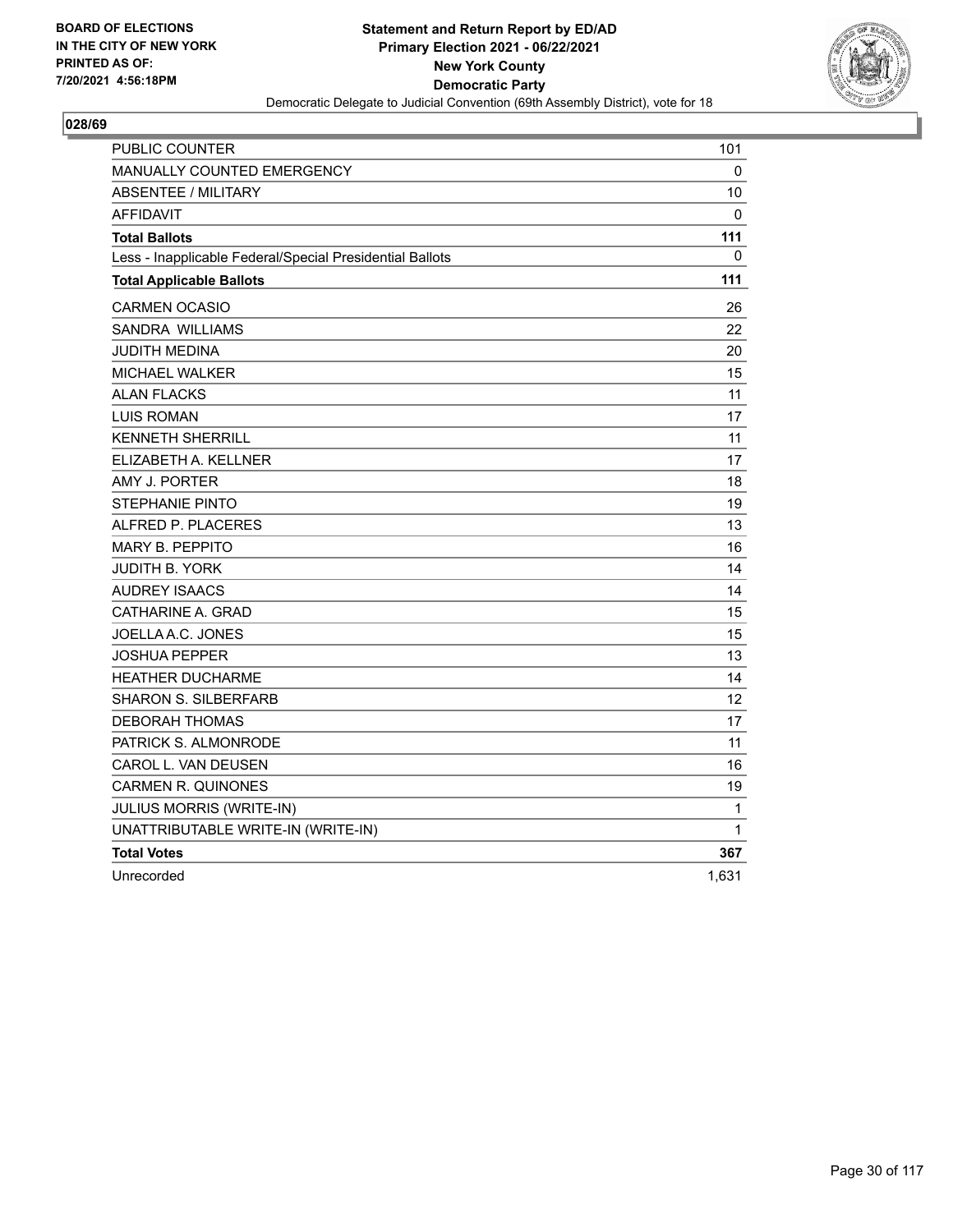

| PUBLIC COUNTER                                           | 350          |
|----------------------------------------------------------|--------------|
| <b>MANUALLY COUNTED EMERGENCY</b>                        | 0            |
| <b>ABSENTEE / MILITARY</b>                               | 96           |
| <b>AFFIDAVIT</b>                                         | 0            |
| <b>Total Ballots</b>                                     | 446          |
| Less - Inapplicable Federal/Special Presidential Ballots | 0            |
| <b>Total Applicable Ballots</b>                          | 446          |
| <b>CARMEN OCASIO</b>                                     | 157          |
| <b>SANDRA WILLIAMS</b>                                   | 136          |
| <b>JUDITH MEDINA</b>                                     | 142          |
| <b>MICHAEL WALKER</b>                                    | 84           |
| <b>ALAN FLACKS</b>                                       | 90           |
| <b>LUIS ROMAN</b>                                        | 88           |
| <b>KENNETH SHERRILL</b>                                  | 90           |
| ELIZABETH A. KELLNER                                     | 153          |
| AMY J. PORTER                                            | 146          |
| <b>STEPHANIE PINTO</b>                                   | 145          |
| ALFRED P. PLACERES                                       | 86           |
| <b>MARY B. PEPPITO</b>                                   | 135          |
| JUDITH B. YORK                                           | 153          |
| <b>AUDREY ISAACS</b>                                     | 146          |
| CATHARINE A. GRAD                                        | 140          |
| JOELLA A.C. JONES                                        | 133          |
| JOSHUA PEPPER                                            | 85           |
| <b>HEATHER DUCHARME</b>                                  | 135          |
| <b>SHARON S. SILBERFARB</b>                              | 131          |
| <b>DEBORAH THOMAS</b>                                    | 136          |
| PATRICK S. ALMONRODE                                     | 78           |
| CAROL L. VAN DEUSEN                                      | 130          |
| <b>CARMEN R. QUINONES</b>                                | 100          |
| ADAM HERBST (WRITE-IN)                                   | 1            |
| ADAM ROSENBERG (WRITE-IN)                                | 1            |
| ERIC VON COELLN (WRITE-IN)                               | $\mathbf{1}$ |
| <b>Total Votes</b>                                       | 2,822        |
| Unrecorded                                               | 5,206        |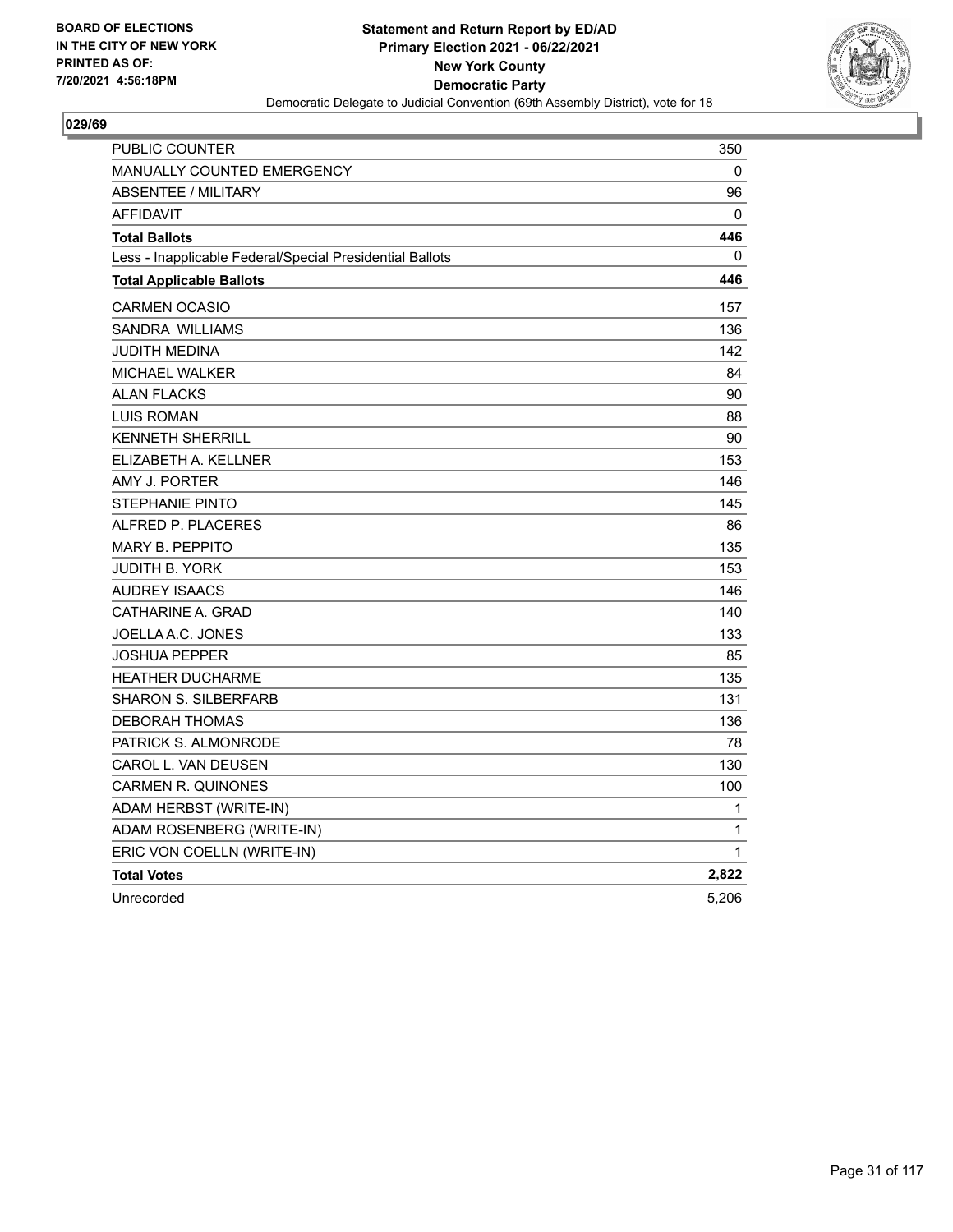

| PUBLIC COUNTER                                           | 271          |
|----------------------------------------------------------|--------------|
| <b>MANUALLY COUNTED EMERGENCY</b>                        | 0            |
| ABSENTEE / MILITARY                                      | 109          |
| <b>AFFIDAVIT</b>                                         | 1            |
| <b>Total Ballots</b>                                     | 381          |
| Less - Inapplicable Federal/Special Presidential Ballots | 0            |
| <b>Total Applicable Ballots</b>                          | 381          |
| <b>CARMEN OCASIO</b>                                     | 96           |
| <b>SANDRA WILLIAMS</b>                                   | 88           |
| JUDITH MEDINA                                            | 84           |
| <b>MICHAEL WALKER</b>                                    | 56           |
| ALAN FLACKS                                              | 75           |
| <b>LUIS ROMAN</b>                                        | 79           |
| <b>KENNETH SHERRILL</b>                                  | 72           |
| ELIZABETH A. KELLNER                                     | 109          |
| AMY J. PORTER                                            | 103          |
| <b>STEPHANIE PINTO</b>                                   | 107          |
| ALFRED P. PLACERES                                       | 63           |
| <b>MARY B. PEPPITO</b>                                   | 99           |
| <b>JUDITH B. YORK</b>                                    | 100          |
| <b>AUDREY ISAACS</b>                                     | 105          |
| CATHARINE A. GRAD                                        | 96           |
| JOELLA A.C. JONES                                        | 90           |
| <b>JOSHUA PEPPER</b>                                     | 70           |
| <b>HEATHER DUCHARME</b>                                  | 98           |
| <b>SHARON S. SILBERFARB</b>                              | 90           |
| <b>DEBORAH THOMAS</b>                                    | 104          |
| PATRICK S. ALMONRODE                                     | 58           |
| CAROL L. VAN DEUSEN                                      | 90           |
| <b>CARMEN R. QUINONES</b>                                | 54           |
| ELAINE HAZZARD (WRITE-IN)                                | 1            |
| ROBERT BARDIN (WRITE-IN)                                 | $\mathbf{1}$ |
| SAM BARTOS (WRITE-IN)                                    | 1            |
| STEPHANIE TEENAZIAN (WRITE-IN)                           | $\mathbf{1}$ |
| <b>Total Votes</b>                                       | 1,990        |
| Unrecorded                                               | 4,868        |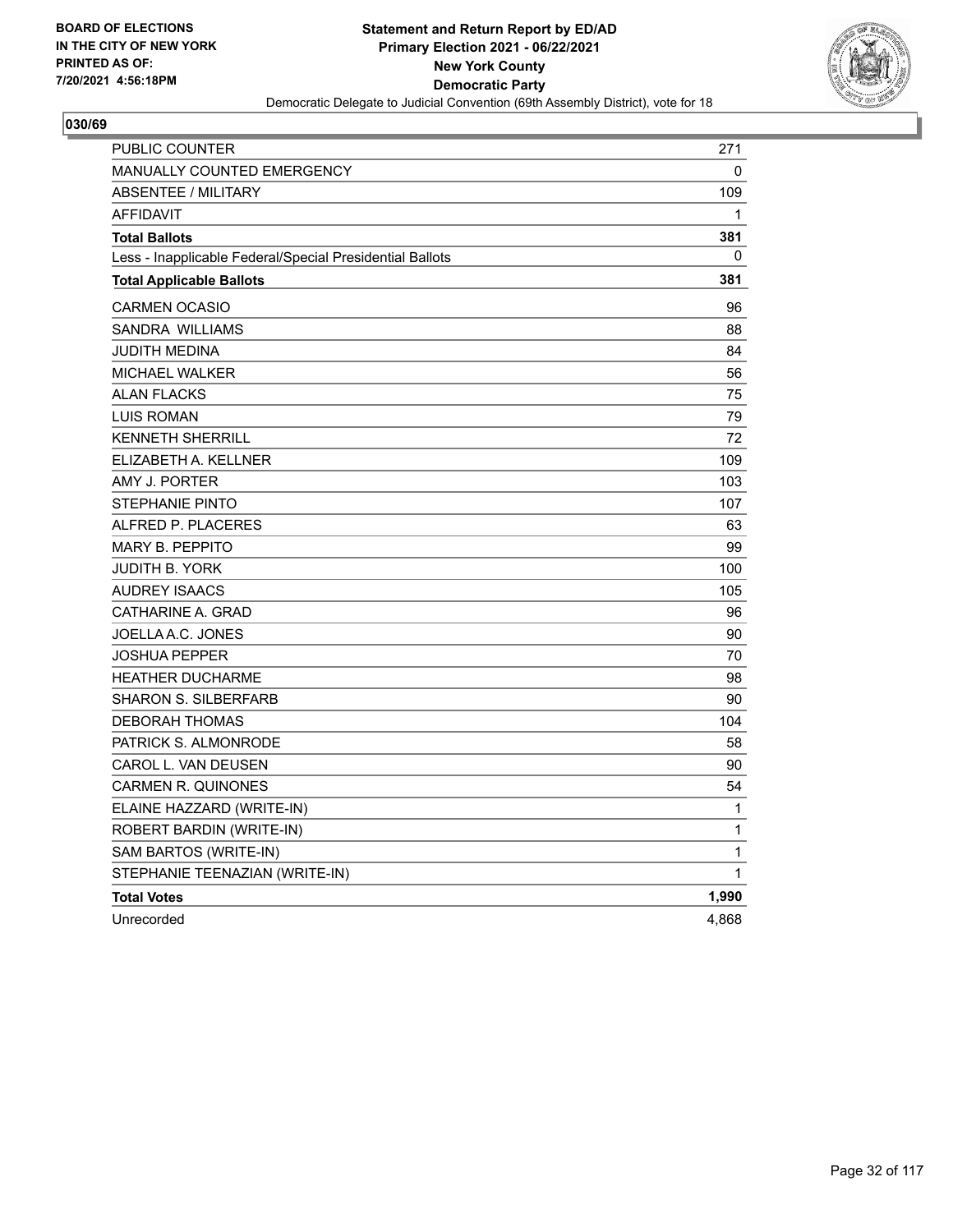

| PUBLIC COUNTER                                           | 248            |
|----------------------------------------------------------|----------------|
| MANUALLY COUNTED EMERGENCY                               | 0              |
| <b>ABSENTEE / MILITARY</b>                               | 51             |
| <b>AFFIDAVIT</b>                                         | $\overline{2}$ |
| <b>Total Ballots</b>                                     | 301            |
| Less - Inapplicable Federal/Special Presidential Ballots | 0              |
| <b>Total Applicable Ballots</b>                          | 301            |
| <b>CARMEN OCASIO</b>                                     | 72             |
| SANDRA WILLIAMS                                          | 68             |
| JUDITH MEDINA                                            | 62             |
| <b>MICHAEL WALKER</b>                                    | 41             |
| <b>ALAN FLACKS</b>                                       | 43             |
| <b>LUIS ROMAN</b>                                        | 53             |
| <b>KENNETH SHERRILL</b>                                  | 39             |
| ELIZABETH A. KELLNER                                     | 69             |
| AMY J. PORTER                                            | 67             |
| <b>STEPHANIE PINTO</b>                                   | 65             |
| ALFRED P. PLACERES                                       | 43             |
| <b>MARY B. PEPPITO</b>                                   | 55             |
| <b>JUDITH B. YORK</b>                                    | 66             |
| <b>AUDREY ISAACS</b>                                     | 66             |
| CATHARINE A. GRAD                                        | 60             |
| JOELLA A.C. JONES                                        | 62             |
| JOSHUA PEPPER                                            | 44             |
| <b>HEATHER DUCHARME</b>                                  | 56             |
| <b>SHARON S. SILBERFARB</b>                              | 57             |
| <b>DEBORAH THOMAS</b>                                    | 66             |
| PATRICK S. ALMONRODE                                     | 37             |
| CAROL L. VAN DEUSEN                                      | 52             |
| <b>CARMEN R. QUINONES</b>                                | 50             |
| SAMANTHA BEC (WRITE-IN)                                  | 1              |
| <b>Total Votes</b>                                       | 1,294          |
| Unrecorded                                               | 4,124          |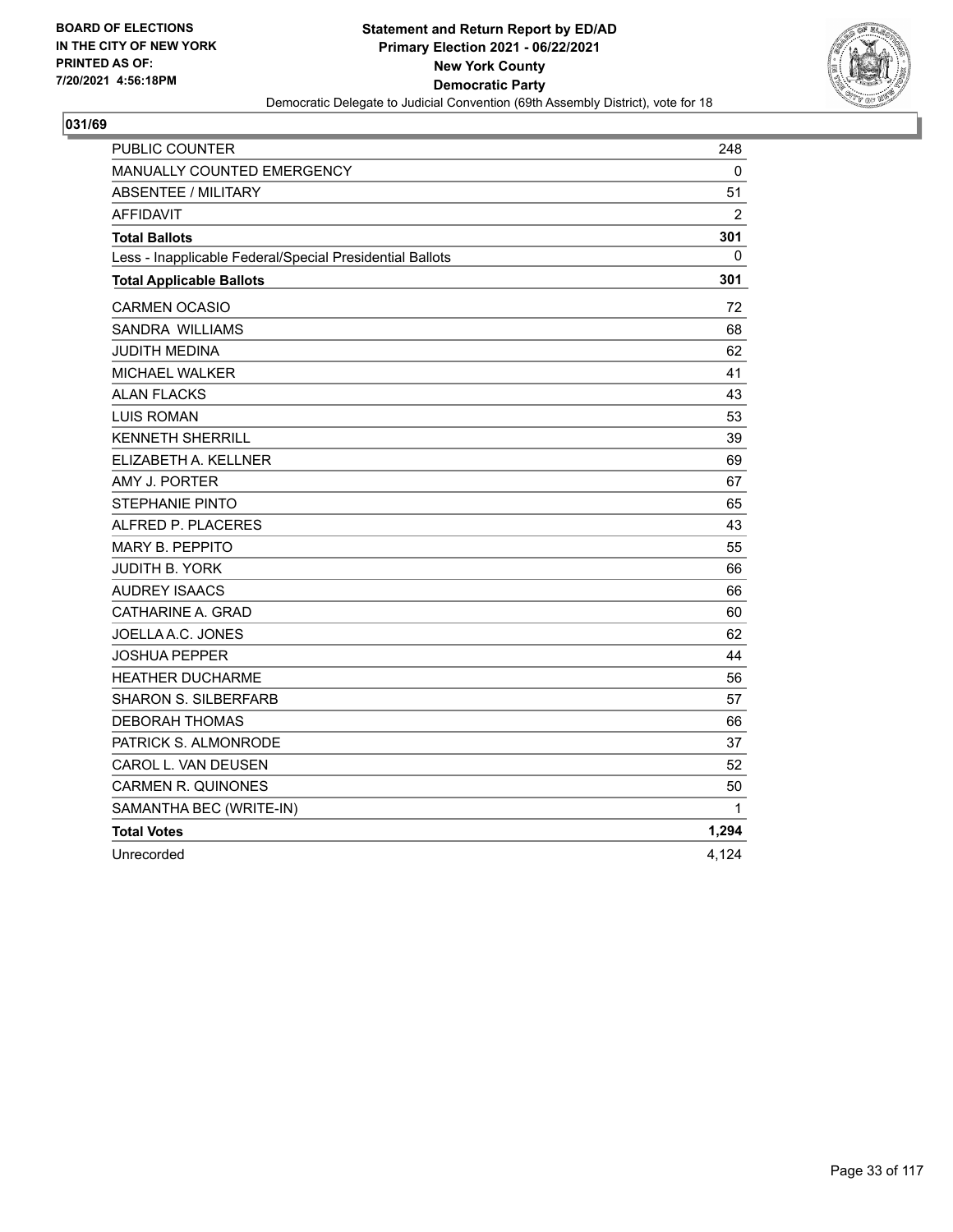

| <b>PUBLIC COUNTER</b>                                    | 342   |
|----------------------------------------------------------|-------|
| MANUALLY COUNTED EMERGENCY                               | 0     |
| <b>ABSENTEE / MILITARY</b>                               | 77    |
| <b>AFFIDAVIT</b>                                         | 1     |
| <b>Total Ballots</b>                                     | 420   |
| Less - Inapplicable Federal/Special Presidential Ballots | 0     |
| <b>Total Applicable Ballots</b>                          | 420   |
| <b>CARMEN OCASIO</b>                                     | 115   |
| SANDRA WILLIAMS                                          | 104   |
| <b>JUDITH MEDINA</b>                                     | 108   |
| <b>MICHAEL WALKER</b>                                    | 66    |
| <b>ALAN FLACKS</b>                                       | 91    |
| <b>LUIS ROMAN</b>                                        | 92    |
| <b>KENNETH SHERRILL</b>                                  | 83    |
| ELIZABETH A. KELLNER                                     | 130   |
| AMY J. PORTER                                            | 120   |
| <b>STEPHANIE PINTO</b>                                   | 123   |
| ALFRED P. PLACERES                                       | 82    |
| <b>MARY B. PEPPITO</b>                                   | 109   |
| <b>JUDITH B. YORK</b>                                    | 126   |
| <b>AUDREY ISAACS</b>                                     | 124   |
| CATHARINE A. GRAD                                        | 102   |
| JOELLAA.C. JONES                                         | 118   |
| <b>JOSHUA PEPPER</b>                                     | 83    |
| <b>HEATHER DUCHARME</b>                                  | 114   |
| <b>SHARON S. SILBERFARB</b>                              | 112   |
| <b>DEBORAH THOMAS</b>                                    | 121   |
| PATRICK S. ALMONRODE                                     | 83    |
| CAROL L. VAN DEUSEN                                      | 112   |
| <b>CARMEN R. QUINONES</b>                                | 76    |
| JOSEPH SELEH (WRITE-IN)                                  | 1     |
| JOSH ARBADOBA (WRITE-IN)                                 | 1     |
| SONJA WICKHAM (WRITE-IN)                                 | 1     |
| SUSAN KUPTERBERG (WRITE-IN)                              | 1     |
| UNATTRIBUTABLE WRITE-IN (WRITE-IN)                       | 15    |
| <b>Total Votes</b>                                       | 2,413 |
| Unrecorded                                               | 5,147 |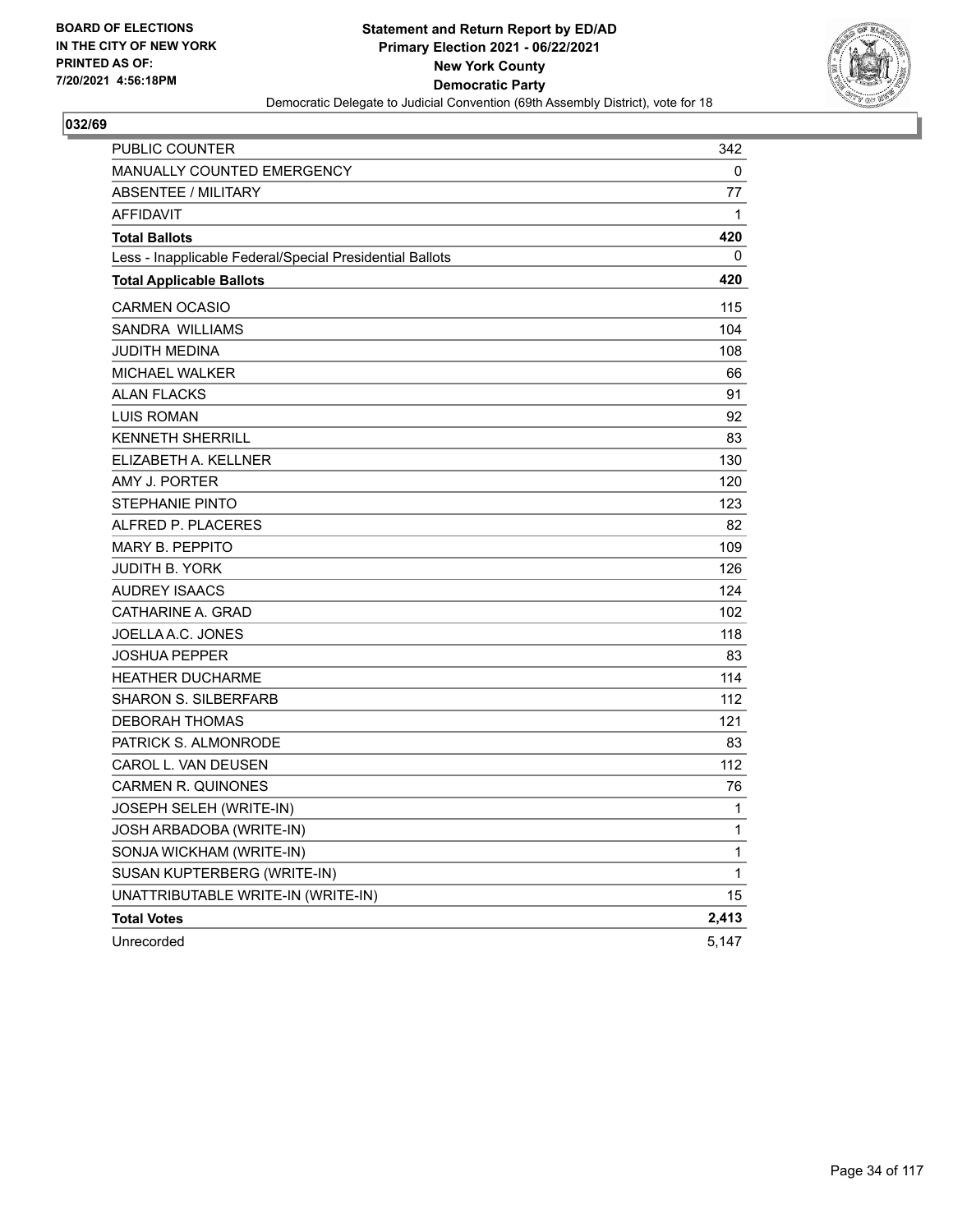

| <b>PUBLIC COUNTER</b>                                    | 331          |
|----------------------------------------------------------|--------------|
| MANUALLY COUNTED EMERGENCY                               | 0            |
| ABSENTEE / MILITARY                                      | 86           |
| <b>AFFIDAVIT</b>                                         | 0            |
| <b>Total Ballots</b>                                     | 417          |
| Less - Inapplicable Federal/Special Presidential Ballots | 0            |
| <b>Total Applicable Ballots</b>                          | 417          |
| <b>CARMEN OCASIO</b>                                     | 111          |
| <b>SANDRA WILLIAMS</b>                                   | 99           |
| <b>JUDITH MEDINA</b>                                     | 101          |
| <b>MICHAEL WALKER</b>                                    | 53           |
| <b>ALAN FLACKS</b>                                       | 77           |
| <b>LUIS ROMAN</b>                                        | 88           |
| <b>KENNETH SHERRILL</b>                                  | 84           |
| ELIZABETH A. KELLNER                                     | 130          |
| AMY J. PORTER                                            | 129          |
| <b>STEPHANIE PINTO</b>                                   | 121          |
| ALFRED P. PLACERES                                       | 79           |
| <b>MARY B. PEPPITO</b>                                   | 108          |
| <b>JUDITH B. YORK</b>                                    | 123          |
| <b>AUDREY ISAACS</b>                                     | 129          |
| CATHARINE A. GRAD                                        | 116          |
| JOELLA A.C. JONES                                        | 112          |
| <b>JOSHUA PEPPER</b>                                     | 80           |
| <b>HEATHER DUCHARME</b>                                  | 113          |
| <b>SHARON S. SILBERFARB</b>                              | 120          |
| <b>DEBORAH THOMAS</b>                                    | 113          |
| PATRICK S. ALMONRODE                                     | 72           |
| CAROL L. VAN DEUSEN                                      | 115          |
| <b>CARMEN R. QUINONES</b>                                | 75           |
| AARON JUDGE (WRITE-IN)                                   | $\mathbf{1}$ |
| ABE GOLDSTEIN (WRITE-IN)                                 | 1            |
| ANTHONY LOWELL PADMORE (WRITE-IN)                        | 1            |
| ARIA GOLDSTEIN (WRITE-IN)                                | 1            |
| DAVID DHAYON (WRITE-IN)                                  | 1            |
| DAVID GALANTER (WRITE-IN)                                | 1            |
| DIANE GREY (WRITE-IN)                                    | 1            |
| <b>GERMAN ROMERO (WRITE-IN)</b>                          | 1            |
| <b>GERRIT COLE (WRITE-IN)</b>                            | 1            |
| HOPE LEE (WRITE-IN)                                      | 1            |
| JOSEPH ORLEANS (WRITE-IN)                                | 1            |
| JULE MEIN (WRITE-IN)                                     | 1            |
| LESLE MURPHY (WRITE-IN)                                  | 1            |
| MAUD MARON (WRITE-IN)                                    | 1            |
| PENNAH EDWAK (WRITE-IN)                                  | 1            |
| SUMAYA GONI (WRITE-IN)                                   | 1            |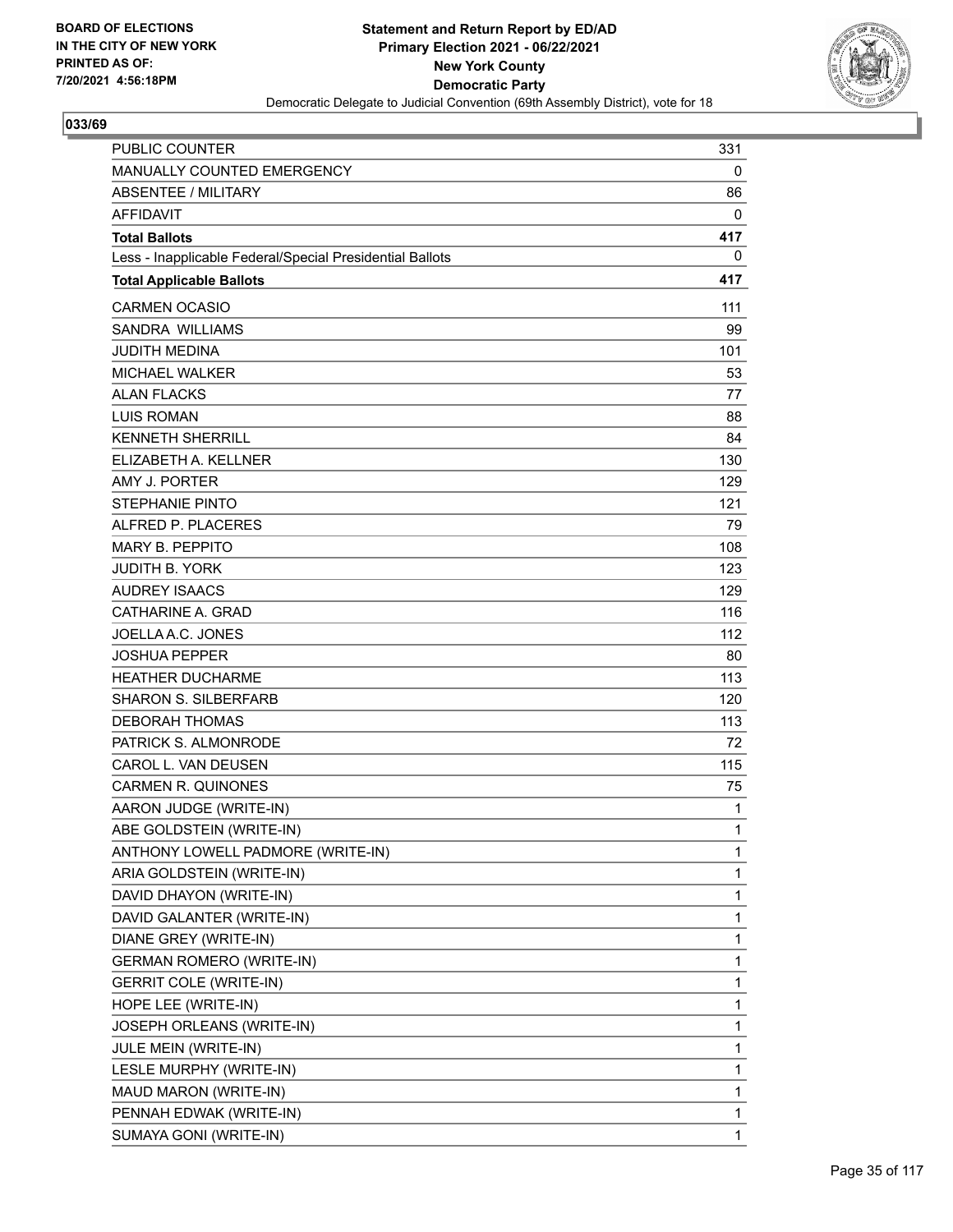

| SUSAN LEE (WRITE-IN)    |       |
|-------------------------|-------|
| TOBIN KOHANE (WRITE-IN) |       |
| <b>Total Votes</b>      | 2.366 |
| Unrecorded              | 5.140 |

| PUBLIC COUNTER                                           | 306          |
|----------------------------------------------------------|--------------|
| <b>MANUALLY COUNTED EMERGENCY</b>                        | 0            |
| <b>ABSENTEE / MILITARY</b>                               | 59           |
| <b>AFFIDAVIT</b>                                         | 3            |
| <b>Total Ballots</b>                                     | 368          |
| Less - Inapplicable Federal/Special Presidential Ballots | 0            |
| <b>Total Applicable Ballots</b>                          | 368          |
| <b>CARMEN OCASIO</b>                                     | 96           |
| <b>SANDRA WILLIAMS</b>                                   | 83           |
| JUDITH MEDINA                                            | 82           |
| MICHAEL WALKER                                           | 42           |
| <b>ALAN FLACKS</b>                                       | 53           |
| <b>LUIS ROMAN</b>                                        | 60           |
| <b>KENNETH SHERRILL</b>                                  | 48           |
| ELIZABETH A. KELLNER                                     | 89           |
| AMY J. PORTER                                            | 90           |
| <b>STEPHANIE PINTO</b>                                   | 95           |
| ALFRED P. PLACERES                                       | 55           |
| <b>MARY B. PEPPITO</b>                                   | 84           |
| <b>JUDITH B. YORK</b>                                    | 89           |
| AUDREY ISAACS                                            | 92           |
| CATHARINE A. GRAD                                        | 84           |
| JOELLA A.C. JONES                                        | 81           |
| <b>JOSHUA PEPPER</b>                                     | 51           |
| <b>HEATHER DUCHARME</b>                                  | 80           |
| <b>SHARON S. SILBERFARB</b>                              | 74           |
| <b>DEBORAH THOMAS</b>                                    | 88           |
| PATRICK S. ALMONRODE                                     | 47           |
| CAROL L. VAN DEUSEN                                      | 79           |
| <b>CARMEN R. QUINONES</b>                                | 75           |
| CAROLYN FAST (WRITE-IN)                                  | $\mathbf{1}$ |
| JENNIFER FRANKLAN (WRITE-IN)                             | 1            |
| UNATTRIBUTABLE WRITE-IN (WRITE-IN)                       | 1            |
| UNCOUNTED WRITE-IN PER STATUTE (WRITE-IN)                | $\mathbf{1}$ |
| <b>Total Votes</b>                                       | 1,721        |
| Unrecorded                                               | 4,903        |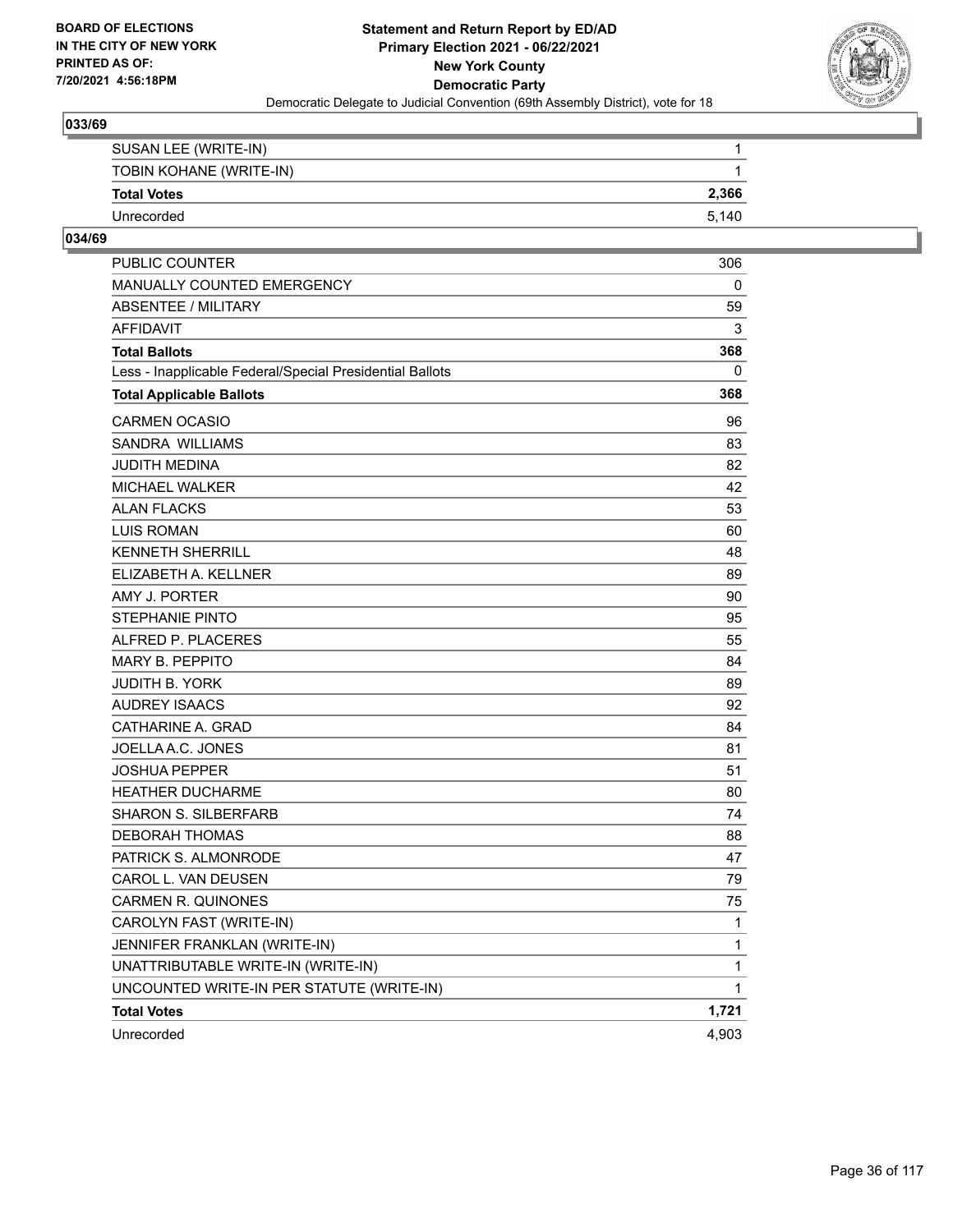

| PUBLIC COUNTER                                           | 125   |
|----------------------------------------------------------|-------|
| MANUALLY COUNTED EMERGENCY                               | 0     |
| <b>ABSENTEE / MILITARY</b>                               | 10    |
| <b>AFFIDAVIT</b>                                         | 3     |
| <b>Total Ballots</b>                                     | 138   |
| Less - Inapplicable Federal/Special Presidential Ballots | 0     |
| <b>Total Applicable Ballots</b>                          | 138   |
| <b>CARMEN OCASIO</b>                                     | 42    |
| SANDRA WILLIAMS                                          | 42    |
| JUDITH MEDINA                                            | 43    |
| MICHAEL WALKER                                           | 32    |
| <b>ALAN FLACKS</b>                                       | 32    |
| <b>LUIS ROMAN</b>                                        | 38    |
| <b>KENNETH SHERRILL</b>                                  | 31    |
| ELIZABETH A. KELLNER                                     | 44    |
| AMY J. PORTER                                            | 48    |
| <b>STEPHANIE PINTO</b>                                   | 47    |
| ALFRED P. PLACERES                                       | 31    |
| <b>MARY B. PEPPITO</b>                                   | 45    |
| <b>JUDITH B. YORK</b>                                    | 50    |
| <b>AUDREY ISAACS</b>                                     | 40    |
| CATHARINE A. GRAD                                        | 41    |
| JOELLA A.C. JONES                                        | 39    |
| JOSHUA PEPPER                                            | 35    |
| <b>HEATHER DUCHARME</b>                                  | 40    |
| <b>SHARON S. SILBERFARB</b>                              | 46    |
| <b>DEBORAH THOMAS</b>                                    | 43    |
| PATRICK S. ALMONRODE                                     | 28    |
| CAROL L. VAN DEUSEN                                      | 39    |
| <b>CARMEN R. QUINONES</b>                                | 31    |
| AMAN ALI (WRITE-IN)                                      | 1     |
| <b>Total Votes</b>                                       | 908   |
| Unrecorded                                               | 1,576 |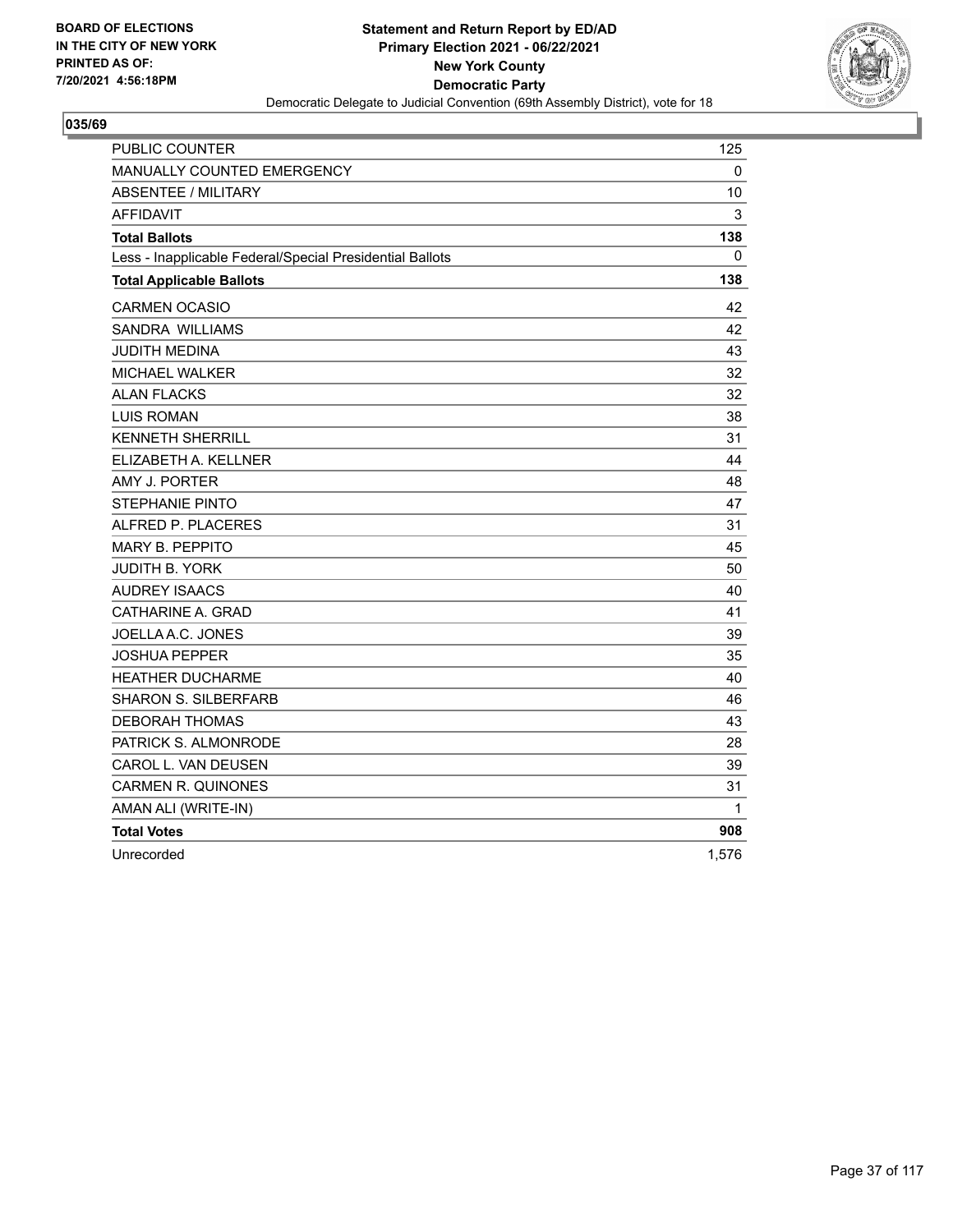

| <b>PUBLIC COUNTER</b>                                    | 25                      |
|----------------------------------------------------------|-------------------------|
| MANUALLY COUNTED EMERGENCY                               | 0                       |
| <b>ABSENTEE / MILITARY</b>                               | 5                       |
| <b>AFFIDAVIT</b>                                         | $\mathbf 0$             |
| <b>Total Ballots</b>                                     | 30                      |
| Less - Inapplicable Federal/Special Presidential Ballots | $\mathbf{0}$            |
| <b>Total Applicable Ballots</b>                          | 30                      |
| <b>CARMEN OCASIO</b>                                     | 7                       |
| SANDRA WILLIAMS                                          | 5                       |
| <b>JUDITH MEDINA</b>                                     | 9                       |
| MICHAEL WALKER                                           | $\overline{2}$          |
| <b>ALAN FLACKS</b>                                       | 4                       |
| <b>LUIS ROMAN</b>                                        | $\overline{7}$          |
| <b>KENNETH SHERRILL</b>                                  | $\overline{\mathbf{4}}$ |
| ELIZABETH A. KELLNER                                     | $\,6$                   |
| AMY J. PORTER                                            | 6                       |
| <b>STEPHANIE PINTO</b>                                   | 8                       |
| ALFRED P. PLACERES                                       | $\overline{7}$          |
| <b>MARY B. PEPPITO</b>                                   | $\overline{7}$          |
| <b>JUDITH B. YORK</b>                                    | 6                       |
| <b>AUDREY ISAACS</b>                                     | $\overline{4}$          |
| CATHARINE A. GRAD                                        | $\,6\,$                 |
| JOELLA A.C. JONES                                        | 6                       |
| <b>JOSHUA PEPPER</b>                                     | 4                       |
| <b>HEATHER DUCHARME</b>                                  | 5                       |
| <b>SHARON S. SILBERFARB</b>                              | 5                       |
| <b>DEBORAH THOMAS</b>                                    | 6                       |
| PATRICK S. ALMONRODE                                     | 4                       |
| CAROL L. VAN DEUSEN                                      | $\,6$                   |
| <b>CARMEN R. QUINONES</b>                                | 4                       |
| <b>Total Votes</b>                                       | 128                     |
| Unrecorded                                               | 412                     |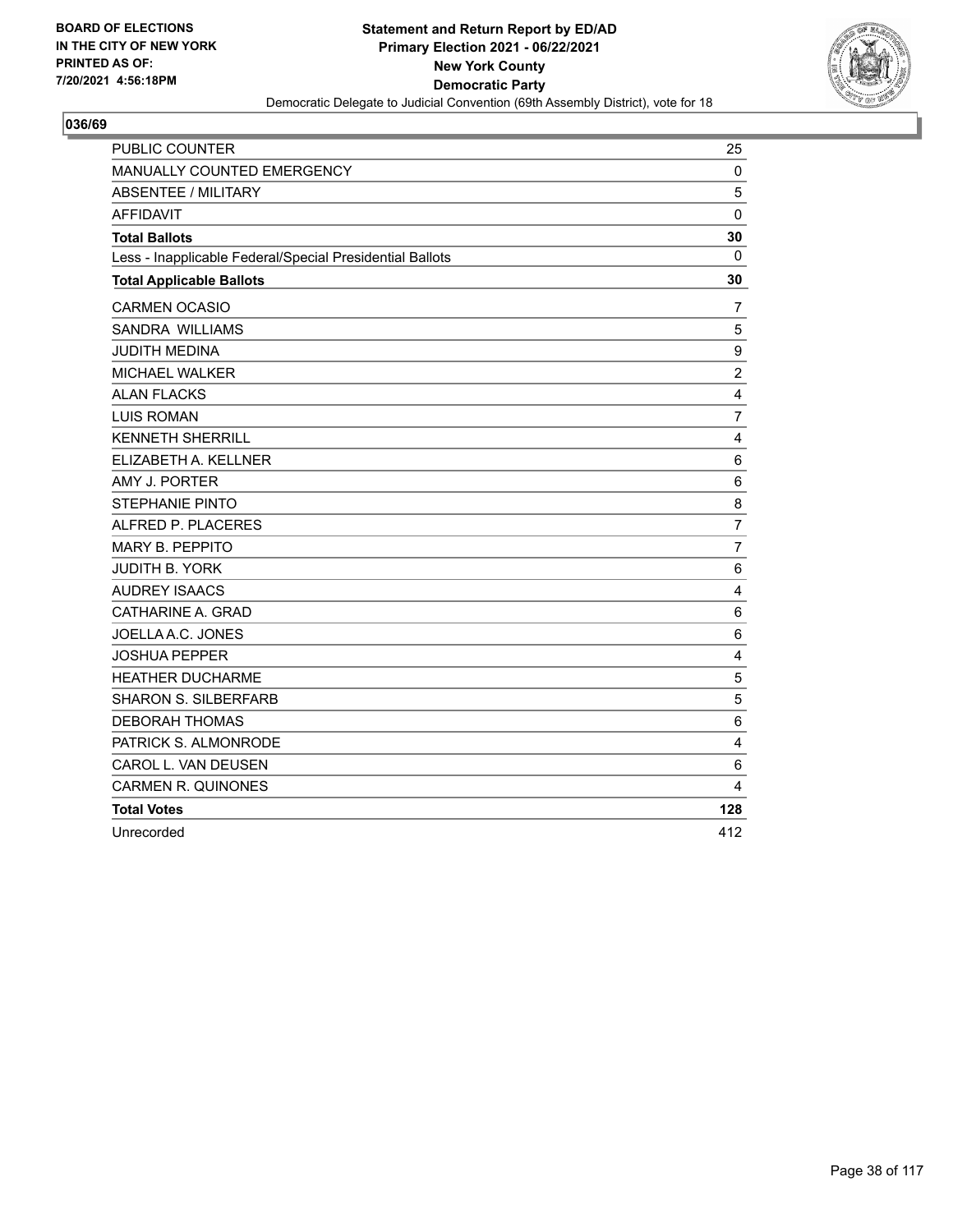

| PUBLIC COUNTER                                           | 159          |
|----------------------------------------------------------|--------------|
| MANUALLY COUNTED EMERGENCY                               | 0            |
| <b>ABSENTEE / MILITARY</b>                               | 38           |
| <b>AFFIDAVIT</b>                                         | $\mathbf{0}$ |
| <b>Total Ballots</b>                                     | 197          |
| Less - Inapplicable Federal/Special Presidential Ballots | 0            |
| <b>Total Applicable Ballots</b>                          | 197          |
| <b>CARMEN OCASIO</b>                                     | 44           |
| SANDRA WILLIAMS                                          | 42           |
| JUDITH MEDINA                                            | 35           |
| MICHAEL WALKER                                           | 26           |
| <b>ALAN FLACKS</b>                                       | 35           |
| <b>LUIS ROMAN</b>                                        | 29           |
| <b>KENNETH SHERRILL</b>                                  | 28           |
| ELIZABETH A. KELLNER                                     | 46           |
| AMY J. PORTER                                            | 46           |
| <b>STEPHANIE PINTO</b>                                   | 43           |
| ALFRED P. PLACERES                                       | 27           |
| <b>MARY B. PEPPITO</b>                                   | 32           |
| <b>JUDITH B. YORK</b>                                    | 45           |
| <b>AUDREY ISAACS</b>                                     | 43           |
| CATHARINE A. GRAD                                        | 46           |
| JOELLA A.C. JONES                                        | 41           |
| JOSHUA PEPPER                                            | 32           |
| <b>HEATHER DUCHARME</b>                                  | 44           |
| <b>SHARON S. SILBERFARB</b>                              | 41           |
| <b>DEBORAH THOMAS</b>                                    | 46           |
| PATRICK S. ALMONRODE                                     | 29           |
| CAROL L. VAN DEUSEN                                      | 42           |
| <b>CARMEN R. QUINONES</b>                                | 29           |
| JOCLYN SCHELTZ (WRITE-IN)                                | 1            |
| <b>Total Votes</b>                                       | 872          |
| Unrecorded                                               | 2,674        |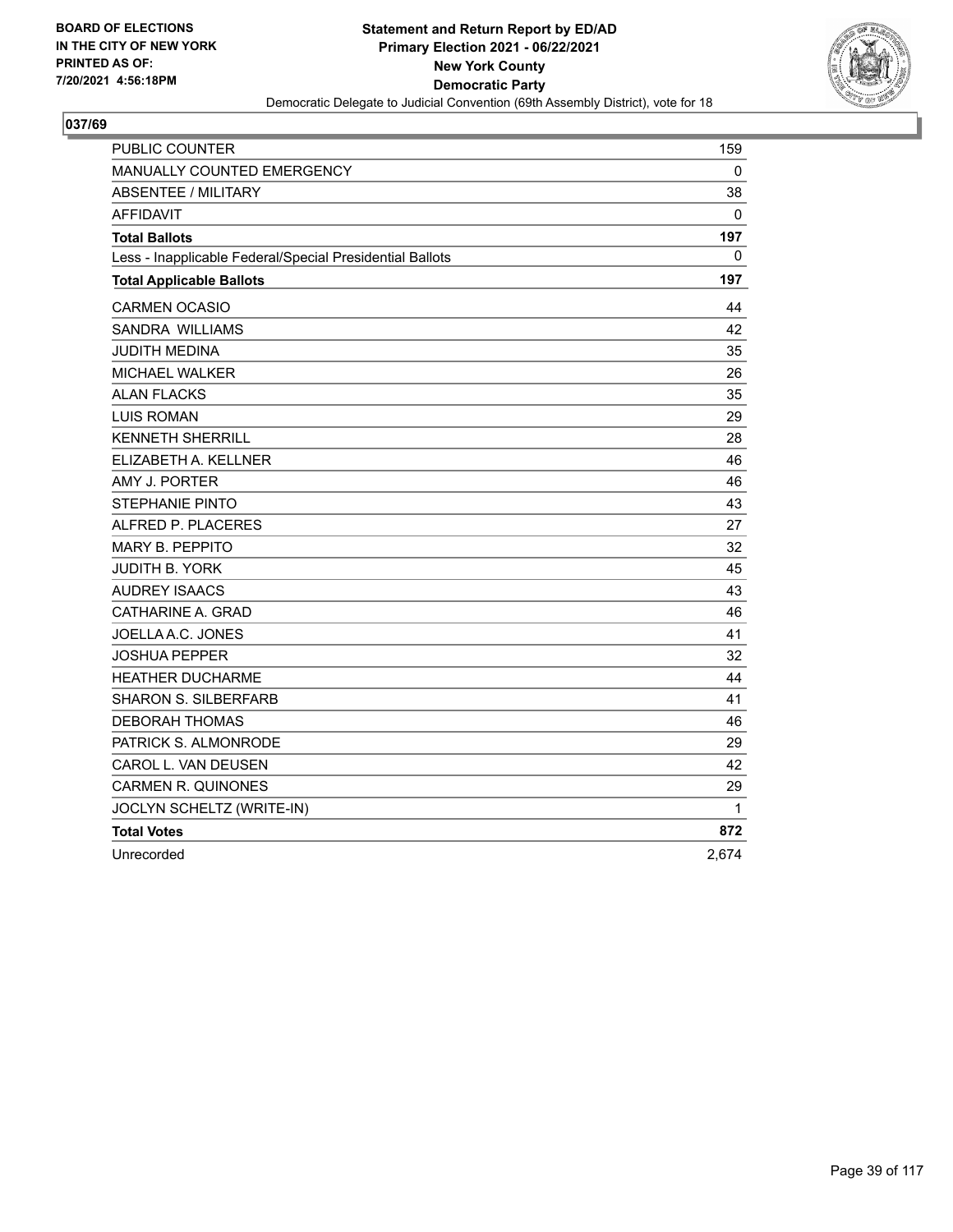

| <b>PUBLIC COUNTER</b>                                    | 222 |
|----------------------------------------------------------|-----|
| MANUALLY COUNTED EMERGENCY                               | 0   |
| ABSENTEE / MILITARY                                      | 44  |
| <b>AFFIDAVIT</b>                                         | 3   |
| <b>Total Ballots</b>                                     | 269 |
| Less - Inapplicable Federal/Special Presidential Ballots | 0   |
| <b>Total Applicable Ballots</b>                          | 269 |
| <b>CARMEN OCASIO</b>                                     | 78  |
| SANDRA WILLIAMS                                          | 65  |
| <b>JUDITH MEDINA</b>                                     | 49  |
| <b>MICHAEL WALKER</b>                                    | 42  |
| <b>ALAN FLACKS</b>                                       | 37  |
| <b>LUIS ROMAN</b>                                        | 36  |
| <b>KENNETH SHERRILL</b>                                  | 39  |
| ELIZABETH A. KELLNER                                     | 54  |
| AMY J. PORTER                                            | 58  |
| <b>STEPHANIE PINTO</b>                                   | 56  |
| ALFRED P. PLACERES                                       | 32  |
| MARY B. PEPPITO                                          | 49  |
| <b>JUDITH B. YORK</b>                                    | 56  |
| <b>AUDREY ISAACS</b>                                     | 55  |
| CATHARINE A. GRAD                                        | 47  |
| JOELLA A.C. JONES                                        | 47  |
| <b>JOSHUA PEPPER</b>                                     | 34  |
| <b>HEATHER DUCHARME</b>                                  | 51  |
| <b>SHARON S. SILBERFARB</b>                              | 46  |
| <b>DEBORAH THOMAS</b>                                    | 51  |
| PATRICK S. ALMONRODE                                     | 21  |
| CAROL L. VAN DEUSEN                                      | 49  |
| <b>CARMEN R. QUINONES</b>                                | 47  |
| AIKKA WAHI (WRITE-IN)                                    | 1   |
| ALVIN BRAGG (WRITE-IN)                                   | 1   |
| ANALISA TORRES (WRITE-IN)                                | 1   |
| ANDREW PODOLIN (WRITE-IN)                                | 1   |
| BRIAN LEVY (WRITE-IN)                                    | 1   |
| CAMILLE FLETCHER (WRITE-IN)                              | 1   |
| CLYDE LEVY (WRITE-IN)                                    | 1   |
| CURTIS SLIWA (WRITE-IN)                                  | 1   |
| DAN SHIN (WRITE-IN)                                      | 1   |
| ELISSA LEVY (WRITE-IN)                                   | 1   |
| ELIZA ORLINS (WRITE-IN)                                  | 1   |
| ELLIOT SPITER (WRITE-IN)                                 | 1   |
| FARRELL BRADY (WRITE-IN)                                 | 1   |
| GIULIA PRERITI (WRITE-IN)                                | 1   |
| JERRALD NADLER (WRITE-IN)                                | 1   |
| JOHN PEREZ (WRITE-IN)                                    | 1   |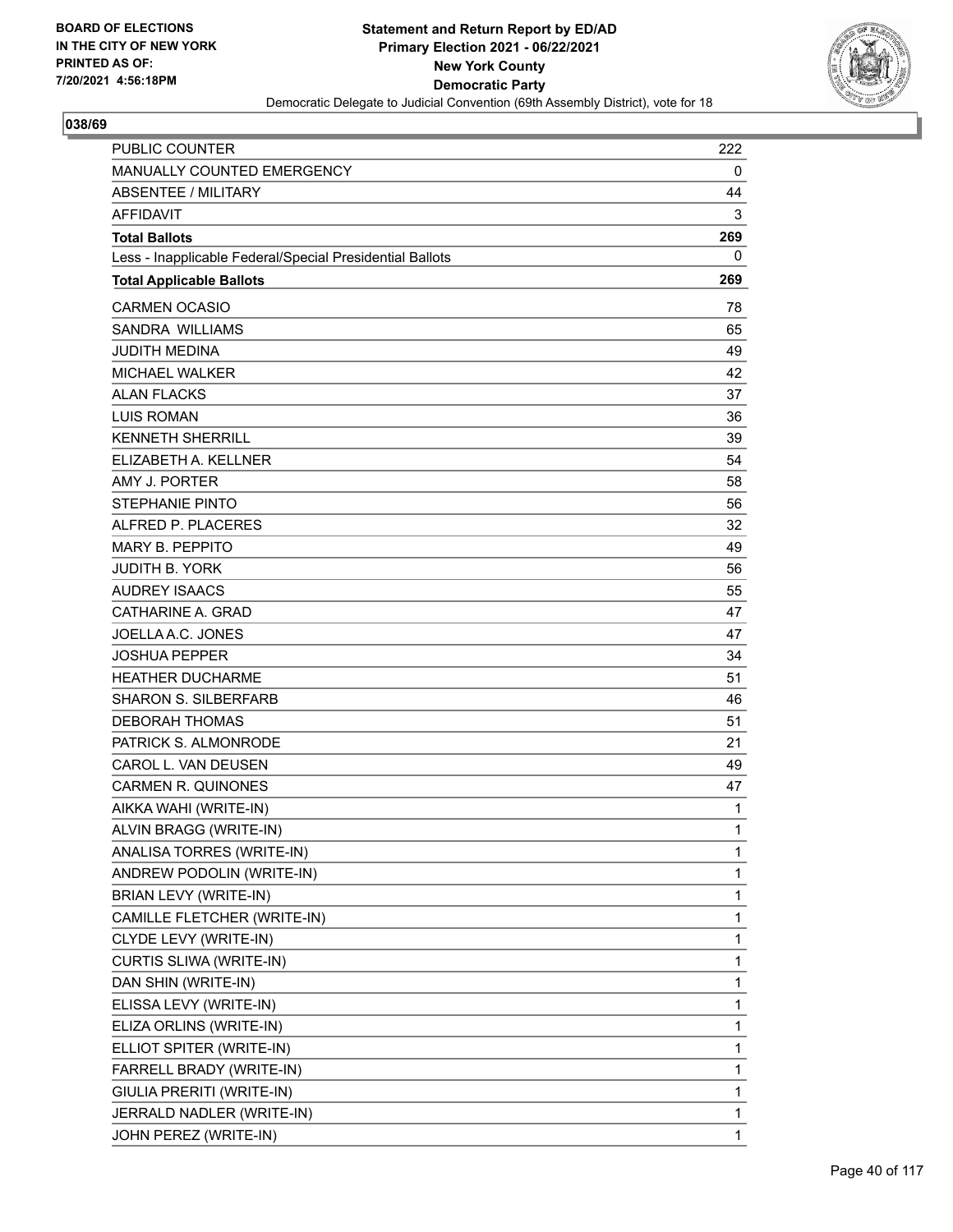

| JUMAANE D. WILLIAMS (WRITE-IN)     |               |
|------------------------------------|---------------|
| LINDSEY BOYLAN (WRITE-IN)          |               |
| MICHAEL BRADLEY (WRITE-IN)         |               |
| SEAN MAGERS (WRITE-IN)             | $\mathcal{P}$ |
| UNATTRIBUTABLE WRITE-IN (WRITE-IN) |               |
| WILSON BEAN (WRITE-IN)             | $\mathcal{P}$ |
| <b>Total Votes</b>                 | 1.123         |
| Unrecorded                         | 3.719         |

| PUBLIC COUNTER                                           | 264          |
|----------------------------------------------------------|--------------|
| MANUALLY COUNTED EMERGENCY                               | 0            |
| <b>ABSENTEE / MILITARY</b>                               | 81           |
| <b>AFFIDAVIT</b>                                         | 3            |
| <b>Total Ballots</b>                                     | 348          |
| Less - Inapplicable Federal/Special Presidential Ballots | 0            |
| <b>Total Applicable Ballots</b>                          | 348          |
| <b>CARMEN OCASIO</b>                                     | 88           |
| SANDRA WILLIAMS                                          | 81           |
| JUDITH MEDINA                                            | 76           |
| MICHAEL WALKER                                           | 49           |
| <b>ALAN FLACKS</b>                                       | 69           |
| <b>LUIS ROMAN</b>                                        | 71           |
| <b>KENNETH SHERRILL</b>                                  | 67           |
| ELIZABETH A. KELLNER                                     | 93           |
| AMY J. PORTER                                            | 102          |
| STEPHANIE PINTO                                          | 97           |
| ALFRED P. PLACERES                                       | 54           |
| <b>MARY B. PEPPITO</b>                                   | 87           |
| JUDITH B. YORK                                           | 98           |
| <b>AUDREY ISAACS</b>                                     | 88           |
| CATHARINE A. GRAD                                        | 88           |
| JOELLA A.C. JONES                                        | 87           |
| <b>JOSHUA PEPPER</b>                                     | 67           |
| <b>HEATHER DUCHARME</b>                                  | 87           |
| <b>SHARON S. SILBERFARB</b>                              | 86           |
| <b>DEBORAH THOMAS</b>                                    | 91           |
| PATRICK S. ALMONRODE                                     | 48           |
| CAROL L. VAN DEUSEN                                      | 81           |
| <b>CARMEN R. QUINONES</b>                                | 57           |
| UNATTRIBUTABLE WRITE-IN (WRITE-IN)                       | $\mathbf{1}$ |
| <b>Total Votes</b>                                       | 1,813        |
| Unrecorded                                               | 4,451        |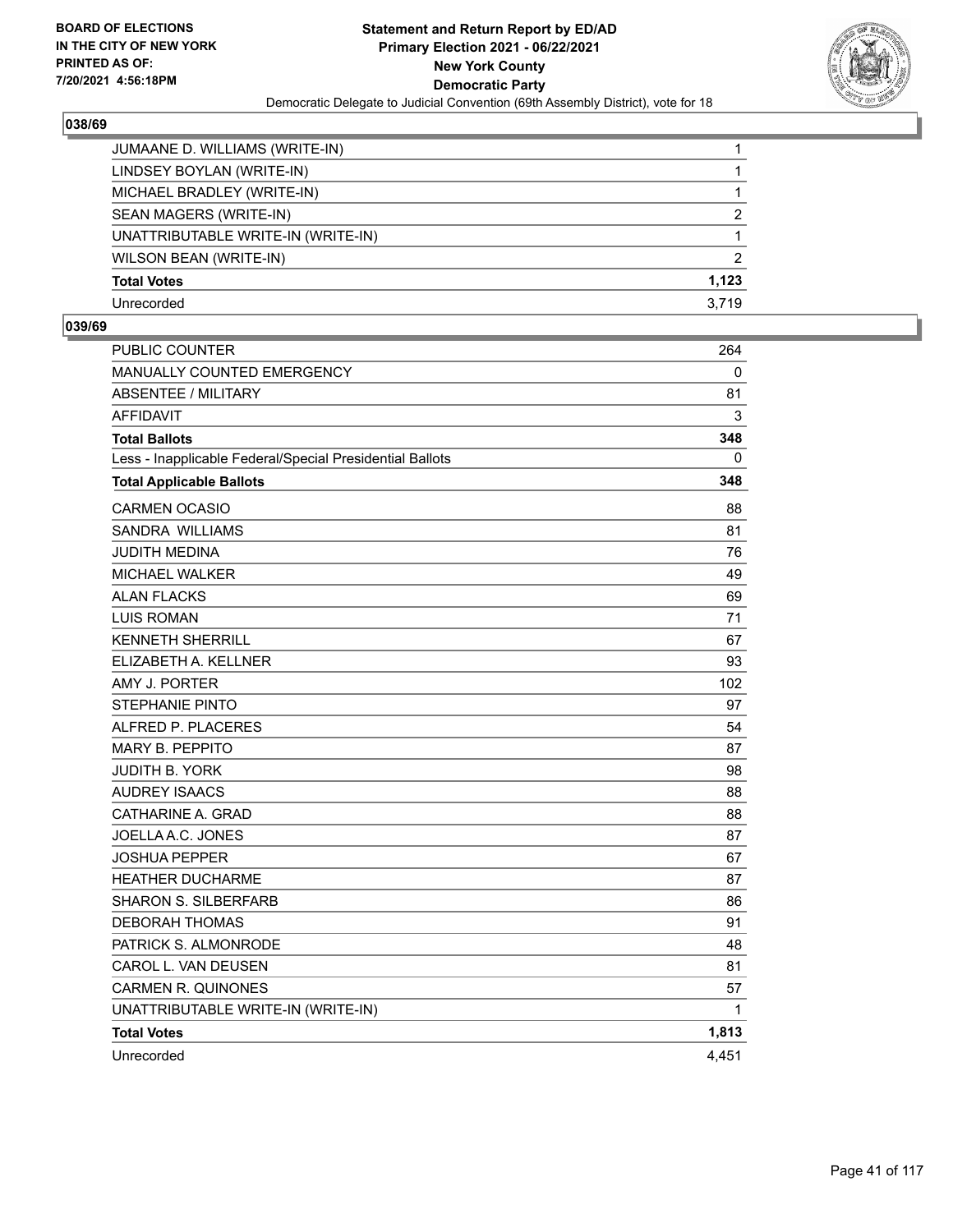

| PUBLIC COUNTER                                           | 424   |
|----------------------------------------------------------|-------|
| <b>MANUALLY COUNTED EMERGENCY</b>                        | 0     |
| <b>ABSENTEE / MILITARY</b>                               | 105   |
| <b>AFFIDAVIT</b>                                         | 2     |
| <b>Total Ballots</b>                                     | 531   |
| Less - Inapplicable Federal/Special Presidential Ballots | 0     |
| <b>Total Applicable Ballots</b>                          | 531   |
| <b>CARMEN OCASIO</b>                                     | 144   |
| SANDRA WILLIAMS                                          | 123   |
| JUDITH MEDINA                                            | 116   |
| MICHAEL WALKER                                           | 85    |
| <b>ALAN FLACKS</b>                                       | 121   |
| <b>LUIS ROMAN</b>                                        | 123   |
| <b>KENNETH SHERRILL</b>                                  | 105   |
| ELIZABETH A. KELLNER                                     | 152   |
| AMY J. PORTER                                            | 138   |
| <b>STEPHANIE PINTO</b>                                   | 146   |
| ALFRED P. PLACERES                                       | 99    |
| <b>MARY B. PEPPITO</b>                                   | 130   |
| JUDITH B. YORK                                           | 141   |
| <b>AUDREY ISAACS</b>                                     | 153   |
| CATHARINE A. GRAD                                        | 143   |
| JOELLA A.C. JONES                                        | 129   |
| JOSHUA PEPPER                                            | 99    |
| <b>HEATHER DUCHARME</b>                                  | 129   |
| <b>SHARON S. SILBERFARB</b>                              | 136   |
| <b>DEBORAH THOMAS</b>                                    | 136   |
| PATRICK S. ALMONRODE                                     | 101   |
| CAROL L. VAN DEUSEN                                      | 136   |
| <b>CARMEN R. QUINONES</b>                                | 101   |
| DONALD J. TRUMP (WRITE-IN)                               | 1     |
| <b>Total Votes</b>                                       | 2,887 |
| Unrecorded                                               | 6,671 |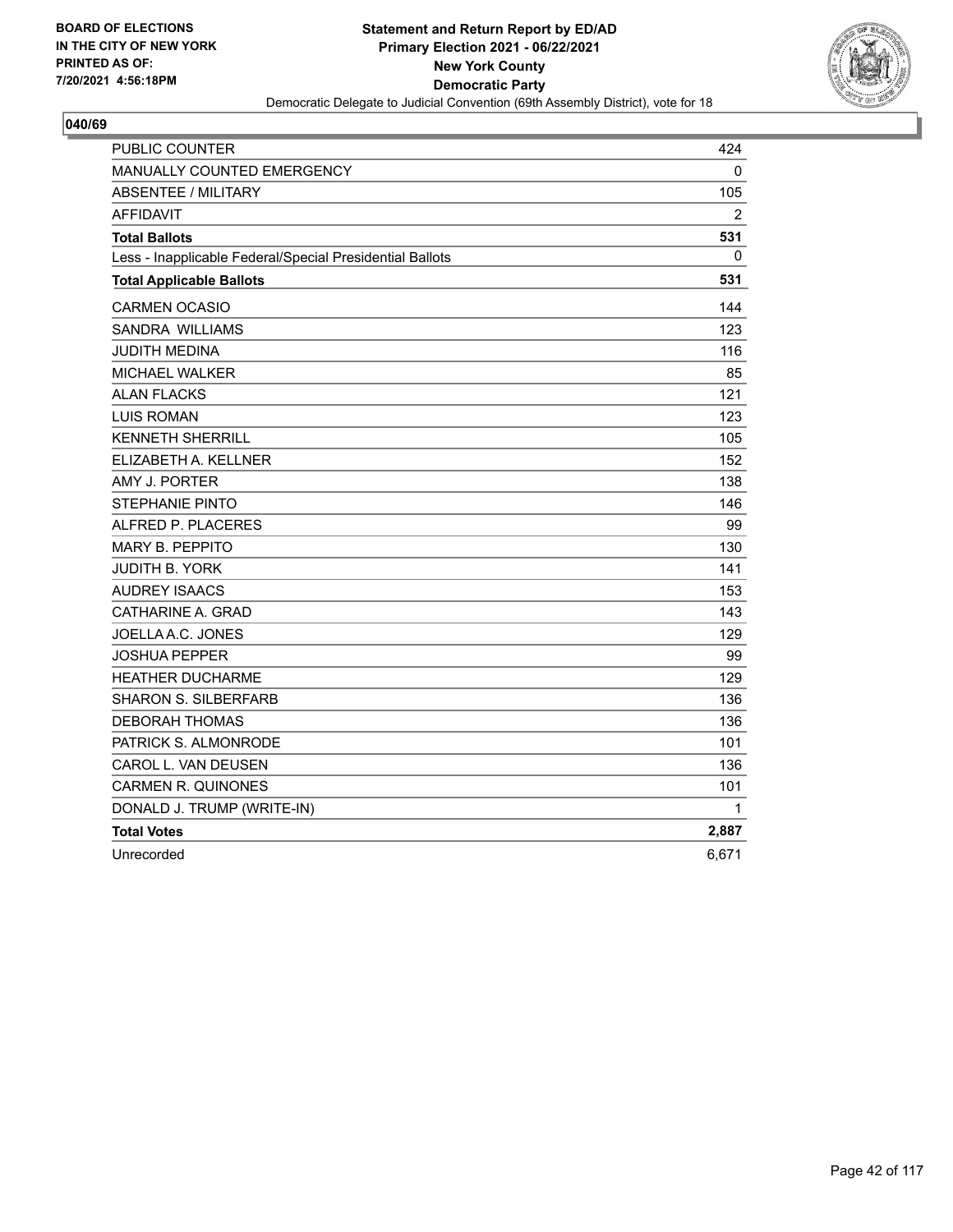

| PUBLIC COUNTER                                           | 166            |
|----------------------------------------------------------|----------------|
| MANUALLY COUNTED EMERGENCY                               | 0              |
| <b>ABSENTEE / MILITARY</b>                               | 42             |
| <b>AFFIDAVIT</b>                                         | $\overline{2}$ |
| <b>Total Ballots</b>                                     | 210            |
| Less - Inapplicable Federal/Special Presidential Ballots | 0              |
| <b>Total Applicable Ballots</b>                          | 210            |
| <b>CARMEN OCASIO</b>                                     | 59             |
| <b>SANDRA WILLIAMS</b>                                   | 49             |
| JUDITH MEDINA                                            | 52             |
| MICHAEL WALKER                                           | 33             |
| <b>ALAN FLACKS</b>                                       | 51             |
| LUIS ROMAN                                               | 42             |
| <b>KENNETH SHERRILL</b>                                  | 47             |
| ELIZABETH A. KELLNER                                     | 72             |
| AMY J. PORTER                                            | 65             |
| <b>STEPHANIE PINTO</b>                                   | 64             |
| ALFRED P. PLACERES                                       | 46             |
| <b>MARY B. PEPPITO</b>                                   | 57             |
| <b>JUDITH B. YORK</b>                                    | 62             |
| <b>AUDREY ISAACS</b>                                     | 92             |
| CATHARINE A. GRAD                                        | 62             |
| JOELLA A.C. JONES                                        | 57             |
| <b>JOSHUA PEPPER</b>                                     | 46             |
| <b>HEATHER DUCHARME</b>                                  | 57             |
| <b>SHARON S. SILBERFARB</b>                              | 60             |
| <b>DEBORAH THOMAS</b>                                    | 61             |
| PATRICK S. ALMONRODE                                     | 34             |
| CAROL L. VAN DEUSEN                                      | 56             |
| <b>CARMEN R. QUINONES</b>                                | 38             |
| <b>BRYAN KANG (WRITE-IN)</b>                             | 1              |
| ELAINE HAZZARD (WRITE-IN)                                | 1              |
| ROBERT BARDIN (WRITE-IN)                                 | 1              |
| SAM BARTOS (WRITE-IN)                                    | 1              |
| STEPHANIE TEGNAZIAN (WRITE-IN)                           | 1              |
| <b>Total Votes</b>                                       | 1,267          |
| Unrecorded                                               | 2,513          |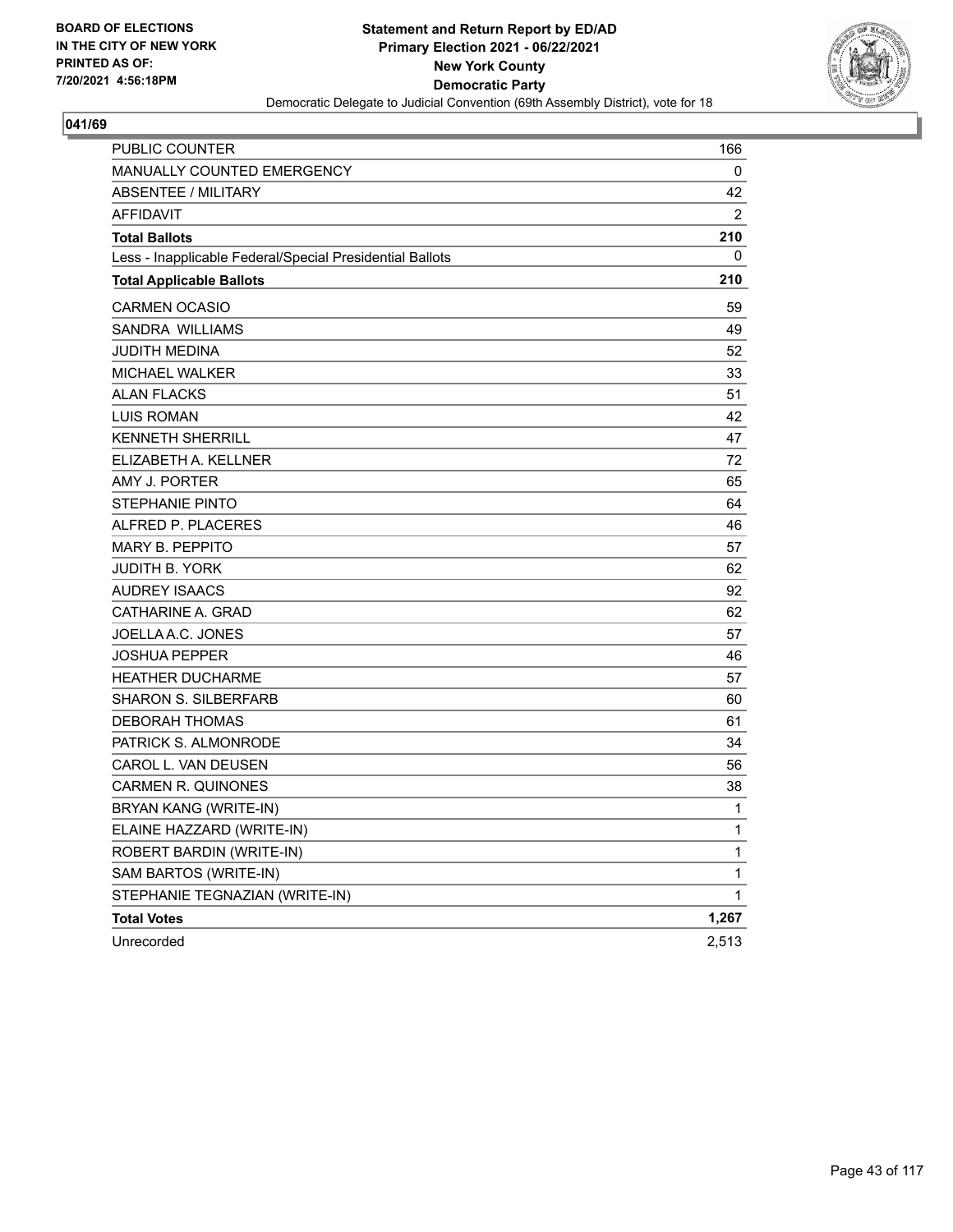

| <b>PUBLIC COUNTER</b>                                    | 257          |
|----------------------------------------------------------|--------------|
| <b>MANUALLY COUNTED EMERGENCY</b>                        | 0            |
| <b>ABSENTEE / MILITARY</b>                               | 58           |
| <b>AFFIDAVIT</b>                                         | $\mathbf{1}$ |
| <b>Total Ballots</b>                                     | 316          |
| Less - Inapplicable Federal/Special Presidential Ballots | 0            |
| <b>Total Applicable Ballots</b>                          | 316          |
| <b>CARMEN OCASIO</b>                                     | 104          |
| <b>SANDRA WILLIAMS</b>                                   | 107          |
| JUDITH MEDINA                                            | 94           |
| <b>MICHAEL WALKER</b>                                    | 72           |
| <b>ALAN FLACKS</b>                                       | 74           |
| <b>LUIS ROMAN</b>                                        | 72           |
| <b>KENNETH SHERRILL</b>                                  | 66           |
| ELIZABETH A. KELLNER                                     | 97           |
| AMY J. PORTER                                            | 99           |
| <b>STEPHANIE PINTO</b>                                   | 101          |
| ALFRED P. PLACERES                                       | 57           |
| <b>MARY B. PEPPITO</b>                                   | 80           |
| JUDITH B. YORK                                           | 96           |
| <b>AUDREY ISAACS</b>                                     | 103          |
| CATHARINE A. GRAD                                        | 87           |
| JOELLA A.C. JONES                                        | 84           |
| <b>JOSHUA PEPPER</b>                                     | 68           |
| <b>HEATHER DUCHARME</b>                                  | 87           |
| <b>SHARON S. SILBERFARB</b>                              | 86           |
| <b>DEBORAH THOMAS</b>                                    | 93           |
| PATRICK S. ALMONRODE                                     | 60           |
| CAROL L. VAN DEUSEN                                      | 87           |
| <b>CARMEN R. QUINONES</b>                                | 74           |
| JO ANN WHITEHORN (WRITE-IN)                              | 1            |
| UNATTRIBUTABLE WRITE-IN (WRITE-IN)                       | 1            |
| <b>Total Votes</b>                                       | 1,950        |
| Unrecorded                                               | 3,738        |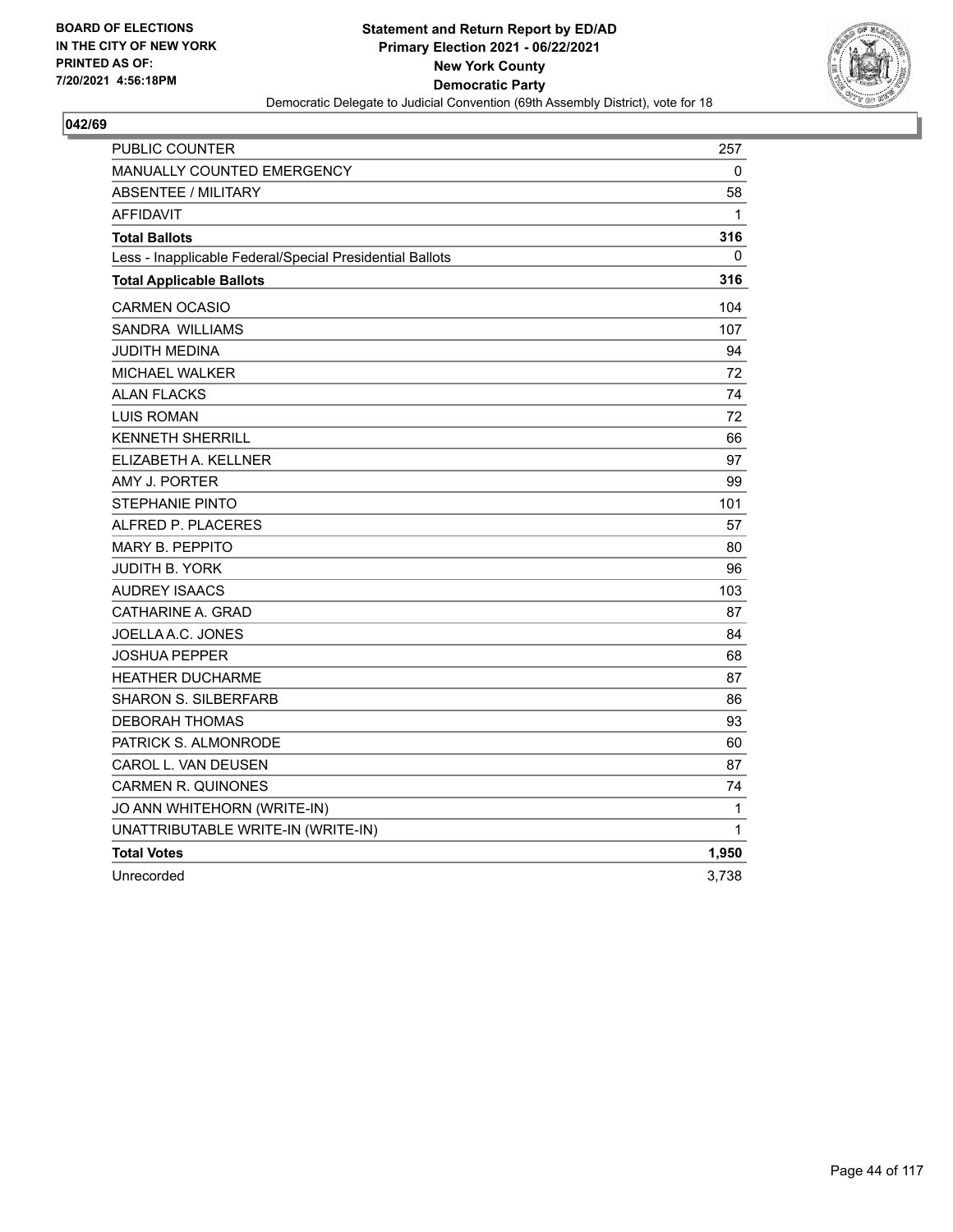

| <b>PUBLIC COUNTER</b>                                    | 297              |
|----------------------------------------------------------|------------------|
| MANUALLY COUNTED EMERGENCY                               | 0                |
| <b>ABSENTEE / MILITARY</b>                               | 55               |
| <b>AFFIDAVIT</b>                                         | 3                |
| <b>Total Ballots</b>                                     | 355              |
| Less - Inapplicable Federal/Special Presidential Ballots | 0                |
| <b>Total Applicable Ballots</b>                          | 355              |
| <b>CARMEN OCASIO</b>                                     | 114              |
| SANDRA WILLIAMS                                          | 111              |
| JUDITH MEDINA                                            | 94               |
| <b>MICHAEL WALKER</b>                                    | 70               |
| <b>ALAN FLACKS</b>                                       | 77               |
| <b>LUIS ROMAN</b>                                        | 85               |
| <b>KENNETH SHERRILL</b>                                  | 72               |
| ELIZABETH A. KELLNER                                     | 101              |
| AMY J. PORTER                                            | 102              |
| <b>STEPHANIE PINTO</b>                                   | 94               |
| ALFRED P. PLACERES                                       | 66               |
| <b>MARY B. PEPPITO</b>                                   | 84               |
| <b>JUDITH B. YORK</b>                                    | 107              |
| <b>AUDREY ISAACS</b>                                     | 96               |
| CATHARINE A. GRAD                                        | 94               |
| JOELLA A.C. JONES                                        | 90               |
| <b>JOSHUA PEPPER</b>                                     | 67               |
| <b>HEATHER DUCHARME</b>                                  | 88               |
| <b>SHARON S. SILBERFARB</b>                              | 83               |
| <b>DEBORAH THOMAS</b>                                    | 108              |
| PATRICK S. ALMONRODE                                     | 58               |
| CAROL L. VAN DEUSEN                                      | 90               |
| <b>CARMEN R. QUINONES</b>                                | 76               |
| ELAINE HAZZARD (WRITE-IN)                                | $\boldsymbol{2}$ |
| ROBERT BARDIN (WRITE-IN)                                 | $\boldsymbol{2}$ |
| SAM BARTOS (WRITE-IN)                                    | $\mathbf 2$      |
| STEPHANIE TEGNAZIAN (WRITE-IN)                           | $\overline{c}$   |
| UNATTRIBUTABLE WRITE-IN (WRITE-IN)                       | 9                |
| <b>Total Votes</b>                                       | 2,044            |
| Unrecorded                                               | 4,346            |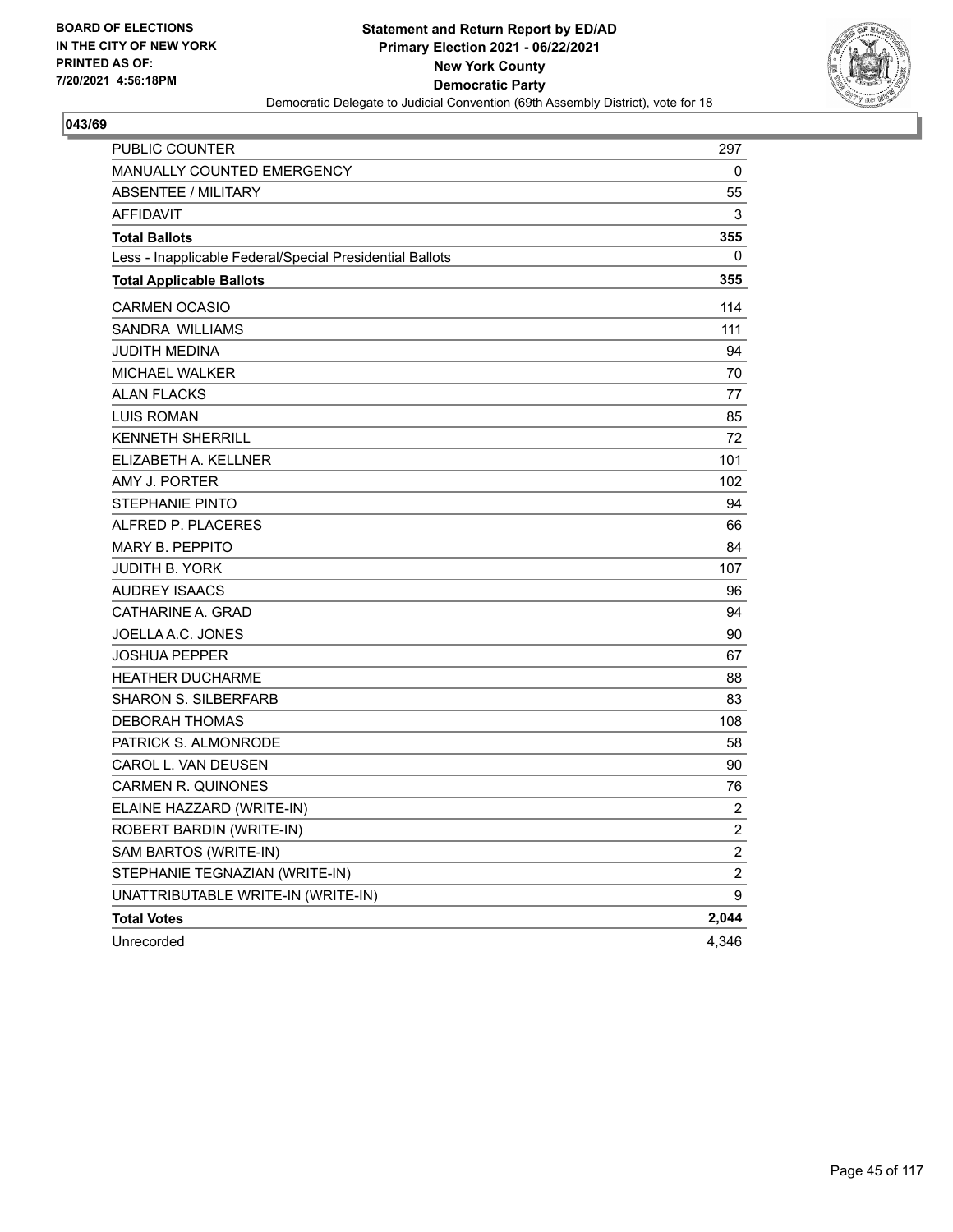

| <b>PUBLIC COUNTER</b>                                    | 272            |
|----------------------------------------------------------|----------------|
| MANUALLY COUNTED EMERGENCY                               | 0              |
| ABSENTEE / MILITARY                                      | 41             |
| <b>AFFIDAVIT</b>                                         | 6              |
| <b>Total Ballots</b>                                     | 319            |
| Less - Inapplicable Federal/Special Presidential Ballots | 0              |
| <b>Total Applicable Ballots</b>                          | 319            |
| <b>CARMEN OCASIO</b>                                     | 89             |
| SANDRA WILLIAMS                                          | 89             |
| <b>JUDITH MEDINA</b>                                     | 74             |
| <b>MICHAEL WALKER</b>                                    | 56             |
| <b>ALAN FLACKS</b>                                       | 68             |
| <b>LUIS ROMAN</b>                                        | 67             |
| <b>KENNETH SHERRILL</b>                                  | 61             |
| ELIZABETH A. KELLNER                                     | 94             |
| AMY J. PORTER                                            | 90             |
| <b>STEPHANIE PINTO</b>                                   | 85             |
| ALFRED P. PLACERES                                       | 58             |
| <b>MARY B. PEPPITO</b>                                   | 79             |
| <b>JUDITH B. YORK</b>                                    | 92             |
| <b>AUDREY ISAACS</b>                                     | 87             |
| CATHARINE A. GRAD                                        | 80             |
| JOELLA A.C. JONES                                        | 79             |
| <b>JOSHUA PEPPER</b>                                     | 69             |
| <b>HEATHER DUCHARME</b>                                  | 74             |
| <b>SHARON S. SILBERFARB</b>                              | 78             |
| <b>DEBORAH THOMAS</b>                                    | 82             |
| PATRICK S. ALMONRODE                                     | 45             |
| CAROL L. VAN DEUSEN                                      | 76             |
| <b>CARMEN R. QUINONES</b>                                | 63             |
| ANDREW CELLI (WRITE-IN)                                  | $\overline{2}$ |
| ANNA KNIERIM (WRITE-IN)                                  | 1              |
| BARACK OBAMA (WRITE-IN)                                  | 1              |
| BILL CLINTON (WRITE-IN)                                  | 1              |
| BILL DE BLASIO (WRITE-IN)                                | $\mathbf{1}$   |
| CHARLES GROSS (WRITE-IN)                                 | 1              |
| CHIKA OKAFOR (WRITE-IN)                                  | 1              |
| EARL WOOD (WRITE-IN)                                     | 2              |
| EDDIE KNIERIM (WRITE-IN)                                 | 1              |
| ELIZABETH KOURY (WRITE-IN)                               | 1              |
| <b>GORDO ROMAN (WRITE-IN)</b>                            | $\mathbf{1}$   |
| <b>GRIFFIN SHELLEY (WRITE-IN)</b>                        | 1              |
| HENRY KNIERIM (WRITE-IN)                                 | 1              |
| HILLARY CLINTON (WRITE-IN)                               | 1              |
| JAMES CONNELL III (WRITE-IN)                             | 1              |
| JOAN GRECO (WRITE-IN)                                    | 2              |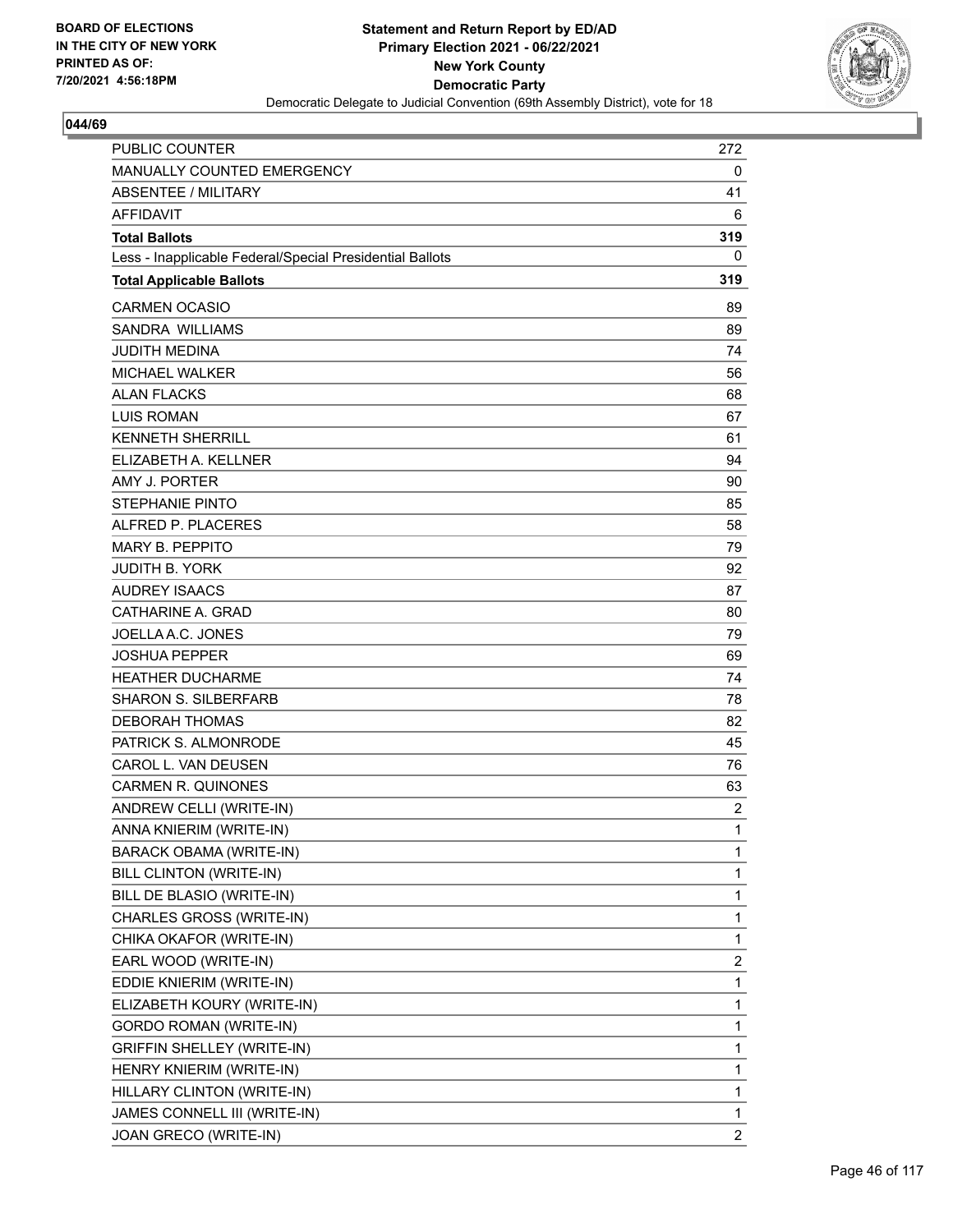

| JOHN CIANTRO (WRITE-IN)            |       |
|------------------------------------|-------|
| JON ABADY (WRITE-IN)               |       |
| KAY MURRAY (WRITE-IN)              |       |
| <b>KEVIN BAKER (WRITE-IN)</b>      |       |
| LUCAS SORRENTINO (WRITE-IN)        |       |
| MARSHALL M. MATHERS (WRITE-IN)     |       |
| PAPA M. MAN (WRITE-IN)             |       |
| RICHARD EMERY (WRITE-IN)           |       |
| THOMAS KNIERIM (WRITE-IN)          | 1     |
| THOMAS SHEEDY (WRITE-IN)           |       |
| TYLER ONE (WRITE-IN)               |       |
| UNATTRIBUTABLE WRITE-IN (WRITE-IN) | 6     |
| VICTOR SHELLEY (WRITE-IN)          | 1     |
| <b>Total Votes</b>                 | 1,772 |
| Unrecorded                         | 3,970 |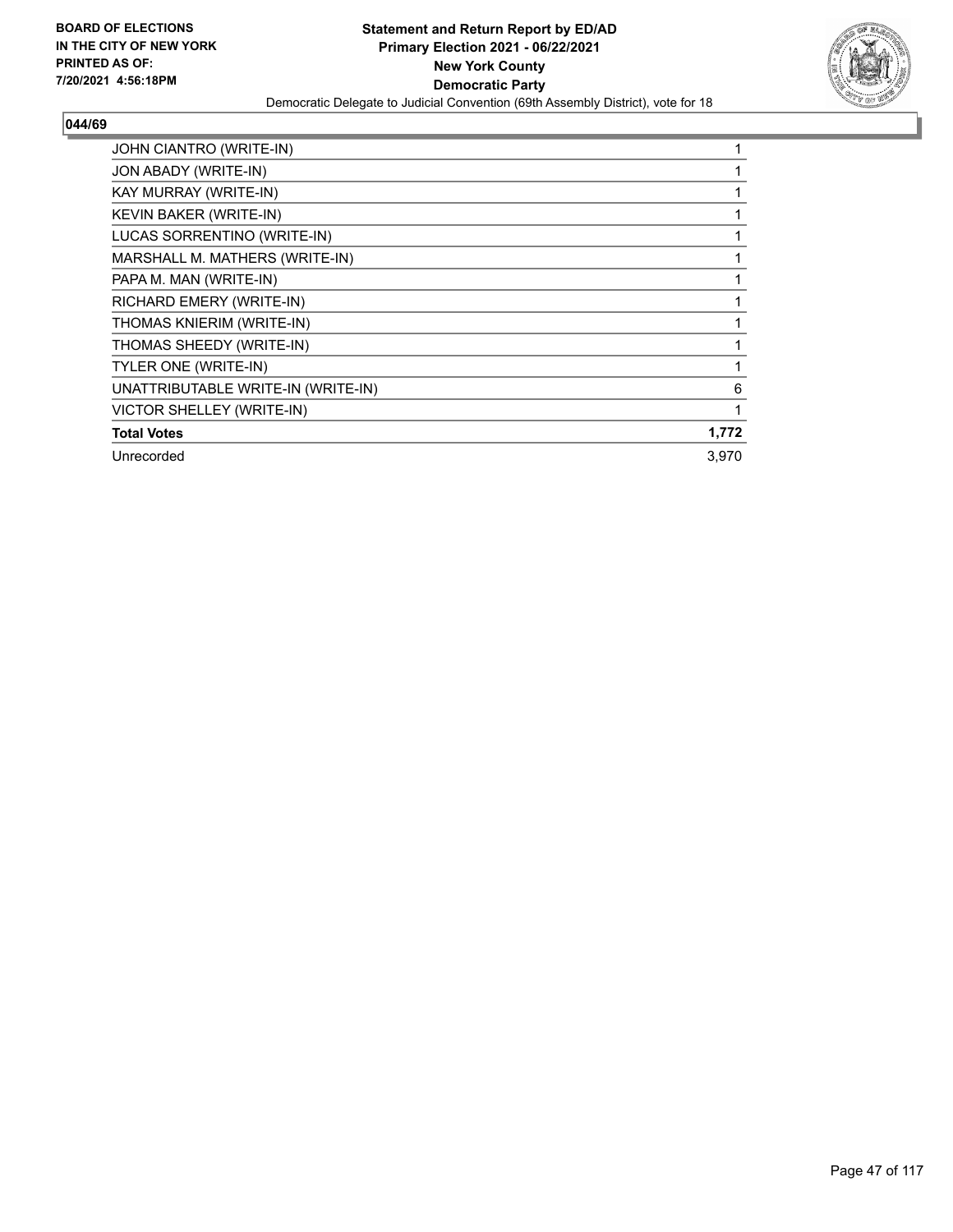

| <b>PUBLIC COUNTER</b>                                    | 294            |
|----------------------------------------------------------|----------------|
| <b>MANUALLY COUNTED EMERGENCY</b>                        | 0              |
| <b>ABSENTEE / MILITARY</b>                               | 56             |
| <b>AFFIDAVIT</b>                                         | $\overline{2}$ |
| <b>Total Ballots</b>                                     | 352            |
| Less - Inapplicable Federal/Special Presidential Ballots | $\Omega$       |
| <b>Total Applicable Ballots</b>                          | 352            |
| <b>CARMEN OCASIO</b>                                     | 84             |
| <b>SANDRA WILLIAMS</b>                                   | 86             |
| JUDITH MEDINA                                            | 71             |
| <b>MICHAEL WALKER</b>                                    | 66             |
| <b>ALAN FLACKS</b>                                       | 86             |
| <b>LUIS ROMAN</b>                                        | 83             |
| <b>KENNETH SHERRILL</b>                                  | 74             |
| ELIZABETH A. KELLNER                                     | 117            |
| AMY J. PORTER                                            | 109            |
| <b>STEPHANIE PINTO</b>                                   | 101            |
| ALFRED P. PLACERES                                       | 69             |
| <b>MARY B. PEPPITO</b>                                   | 97             |
| JUDITH B. YORK                                           | 105            |
| <b>AUDREY ISAACS</b>                                     | 111            |
| CATHARINE A. GRAD                                        | 100            |
| JOELLA A.C. JONES                                        | 91             |
| JOSHUA PEPPER                                            | 73             |
| <b>HEATHER DUCHARME</b>                                  | 96             |
| <b>SHARON S. SILBERFARB</b>                              | 106            |
| <b>DEBORAH THOMAS</b>                                    | 96             |
| PATRICK S. ALMONRODE                                     | 63             |
| CAROL L. VAN DEUSEN                                      | 101            |
| <b>CARMEN R. QUINONES</b>                                | 52             |
| JAMES ARROWSMITH (WRITE-IN)                              | 1              |
| UNATTRIBUTABLE WRITE-IN (WRITE-IN)                       | 1              |
| <b>Total Votes</b>                                       | 2,039          |
| Unrecorded                                               | 4,297          |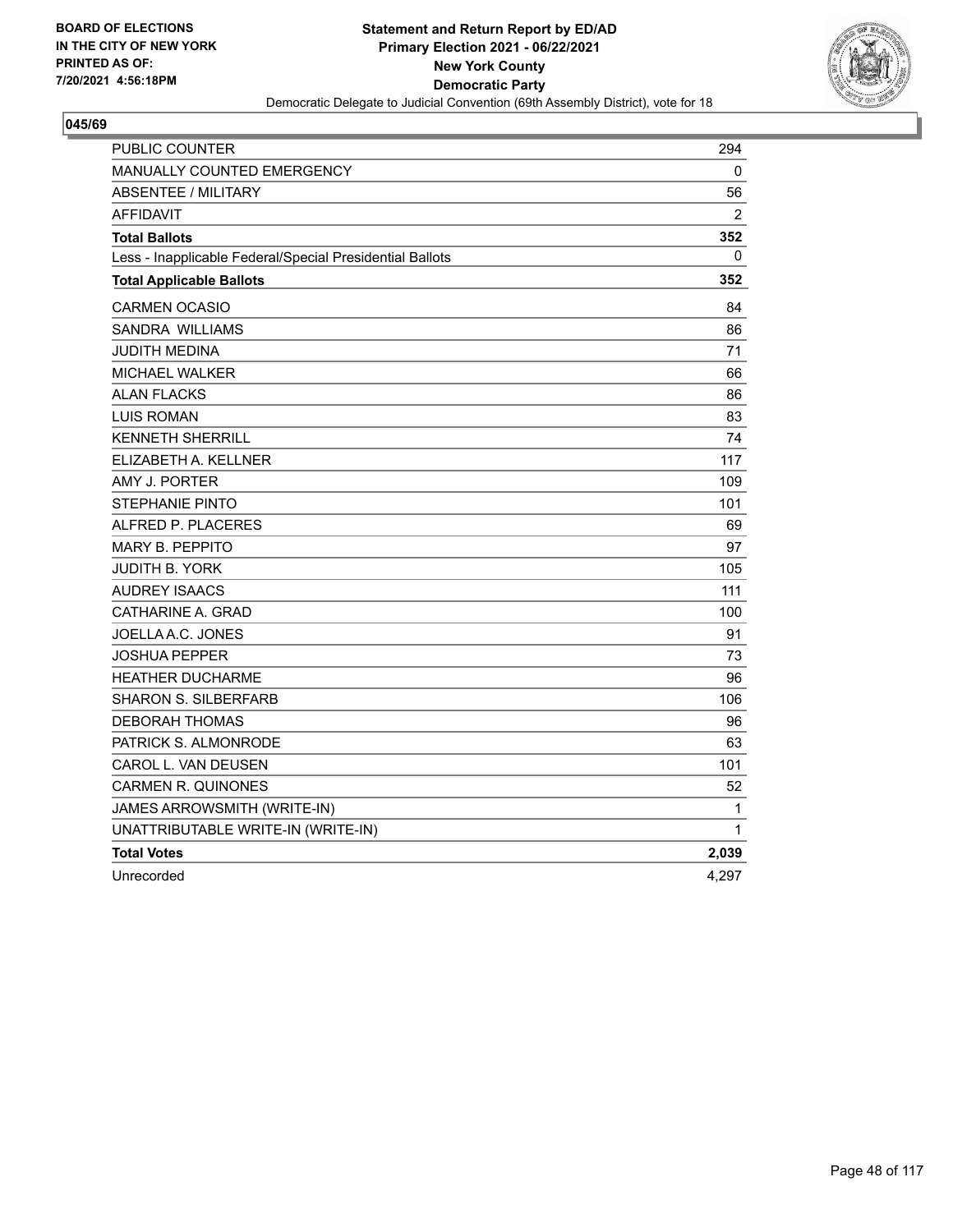

| PUBLIC COUNTER                                           | 288   |
|----------------------------------------------------------|-------|
| MANUALLY COUNTED EMERGENCY                               | 0     |
| <b>ABSENTEE / MILITARY</b>                               | 58    |
| AFFIDAVIT                                                | 1     |
| <b>Total Ballots</b>                                     | 347   |
| Less - Inapplicable Federal/Special Presidential Ballots | 0     |
| <b>Total Applicable Ballots</b>                          | 347   |
| <b>CARMEN OCASIO</b>                                     | 92    |
| SANDRA WILLIAMS                                          | 81    |
| JUDITH MEDINA                                            | 78    |
| MICHAEL WALKER                                           | 54    |
| <b>ALAN FLACKS</b>                                       | 69    |
| <b>LUIS ROMAN</b>                                        | 67    |
| <b>KENNETH SHERRILL</b>                                  | 68    |
| ELIZABETH A. KELLNER                                     | 97    |
| AMY J. PORTER                                            | 92    |
| <b>STEPHANIE PINTO</b>                                   | 92    |
| ALFRED P. PLACERES                                       | 65    |
| <b>MARY B. PEPPITO</b>                                   | 81    |
| <b>JUDITH B. YORK</b>                                    | 88    |
| <b>AUDREY ISAACS</b>                                     | 86    |
| CATHARINE A. GRAD                                        | 83    |
| JOELLA A.C. JONES                                        | 83    |
| JOSHUA PEPPER                                            | 72    |
| <b>HEATHER DUCHARME</b>                                  | 83    |
| <b>SHARON S. SILBERFARB</b>                              | 81    |
| <b>DEBORAH THOMAS</b>                                    | 85    |
| PATRICK S. ALMONRODE                                     | 58    |
| CAROL L. VAN DEUSEN                                      | 76    |
| <b>CARMEN R. QUINONES</b>                                | 54    |
| JOHN CHAMBERS (WRITE-IN)                                 | 1     |
| <b>Total Votes</b>                                       | 1,786 |
| Unrecorded                                               | 4,460 |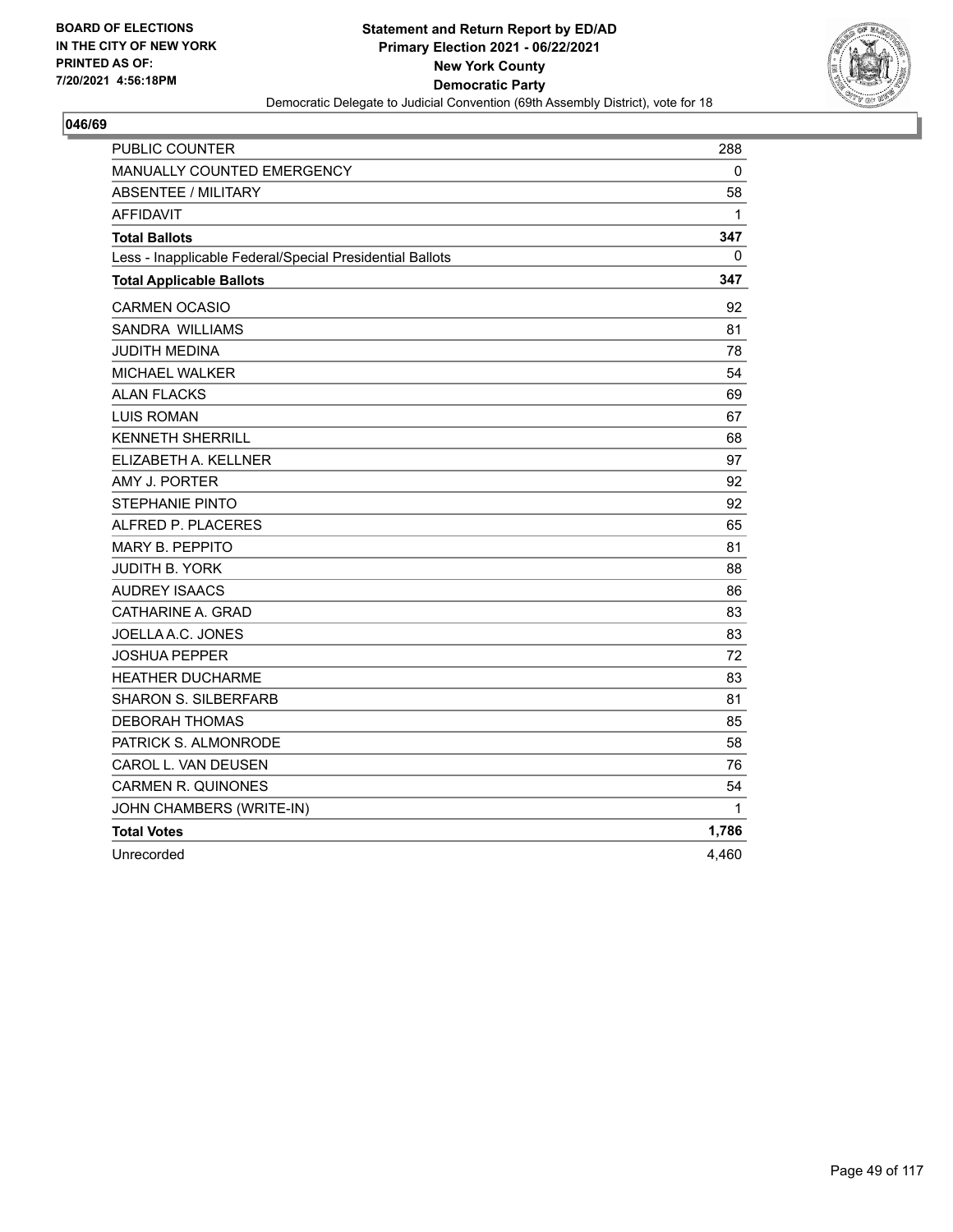

| PUBLIC COUNTER                                           | 196            |
|----------------------------------------------------------|----------------|
| MANUALLY COUNTED EMERGENCY                               | 0              |
| <b>ABSENTEE / MILITARY</b>                               | 43             |
| <b>AFFIDAVIT</b>                                         | $\overline{2}$ |
| <b>Total Ballots</b>                                     | 241            |
| Less - Inapplicable Federal/Special Presidential Ballots | 0              |
| <b>Total Applicable Ballots</b>                          | 241            |
| <b>CARMEN OCASIO</b>                                     | 66             |
| SANDRA WILLIAMS                                          | 63             |
| JUDITH MEDINA                                            | 56             |
| <b>MICHAEL WALKER</b>                                    | 48             |
| <b>ALAN FLACKS</b>                                       | 62             |
| <b>LUIS ROMAN</b>                                        | 64             |
| <b>KENNETH SHERRILL</b>                                  | 62             |
| ELIZABETH A. KELLNER                                     | 88             |
| AMY J. PORTER                                            | 88             |
| <b>STEPHANIE PINTO</b>                                   | 78             |
| ALFRED P. PLACERES                                       | 52             |
| <b>MARY B. PEPPITO</b>                                   | 75             |
| <b>JUDITH B. YORK</b>                                    | 80             |
| <b>AUDREY ISAACS</b>                                     | 86             |
| CATHARINE A. GRAD                                        | 74             |
| JOELLA A.C. JONES                                        | 68             |
| JOSHUA PEPPER                                            | 61             |
| <b>HEATHER DUCHARME</b>                                  | 74             |
| <b>SHARON S. SILBERFARB</b>                              | 83             |
| <b>DEBORAH THOMAS</b>                                    | 78             |
| PATRICK S. ALMONRODE                                     | 54             |
| CAROL L. VAN DEUSEN                                      | 78             |
| <b>CARMEN R. QUINONES</b>                                | 41             |
| ANDREW YANG (WRITE-IN)                                   | 1              |
| EDWARD J. DECKER (WRITE-IN)                              | 1              |
| JOAN STUMPF (WRITE-IN)                                   | 1              |
| MOLLY MURRAY (WRITE-IN)                                  | 1              |
| <b>Total Votes</b>                                       | 1,583          |
| Unrecorded                                               | 2,755          |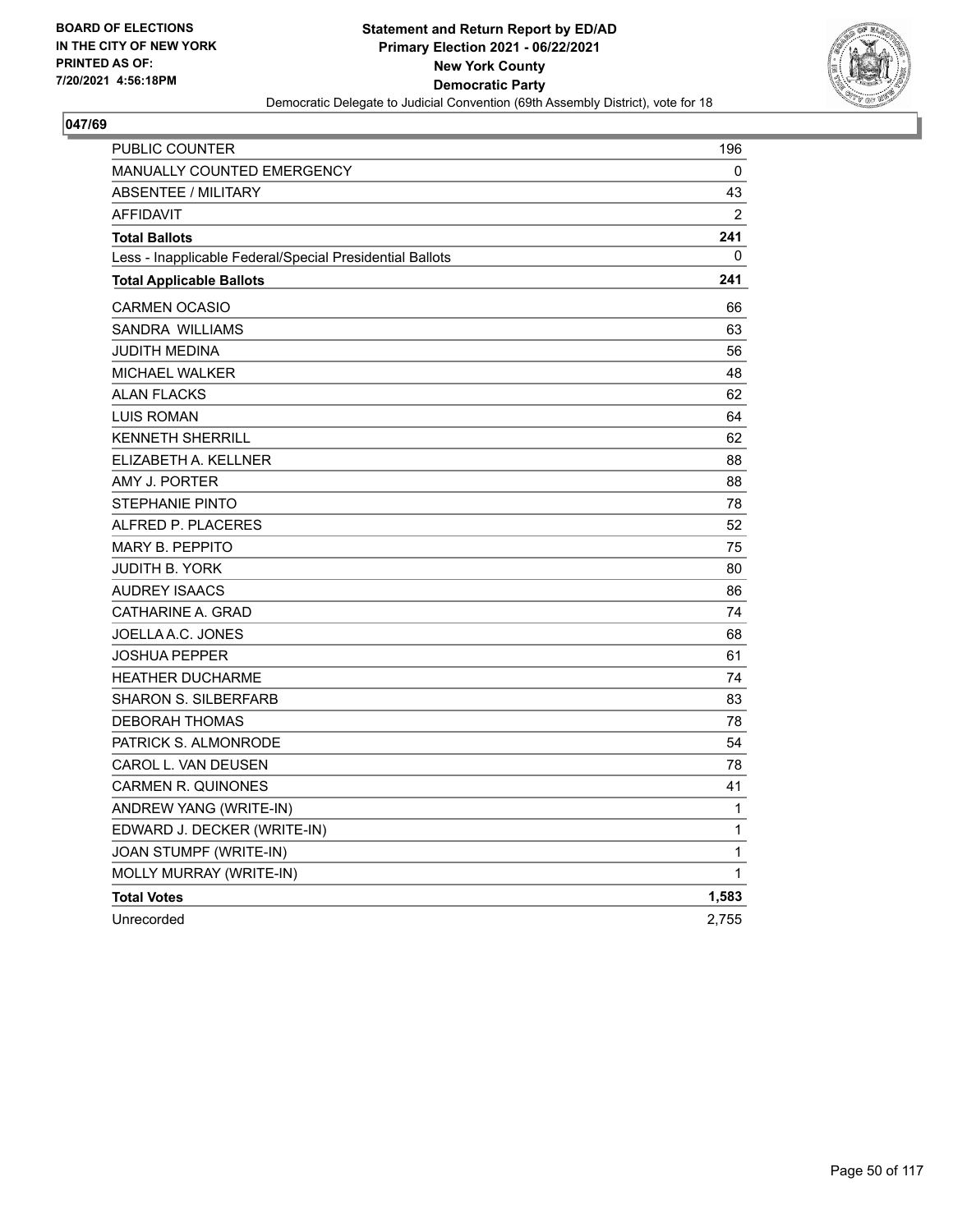

| <b>PUBLIC COUNTER</b>                                    | 294          |
|----------------------------------------------------------|--------------|
| <b>MANUALLY COUNTED EMERGENCY</b>                        | 0            |
| <b>ABSENTEE / MILITARY</b>                               | 68           |
| <b>AFFIDAVIT</b>                                         | 1            |
| <b>Total Ballots</b>                                     | 363          |
| Less - Inapplicable Federal/Special Presidential Ballots | $\mathbf{0}$ |
| <b>Total Applicable Ballots</b>                          | 363          |
| <b>CARMEN OCASIO</b>                                     | 97           |
| SANDRA WILLIAMS                                          | 94           |
| <b>JUDITH MEDINA</b>                                     | 86           |
| <b>MICHAEL WALKER</b>                                    | 67           |
| <b>ALAN FLACKS</b>                                       | 78           |
| <b>LUIS ROMAN</b>                                        | 78           |
| <b>KENNETH SHERRILL</b>                                  | 81           |
| ELIZABETH A. KELLNER                                     | 114          |
| AMY J. PORTER                                            | 110          |
| <b>STEPHANIE PINTO</b>                                   | 106          |
| ALFRED P. PLACERES                                       | 71           |
| <b>MARY B. PEPPITO</b>                                   | 107          |
| <b>JUDITH B. YORK</b>                                    | 109          |
| <b>AUDREY ISAACS</b>                                     | 106          |
| CATHARINE A. GRAD                                        | 107          |
| JOELLA A.C. JONES                                        | 95           |
| <b>JOSHUA PEPPER</b>                                     | 82           |
| <b>HEATHER DUCHARME</b>                                  | 103          |
| <b>SHARON S. SILBERFARB</b>                              | 107          |
| DEBORAH THOMAS                                           | 102          |
| PATRICK S. ALMONRODE                                     | 72           |
| CAROL L. VAN DEUSEN                                      | 95           |
| <b>CARMEN R. QUINONES</b>                                | 56           |
| <b>Total Votes</b>                                       | 2,123        |
| Unrecorded                                               | 4,411        |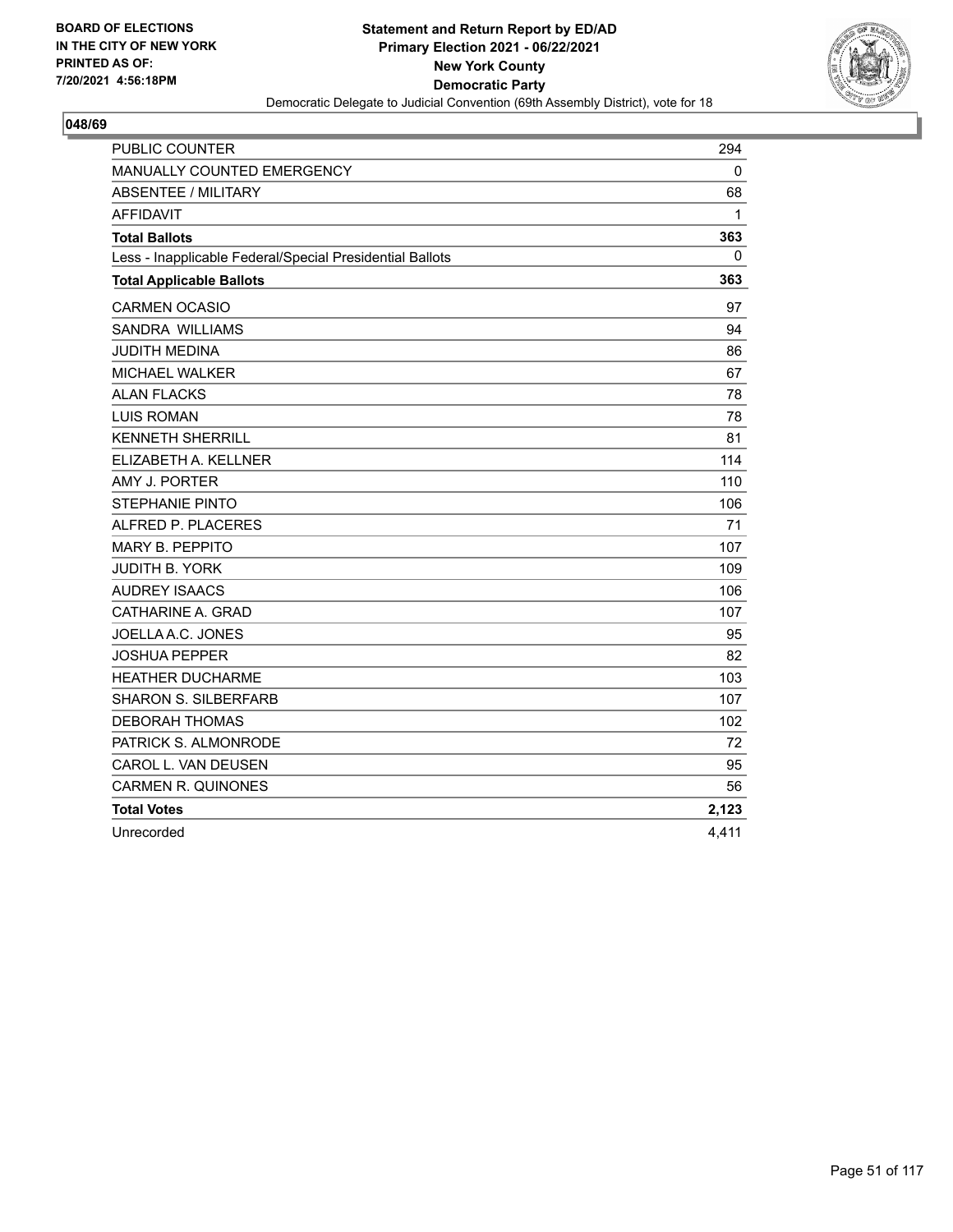

| <b>PUBLIC COUNTER</b>                                    | 306         |
|----------------------------------------------------------|-------------|
| MANUALLY COUNTED EMERGENCY                               | $\mathbf 0$ |
| <b>ABSENTEE / MILITARY</b>                               | 88          |
| <b>AFFIDAVIT</b>                                         | 4           |
| <b>Total Ballots</b>                                     | 398         |
| Less - Inapplicable Federal/Special Presidential Ballots | 0           |
| <b>Total Applicable Ballots</b>                          | 398         |
| <b>CARMEN OCASIO</b>                                     | 91          |
| <b>SANDRA WILLIAMS</b>                                   | 99          |
| <b>JUDITH MEDINA</b>                                     | 93          |
| <b>MICHAEL WALKER</b>                                    | 54          |
| <b>ALAN FLACKS</b>                                       | 93          |
| <b>LUIS ROMAN</b>                                        | 74          |
| <b>KENNETH SHERRILL</b>                                  | 74          |
| ELIZABETH A. KELLNER                                     | 131         |
| AMY J. PORTER                                            | 119         |
| <b>STEPHANIE PINTO</b>                                   | 122         |
| ALFRED P. PLACERES                                       | 70          |
| <b>MARY B. PEPPITO</b>                                   | 113         |
| <b>JUDITH B. YORK</b>                                    | 123         |
| <b>AUDREY ISAACS</b>                                     | 123         |
| CATHARINE A. GRAD                                        | 113         |
| JOELLA A.C. JONES                                        | 112         |
| <b>JOSHUA PEPPER</b>                                     | 94          |
| <b>HEATHER DUCHARME</b>                                  | 115         |
| <b>SHARON S. SILBERFARB</b>                              | 114         |
| <b>DEBORAH THOMAS</b>                                    | 125         |
| PATRICK S. ALMONRODE                                     | 69          |
| CAROL L. VAN DEUSEN                                      | 115         |
| <b>CARMEN R. QUINONES</b>                                | 66          |
| <b>Total Votes</b>                                       | 2,302       |
| Unrecorded                                               | 4,862       |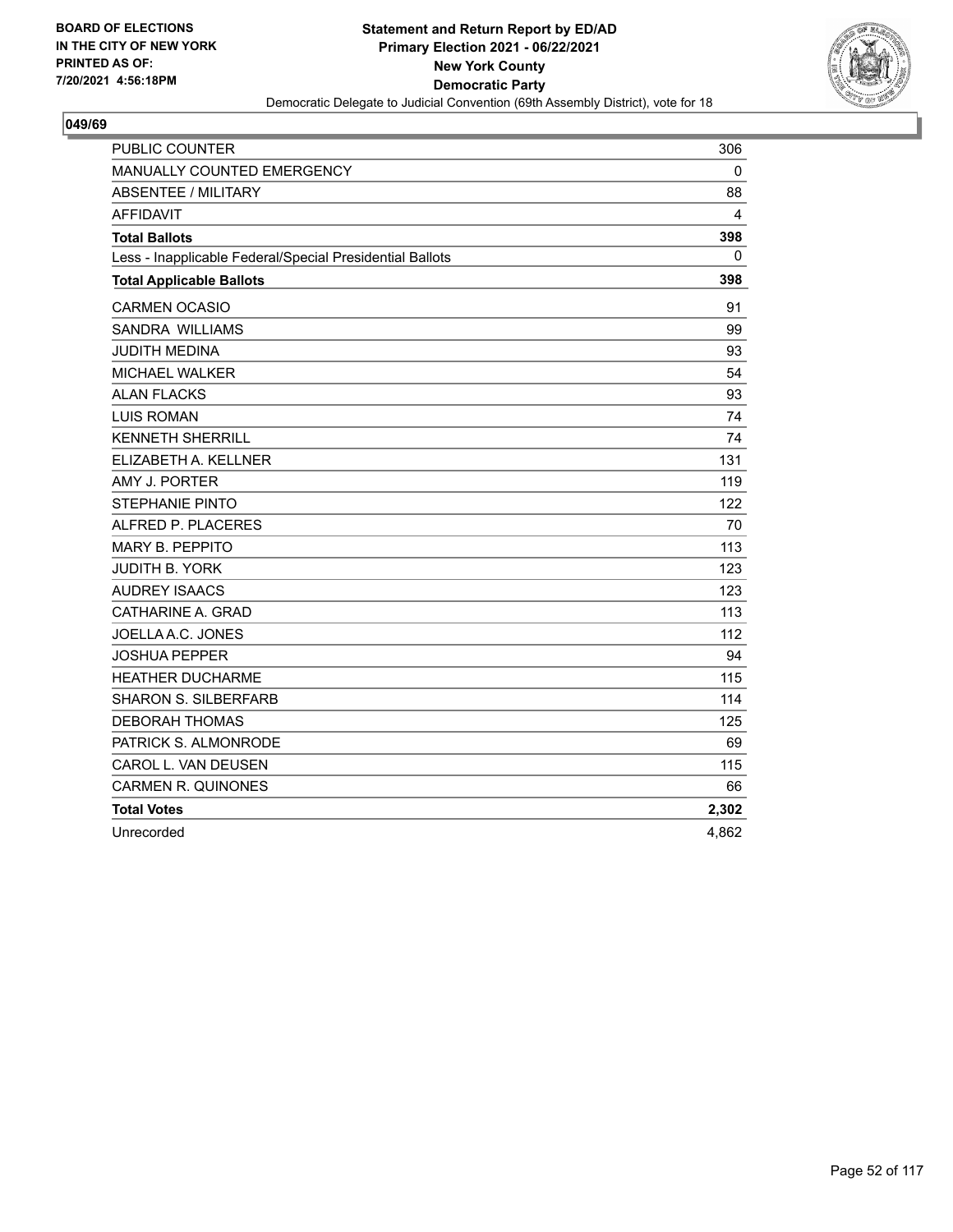

| <b>PUBLIC COUNTER</b>                                    | 310            |
|----------------------------------------------------------|----------------|
| <b>MANUALLY COUNTED EMERGENCY</b>                        | 0              |
| <b>ABSENTEE / MILITARY</b>                               | 64             |
| <b>AFFIDAVIT</b>                                         | $\overline{7}$ |
| <b>Total Ballots</b>                                     | 381            |
| Less - Inapplicable Federal/Special Presidential Ballots | 0              |
| <b>Total Applicable Ballots</b>                          | 381            |
| CARMEN OCASIO                                            | 83             |
| <b>SANDRA WILLIAMS</b>                                   | 80             |
| JUDITH MEDINA                                            | 77             |
| <b>MICHAEL WALKER</b>                                    | 38             |
| <b>ALAN FLACKS</b>                                       | 119            |
| <b>LUIS ROMAN</b>                                        | 77             |
| <b>KENNETH SHERRILL</b>                                  | 78             |
| ELIZABETH A. KELLNER                                     | 116            |
| AMY J. PORTER                                            | 103            |
| <b>STEPHANIE PINTO</b>                                   | 99             |
| ALFRED P. PLACERES                                       | 73             |
| <b>MARY B. PEPPITO</b>                                   | 95             |
| <b>JUDITH B. YORK</b>                                    | 102            |
| <b>AUDREY ISAACS</b>                                     | 102            |
| CATHARINE A. GRAD                                        | 93             |
| JOELLA A.C. JONES                                        | 92             |
| <b>JOSHUA PEPPER</b>                                     | 76             |
| <b>HEATHER DUCHARME</b>                                  | 98             |
| <b>SHARON S. SILBERFARB</b>                              | 97             |
| DEBORAH THOMAS                                           | 97             |
| PATRICK S. ALMONRODE                                     | 51             |
| CAROL L. VAN DEUSEN                                      | 94             |
| <b>CARMEN R. QUINONES</b>                                | 52             |
| MARGARET STEINFELS (WRITE-IN)                            | 1              |
| PHYLLIS SPERLING (WRITE-IN)                              | 1              |
| <b>Total Votes</b>                                       | 1,994          |
| Unrecorded                                               | 4,864          |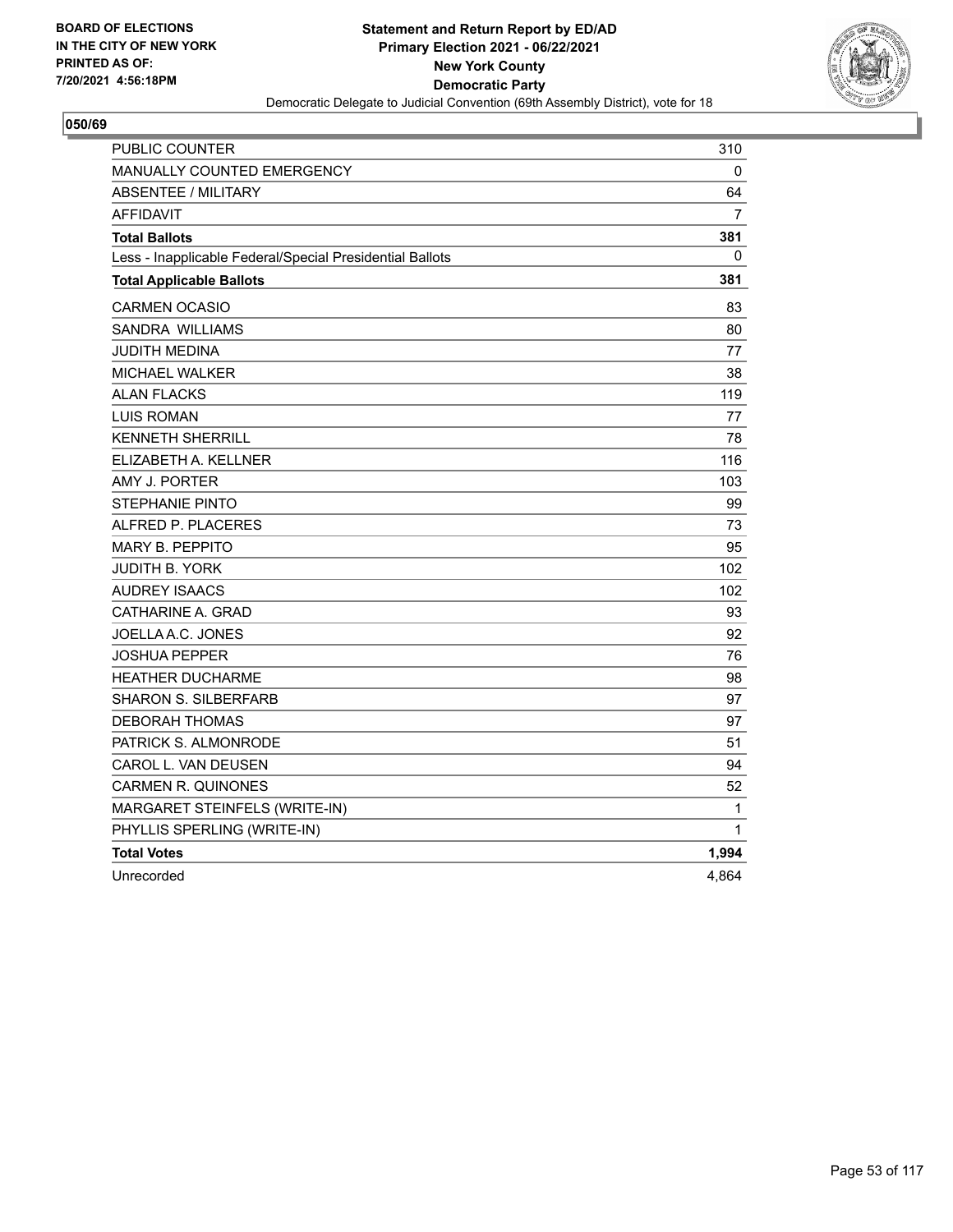

| <b>PUBLIC COUNTER</b>                                    | 185          |
|----------------------------------------------------------|--------------|
| MANUALLY COUNTED EMERGENCY                               | 0            |
| <b>ABSENTEE / MILITARY</b>                               | 45           |
| <b>AFFIDAVIT</b>                                         | 3            |
| <b>Total Ballots</b>                                     | 233          |
| Less - Inapplicable Federal/Special Presidential Ballots | $\mathbf{0}$ |
| <b>Total Applicable Ballots</b>                          | 233          |
| <b>CARMEN OCASIO</b>                                     | 62           |
| SANDRA WILLIAMS                                          | 57           |
| <b>JUDITH MEDINA</b>                                     | 55           |
| MICHAEL WALKER                                           | 38           |
| <b>ALAN FLACKS</b>                                       | 45           |
| <b>LUIS ROMAN</b>                                        | 49           |
| <b>KENNETH SHERRILL</b>                                  | 40           |
| ELIZABETH A. KELLNER                                     | 65           |
| AMY J. PORTER                                            | 65           |
| <b>STEPHANIE PINTO</b>                                   | 65           |
| ALFRED P. PLACERES                                       | 41           |
| <b>MARY B. PEPPITO</b>                                   | 62           |
| <b>JUDITH B. YORK</b>                                    | 68           |
| <b>AUDREY ISAACS</b>                                     | 63           |
| CATHARINE A. GRAD                                        | 61           |
| JOELLA A.C. JONES                                        | 57           |
| <b>JOSHUA PEPPER</b>                                     | 40           |
| <b>HEATHER DUCHARME</b>                                  | 63           |
| <b>SHARON S. SILBERFARB</b>                              | 67           |
| <b>DEBORAH THOMAS</b>                                    | 58           |
| PATRICK S. ALMONRODE                                     | 35           |
| CAROL L. VAN DEUSEN                                      | 56           |
| <b>CARMEN R. QUINONES</b>                                | 41           |
| <b>Total Votes</b>                                       | 1,253        |
| Unrecorded                                               | 2,941        |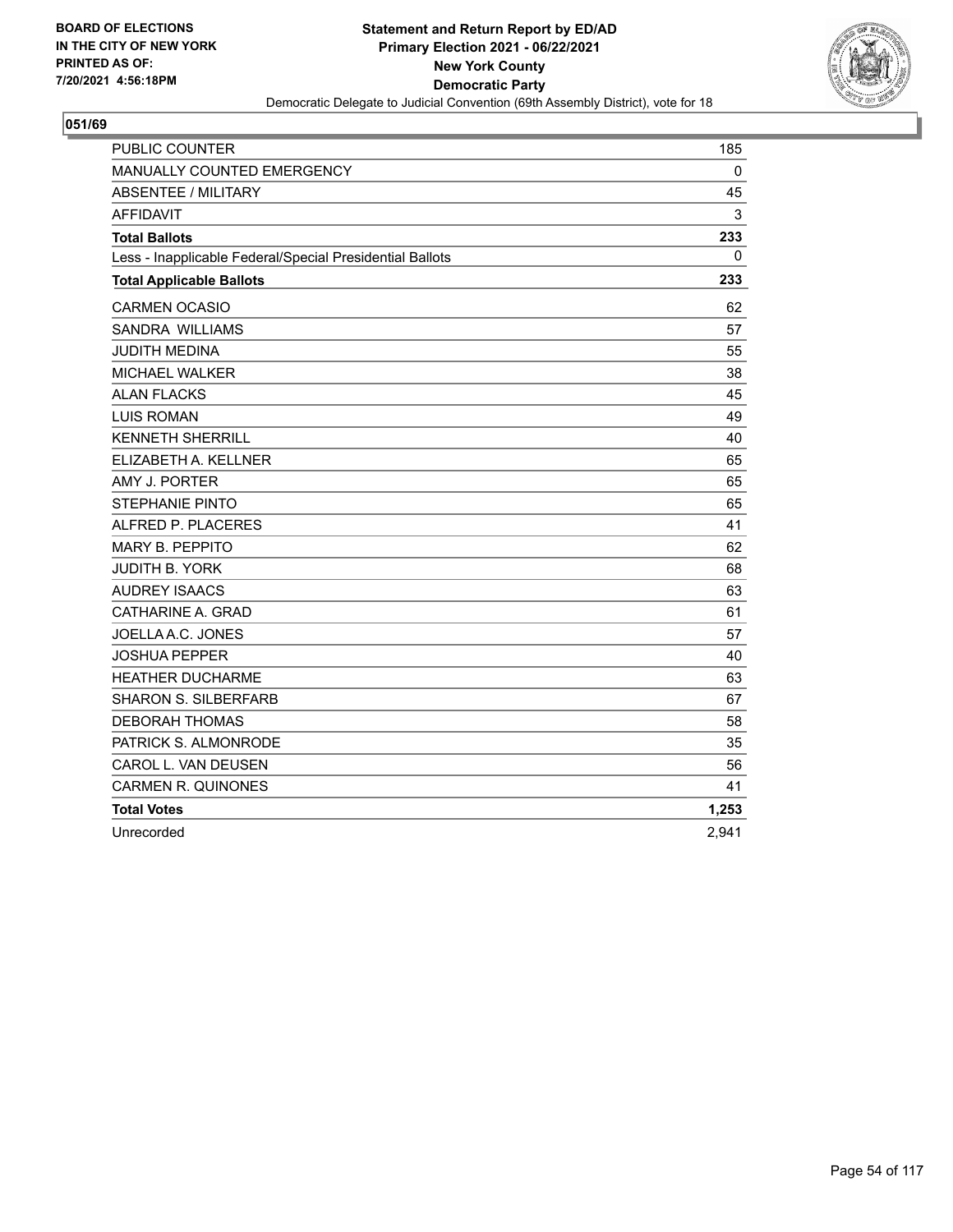

| PUBLIC COUNTER                                           | 262   |
|----------------------------------------------------------|-------|
| MANUALLY COUNTED EMERGENCY                               | 0     |
| <b>ABSENTEE / MILITARY</b>                               | 37    |
| <b>AFFIDAVIT</b>                                         | 7     |
| <b>Total Ballots</b>                                     | 306   |
| Less - Inapplicable Federal/Special Presidential Ballots | 0     |
| <b>Total Applicable Ballots</b>                          | 306   |
| <b>CARMEN OCASIO</b>                                     | 83    |
| SANDRA WILLIAMS                                          | 84    |
| JUDITH MEDINA                                            | 67    |
| MICHAEL WALKER                                           | 64    |
| <b>ALAN FLACKS</b>                                       | 53    |
| <b>LUIS ROMAN</b>                                        | 57    |
| <b>KENNETH SHERRILL</b>                                  | 44    |
| ELIZABETH A. KELLNER                                     | 83    |
| AMY J. PORTER                                            | 76    |
| <b>STEPHANIE PINTO</b>                                   | 64    |
| ALFRED P. PLACERES                                       | 43    |
| <b>MARY B. PEPPITO</b>                                   | 65    |
| <b>JUDITH B. YORK</b>                                    | 74    |
| <b>AUDREY ISAACS</b>                                     | 76    |
| CATHARINE A. GRAD                                        | 69    |
| JOELLA A.C. JONES                                        | 58    |
| JOSHUA PEPPER                                            | 59    |
| <b>HEATHER DUCHARME</b>                                  | 62    |
| <b>SHARON S. SILBERFARB</b>                              | 67    |
| <b>DEBORAH THOMAS</b>                                    | 76    |
| PATRICK S. ALMONRODE                                     | 44    |
| CAROL L. VAN DEUSEN                                      | 67    |
| <b>CARMEN R. QUINONES</b>                                | 62    |
| UNATTRIBUTABLE WRITE-IN (WRITE-IN)                       | 1     |
| <b>Total Votes</b>                                       | 1,498 |
| Unrecorded                                               | 4,010 |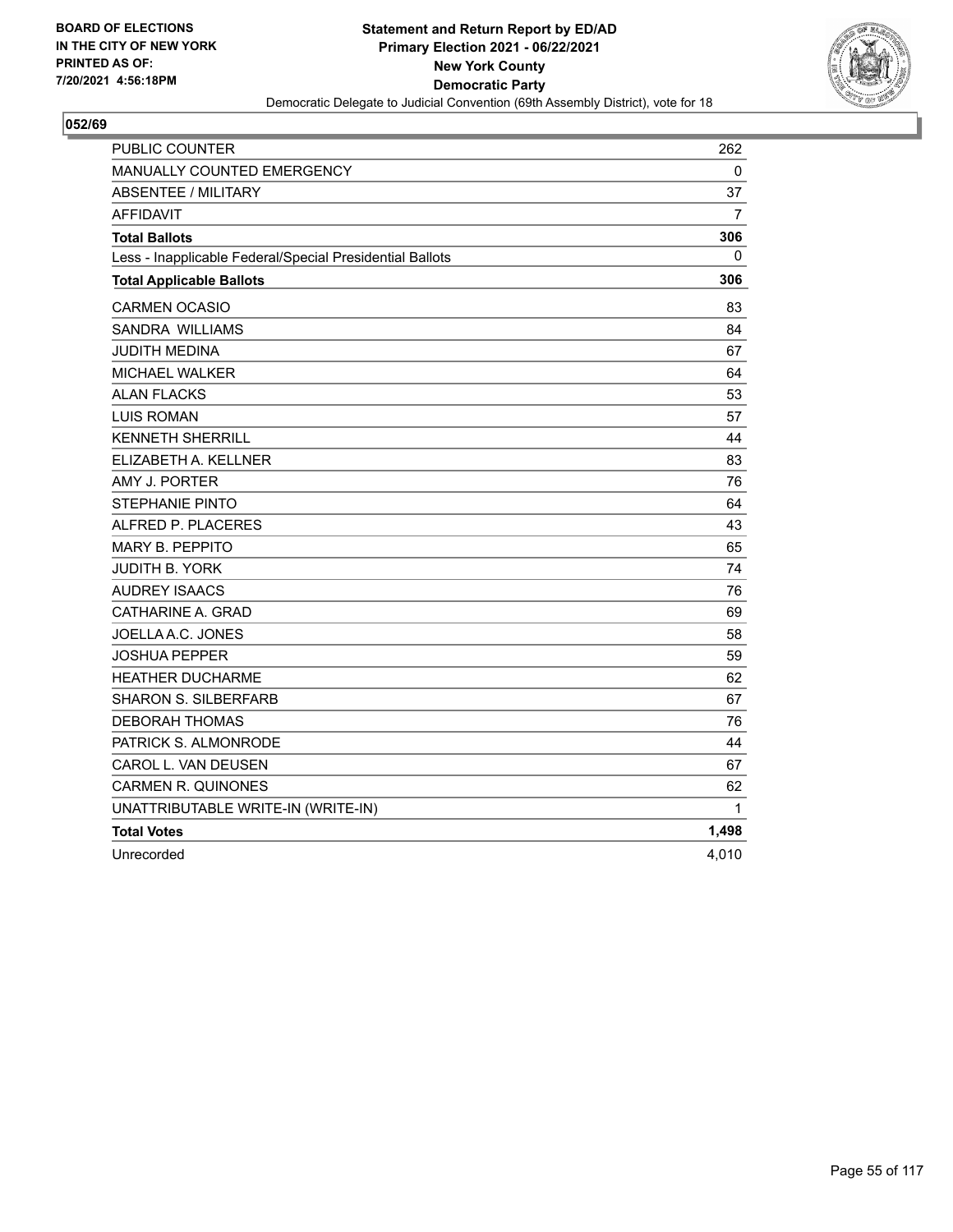

| <b>PUBLIC COUNTER</b>                                    | 112            |
|----------------------------------------------------------|----------------|
| MANUALLY COUNTED EMERGENCY                               | 0              |
| <b>ABSENTEE / MILITARY</b>                               | 9              |
| <b>AFFIDAVIT</b>                                         | 1              |
| <b>Total Ballots</b>                                     | 122            |
| Less - Inapplicable Federal/Special Presidential Ballots | $\Omega$       |
| <b>Total Applicable Ballots</b>                          | 122            |
| <b>CARMEN OCASIO</b>                                     | 43             |
| <b>SANDRA WILLIAMS</b>                                   | 29             |
| <b>JUDITH MEDINA</b>                                     | 15             |
| <b>MICHAEL WALKER</b>                                    | 25             |
| <b>ALAN FLACKS</b>                                       | 9              |
| <b>LUIS ROMAN</b>                                        | 13             |
| <b>KENNETH SHERRILL</b>                                  | 11             |
| ELIZABETH A. KELLNER                                     | 8              |
| AMY J. PORTER                                            | 9              |
| <b>STEPHANIE PINTO</b>                                   | 4              |
| ALFRED P. PLACERES                                       | $\overline{7}$ |
| <b>MARY B. PEPPITO</b>                                   | $\overline{7}$ |
| <b>JUDITH B. YORK</b>                                    | 9              |
| <b>AUDREY ISAACS</b>                                     | 10             |
| CATHARINE A. GRAD                                        | 8              |
| JOELLA A.C. JONES                                        | $\overline{7}$ |
| <b>JOSHUA PEPPER</b>                                     | 5              |
| <b>HEATHER DUCHARME</b>                                  | 6              |
| <b>SHARON S. SILBERFARB</b>                              | $6\phantom{1}$ |
| <b>DEBORAH THOMAS</b>                                    | 14             |
| PATRICK S. ALMONRODE                                     | 5              |
| CAROL L. VAN DEUSEN                                      | 10             |
| <b>CARMEN R. QUINONES</b>                                | 62             |
| <b>Total Votes</b>                                       | 322            |
| Unrecorded                                               | 1,874          |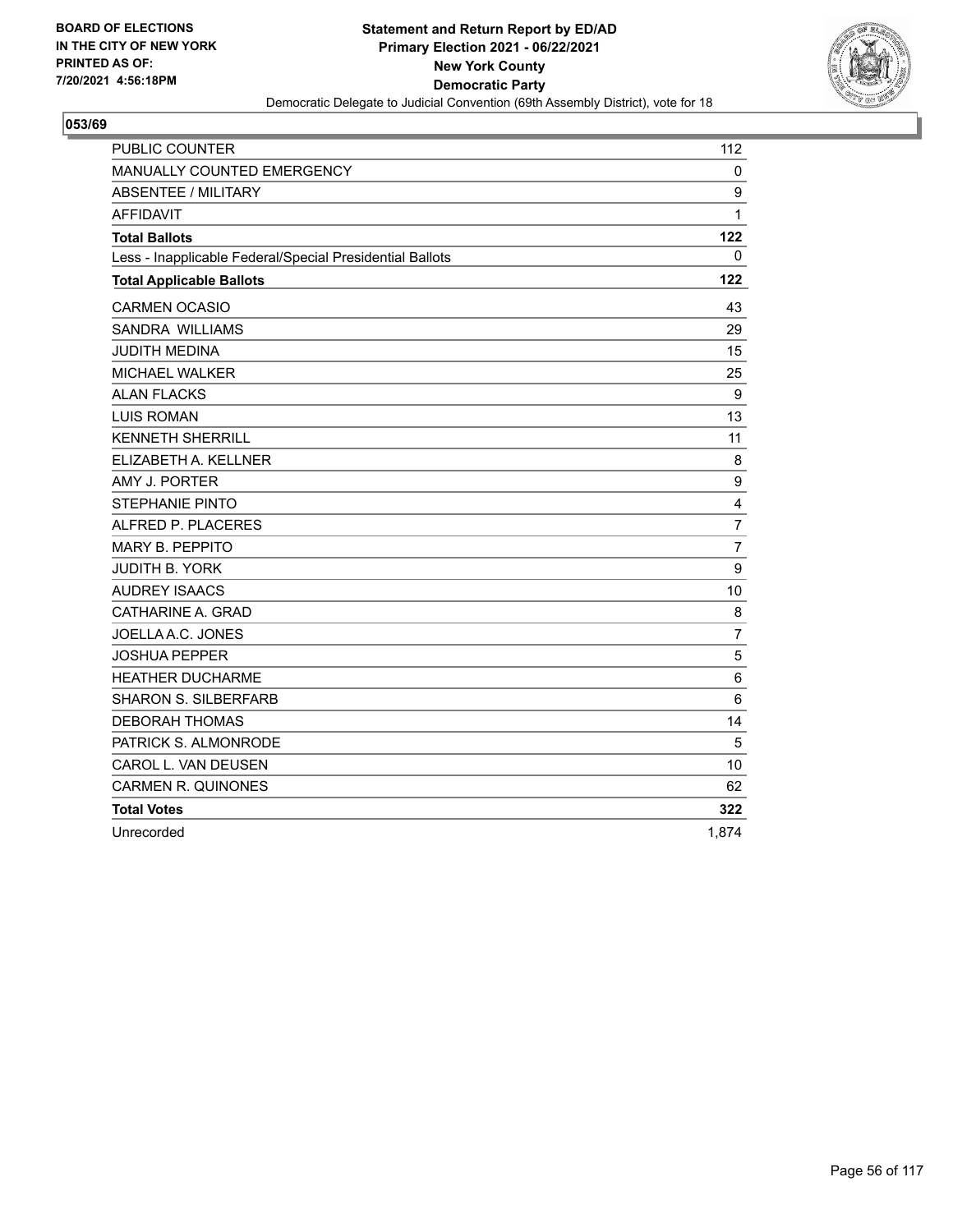

| PUBLIC COUNTER                                           | 188          |
|----------------------------------------------------------|--------------|
| MANUALLY COUNTED EMERGENCY                               | 0            |
| <b>ABSENTEE / MILITARY</b>                               | 23           |
| <b>AFFIDAVIT</b>                                         | $\mathbf{0}$ |
| <b>Total Ballots</b>                                     | 211          |
| Less - Inapplicable Federal/Special Presidential Ballots | 0            |
| <b>Total Applicable Ballots</b>                          | 211          |
| <b>CARMEN OCASIO</b>                                     | 67           |
| SANDRA WILLIAMS                                          | 48           |
| JUDITH MEDINA                                            | 42           |
| MICHAEL WALKER                                           | 29           |
| <b>ALAN FLACKS</b>                                       | 25           |
| <b>LUIS ROMAN</b>                                        | 33           |
| <b>KENNETH SHERRILL</b>                                  | 25           |
| ELIZABETH A. KELLNER                                     | 43           |
| AMY J. PORTER                                            | 47           |
| <b>STEPHANIE PINTO</b>                                   | 39           |
| ALFRED P. PLACERES                                       | 32           |
| <b>MARY B. PEPPITO</b>                                   | 38           |
| <b>JUDITH B. YORK</b>                                    | 41           |
| <b>AUDREY ISAACS</b>                                     | 43           |
| CATHARINE A. GRAD                                        | 39           |
| JOELLA A.C. JONES                                        | 36           |
| JOSHUA PEPPER                                            | 30           |
| <b>HEATHER DUCHARME</b>                                  | 38           |
| <b>SHARON S. SILBERFARB</b>                              | 38           |
| <b>DEBORAH THOMAS</b>                                    | 43           |
| PATRICK S. ALMONRODE                                     | 24           |
| CAROL L. VAN DEUSEN                                      | 34           |
| <b>CARMEN R. QUINONES</b>                                | 53           |
| UNATTRIBUTABLE WRITE-IN (WRITE-IN)                       | 1            |
| <b>Total Votes</b>                                       | 888          |
| Unrecorded                                               | 2,910        |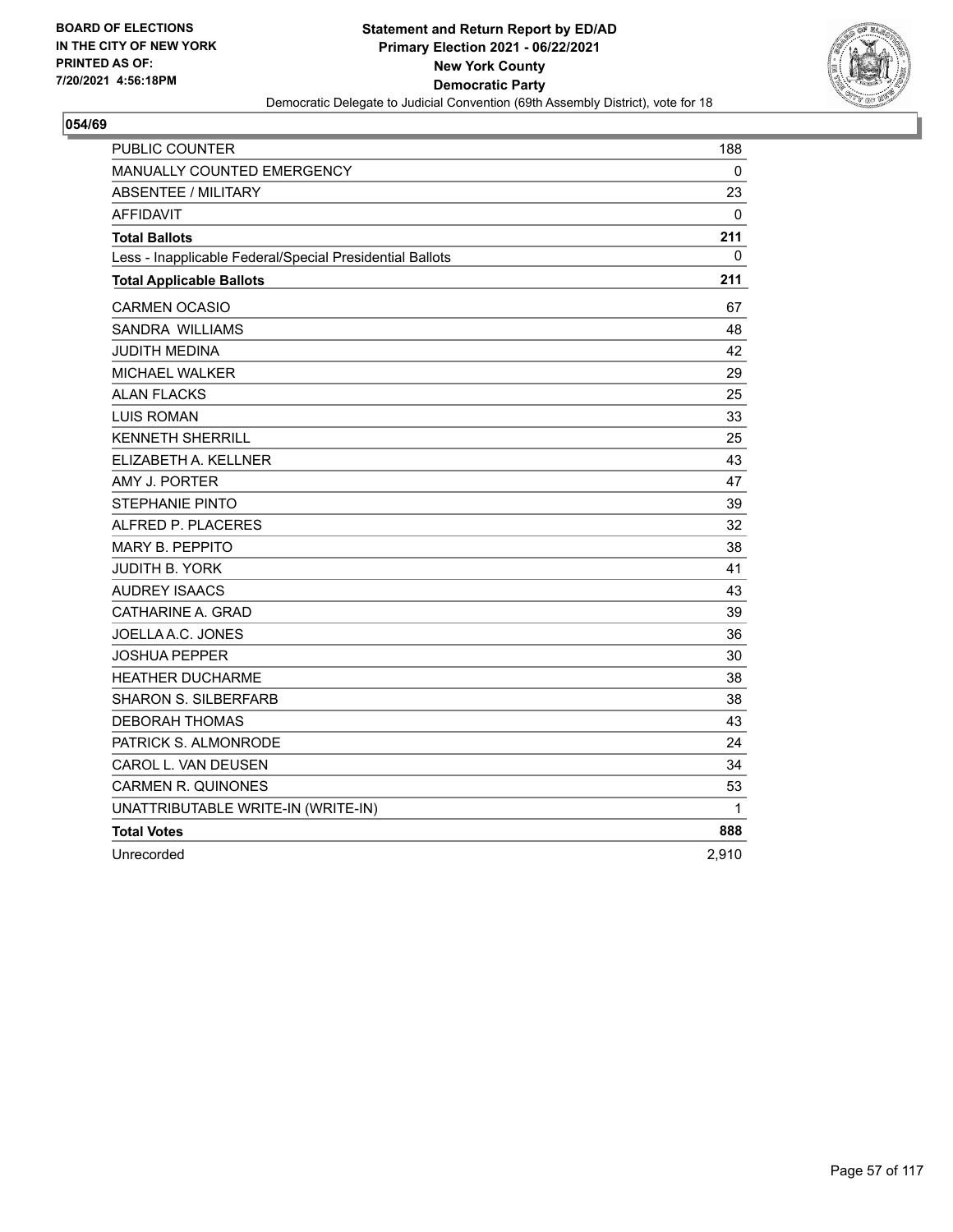

| PUBLIC COUNTER                                           | 234          |
|----------------------------------------------------------|--------------|
| MANUALLY COUNTED EMERGENCY                               | 0            |
| <b>ABSENTEE / MILITARY</b>                               | 40           |
| <b>AFFIDAVIT</b>                                         | 3            |
| <b>Total Ballots</b>                                     | 277          |
| Less - Inapplicable Federal/Special Presidential Ballots | 0            |
| <b>Total Applicable Ballots</b>                          | 277          |
| <b>CARMEN OCASIO</b>                                     | 78           |
| <b>SANDRA WILLIAMS</b>                                   | 78           |
| <b>JUDITH MEDINA</b>                                     | 55           |
| <b>MICHAEL WALKER</b>                                    | 37           |
| <b>ALAN FLACKS</b>                                       | 44           |
| <b>LUIS ROMAN</b>                                        | 44           |
| <b>KENNETH SHERRILL</b>                                  | 30           |
| ELIZABETH A. KELLNER                                     | 61           |
| AMY J. PORTER                                            | 61           |
| <b>STEPHANIE PINTO</b>                                   | 60           |
| ALFRED P. PLACERES                                       | 52           |
| MARY B. PEPPITO                                          | 54           |
| <b>JUDITH B. YORK</b>                                    | 58           |
| <b>AUDREY ISAACS</b>                                     | 65           |
| CATHARINE A. GRAD                                        | 48           |
| JOELLA A.C. JONES                                        | 48           |
| <b>JOSHUA PEPPER</b>                                     | 41           |
| <b>HEATHER DUCHARME</b>                                  | 53           |
| <b>SHARON S. SILBERFARB</b>                              | 50           |
| <b>DEBORAH THOMAS</b>                                    | 59           |
| PATRICK S. ALMONRODE                                     | 33           |
| CAROL L. VAN DEUSEN                                      | 53           |
| <b>CARMEN R. QUINONES</b>                                | 52           |
| ANDREW GOLDMAN (WRITE-IN)                                | 1            |
| CHRISTOPHER GALI (WRITE-IN)                              | 1            |
| DIANE FADER (WRITE-IN)                                   | 1            |
| EMILY OLSHANSKY (WRITE-IN)                               | 1            |
| JOHN LOWLASKI (WRITE-IN)                                 | $\mathbf{1}$ |
| JOSEPH COHEN (WRITE-IN)                                  | 1            |
| KAREN GOLDSTEIN (WRITE-IN)                               | 1            |
| MICHAEL GARLAND (WRITE-IN)                               | 1            |
| ROBERT BARDIN (WRITE-IN)                                 | 1            |
| ROBERT LEVY (WRITE-IN)                                   | 1            |
| ROBERT SIMON (WRITE-IN)                                  | $\mathbf 1$  |
| ROBERT SUNDEEN (WRITE-IN)                                | 1            |
| STUART MAIH (WRITE-IN)                                   | 1            |
| SUSAN LARABE (WRITE-IN)                                  | 1            |
| THOMAS SCOTT (WRITE-IN)                                  | 1            |
| UNATTRIBUTABLE WRITE-IN (WRITE-IN)                       | 3            |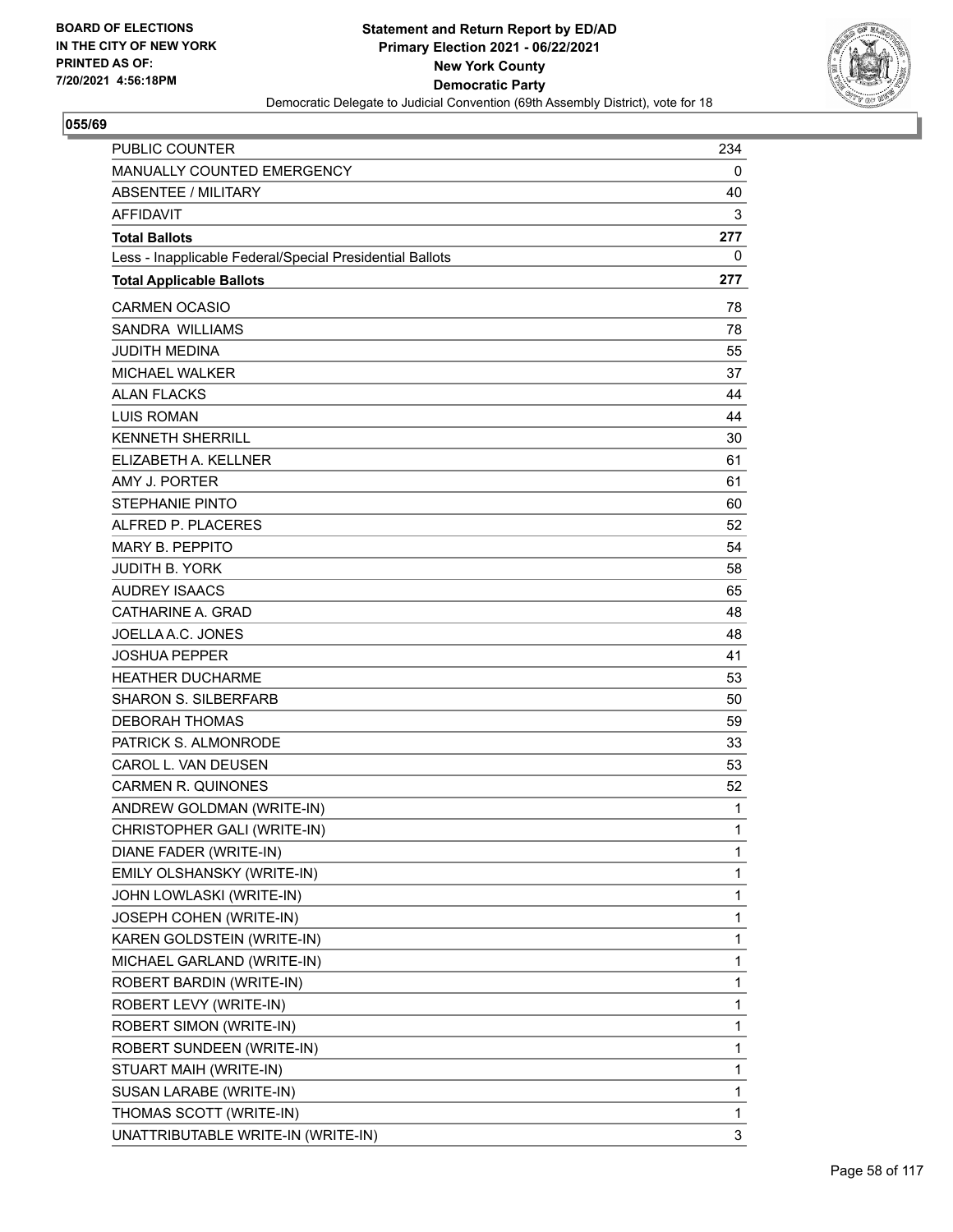

| VERONICA STEVENS (WRITE-IN) |       |
|-----------------------------|-------|
| WILLIAM HOGAR (WRITE-IN)    |       |
| <b>Total Votes</b>          | 1.234 |
| Unrecorded                  | 3.752 |

| <b>PUBLIC COUNTER</b>                                    | 105               |
|----------------------------------------------------------|-------------------|
| MANUALLY COUNTED EMERGENCY                               | 0                 |
| <b>ABSENTEE / MILITARY</b>                               | 8                 |
| AFFIDAVIT                                                | $\mathbf 0$       |
| <b>Total Ballots</b>                                     | 113               |
| Less - Inapplicable Federal/Special Presidential Ballots | 0                 |
| <b>Total Applicable Ballots</b>                          | 113               |
| <b>CARMEN OCASIO</b>                                     | 28                |
| SANDRA WILLIAMS                                          | 32                |
| JUDITH MEDINA                                            | 16                |
| <b>MICHAEL WALKER</b>                                    | 20                |
| <b>ALAN FLACKS</b>                                       | 15                |
| <b>LUIS ROMAN</b>                                        | 10                |
| <b>KENNETH SHERRILL</b>                                  | 11                |
| ELIZABETH A. KELLNER                                     | 19                |
| AMY J. PORTER                                            | 13                |
| <b>STEPHANIE PINTO</b>                                   | 16                |
| ALFRED P. PLACERES                                       | $12 \overline{ }$ |
| <b>MARY B. PEPPITO</b>                                   | 9                 |
| <b>JUDITH B. YORK</b>                                    | 14                |
| <b>AUDREY ISAACS</b>                                     | $12 \overline{ }$ |
| CATHARINE A. GRAD                                        | 16                |
| JOELLA A.C. JONES                                        | 10                |
| JOSHUA PEPPER                                            | 12 <sup>2</sup>   |
| <b>HEATHER DUCHARME</b>                                  | $\boldsymbol{9}$  |
| <b>SHARON S. SILBERFARB</b>                              | 8                 |
| <b>DEBORAH THOMAS</b>                                    | 17                |
| PATRICK S. ALMONRODE                                     | 10                |
| CAROL L. VAN DEUSEN                                      | 11                |
| <b>CARMEN R. QUINONES</b>                                | 37                |
| UNATTRIBUTABLE WRITE-IN (WRITE-IN)                       | $\overline{2}$    |
| <b>Total Votes</b>                                       | 359               |
| Unrecorded                                               | 1,675             |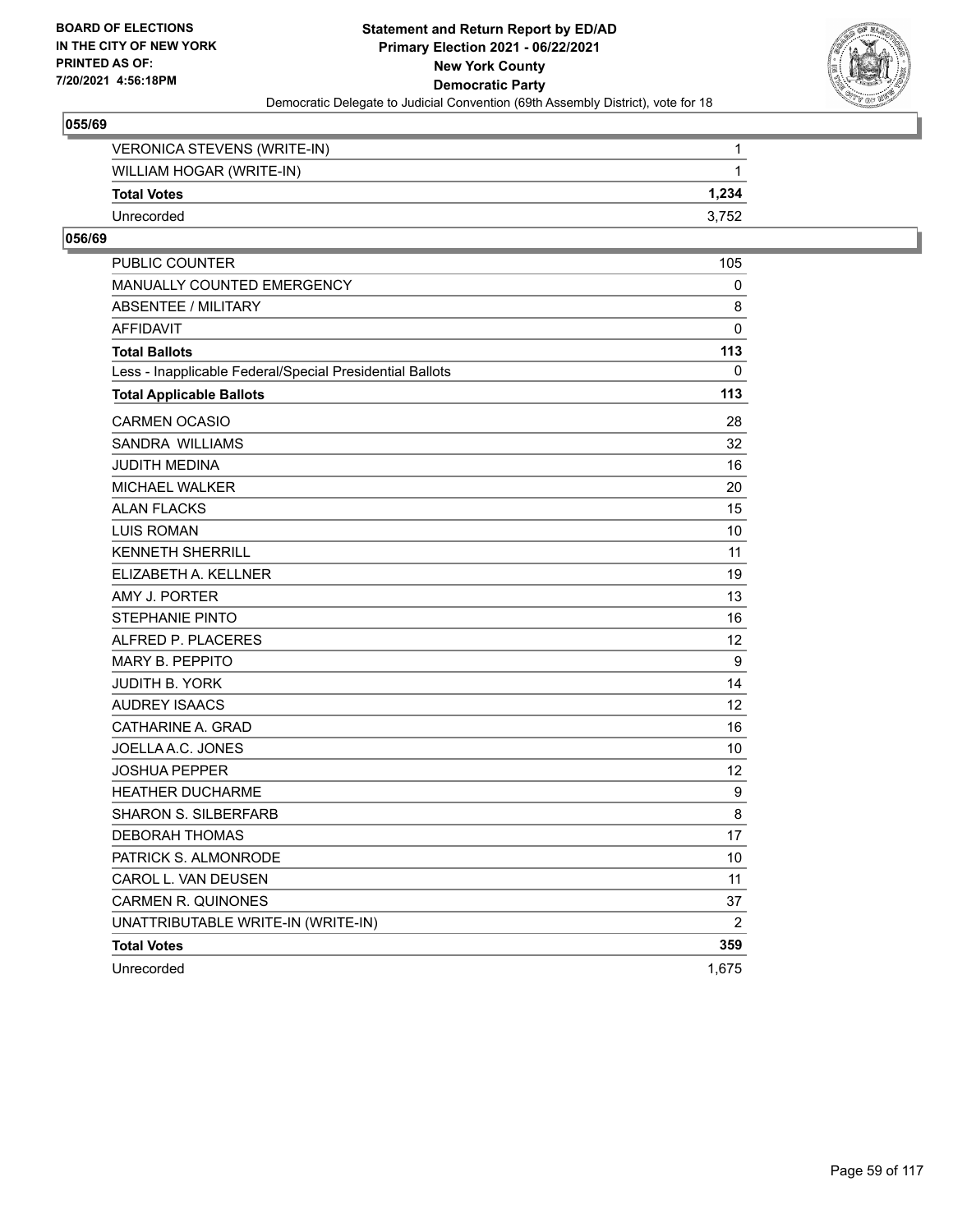

| <b>PUBLIC COUNTER</b>                                    | 172            |
|----------------------------------------------------------|----------------|
| <b>MANUALLY COUNTED EMERGENCY</b>                        | 0              |
| <b>ABSENTEE / MILITARY</b>                               | 8              |
| <b>AFFIDAVIT</b>                                         | 1              |
| <b>Total Ballots</b>                                     | 181            |
| Less - Inapplicable Federal/Special Presidential Ballots | 0              |
| <b>Total Applicable Ballots</b>                          | 181            |
| <b>CARMEN OCASIO</b>                                     | 70             |
| SANDRA WILLIAMS                                          | 61             |
| JUDITH MEDINA                                            | 34             |
| <b>MICHAEL WALKER</b>                                    | 41             |
| <b>ALAN FLACKS</b>                                       | 16             |
| <b>LUIS ROMAN</b>                                        | 31             |
| <b>KENNETH SHERRILL</b>                                  | 20             |
| ELIZABETH A. KELLNER                                     | 27             |
| AMY J. PORTER                                            | 28             |
| STEPHANIE PINTO                                          | 19             |
| ALFRED P. PLACERES                                       | 20             |
| <b>MARY B. PEPPITO</b>                                   | 17             |
| <b>JUDITH B. YORK</b>                                    | 20             |
| <b>AUDREY ISAACS</b>                                     | 24             |
| CATHARINE A. GRAD                                        | 19             |
| JOELLA A.C. JONES                                        | 21             |
| <b>JOSHUA PEPPER</b>                                     | 17             |
| <b>HEATHER DUCHARME</b>                                  | 13             |
| <b>SHARON S. SILBERFARB</b>                              | 11             |
| <b>DEBORAH THOMAS</b>                                    | 28             |
| PATRICK S. ALMONRODE                                     | 12             |
| CAROL L. VAN DEUSEN                                      | 20             |
| <b>CARMEN R. QUINONES</b>                                | 56             |
| CHERYL LANCE (WRITE-IN)                                  | 1              |
| UNATTRIBUTABLE WRITE-IN (WRITE-IN)                       | $\overline{2}$ |
| UNCOUNTED WRITE-IN PER STATUTE (WRITE-IN)                | 1              |
| <b>Total Votes</b>                                       | 629            |
| Unrecorded                                               | 2,629          |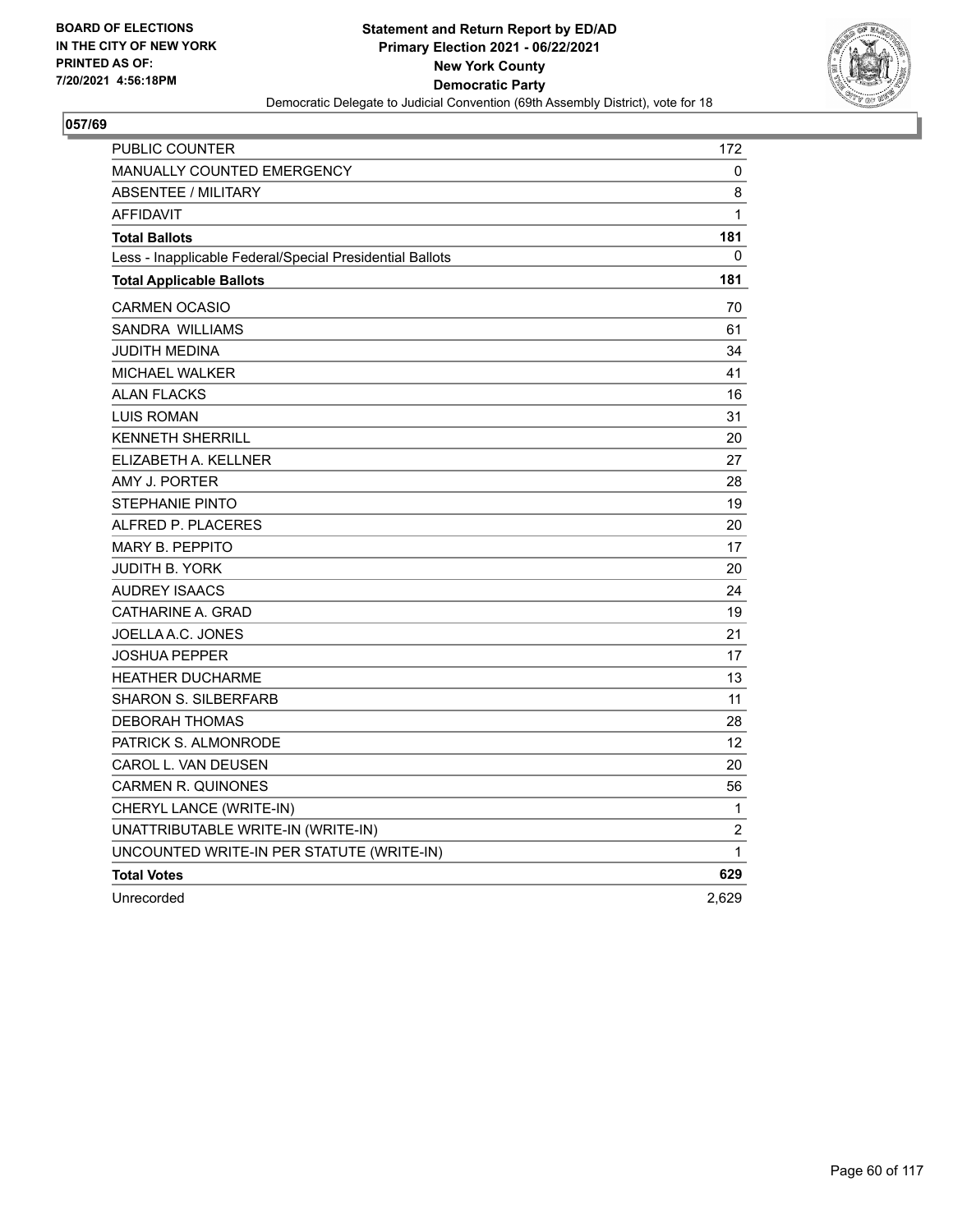

| PUBLIC COUNTER                                           | 188                     |
|----------------------------------------------------------|-------------------------|
| MANUALLY COUNTED EMERGENCY                               | 0                       |
| <b>ABSENTEE / MILITARY</b>                               | 22                      |
| <b>AFFIDAVIT</b>                                         | 1                       |
| <b>Total Ballots</b>                                     | 211                     |
| Less - Inapplicable Federal/Special Presidential Ballots | 0                       |
| <b>Total Applicable Ballots</b>                          | 211                     |
| <b>CARMEN OCASIO</b>                                     | 61                      |
| SANDRA WILLIAMS                                          | 52                      |
| <b>JUDITH MEDINA</b>                                     | 43                      |
| <b>MICHAEL WALKER</b>                                    | 33                      |
| <b>ALAN FLACKS</b>                                       | 31                      |
| <b>LUIS ROMAN</b>                                        | 35                      |
| <b>KENNETH SHERRILL</b>                                  | 28                      |
| ELIZABETH A. KELLNER                                     | 48                      |
| AMY J. PORTER                                            | 48                      |
| <b>STEPHANIE PINTO</b>                                   | 51                      |
| ALFRED P. PLACERES                                       | 37                      |
| <b>MARY B. PEPPITO</b>                                   | 49                      |
| <b>JUDITH B. YORK</b>                                    | 47                      |
| <b>AUDREY ISAACS</b>                                     | 43                      |
| CATHARINE A. GRAD                                        | 47                      |
| JOELLA A.C. JONES                                        | 44                      |
| <b>JOSHUA PEPPER</b>                                     | 31                      |
| <b>HEATHER DUCHARME</b>                                  | 47                      |
| <b>SHARON S. SILBERFARB</b>                              | 44                      |
| <b>DEBORAH THOMAS</b>                                    | 50                      |
| PATRICK S. ALMONRODE                                     | 24                      |
| CAROL L. VAN DEUSEN                                      | 43                      |
| <b>CARMEN R. QUINONES</b>                                | 49                      |
| BERNIE SANDERS (WRITE-IN)                                | 1                       |
| DIANNE MORALES (WRITE-IN)                                | 1                       |
| JENNY LIN (WRITE-IN)                                     | 1                       |
| JUMAANE D. WILLIAMS (WRITE-IN)                           | 1                       |
| MARIA ORDONEZ (WRITE-IN)                                 | $\overline{\mathbf{c}}$ |
| UNATTRIBUTABLE WRITE-IN (WRITE-IN)                       | 1                       |
| <b>Total Votes</b>                                       | 992                     |
| Unrecorded                                               | 2,806                   |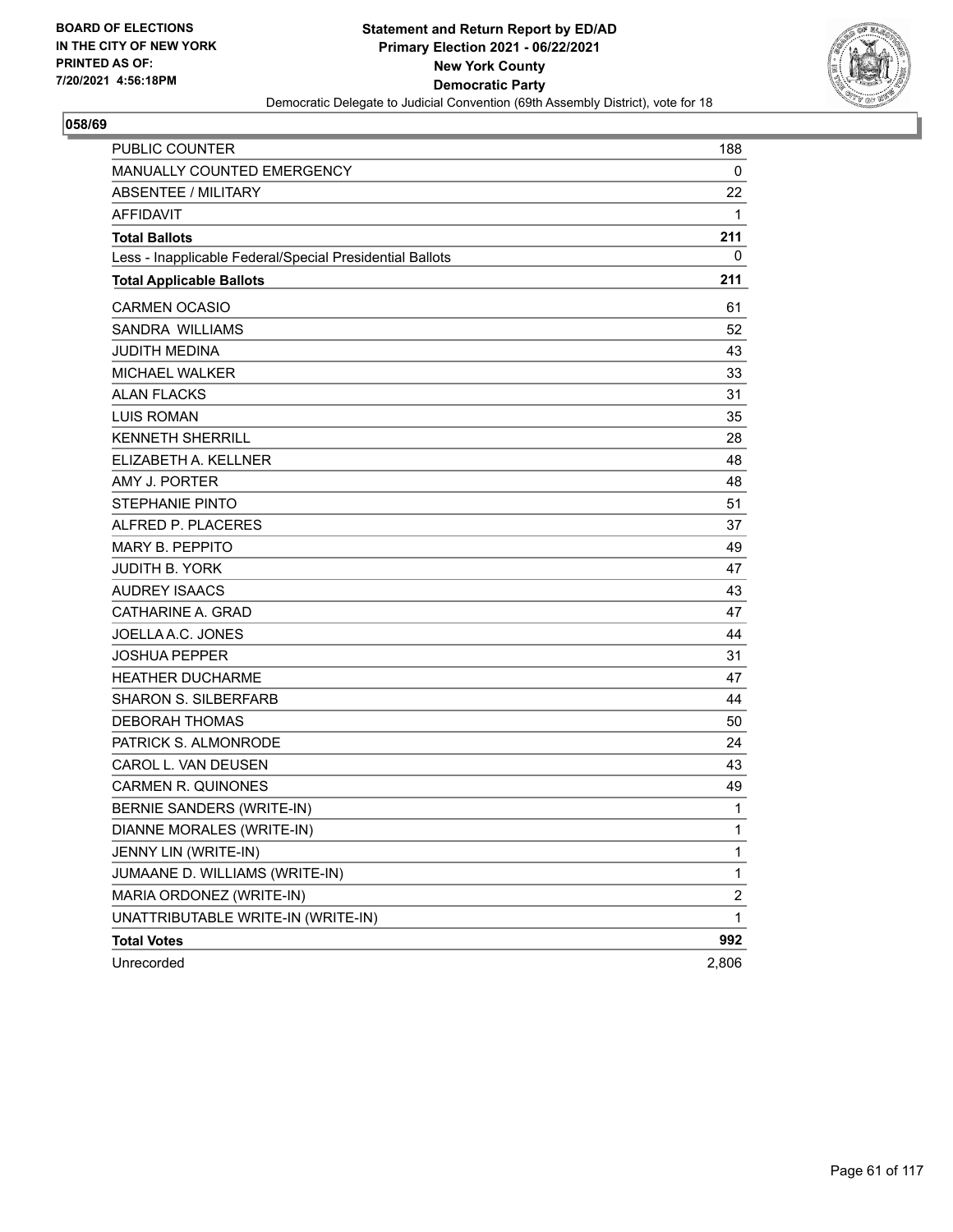

| <b>PUBLIC COUNTER</b>                                    | 95             |
|----------------------------------------------------------|----------------|
| MANUALLY COUNTED EMERGENCY                               | $\mathbf 0$    |
| <b>ABSENTEE / MILITARY</b>                               | $\overline{7}$ |
| <b>AFFIDAVIT</b>                                         | $\mathbf 0$    |
| <b>Total Ballots</b>                                     | 102            |
| Less - Inapplicable Federal/Special Presidential Ballots | $\Omega$       |
| <b>Total Applicable Ballots</b>                          | 102            |
| <b>CARMEN OCASIO</b>                                     | 29             |
| <b>SANDRA WILLIAMS</b>                                   | 28             |
| <b>JUDITH MEDINA</b>                                     | 27             |
| <b>MICHAEL WALKER</b>                                    | 17             |
| <b>ALAN FLACKS</b>                                       | 15             |
| <b>LUIS ROMAN</b>                                        | 22             |
| <b>KENNETH SHERRILL</b>                                  | 16             |
| ELIZABETH A. KELLNER                                     | 26             |
| AMY J. PORTER                                            | 30             |
| <b>STEPHANIE PINTO</b>                                   | 27             |
| ALFRED P. PLACERES                                       | 17             |
| <b>MARY B. PEPPITO</b>                                   | 28             |
| <b>JUDITH B. YORK</b>                                    | 28             |
| <b>AUDREY ISAACS</b>                                     | 30             |
| CATHARINE A. GRAD                                        | 24             |
| JOELLA A.C. JONES                                        | 26             |
| <b>JOSHUA PEPPER</b>                                     | 18             |
| <b>HEATHER DUCHARME</b>                                  | 25             |
| <b>SHARON S. SILBERFARB</b>                              | 24             |
| <b>DEBORAH THOMAS</b>                                    | 29             |
| PATRICK S. ALMONRODE                                     | 18             |
| CAROL L. VAN DEUSEN                                      | 25             |
| <b>CARMEN R. QUINONES</b>                                | 23             |
| <b>Total Votes</b>                                       | 552            |
| Unrecorded                                               | 1,284          |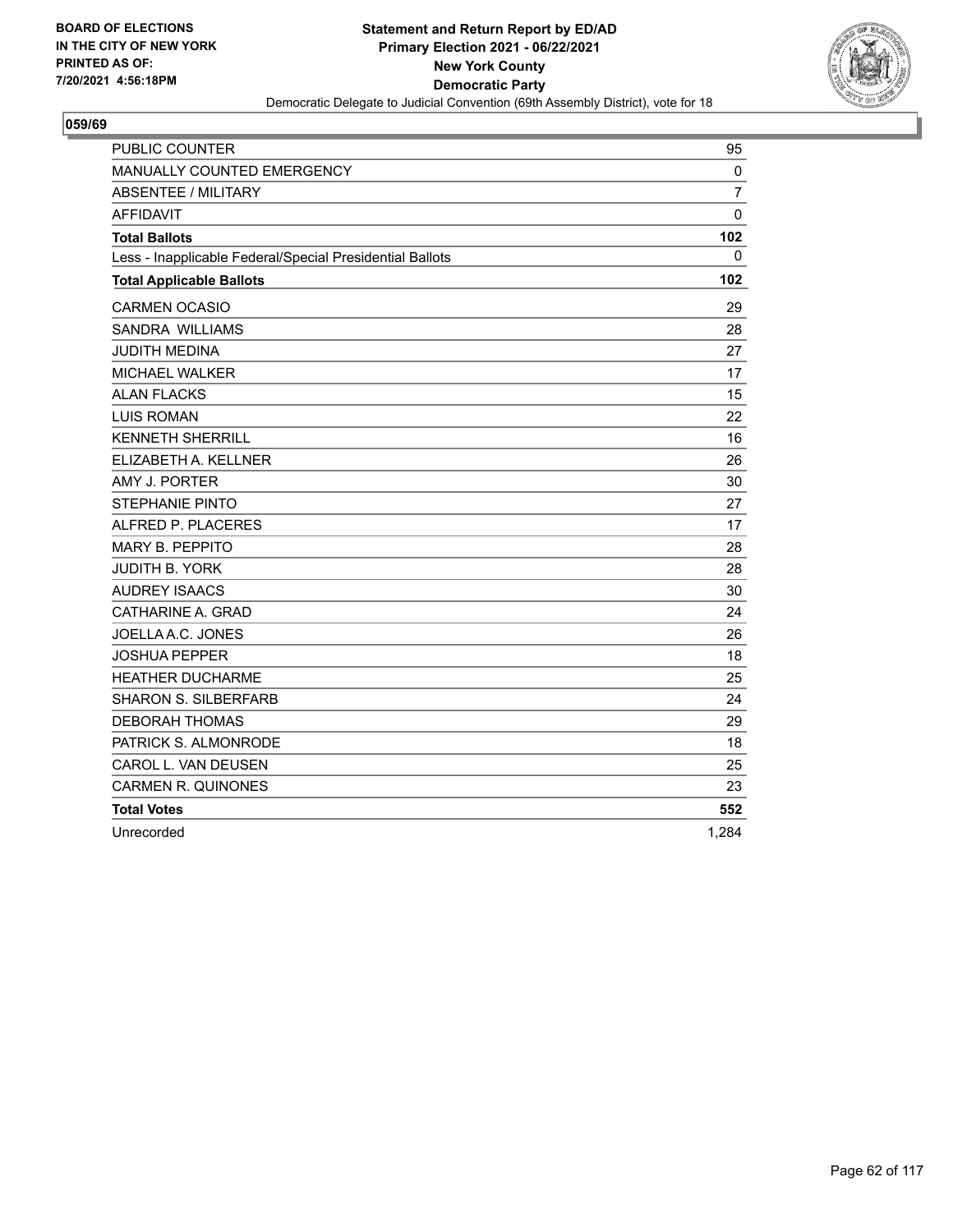

| PUBLIC COUNTER                                           | 285   |
|----------------------------------------------------------|-------|
| MANUALLY COUNTED EMERGENCY                               | 0     |
| <b>ABSENTEE / MILITARY</b>                               | 48    |
| <b>AFFIDAVIT</b>                                         | 6     |
| <b>Total Ballots</b>                                     | 339   |
| Less - Inapplicable Federal/Special Presidential Ballots | 0     |
| <b>Total Applicable Ballots</b>                          | 339   |
| <b>CARMEN OCASIO</b>                                     | 89    |
| SANDRA WILLIAMS                                          | 99    |
| JUDITH MEDINA                                            | 83    |
| <b>MICHAEL WALKER</b>                                    | 52    |
| <b>ALAN FLACKS</b>                                       | 59    |
| <b>LUIS ROMAN</b>                                        | 61    |
| <b>KENNETH SHERRILL</b>                                  | 63    |
| ELIZABETH A. KELLNER                                     | 97    |
| AMY J. PORTER                                            | 97    |
| <b>STEPHANIE PINTO</b>                                   | 99    |
| ALFRED P. PLACERES                                       | 54    |
| <b>MARY B. PEPPITO</b>                                   | 88    |
| <b>JUDITH B. YORK</b>                                    | 97    |
| <b>AUDREY ISAACS</b>                                     | 98    |
| CATHARINE A. GRAD                                        | 100   |
| JOELLA A.C. JONES                                        | 84    |
| JOSHUA PEPPER                                            | 60    |
| <b>HEATHER DUCHARME</b>                                  | 96    |
| <b>SHARON S. SILBERFARB</b>                              | 89    |
| <b>DEBORAH THOMAS</b>                                    | 94    |
| PATRICK S. ALMONRODE                                     | 55    |
| CAROL L. VAN DEUSEN                                      | 98    |
| <b>CARMEN R. QUINONES</b>                                | 63    |
| KEVIN SMITH (WRITE-IN)                                   | 1     |
| <b>Total Votes</b>                                       | 1,876 |
| Unrecorded                                               | 4,226 |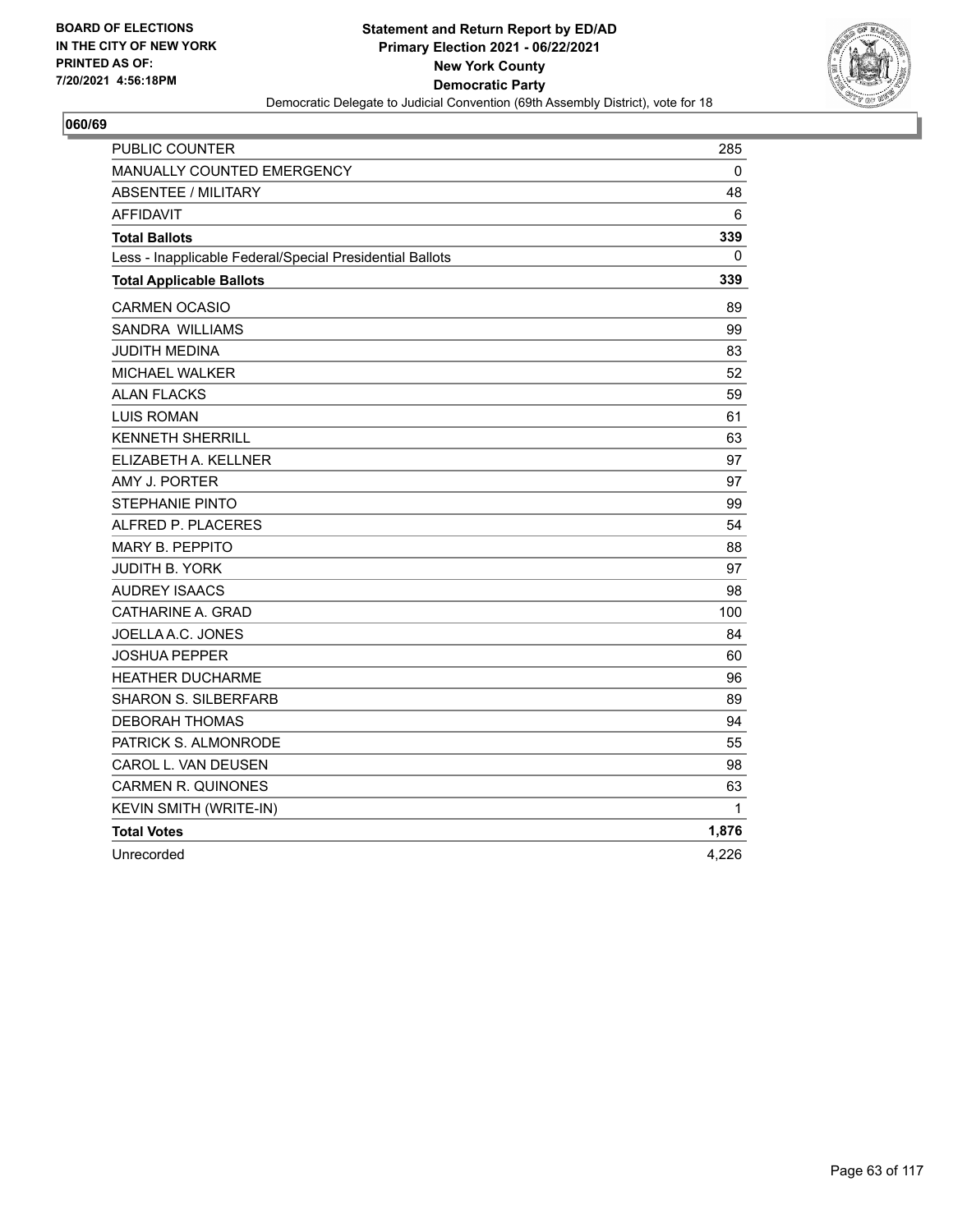

| <b>PUBLIC COUNTER</b>                                    | 332          |
|----------------------------------------------------------|--------------|
| MANUALLY COUNTED EMERGENCY                               | 0            |
| <b>ABSENTEE / MILITARY</b>                               | 58           |
| <b>AFFIDAVIT</b>                                         | 1            |
| <b>Total Ballots</b>                                     | 391          |
| Less - Inapplicable Federal/Special Presidential Ballots | 0            |
| <b>Total Applicable Ballots</b>                          | 391          |
| <b>CARMEN OCASIO</b>                                     | 85           |
| SANDRA WILLIAMS                                          | 95           |
| JUDITH MEDINA                                            | 92           |
| <b>MICHAEL WALKER</b>                                    | 73           |
| <b>ALAN FLACKS</b>                                       | 106          |
| <b>LUIS ROMAN</b>                                        | 85           |
| <b>KENNETH SHERRILL</b>                                  | 95           |
| ELIZABETH A. KELLNER                                     | 126          |
| AMY J. PORTER                                            | 115          |
| <b>STEPHANIE PINTO</b>                                   | 121          |
| ALFRED P. PLACERES                                       | 78           |
| <b>MARY B. PEPPITO</b>                                   | 109          |
| <b>JUDITH B. YORK</b>                                    | 121          |
| <b>AUDREY ISAACS</b>                                     | 125          |
| CATHARINE A. GRAD                                        | 109          |
| JOELLA A.C. JONES                                        | 100          |
| <b>JOSHUA PEPPER</b>                                     | 102          |
| <b>HEATHER DUCHARME</b>                                  | 106          |
| <b>SHARON S. SILBERFARB</b>                              | 107          |
| <b>DEBORAH THOMAS</b>                                    | 103          |
| PATRICK S. ALMONRODE                                     | 77           |
| CAROL L. VAN DEUSEN                                      | 114          |
| <b>CARMEN R. QUINONES</b>                                | 54           |
| ELAINE HAZZARD (WRITE-IN)                                | 1            |
| ROBERT BARDIN (WRITE-IN)                                 | $\mathbf{1}$ |
| SAM BARTOS (WRITE-IN)                                    | 1            |
| STEPHANIE TEGNAZIAN (WRITE-IN)                           | 1            |
| UNATTRIBUTABLE WRITE-IN (WRITE-IN)                       | 1            |
| <b>Total Votes</b>                                       | 2,303        |
| Unrecorded                                               | 4,735        |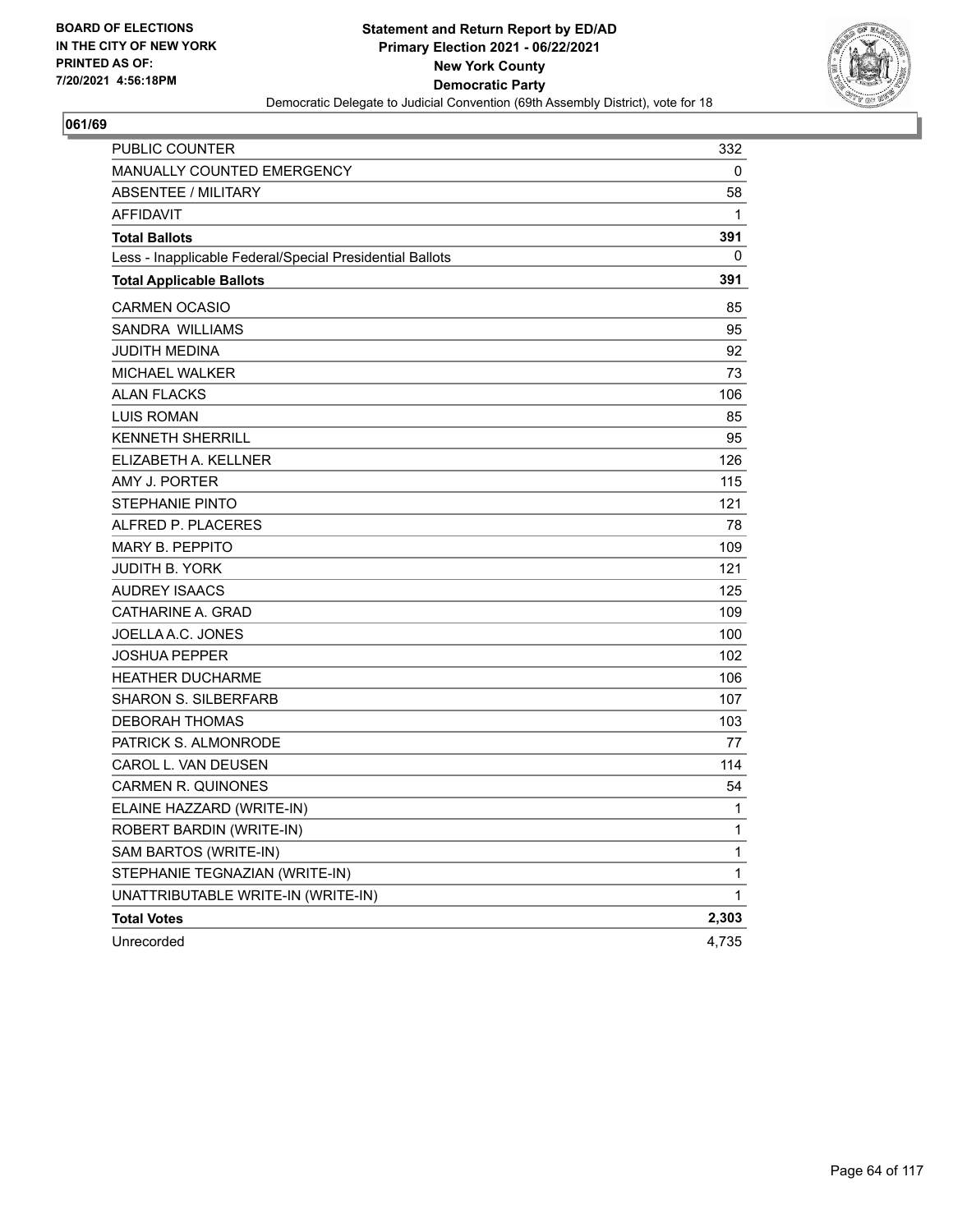

| <b>PUBLIC COUNTER</b>                                    | 289   |
|----------------------------------------------------------|-------|
| MANUALLY COUNTED EMERGENCY                               | 0     |
| <b>ABSENTEE / MILITARY</b>                               | 52    |
| <b>AFFIDAVIT</b>                                         | 3     |
| <b>Total Ballots</b>                                     | 344   |
| Less - Inapplicable Federal/Special Presidential Ballots | 0     |
| <b>Total Applicable Ballots</b>                          | 344   |
| <b>CARMEN OCASIO</b>                                     | 105   |
| SANDRA WILLIAMS                                          | 91    |
| JUDITH MEDINA                                            | 86    |
| MICHAEL WALKER                                           | 62    |
| <b>ALAN FLACKS</b>                                       | 72    |
| <b>LUIS ROMAN</b>                                        | 82    |
| <b>KENNETH SHERRILL</b>                                  | 70    |
| ELIZABETH A. KELLNER                                     | 105   |
| AMY J. PORTER                                            | 101   |
| <b>STEPHANIE PINTO</b>                                   | 94    |
| ALFRED P. PLACERES                                       | 67    |
| <b>MARY B. PEPPITO</b>                                   | 93    |
| <b>JUDITH B. YORK</b>                                    | 96    |
| <b>AUDREY ISAACS</b>                                     | 97    |
| CATHARINE A. GRAD                                        | 86    |
| JOELLA A.C. JONES                                        | 88    |
| JOSHUA PEPPER                                            | 78    |
| <b>HEATHER DUCHARME</b>                                  | 94    |
| <b>SHARON S. SILBERFARB</b>                              | 76    |
| <b>DEBORAH THOMAS</b>                                    | 92    |
| PATRICK S. ALMONRODE                                     | 59    |
| CAROL L. VAN DEUSEN                                      | 81    |
| <b>CARMEN R. QUINONES</b>                                | 59    |
| SLAYTON UNDERWOOD (WRITE-IN)                             | 1     |
| <b>Total Votes</b>                                       | 1,935 |
| Unrecorded                                               | 4,257 |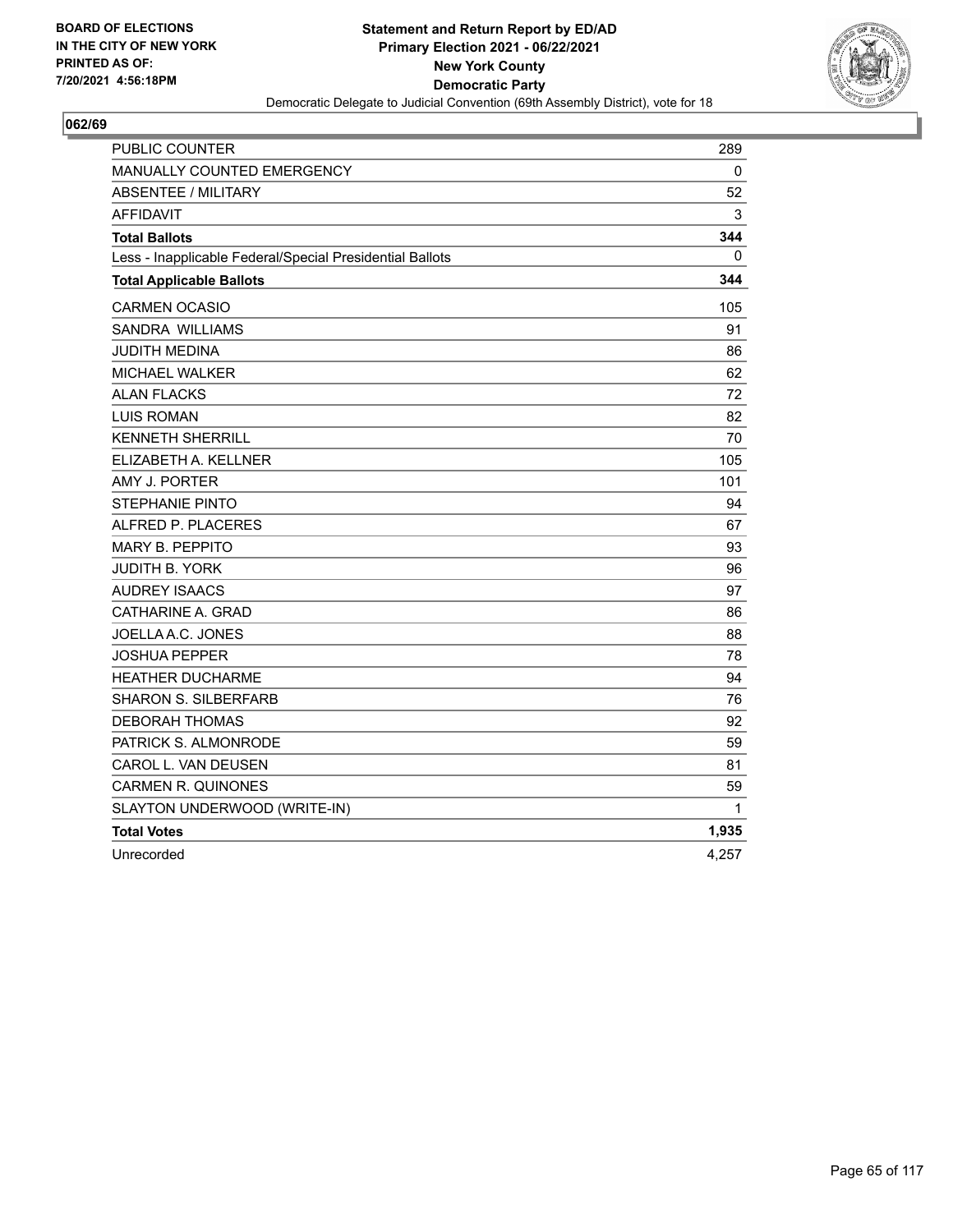

| PUBLIC COUNTER                                           | 242   |
|----------------------------------------------------------|-------|
| MANUALLY COUNTED EMERGENCY                               | 0     |
| <b>ABSENTEE / MILITARY</b>                               | 33    |
| <b>AFFIDAVIT</b>                                         | 0     |
| <b>Total Ballots</b>                                     | 275   |
| Less - Inapplicable Federal/Special Presidential Ballots | 0     |
| <b>Total Applicable Ballots</b>                          | 275   |
| <b>CARMEN OCASIO</b>                                     | 65    |
| SANDRA WILLIAMS                                          | 69    |
| JUDITH MEDINA                                            | 68    |
| MICHAEL WALKER                                           | 44    |
| <b>ALAN FLACKS</b>                                       | 67    |
| <b>LUIS ROMAN</b>                                        | 66    |
| <b>KENNETH SHERRILL</b>                                  | 68    |
| ELIZABETH A. KELLNER                                     | 97    |
| AMY J. PORTER                                            | 100   |
| <b>STEPHANIE PINTO</b>                                   | 89    |
| ALFRED P. PLACERES                                       | 65    |
| <b>MARY B. PEPPITO</b>                                   | 83    |
| JUDITH B. YORK                                           | 88    |
| <b>AUDREY ISAACS</b>                                     | 87    |
| CATHARINE A. GRAD                                        | 85    |
| JOELLA A.C. JONES                                        | 76    |
| JOSHUA PEPPER                                            | 72    |
| <b>HEATHER DUCHARME</b>                                  | 90    |
| <b>SHARON S. SILBERFARB</b>                              | 88    |
| <b>DEBORAH THOMAS</b>                                    | 84    |
| PATRICK S. ALMONRODE                                     | 59    |
| CAROL L. VAN DEUSEN                                      | 92    |
| <b>CARMEN R. QUINONES</b>                                | 37    |
| AARON SIEGEL (WRITE-IN)                                  | 1     |
| <b>Total Votes</b>                                       | 1,740 |
| Unrecorded                                               | 3,210 |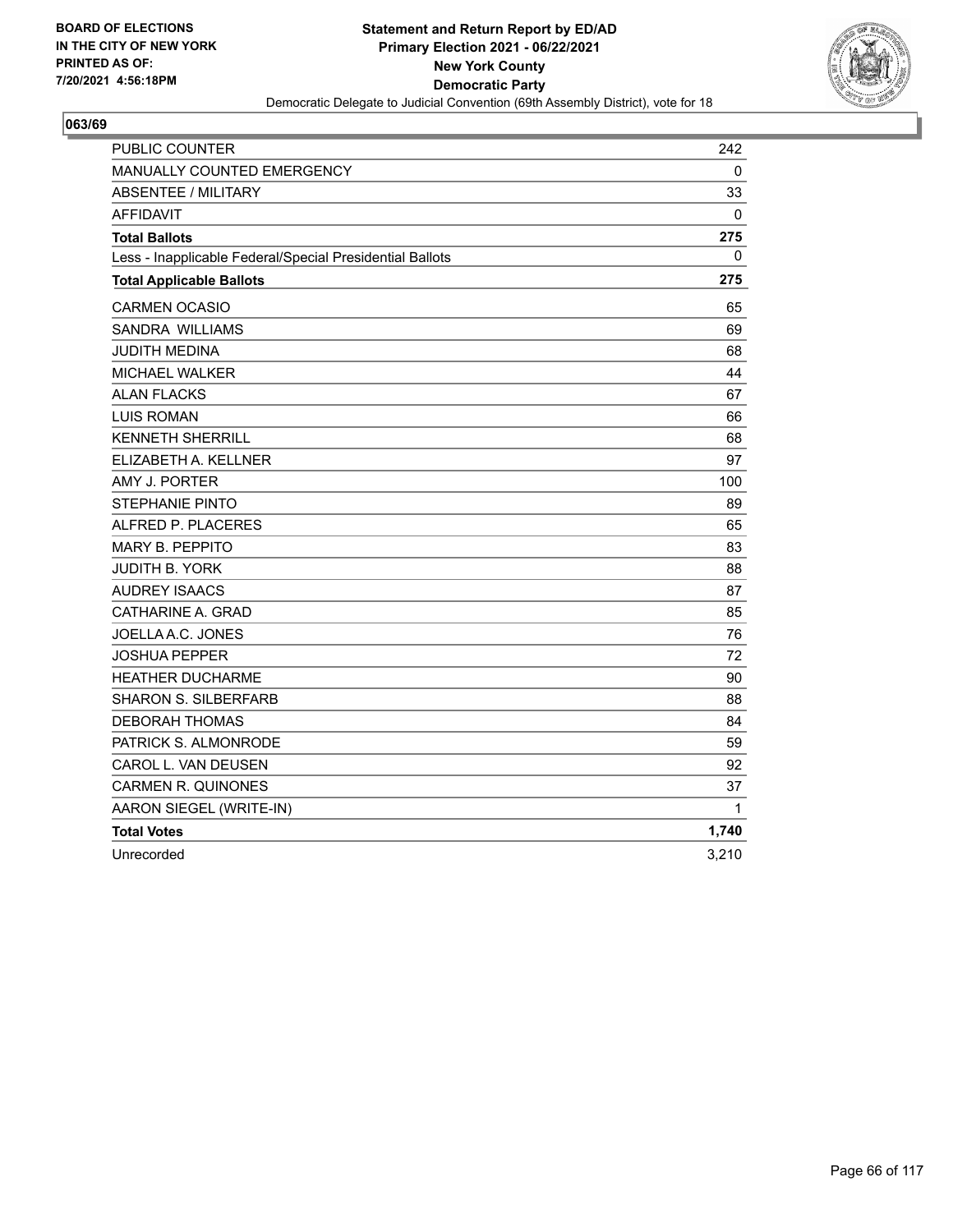

| PUBLIC COUNTER                                           | 308          |
|----------------------------------------------------------|--------------|
| MANUALLY COUNTED EMERGENCY                               | 0            |
| <b>ABSENTEE / MILITARY</b>                               | 40           |
| <b>AFFIDAVIT</b>                                         | 4            |
| <b>Total Ballots</b>                                     | 352          |
| Less - Inapplicable Federal/Special Presidential Ballots | 0            |
| <b>Total Applicable Ballots</b>                          | 352          |
| <b>CARMEN OCASIO</b>                                     | 90           |
| SANDRA WILLIAMS                                          | 95           |
| JUDITH MEDINA                                            | 80           |
| <b>MICHAEL WALKER</b>                                    | 58           |
| <b>ALAN FLACKS</b>                                       | 92           |
| <b>LUIS ROMAN</b>                                        | 90           |
| <b>KENNETH SHERRILL</b>                                  | 87           |
| ELIZABETH A. KELLNER                                     | 129          |
| AMY J. PORTER                                            | 124          |
| <b>STEPHANIE PINTO</b>                                   | 115          |
| ALFRED P. PLACERES                                       | 78           |
| <b>MARY B. PEPPITO</b>                                   | 113          |
| <b>JUDITH B. YORK</b>                                    | 121          |
| <b>AUDREY ISAACS</b>                                     | 114          |
| CATHARINE A. GRAD                                        | 112          |
| JOELLA A.C. JONES                                        | 98           |
| <b>JOSHUA PEPPER</b>                                     | 89           |
| <b>HEATHER DUCHARME</b>                                  | 108          |
| <b>SHARON S. SILBERFARB</b>                              | 114          |
| <b>DEBORAH THOMAS</b>                                    | 111          |
| PATRICK S. ALMONRODE                                     | 73           |
| CAROL L. VAN DEUSEN                                      | 106          |
| <b>CARMEN R. QUINONES</b>                                | 42           |
| <b>GRACE VEE (WRITE-IN)</b>                              | $\mathbf{1}$ |
| RICHARD ROBBINS (WRITE-IN)                               | $\mathbf{1}$ |
| UNATTRIBUTABLE WRITE-IN (WRITE-IN)                       | $\mathbf{1}$ |
| WENDY STRYKER (WRITE-IN)                                 | 1            |
| <b>Total Votes</b>                                       | 2,243        |
| Unrecorded                                               | 4,093        |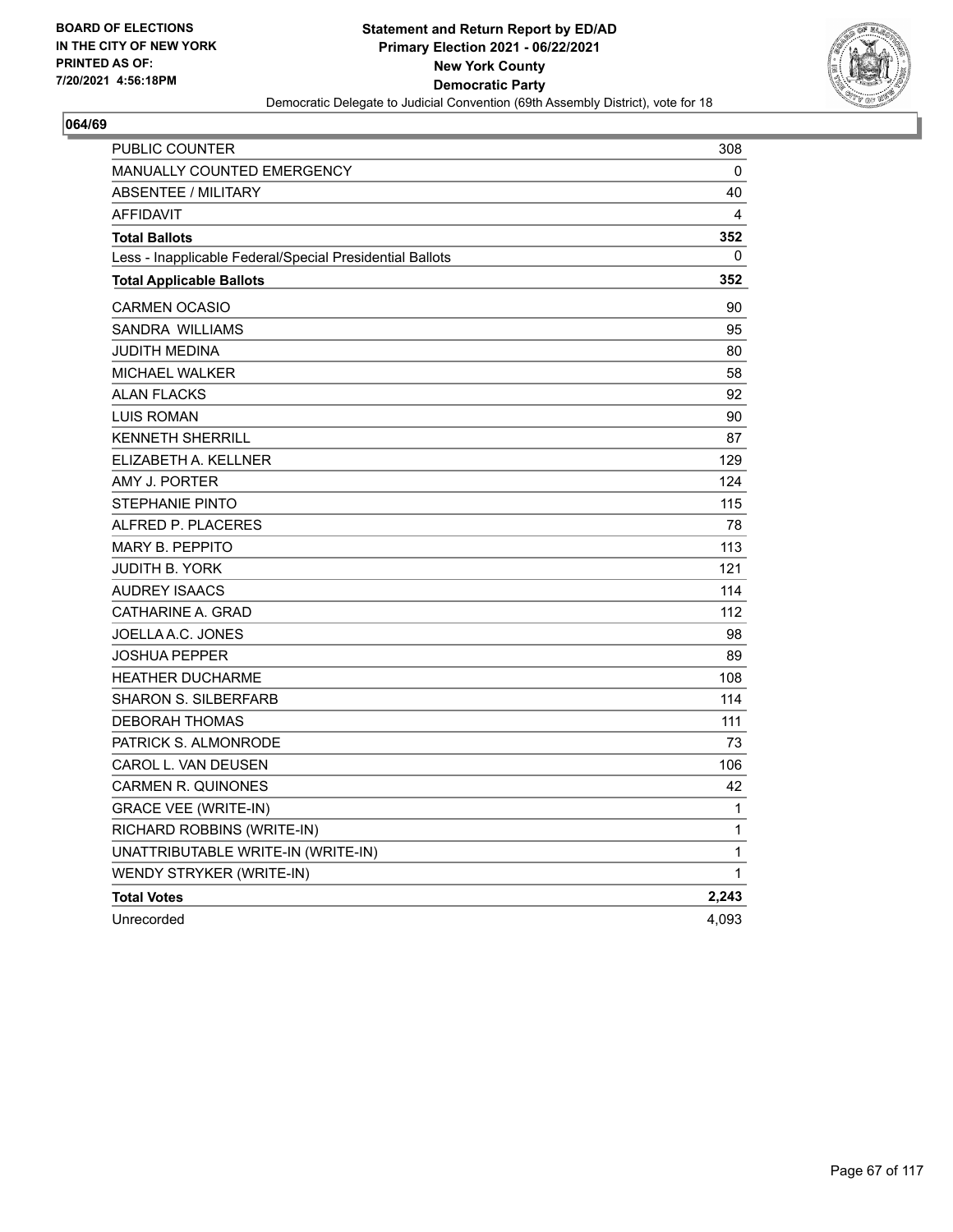

| <b>PUBLIC COUNTER</b>                                    | 272            |
|----------------------------------------------------------|----------------|
| MANUALLY COUNTED EMERGENCY                               | 0              |
| <b>ABSENTEE / MILITARY</b>                               | 58             |
| <b>AFFIDAVIT</b>                                         | 0              |
| <b>Total Ballots</b>                                     | 330            |
| Less - Inapplicable Federal/Special Presidential Ballots | 0              |
| <b>Total Applicable Ballots</b>                          | 330            |
| <b>CARMEN OCASIO</b>                                     | 82             |
| SANDRA WILLIAMS                                          | 77             |
| <b>JUDITH MEDINA</b>                                     | 72             |
| <b>MICHAEL WALKER</b>                                    | 46             |
| <b>ALAN FLACKS</b>                                       | 85             |
| <b>LUIS ROMAN</b>                                        | 81             |
| <b>KENNETH SHERRILL</b>                                  | 75             |
| ELIZABETH A. KELLNER                                     | 121            |
| AMY J. PORTER                                            | 107            |
| <b>STEPHANIE PINTO</b>                                   | 118            |
| ALFRED P. PLACERES                                       | 80             |
| <b>MARY B. PEPPITO</b>                                   | 107            |
| <b>JUDITH B. YORK</b>                                    | 114            |
| <b>AUDREY ISAACS</b>                                     | 119            |
| CATHARINE A. GRAD                                        | 104            |
| JOELLA A.C. JONES                                        | 103            |
| <b>JOSHUA PEPPER</b>                                     | 89             |
| <b>HEATHER DUCHARME</b>                                  | 109            |
| <b>SHARON S. SILBERFARB</b>                              | 119            |
| <b>DEBORAH THOMAS</b>                                    | 113            |
| PATRICK S. ALMONRODE                                     | 77             |
| CAROL L. VAN DEUSEN                                      | 116            |
| <b>CARMEN R. QUINONES</b>                                | 46             |
| ARTHUR WEINSTEIN (WRITE-IN)                              | $\overline{c}$ |
| ELAINE HAZZARD (WRITE-IN)                                | $\overline{2}$ |
| ERNEST FALTZ (WRITE-IN)                                  | 1              |
| ERNEST FRITZ (WRITE-IN)                                  | 1              |
| LEAIS G KEISUOFF (WRITE-IN)                              | 1              |
| LEE ROLONIT (WRITE-IN)                                   | 1              |
| LEWIS C. TAISHAFF (WRITE-IN)                             | $\mathbf{1}$   |
| <b>Total Votes</b>                                       | 2,169          |
| Unrecorded                                               | 3,771          |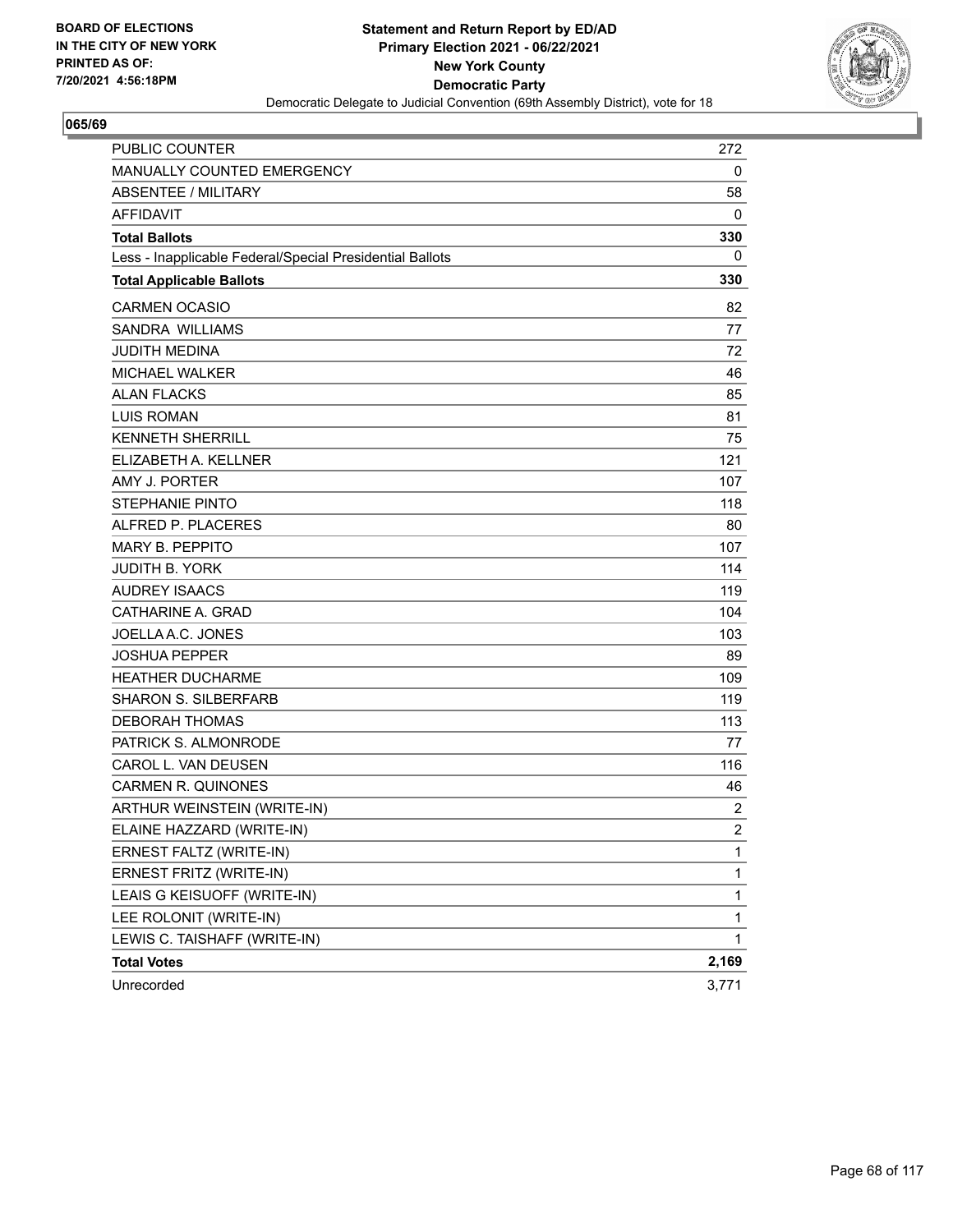

| <b>PUBLIC COUNTER</b>                                    | 116          |
|----------------------------------------------------------|--------------|
| MANUALLY COUNTED EMERGENCY                               | 0            |
| <b>ABSENTEE / MILITARY</b>                               | 4            |
| <b>AFFIDAVIT</b>                                         | $\mathbf{1}$ |
| <b>Total Ballots</b>                                     | 121          |
| Less - Inapplicable Federal/Special Presidential Ballots | $\Omega$     |
| <b>Total Applicable Ballots</b>                          | 121          |
| <b>CARMEN OCASIO</b>                                     | 44           |
| <b>SANDRA WILLIAMS</b>                                   | 37           |
| <b>JUDITH MEDINA</b>                                     | 37           |
| <b>MICHAEL WALKER</b>                                    | 19           |
| <b>ALAN FLACKS</b>                                       | 31           |
| <b>LUIS ROMAN</b>                                        | 32           |
| <b>KENNETH SHERRILL</b>                                  | 23           |
| ELIZABETH A. KELLNER                                     | 40           |
| AMY J. PORTER                                            | 38           |
| <b>STEPHANIE PINTO</b>                                   | 39           |
| ALFRED P. PLACERES                                       | 26           |
| <b>MARY B. PEPPITO</b>                                   | 36           |
| <b>JUDITH B. YORK</b>                                    | 36           |
| <b>AUDREY ISAACS</b>                                     | 41           |
| CATHARINE A. GRAD                                        | 35           |
| JOELLA A.C. JONES                                        | 29           |
| <b>JOSHUA PEPPER</b>                                     | 24           |
| <b>HEATHER DUCHARME</b>                                  | 35           |
| <b>SHARON S. SILBERFARB</b>                              | 35           |
| <b>DEBORAH THOMAS</b>                                    | 40           |
| PATRICK S. ALMONRODE                                     | 22           |
| CAROL L. VAN DEUSEN                                      | 35           |
| <b>CARMEN R. QUINONES</b>                                | 30           |
| <b>Total Votes</b>                                       | 764          |
| Unrecorded                                               | 1,414        |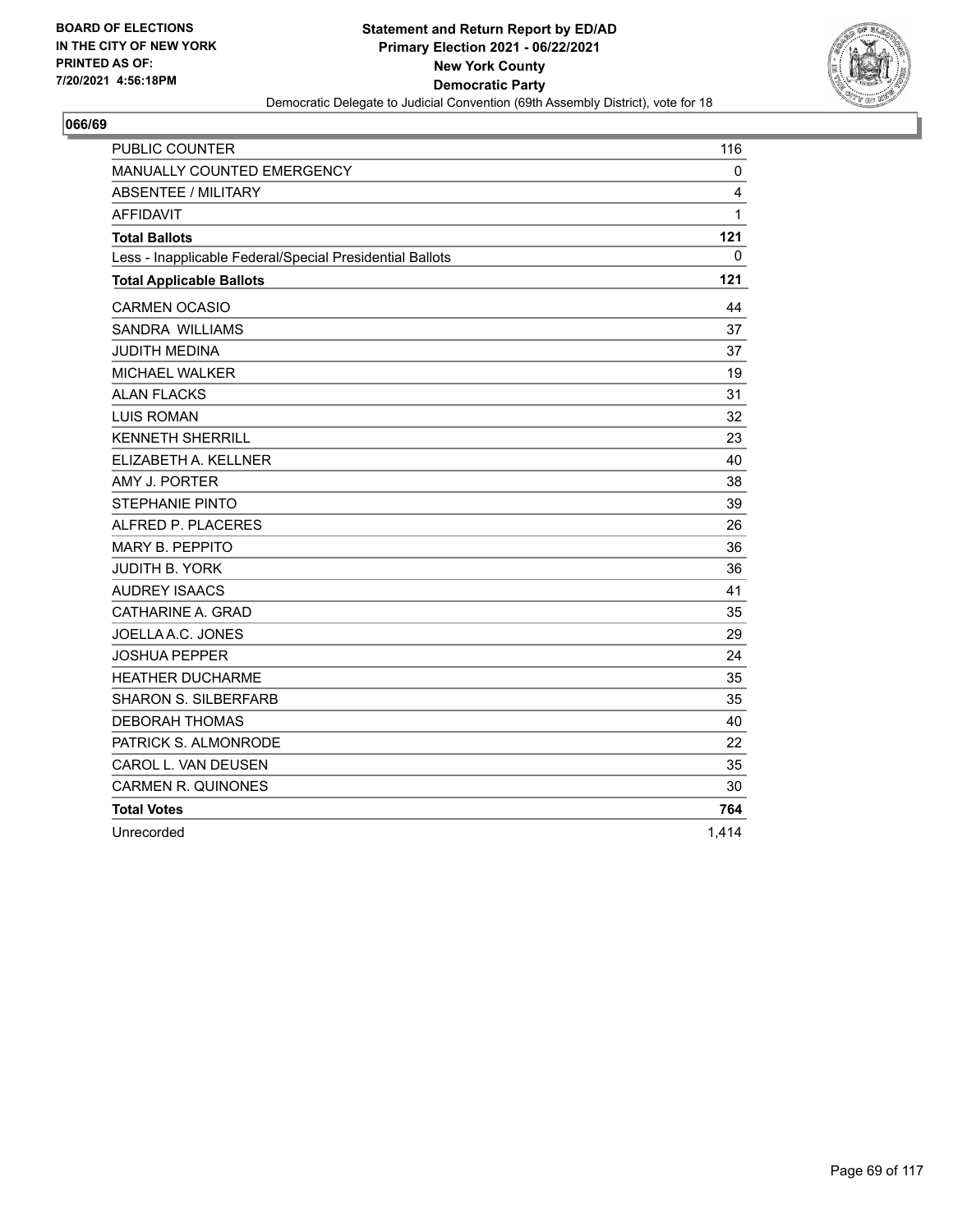

| <b>PUBLIC COUNTER</b>                                    | 179   |
|----------------------------------------------------------|-------|
| <b>MANUALLY COUNTED EMERGENCY</b>                        | 0     |
| <b>ABSENTEE / MILITARY</b>                               | 8     |
| <b>AFFIDAVIT</b>                                         | 5     |
| <b>Total Ballots</b>                                     | 192   |
| Less - Inapplicable Federal/Special Presidential Ballots | 0     |
| <b>Total Applicable Ballots</b>                          | 192   |
| <b>CARMEN OCASIO</b>                                     | 65    |
| SANDRA WILLIAMS                                          | 46    |
| <b>JUDITH MEDINA</b>                                     | 32    |
| MICHAEL WALKER                                           | 32    |
| <b>ALAN FLACKS</b>                                       | 22    |
| <b>LUIS ROMAN</b>                                        | 37    |
| <b>KENNETH SHERRILL</b>                                  | 22    |
| ELIZABETH A. KELLNER                                     | 37    |
| AMY J. PORTER                                            | 37    |
| <b>STEPHANIE PINTO</b>                                   | 36    |
| ALFRED P. PLACERES                                       | 28    |
| MARY B. PEPPITO                                          | 30    |
| JUDITH B. YORK                                           | 34    |
| <b>AUDREY ISAACS</b>                                     | 32    |
| CATHARINE A. GRAD                                        | 27    |
| JOELLA A.C. JONES                                        | 33    |
| <b>JOSHUA PEPPER</b>                                     | 28    |
| <b>HEATHER DUCHARME</b>                                  | 26    |
| <b>SHARON S. SILBERFARB</b>                              | 26    |
| <b>DEBORAH THOMAS</b>                                    | 32    |
| PATRICK S. ALMONRODE                                     | 22    |
| CAROL L. VAN DEUSEN                                      | 25    |
| <b>CARMEN R. QUINONES</b>                                | 44    |
| HAL BERGOLD (WRITE-IN)                                   | 1     |
| <b>Total Votes</b>                                       | 754   |
| Unrecorded                                               | 2,702 |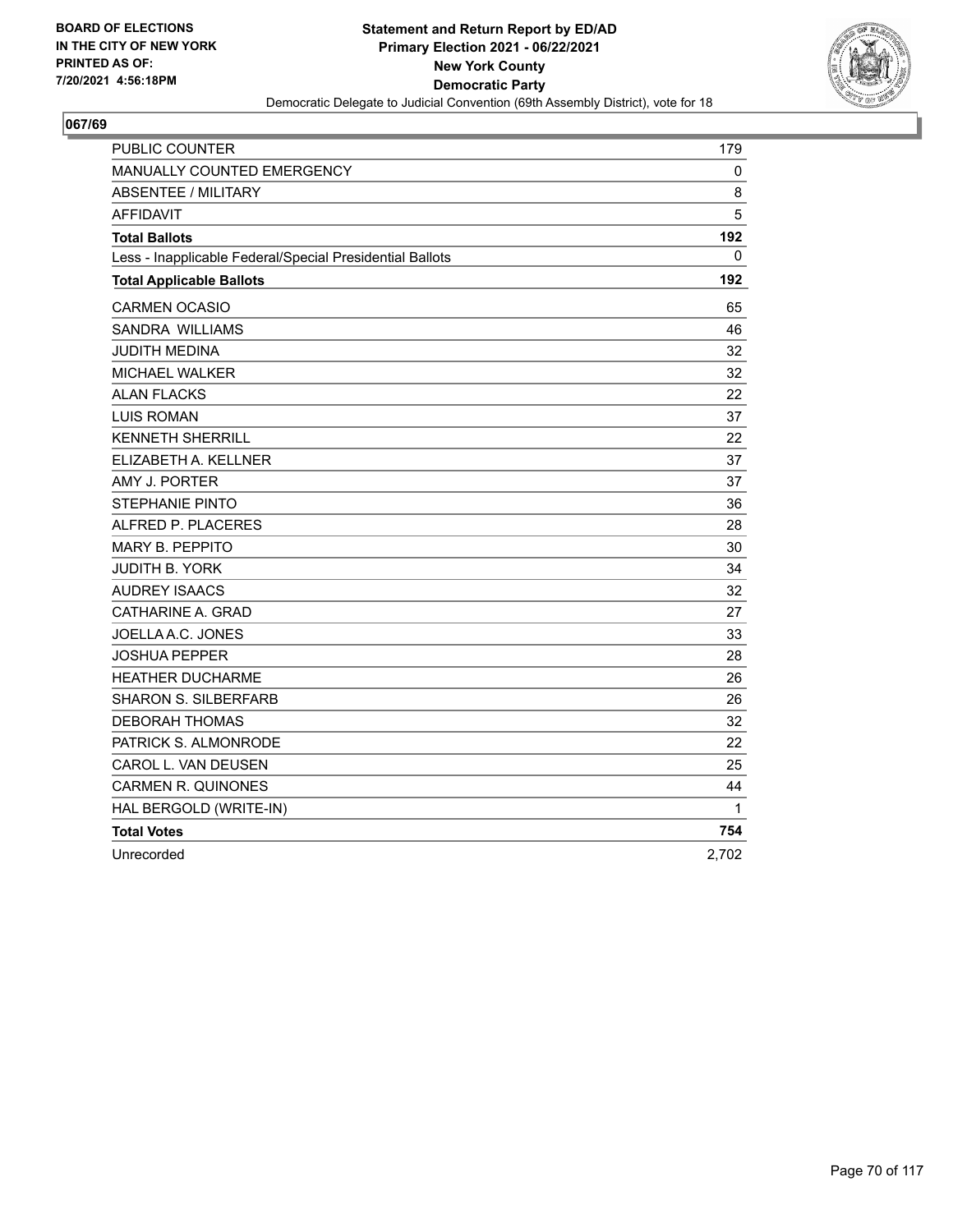

| <b>PUBLIC COUNTER</b>                                    | 151      |
|----------------------------------------------------------|----------|
| <b>MANUALLY COUNTED EMERGENCY</b>                        | 0        |
| <b>ABSENTEE / MILITARY</b>                               | 10       |
| <b>AFFIDAVIT</b>                                         | 4        |
| <b>Total Ballots</b>                                     | 165      |
| Less - Inapplicable Federal/Special Presidential Ballots | $\Omega$ |
| <b>Total Applicable Ballots</b>                          | 165      |
| <b>CARMEN OCASIO</b>                                     | 52       |
| <b>SANDRA WILLIAMS</b>                                   | 41       |
| JUDITH MEDINA                                            | 35       |
| <b>MICHAEL WALKER</b>                                    | 30       |
| <b>ALAN FLACKS</b>                                       | 16       |
| <b>LUIS ROMAN</b>                                        | 20       |
| <b>KENNETH SHERRILL</b>                                  | 17       |
| ELIZABETH A. KELLNER                                     | 33       |
| AMY J. PORTER                                            | 34       |
| <b>STEPHANIE PINTO</b>                                   | 27       |
| ALFRED P. PLACERES                                       | 20       |
| <b>MARY B. PEPPITO</b>                                   | 25       |
| JUDITH B. YORK                                           | 29       |
| <b>AUDREY ISAACS</b>                                     | 33       |
| CATHARINE A. GRAD                                        | 29       |
| JOELLA A.C. JONES                                        | 27       |
| <b>JOSHUA PEPPER</b>                                     | 15       |
| <b>HEATHER DUCHARME</b>                                  | 25       |
| <b>SHARON S. SILBERFARB</b>                              | 26       |
| <b>DEBORAH THOMAS</b>                                    | 28       |
| PATRICK S. ALMONRODE                                     | 12       |
| CAROL L. VAN DEUSEN                                      | 24       |
| <b>CARMEN R. QUINONES</b>                                | 52       |
| DARYL N. MILES (WRITE-IN)                                | 1        |
| UNATTRIBUTABLE WRITE-IN (WRITE-IN)                       | 1        |
| <b>Total Votes</b>                                       | 652      |
| Unrecorded                                               | 2,318    |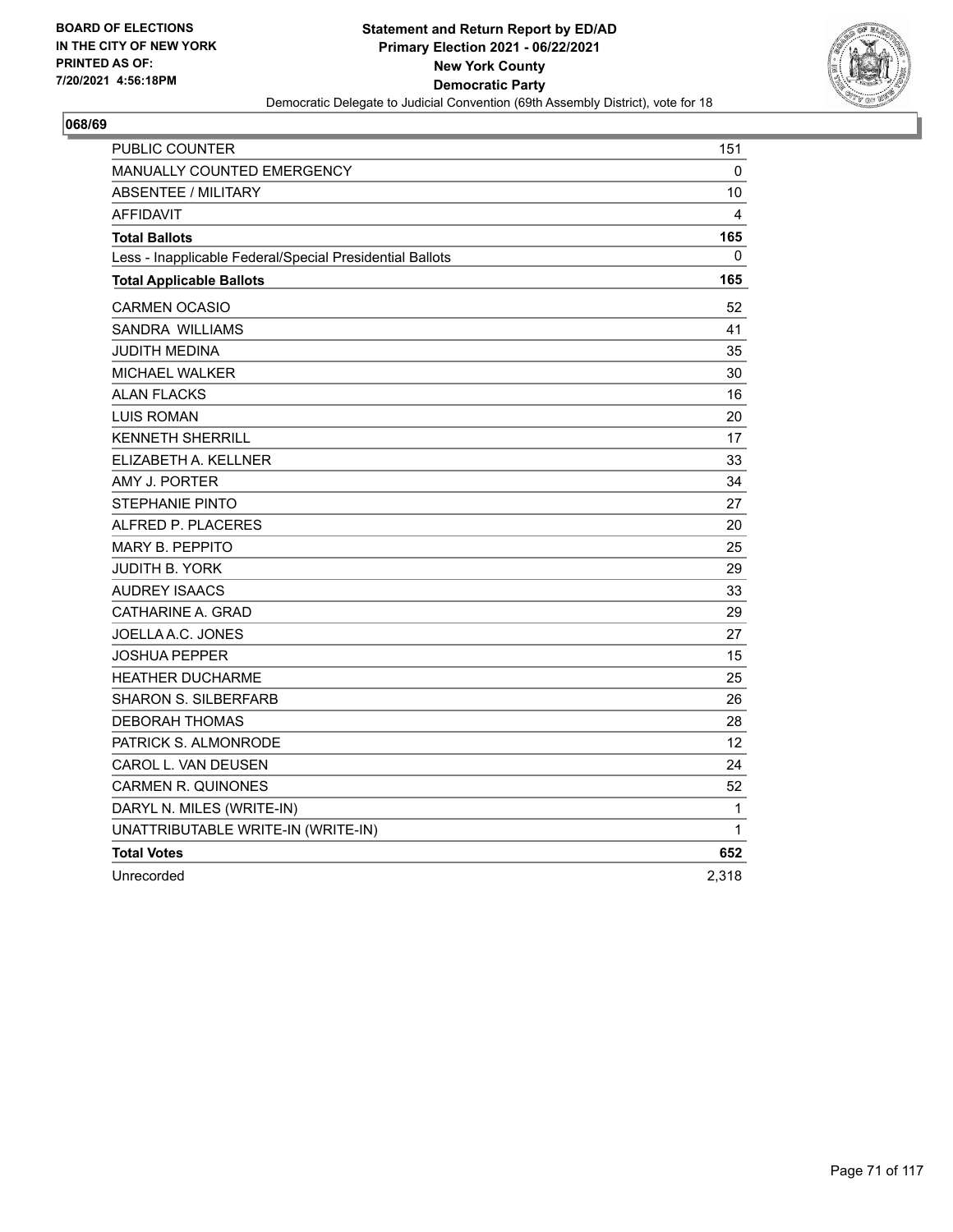

| <b>PUBLIC COUNTER</b>                                    | 340   |
|----------------------------------------------------------|-------|
| MANUALLY COUNTED EMERGENCY                               | 0     |
| <b>ABSENTEE / MILITARY</b>                               | 54    |
| <b>AFFIDAVIT</b>                                         | 5     |
| <b>Total Ballots</b>                                     | 399   |
| Less - Inapplicable Federal/Special Presidential Ballots | 0     |
| <b>Total Applicable Ballots</b>                          | 399   |
| <b>CARMEN OCASIO</b>                                     | 118   |
| <b>SANDRA WILLIAMS</b>                                   | 113   |
| <b>JUDITH MEDINA</b>                                     | 93    |
| MICHAEL WALKER                                           | 68    |
| <b>ALAN FLACKS</b>                                       | 77    |
| <b>LUIS ROMAN</b>                                        | 79    |
| <b>KENNETH SHERRILL</b>                                  | 73    |
| ELIZABETH A. KELLNER                                     | 125   |
| AMY J. PORTER                                            | 125   |
| <b>STEPHANIE PINTO</b>                                   | 109   |
| ALFRED P. PLACERES                                       | 70    |
| <b>MARY B. PEPPITO</b>                                   | 105   |
| <b>JUDITH B. YORK</b>                                    | 119   |
| <b>AUDREY ISAACS</b>                                     | 112   |
| CATHARINE A. GRAD                                        | 108   |
| JOELLA A.C. JONES                                        | 111   |
| JOSHUA PEPPER                                            | 75    |
| <b>HEATHER DUCHARME</b>                                  | 107   |
| <b>SHARON S. SILBERFARB</b>                              | 100   |
| <b>DEBORAH THOMAS</b>                                    | 109   |
| PATRICK S. ALMONRODE                                     | 62    |
| CAROL L. VAN DEUSEN                                      | 103   |
| <b>CARMEN R. QUINONES</b>                                | 83    |
| UNATTRIBUTABLE WRITE-IN (WRITE-IN)                       | 1     |
| <b>Total Votes</b>                                       | 2,245 |
| Unrecorded                                               | 4,937 |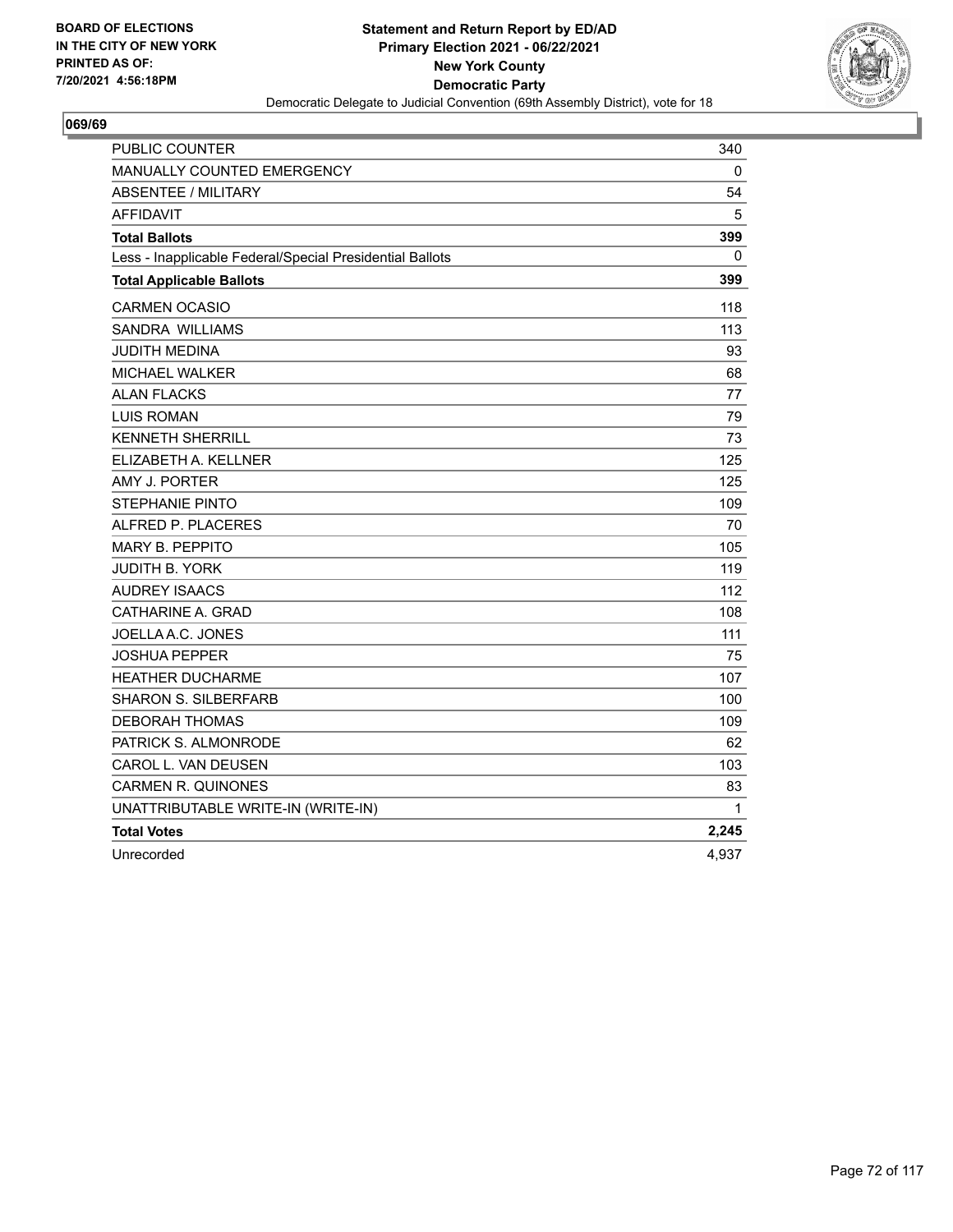

| PUBLIC COUNTER                                           | 72    |
|----------------------------------------------------------|-------|
| MANUALLY COUNTED EMERGENCY                               | 0     |
| ABSENTEE / MILITARY                                      | 52    |
| <b>AFFIDAVIT</b>                                         | 3     |
| <b>Total Ballots</b>                                     | 127   |
| Less - Inapplicable Federal/Special Presidential Ballots | 0     |
| <b>Total Applicable Ballots</b>                          | 127   |
| <b>CARMEN OCASIO</b>                                     | 28    |
| SANDRA WILLIAMS                                          | 40    |
| JUDITH MEDINA                                            | 26    |
| MICHAEL WALKER                                           | 23    |
| <b>ALAN FLACKS</b>                                       | 17    |
| <b>LUIS ROMAN</b>                                        | 23    |
| <b>KENNETH SHERRILL</b>                                  | 21    |
| ELIZABETH A. KELLNER                                     | 30    |
| AMY J. PORTER                                            | 27    |
| <b>STEPHANIE PINTO</b>                                   | 27    |
| ALFRED P. PLACERES                                       | 16    |
| <b>MARY B. PEPPITO</b>                                   | 18    |
| <b>JUDITH B. YORK</b>                                    | 32    |
| <b>AUDREY ISAACS</b>                                     | 26    |
| CATHARINE A. GRAD                                        | 19    |
| JOELLA A.C. JONES                                        | 22    |
| <b>JOSHUA PEPPER</b>                                     | 22    |
| HEATHER DUCHARME                                         | 25    |
| <b>SHARON S. SILBERFARB</b>                              | 20    |
| <b>DEBORAH THOMAS</b>                                    | 30    |
| PATRICK S. ALMONRODE                                     | 11    |
| CAROL L. VAN DEUSEN                                      | 28    |
| <b>CARMEN R. QUINONES</b>                                | 14    |
| RUTH D. YOSHPAN (WRITE-IN)                               | 1     |
| <b>Total Votes</b>                                       | 546   |
| Unrecorded                                               | 1,740 |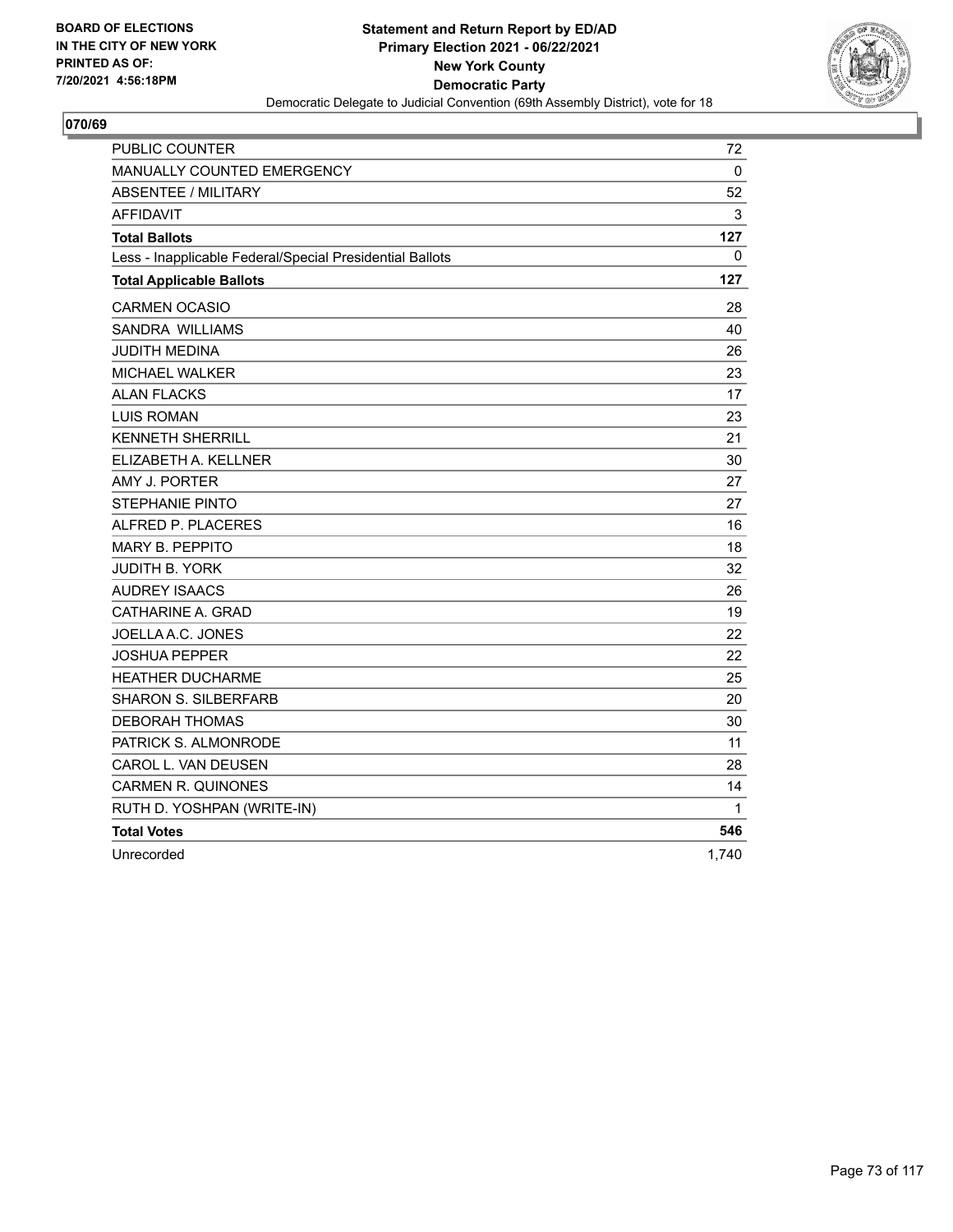

| PUBLIC COUNTER                                           | 115          |
|----------------------------------------------------------|--------------|
| MANUALLY COUNTED EMERGENCY                               | 0            |
| <b>ABSENTEE / MILITARY</b>                               | 9            |
| <b>AFFIDAVIT</b>                                         | $\mathbf{0}$ |
| <b>Total Ballots</b>                                     | 124          |
| Less - Inapplicable Federal/Special Presidential Ballots | 0            |
| <b>Total Applicable Ballots</b>                          | 124          |
| <b>CARMEN OCASIO</b>                                     | 39           |
| <b>SANDRA WILLIAMS</b>                                   | 37           |
| <b>JUDITH MEDINA</b>                                     | 31           |
| MICHAEL WALKER                                           | 22           |
| <b>ALAN FLACKS</b>                                       | 25           |
| <b>LUIS ROMAN</b>                                        | 28           |
| <b>KENNETH SHERRILL</b>                                  | 24           |
| ELIZABETH A. KELLNER                                     | 40           |
| AMY J. PORTER                                            | 38           |
| <b>STEPHANIE PINTO</b>                                   | 39           |
| ALFRED P. PLACERES                                       | 25           |
| <b>MARY B. PEPPITO</b>                                   | 36           |
| <b>JUDITH B. YORK</b>                                    | 35           |
| <b>AUDREY ISAACS</b>                                     | 38           |
| CATHARINE A. GRAD                                        | 37           |
| JOELLA A.C. JONES                                        | 31           |
| <b>JOSHUA PEPPER</b>                                     | 32           |
| <b>HEATHER DUCHARME</b>                                  | 34           |
| <b>SHARON S. SILBERFARB</b>                              | 35           |
| <b>DEBORAH THOMAS</b>                                    | 31           |
| PATRICK S. ALMONRODE                                     | 22           |
| CAROL L. VAN DEUSEN                                      | 35           |
| <b>CARMEN R. QUINONES</b>                                | 26           |
| <b>Total Votes</b>                                       | 740          |
| Unrecorded                                               | 1,492        |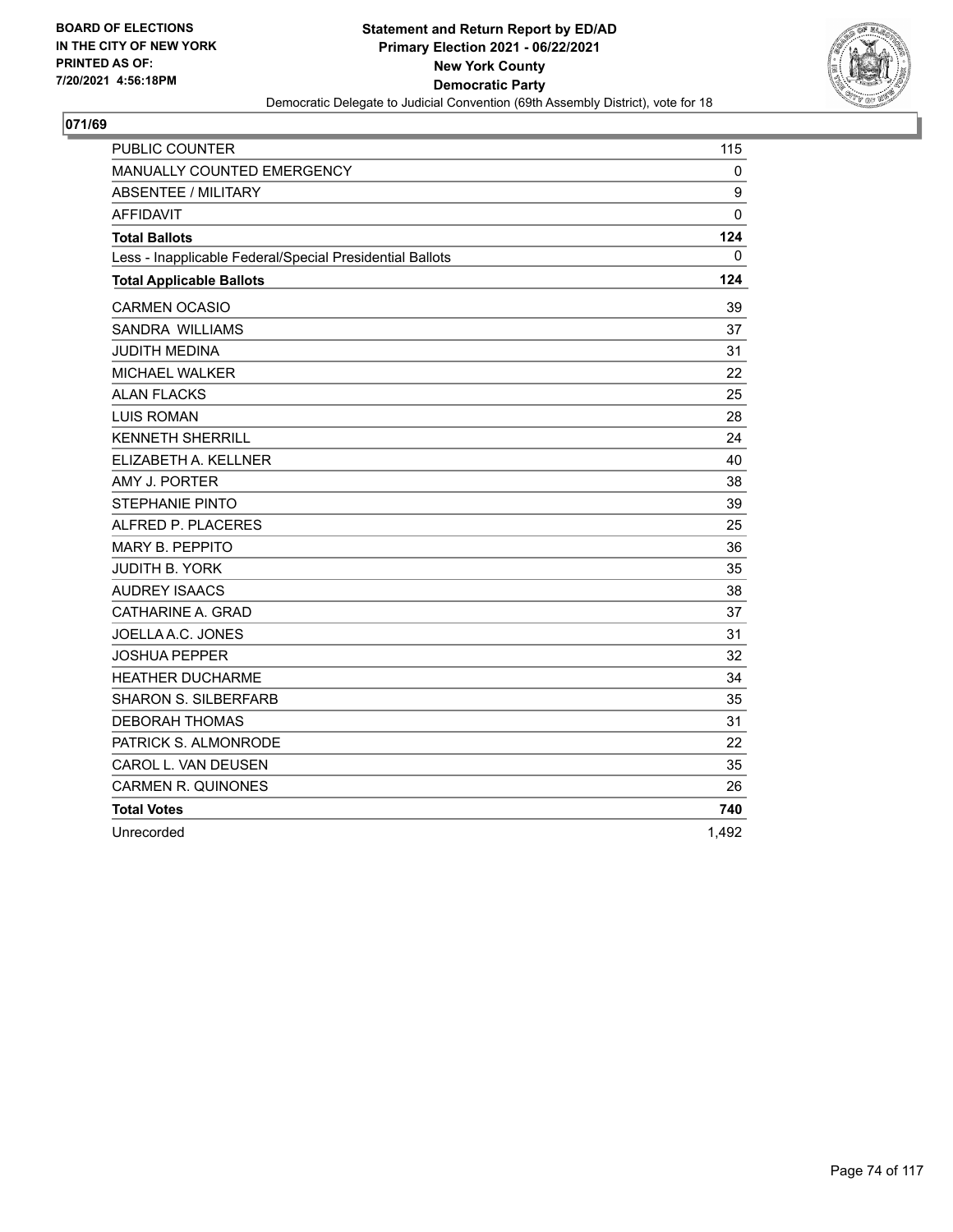

| PUBLIC COUNTER                                           | 241            |
|----------------------------------------------------------|----------------|
| MANUALLY COUNTED EMERGENCY                               | 0              |
| <b>ABSENTEE / MILITARY</b>                               | 52             |
| <b>AFFIDAVIT</b>                                         | 0              |
| <b>Total Ballots</b>                                     | 293            |
| Less - Inapplicable Federal/Special Presidential Ballots | 0              |
| <b>Total Applicable Ballots</b>                          | 293            |
| <b>CARMEN OCASIO</b>                                     | 65             |
| <b>SANDRA WILLIAMS</b>                                   | 61             |
| <b>JUDITH MEDINA</b>                                     | 59             |
| <b>MICHAEL WALKER</b>                                    | 34             |
| <b>ALAN FLACKS</b>                                       | 72             |
| <b>LUIS ROMAN</b>                                        | 67             |
| <b>KENNETH SHERRILL</b>                                  | 65             |
| ELIZABETH A. KELLNER                                     | 100            |
| AMY J. PORTER                                            | 102            |
| <b>STEPHANIE PINTO</b>                                   | 91             |
| ALFRED P. PLACERES                                       | 68             |
| <b>MARY B. PEPPITO</b>                                   | 88             |
| <b>JUDITH B. YORK</b>                                    | 100            |
| <b>AUDREY ISAACS</b>                                     | 94             |
| CATHARINE A. GRAD                                        | 91             |
| JOELLA A.C. JONES                                        | 82             |
| <b>JOSHUA PEPPER</b>                                     | 62             |
| <b>HEATHER DUCHARME</b>                                  | 88             |
| <b>SHARON S. SILBERFARB</b>                              | 94             |
| DEBORAH THOMAS                                           | 90             |
| PATRICK S. ALMONRODE                                     | 61             |
| CAROL L. VAN DEUSEN                                      | 94             |
| <b>CARMEN R. QUINONES</b>                                | 40             |
| ANDREW LANG (WRITE-IN)                                   | 1              |
| <b>BRUCE BENNETT (WRITE-IN)</b>                          | $\overline{2}$ |
| DAN COHEN (WRITE-IN)                                     | 1              |
| DAN ZWEIG (WRITE-IN)                                     | 1              |
| DONALD J. TRUMP (WRITE-IN)                               | 1              |
| IRA SELDMAN (WRITE-IN)                                   | 2              |
| IVANKA TRUMP (WRITE-IN)                                  | 1              |
| JANET KOSHER (WRITE-IN)                                  | 1              |
| JONATHAN MOORE (WRITE-IN)                                | $\mathbf{1}$   |
| JONATHAN ROBERTS (WRITE-IN)                              | 1              |
| KAREN DIETSHE (WRITE-IN)                                 | 1              |
| KENNETH B. ROBERTS (WRITE-IN)                            | 1              |
| LASA TRUMP (WRITE-IN)                                    | 1              |
| LILLIAN ROBERTS (WRITE-IN)                               | 1              |
| RUDOLPH GIULIANI (WRITE-IN)                              | 1              |
| UNATTRIBUTABLE WRITE-IN (WRITE-IN)                       | $\overline{7}$ |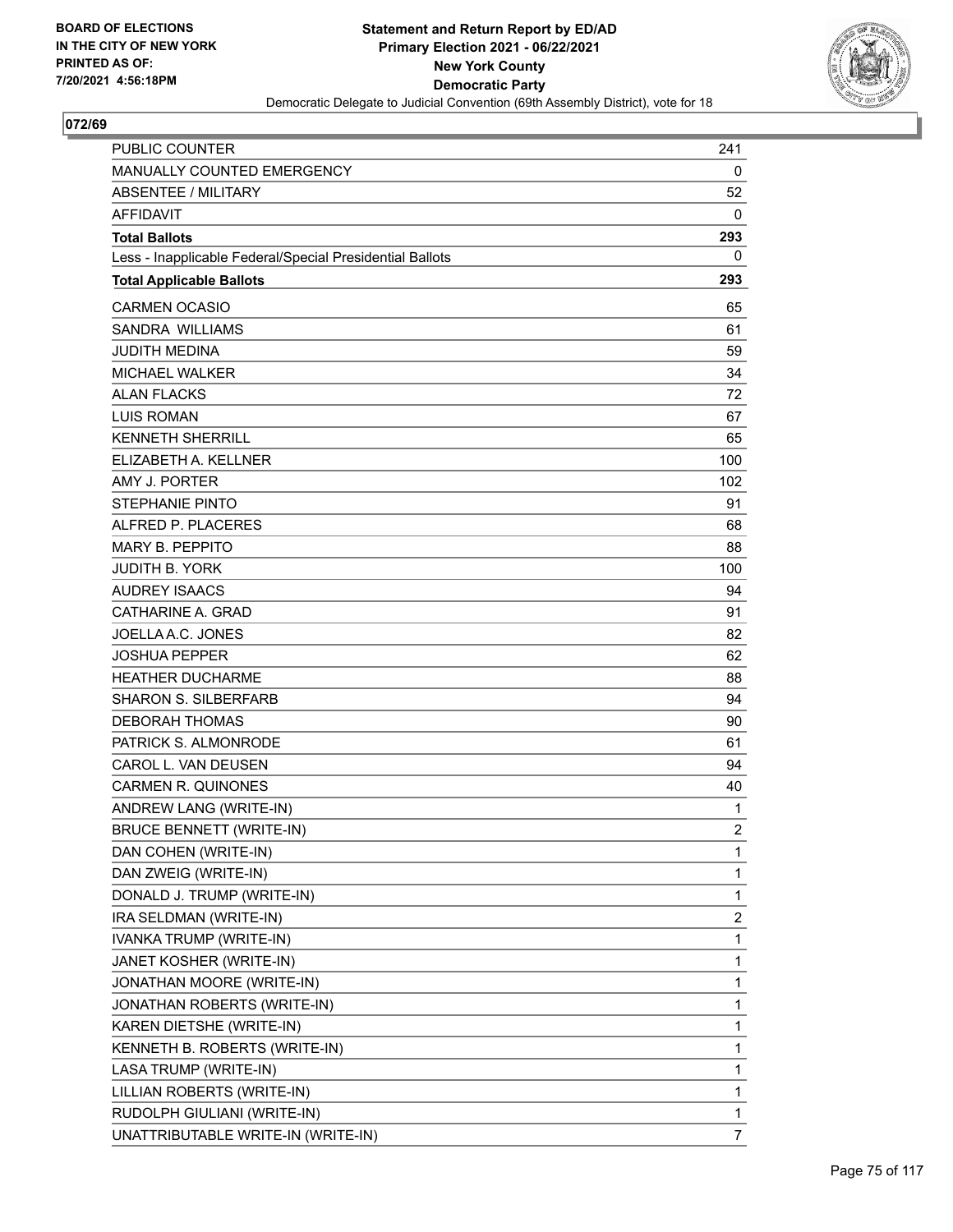

| VERONICA BENNETT (WRITE-IN)   |       |
|-------------------------------|-------|
| VERONICA DIBARIDON (WRITE-IN) |       |
| <b>Total Votes</b>            | 1.794 |
| Unrecorded                    | 3.480 |

| PUBLIC COUNTER                                           | 334            |
|----------------------------------------------------------|----------------|
| MANUALLY COUNTED EMERGENCY                               | 0              |
| <b>ABSENTEE / MILITARY</b>                               | 59             |
| <b>AFFIDAVIT</b>                                         | 5              |
| <b>Total Ballots</b>                                     | 398            |
| Less - Inapplicable Federal/Special Presidential Ballots | 0              |
| <b>Total Applicable Ballots</b>                          | 398            |
| <b>CARMEN OCASIO</b>                                     | 120            |
| <b>SANDRA WILLIAMS</b>                                   | 101            |
| <b>JUDITH MEDINA</b>                                     | 96             |
| MICHAEL WALKER                                           | 71             |
| <b>ALAN FLACKS</b>                                       | 100            |
| <b>LUIS ROMAN</b>                                        | 89             |
| <b>KENNETH SHERRILL</b>                                  | 83             |
| ELIZABETH A. KELLNER                                     | 138            |
| AMY J. PORTER                                            | 127            |
| <b>STEPHANIE PINTO</b>                                   | 118            |
| ALFRED P. PLACERES                                       | 84             |
| MARY B. PEPPITO                                          | 113            |
| <b>JUDITH B. YORK</b>                                    | 127            |
| <b>AUDREY ISAACS</b>                                     | 126            |
| CATHARINE A. GRAD                                        | 114            |
| JOELLA A.C. JONES                                        | 109            |
| <b>JOSHUA PEPPER</b>                                     | 86             |
| <b>HEATHER DUCHARME</b>                                  | 108            |
| <b>SHARON S. SILBERFARB</b>                              | 117            |
| <b>DEBORAH THOMAS</b>                                    | 119            |
| PATRICK S. ALMONRODE                                     | 76             |
| CAROL L. VAN DEUSEN                                      | 123            |
| <b>CARMEN R. QUINONES</b>                                | 74             |
| CORY ZIMMERMAN (WRITE-IN)                                | 1              |
| DANA ROBBINS (WRITE-IN)                                  | 1              |
| JOSHUA STERN (WRITE-IN)                                  | 1              |
| PETER ZIMMERMAN (WRITE-IN)                               | 1              |
| RISA FISHER (WRITE-IN)                                   | 1              |
| SARA STEINBURG (WRITE-IN)                                | 1              |
| UNATTRIBUTABLE WRITE-IN (WRITE-IN)                       | $\overline{2}$ |
| <b>Total Votes</b>                                       | 2,427          |
| Unrecorded                                               | 4,737          |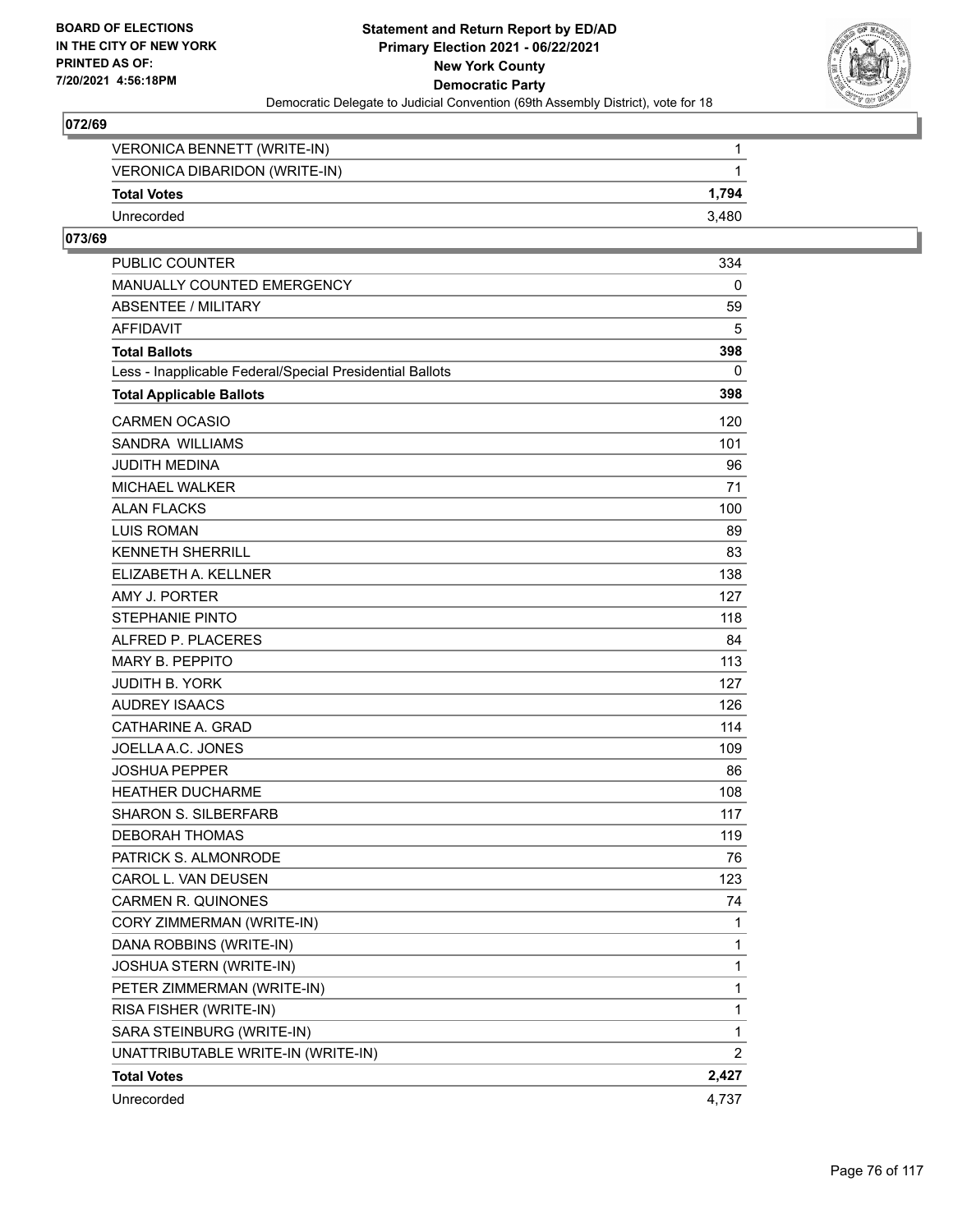

| PUBLIC COUNTER                                           | 202          |
|----------------------------------------------------------|--------------|
| MANUALLY COUNTED EMERGENCY                               | 0            |
| <b>ABSENTEE / MILITARY</b>                               | 21           |
| <b>AFFIDAVIT</b>                                         | 6            |
| <b>Total Ballots</b>                                     | 229          |
| Less - Inapplicable Federal/Special Presidential Ballots | 0            |
| <b>Total Applicable Ballots</b>                          | 229          |
| <b>CARMEN OCASIO</b>                                     | 77           |
| SANDRA WILLIAMS                                          | 55           |
| JUDITH MEDINA                                            | 53           |
| <b>MICHAEL WALKER</b>                                    | 31           |
| <b>ALAN FLACKS</b>                                       | 31           |
| <b>LUIS ROMAN</b>                                        | 59           |
| <b>KENNETH SHERRILL</b>                                  | 33           |
| ELIZABETH A. KELLNER                                     | 56           |
| AMY J. PORTER                                            | 55           |
| <b>STEPHANIE PINTO</b>                                   | 55           |
| ALFRED P. PLACERES                                       | 32           |
| MARY B. PEPPITO                                          | 46           |
| <b>JUDITH B. YORK</b>                                    | 46           |
| <b>AUDREY ISAACS</b>                                     | 50           |
| CATHARINE A. GRAD                                        | 44           |
| JOELLA A.C. JONES                                        | 45           |
| <b>JOSHUA PEPPER</b>                                     | 31           |
| <b>HEATHER DUCHARME</b>                                  | 42           |
| <b>SHARON S. SILBERFARB</b>                              | 40           |
| <b>DEBORAH THOMAS</b>                                    | 42           |
| PATRICK S. ALMONRODE                                     | 21           |
| CAROL L. VAN DEUSEN                                      | 40           |
| <b>CARMEN R. QUINONES</b>                                | 55           |
| CARLOS R. HERAS (WRITE-IN)                               | 3            |
| EMILY SHEN (WRITE-IN)                                    | $\mathbf{1}$ |
| MARINA LUTZ (WRITE-IN)                                   | 1            |
| UNATTRIBUTABLE WRITE-IN (WRITE-IN)                       | 3            |
| <b>Total Votes</b>                                       | 1,047        |
| Unrecorded                                               | 3,075        |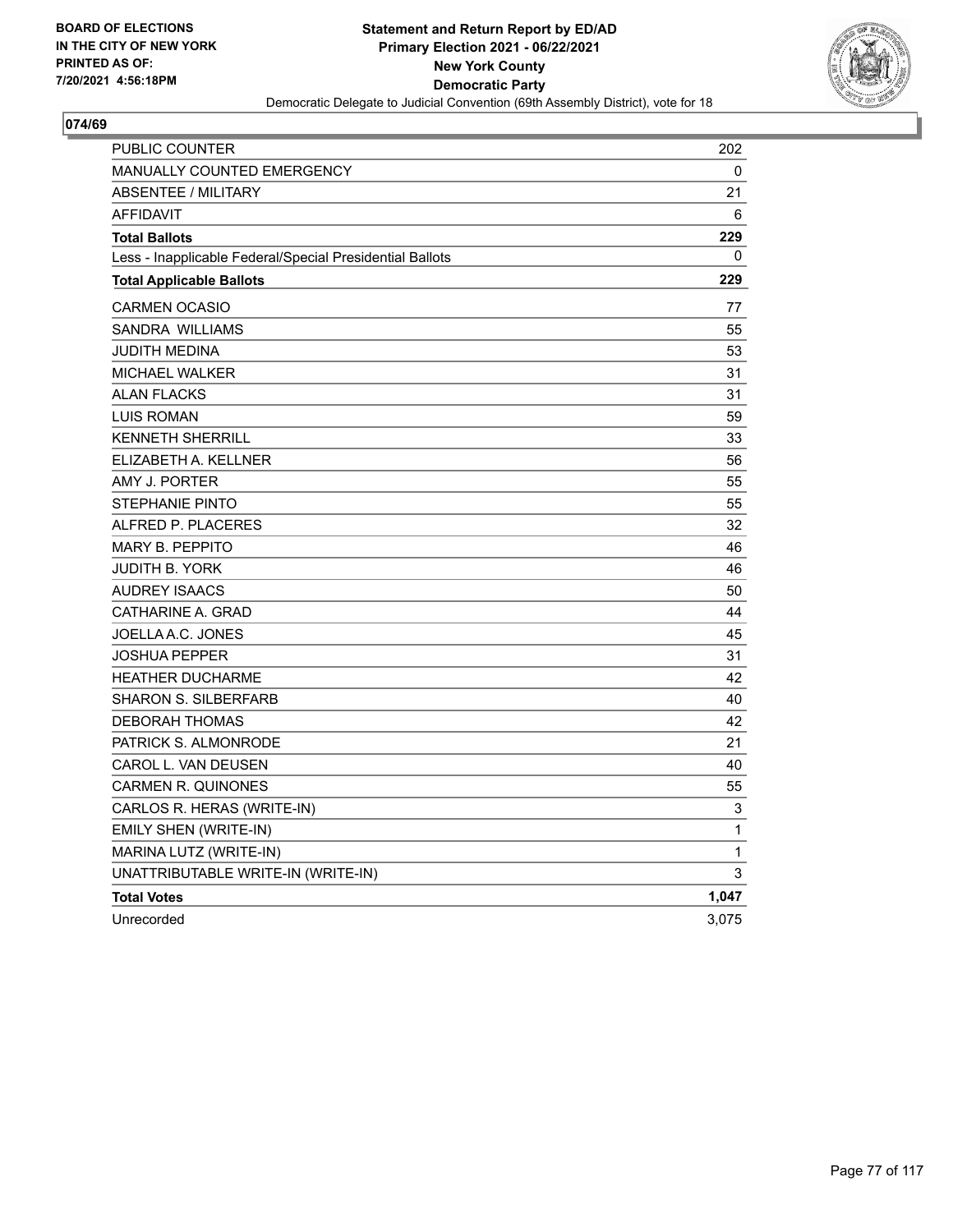

| <b>PUBLIC COUNTER</b>                                    | 187          |
|----------------------------------------------------------|--------------|
| MANUALLY COUNTED EMERGENCY                               | $\mathbf{0}$ |
| <b>ABSENTEE / MILITARY</b>                               | 28           |
| <b>AFFIDAVIT</b>                                         | 2            |
| <b>Total Ballots</b>                                     | 217          |
| Less - Inapplicable Federal/Special Presidential Ballots | 0            |
| <b>Total Applicable Ballots</b>                          | 217          |
| <b>CARMEN OCASIO</b>                                     | 53           |
| <b>SANDRA WILLIAMS</b>                                   | 54           |
| <b>JUDITH MEDINA</b>                                     | 47           |
| <b>MICHAEL WALKER</b>                                    | 29           |
| <b>ALAN FLACKS</b>                                       | 21           |
| <b>LUIS ROMAN</b>                                        | 31           |
| <b>KENNETH SHERRILL</b>                                  | 22           |
| ELIZABETH A. KELLNER                                     | 43           |
| AMY J. PORTER                                            | 39           |
| <b>STEPHANIE PINTO</b>                                   | 39           |
| ALFRED P. PLACERES                                       | 23           |
| <b>MARY B. PEPPITO</b>                                   | 36           |
| <b>JUDITH B. YORK</b>                                    | 38           |
| <b>AUDREY ISAACS</b>                                     | 39           |
| CATHARINE A. GRAD                                        | 37           |
| JOELLA A.C. JONES                                        | 39           |
| <b>JOSHUA PEPPER</b>                                     | 22           |
| <b>HEATHER DUCHARME</b>                                  | 34           |
| <b>SHARON S. SILBERFARB</b>                              | 35           |
| <b>DEBORAH THOMAS</b>                                    | 38           |
| PATRICK S. ALMONRODE                                     | 15           |
| CAROL L. VAN DEUSEN                                      | 31           |
| <b>CARMEN R. QUINONES</b>                                | 44           |
| <b>Total Votes</b>                                       | 809          |
| Unrecorded                                               | 3,097        |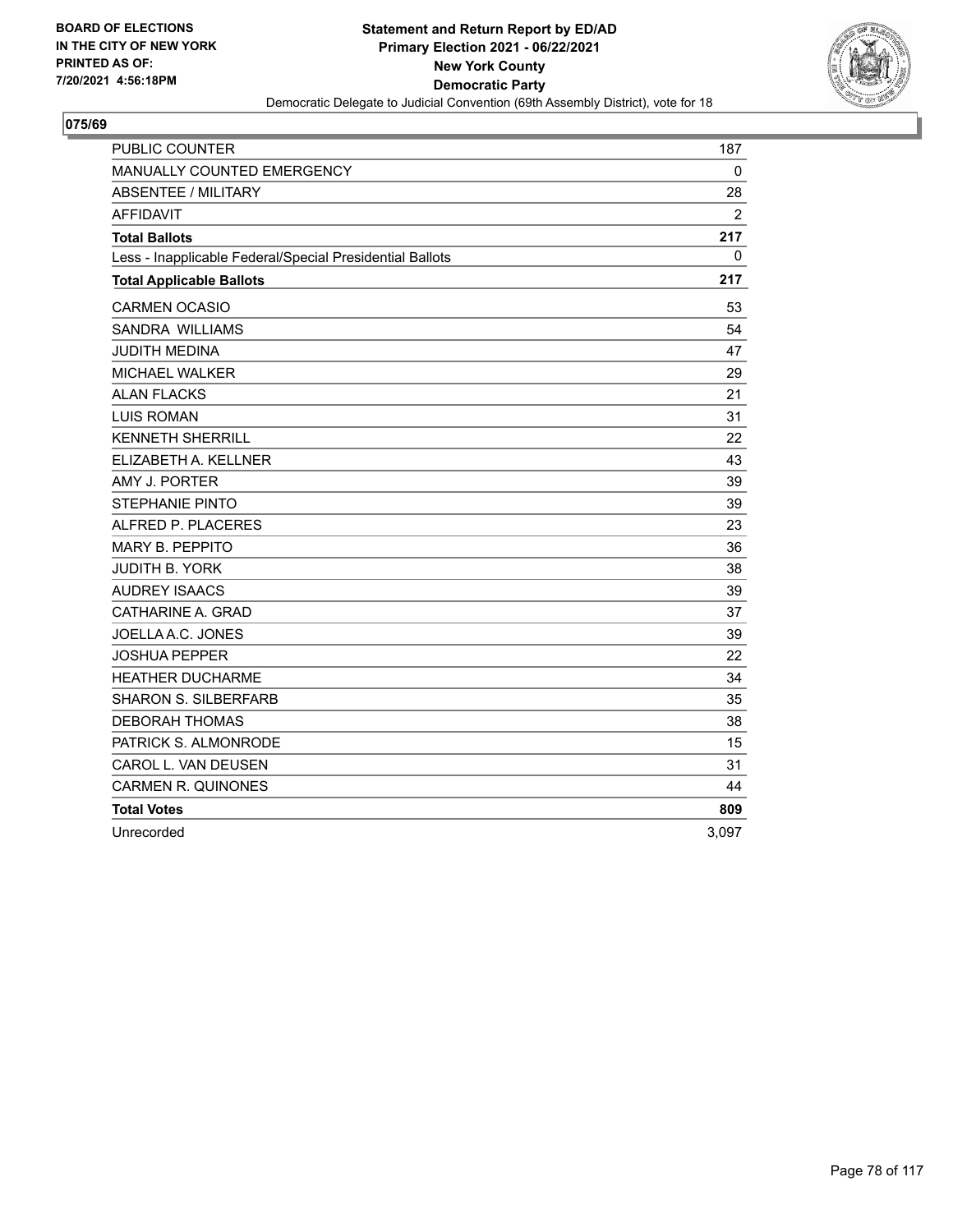

| PUBLIC COUNTER                                           | 156   |
|----------------------------------------------------------|-------|
| MANUALLY COUNTED EMERGENCY                               | 0     |
| <b>ABSENTEE / MILITARY</b>                               | 10    |
| <b>AFFIDAVIT</b>                                         | 0     |
| <b>Total Ballots</b>                                     | 166   |
| Less - Inapplicable Federal/Special Presidential Ballots | 0     |
| <b>Total Applicable Ballots</b>                          | 166   |
| <b>CARMEN OCASIO</b>                                     | 66    |
| SANDRA WILLIAMS                                          | 32    |
| JUDITH MEDINA                                            | 33    |
| MICHAEL WALKER                                           | 21    |
| <b>ALAN FLACKS</b>                                       | 18    |
| <b>LUIS ROMAN</b>                                        | 24    |
| <b>KENNETH SHERRILL</b>                                  | 10    |
| ELIZABETH A. KELLNER                                     | 29    |
| AMY J. PORTER                                            | 27    |
| <b>STEPHANIE PINTO</b>                                   | 26    |
| ALFRED P. PLACERES                                       | 14    |
| <b>MARY B. PEPPITO</b>                                   | 23    |
| JUDITH B. YORK                                           | 23    |
| <b>AUDREY ISAACS</b>                                     | 24    |
| CATHARINE A. GRAD                                        | 22    |
| JOELLA A.C. JONES                                        | 26    |
| JOSHUA PEPPER                                            | 12    |
| <b>HEATHER DUCHARME</b>                                  | 23    |
| <b>SHARON S. SILBERFARB</b>                              | 15    |
| <b>DEBORAH THOMAS</b>                                    | 25    |
| PATRICK S. ALMONRODE                                     | 10    |
| CAROL L. VAN DEUSEN                                      | 19    |
| <b>CARMEN R. QUINONES</b>                                | 48    |
| UNATTRIBUTABLE WRITE-IN (WRITE-IN)                       | 3     |
| <b>Total Votes</b>                                       | 573   |
| Unrecorded                                               | 2,415 |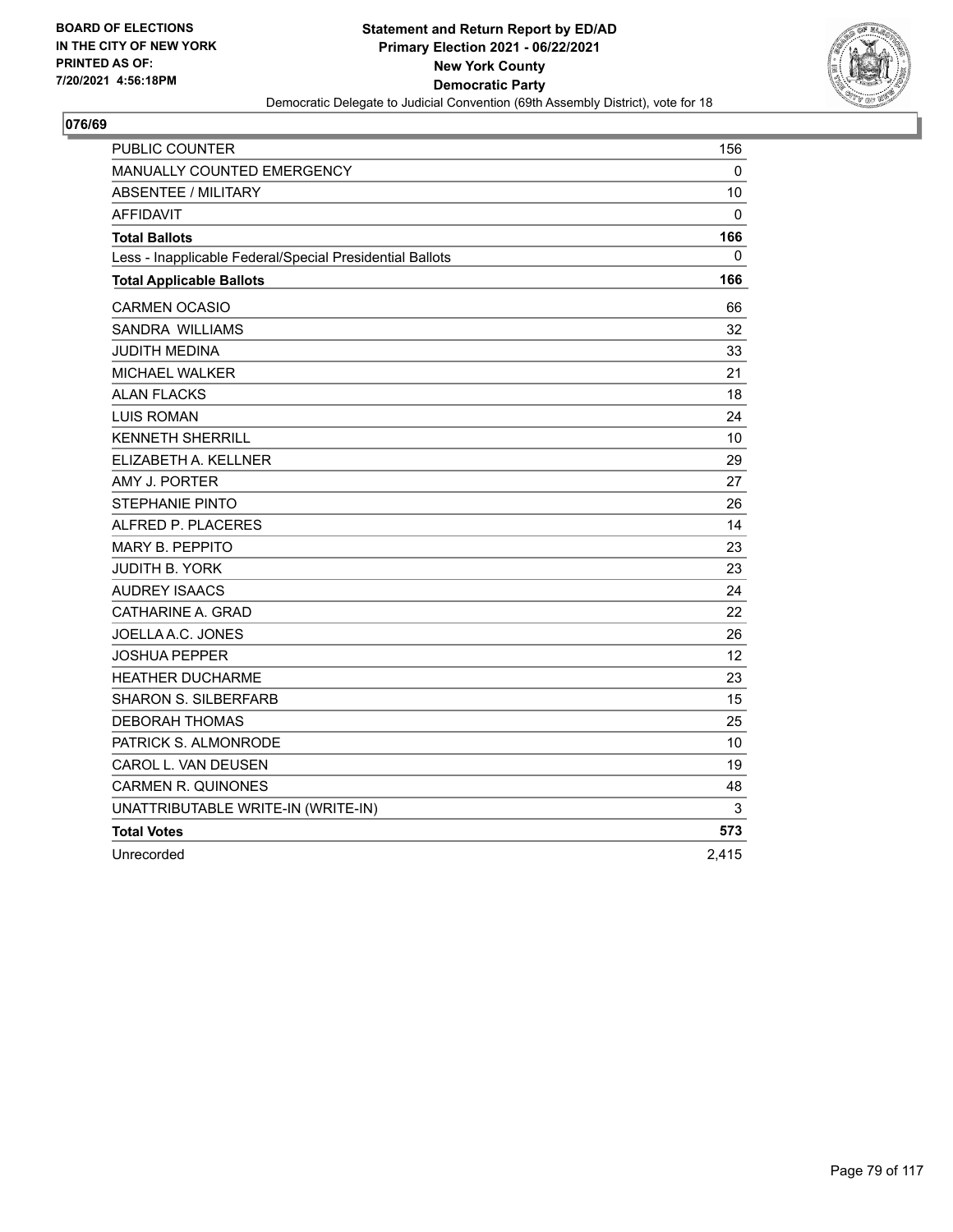

| PUBLIC COUNTER                                           | 305          |
|----------------------------------------------------------|--------------|
| MANUALLY COUNTED EMERGENCY                               | 0            |
| <b>ABSENTEE / MILITARY</b>                               | 53           |
| <b>AFFIDAVIT</b>                                         | $\mathbf{1}$ |
| <b>Total Ballots</b>                                     | 359          |
| Less - Inapplicable Federal/Special Presidential Ballots | 0            |
| <b>Total Applicable Ballots</b>                          | 359          |
| <b>CARMEN OCASIO</b>                                     | 107          |
| <b>SANDRA WILLIAMS</b>                                   | 83           |
| JUDITH MEDINA                                            | 80           |
| <b>MICHAEL WALKER</b>                                    | 48           |
| <b>ALAN FLACKS</b>                                       | 78           |
| <b>LUIS ROMAN</b>                                        | 86           |
| <b>KENNETH SHERRILL</b>                                  | 82           |
| ELIZABETH A. KELLNER                                     | 123          |
| AMY J. PORTER                                            | 111          |
| <b>STEPHANIE PINTO</b>                                   | 116          |
| ALFRED P. PLACERES                                       | 73           |
| <b>MARY B. PEPPITO</b>                                   | 105          |
| JUDITH B. YORK                                           | 117          |
| <b>AUDREY ISAACS</b>                                     | 111          |
| CATHARINE A. GRAD                                        | 108          |
| JOELLA A.C. JONES                                        | 102          |
| JOSHUA PEPPER                                            | 75           |
| <b>HEATHER DUCHARME</b>                                  | 112          |
| <b>SHARON S. SILBERFARB</b>                              | 112          |
| <b>DEBORAH THOMAS</b>                                    | 111          |
| PATRICK S. ALMONRODE                                     | 79           |
| CAROL L. VAN DEUSEN                                      | 107          |
| <b>CARMEN R. QUINONES</b>                                | 72           |
| UNATTRIBUTABLE WRITE-IN (WRITE-IN)                       | 10           |
| <b>Total Votes</b>                                       | 2,208        |
| Unrecorded                                               | 4,254        |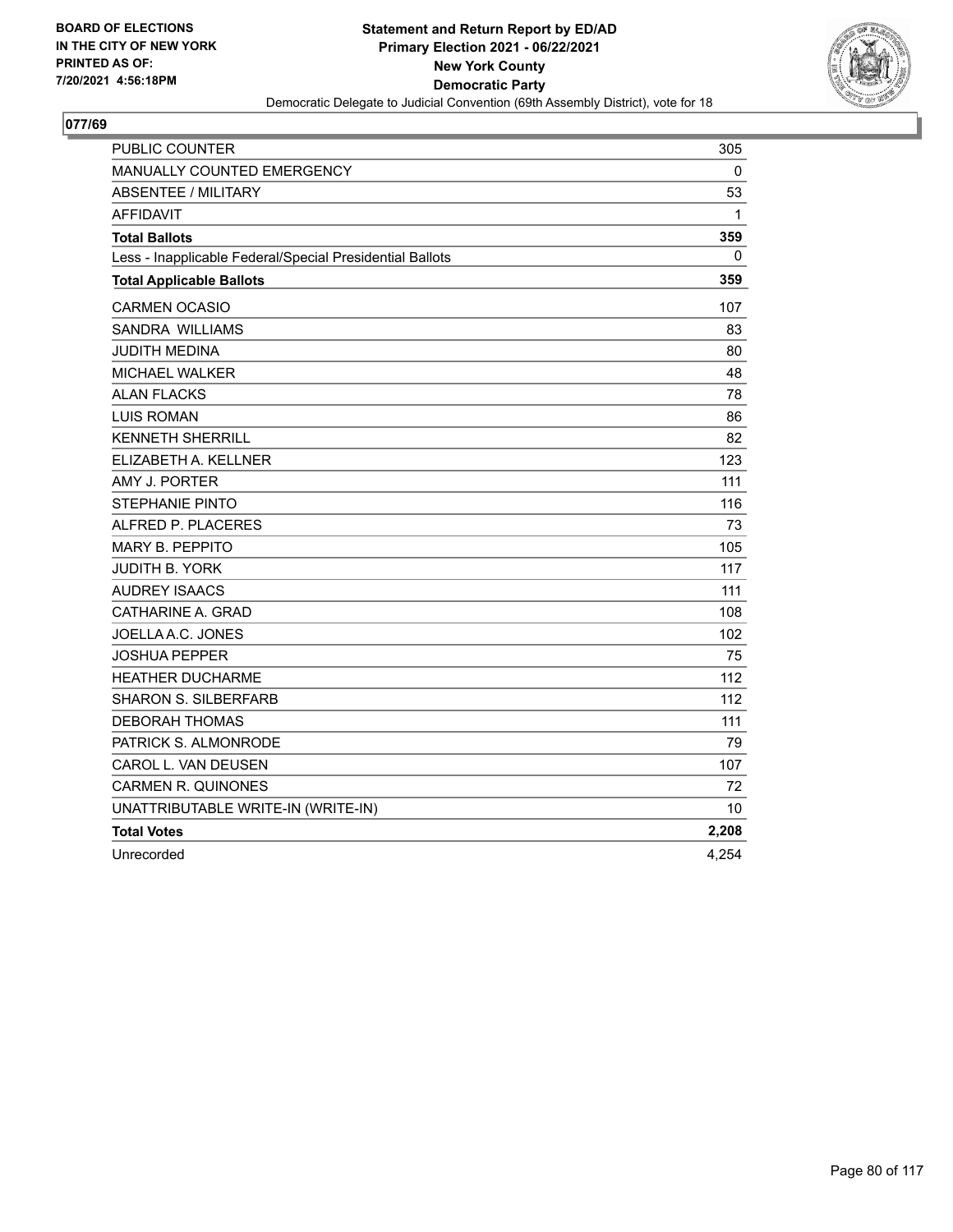

| <b>PUBLIC COUNTER</b>                                    | 259          |
|----------------------------------------------------------|--------------|
| MANUALLY COUNTED EMERGENCY                               | 0            |
| <b>ABSENTEE / MILITARY</b>                               | 35           |
| <b>AFFIDAVIT</b>                                         | 0            |
| <b>Total Ballots</b>                                     | 294          |
| Less - Inapplicable Federal/Special Presidential Ballots | $\mathbf{0}$ |
| <b>Total Applicable Ballots</b>                          | 294          |
| <b>CARMEN OCASIO</b>                                     | 70           |
| <b>SANDRA WILLIAMS</b>                                   | 61           |
| <b>JUDITH MEDINA</b>                                     | 63           |
| <b>MICHAEL WALKER</b>                                    | 43           |
| <b>ALAN FLACKS</b>                                       | 69           |
| <b>LUIS ROMAN</b>                                        | 70           |
| <b>KENNETH SHERRILL</b>                                  | 60           |
| ELIZABETH A. KELLNER                                     | 94           |
| AMY J. PORTER                                            | 92           |
| <b>STEPHANIE PINTO</b>                                   | 88           |
| ALFRED P. PLACERES                                       | 67           |
| <b>MARY B. PEPPITO</b>                                   | 80           |
| <b>JUDITH B. YORK</b>                                    | 89           |
| <b>AUDREY ISAACS</b>                                     | 87           |
| CATHARINE A. GRAD                                        | 87           |
| JOELLA A.C. JONES                                        | 75           |
| <b>JOSHUA PEPPER</b>                                     | 65           |
| <b>HEATHER DUCHARME</b>                                  | 90           |
| <b>SHARON S. SILBERFARB</b>                              | 89           |
| <b>DEBORAH THOMAS</b>                                    | 83           |
| PATRICK S. ALMONRODE                                     | 61           |
| CAROL L. VAN DEUSEN                                      | 89           |
| <b>CARMEN R. QUINONES</b>                                | 39           |
| <b>Total Votes</b>                                       | 1,711        |
| Unrecorded                                               | 3,581        |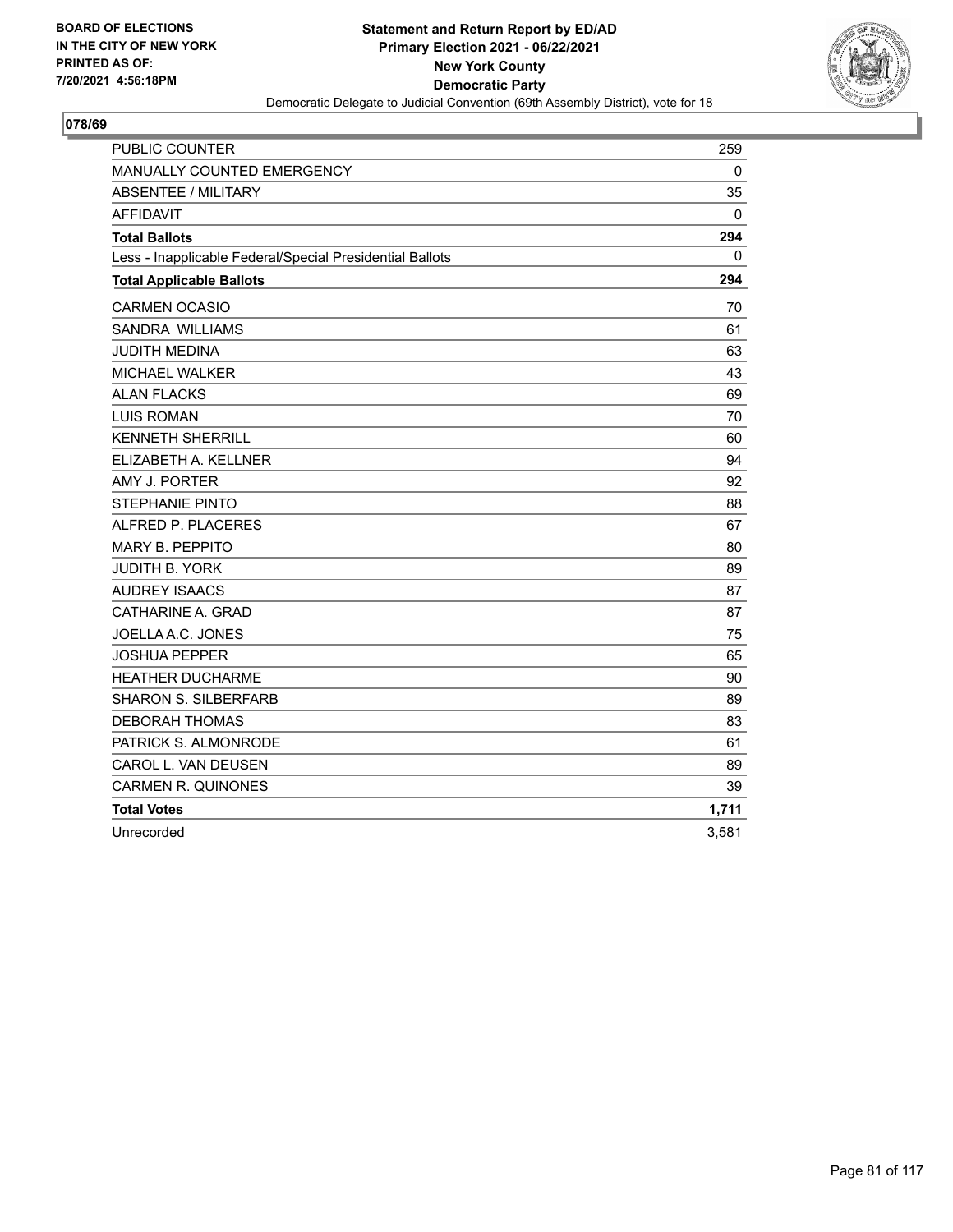

| <b>PUBLIC COUNTER</b>                                    | 192      |
|----------------------------------------------------------|----------|
| MANUALLY COUNTED EMERGENCY                               | 0        |
| <b>ABSENTEE / MILITARY</b>                               | 35       |
| <b>AFFIDAVIT</b>                                         | 1        |
| <b>Total Ballots</b>                                     | 228      |
| Less - Inapplicable Federal/Special Presidential Ballots | $\Omega$ |
| <b>Total Applicable Ballots</b>                          | 228      |
| <b>CARMEN OCASIO</b>                                     | 68       |
| SANDRA WILLIAMS                                          | 49       |
| <b>JUDITH MEDINA</b>                                     | 49       |
| <b>MICHAEL WALKER</b>                                    | 30       |
| <b>ALAN FLACKS</b>                                       | 50       |
| <b>LUIS ROMAN</b>                                        | 54       |
| <b>KENNETH SHERRILL</b>                                  | 54       |
| ELIZABETH A. KELLNER                                     | 72       |
| AMY J. PORTER                                            | 67       |
| <b>STEPHANIE PINTO</b>                                   | 66       |
| ALFRED P. PLACERES                                       | 44       |
| <b>MARY B. PEPPITO</b>                                   | 63       |
| <b>JUDITH B. YORK</b>                                    | 67       |
| <b>AUDREY ISAACS</b>                                     | 66       |
| CATHARINE A. GRAD                                        | 61       |
| JOELLA A.C. JONES                                        | 61       |
| <b>JOSHUA PEPPER</b>                                     | 46       |
| <b>HEATHER DUCHARME</b>                                  | 64       |
| <b>SHARON S. SILBERFARB</b>                              | 65       |
| <b>DEBORAH THOMAS</b>                                    | 63       |
| PATRICK S. ALMONRODE                                     | 43       |
| CAROL L. VAN DEUSEN                                      | 58       |
| <b>CARMEN R. QUINONES</b>                                | 45       |
| <b>Total Votes</b>                                       | 1,305    |
| Unrecorded                                               | 2.799    |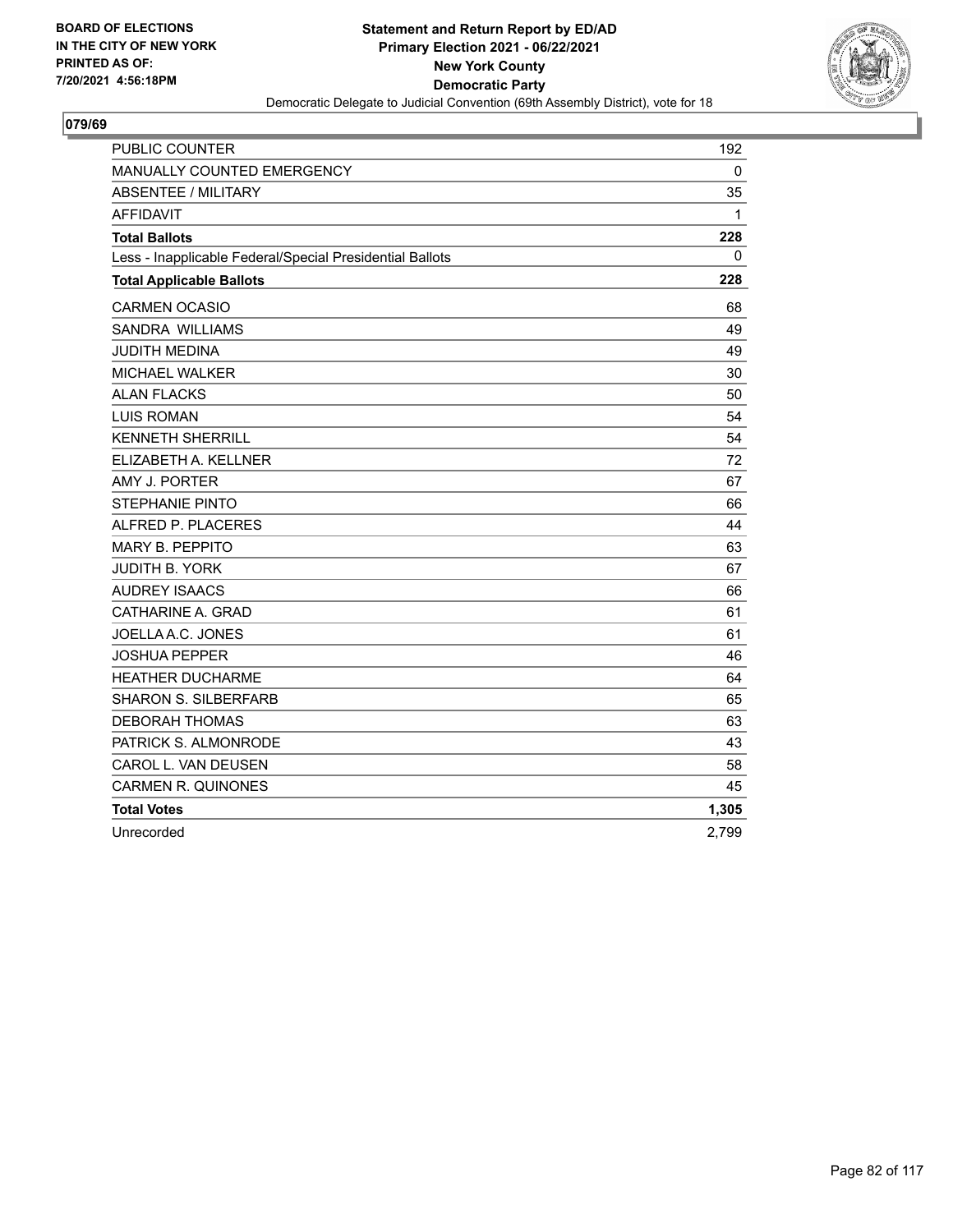

| <b>PUBLIC COUNTER</b>                                    | 119            |
|----------------------------------------------------------|----------------|
| <b>MANUALLY COUNTED EMERGENCY</b>                        | 0              |
| <b>ABSENTEE / MILITARY</b>                               | 10             |
| <b>AFFIDAVIT</b>                                         | $\overline{2}$ |
| <b>Total Ballots</b>                                     | 131            |
| Less - Inapplicable Federal/Special Presidential Ballots | 0              |
| <b>Total Applicable Ballots</b>                          | 131            |
| CARMEN OCASIO                                            | 50             |
| <b>SANDRA WILLIAMS</b>                                   | 29             |
| JUDITH MEDINA                                            | 28             |
| <b>MICHAEL WALKER</b>                                    | 19             |
| <b>ALAN FLACKS</b>                                       | 21             |
| <b>LUIS ROMAN</b>                                        | 31             |
| <b>KENNETH SHERRILL</b>                                  | 25             |
| ELIZABETH A. KELLNER                                     | 26             |
| AMY J. PORTER                                            | 31             |
| <b>STEPHANIE PINTO</b>                                   | 26             |
| ALFRED P. PLACERES                                       | 26             |
| <b>MARY B. PEPPITO</b>                                   | 24             |
| JUDITH B. YORK                                           | 27             |
| <b>AUDREY ISAACS</b>                                     | 27             |
| CATHARINE A. GRAD                                        | 22             |
| JOELLA A.C. JONES                                        | 25             |
| <b>JOSHUA PEPPER</b>                                     | 17             |
| <b>HEATHER DUCHARME</b>                                  | 24             |
| <b>SHARON S. SILBERFARB</b>                              | 20             |
| DEBORAH THOMAS                                           | 29             |
| PATRICK S. ALMONRODE                                     | 21             |
| CAROL L. VAN DEUSEN                                      | 22             |
| <b>CARMEN R. QUINONES</b>                                | 32             |
| JENNETTE TOOMER (WRITE-IN)                               | 1              |
| UNATTRIBUTABLE WRITE-IN (WRITE-IN)                       | 7              |
| <b>Total Votes</b>                                       | 610            |
| Unrecorded                                               | 1,748          |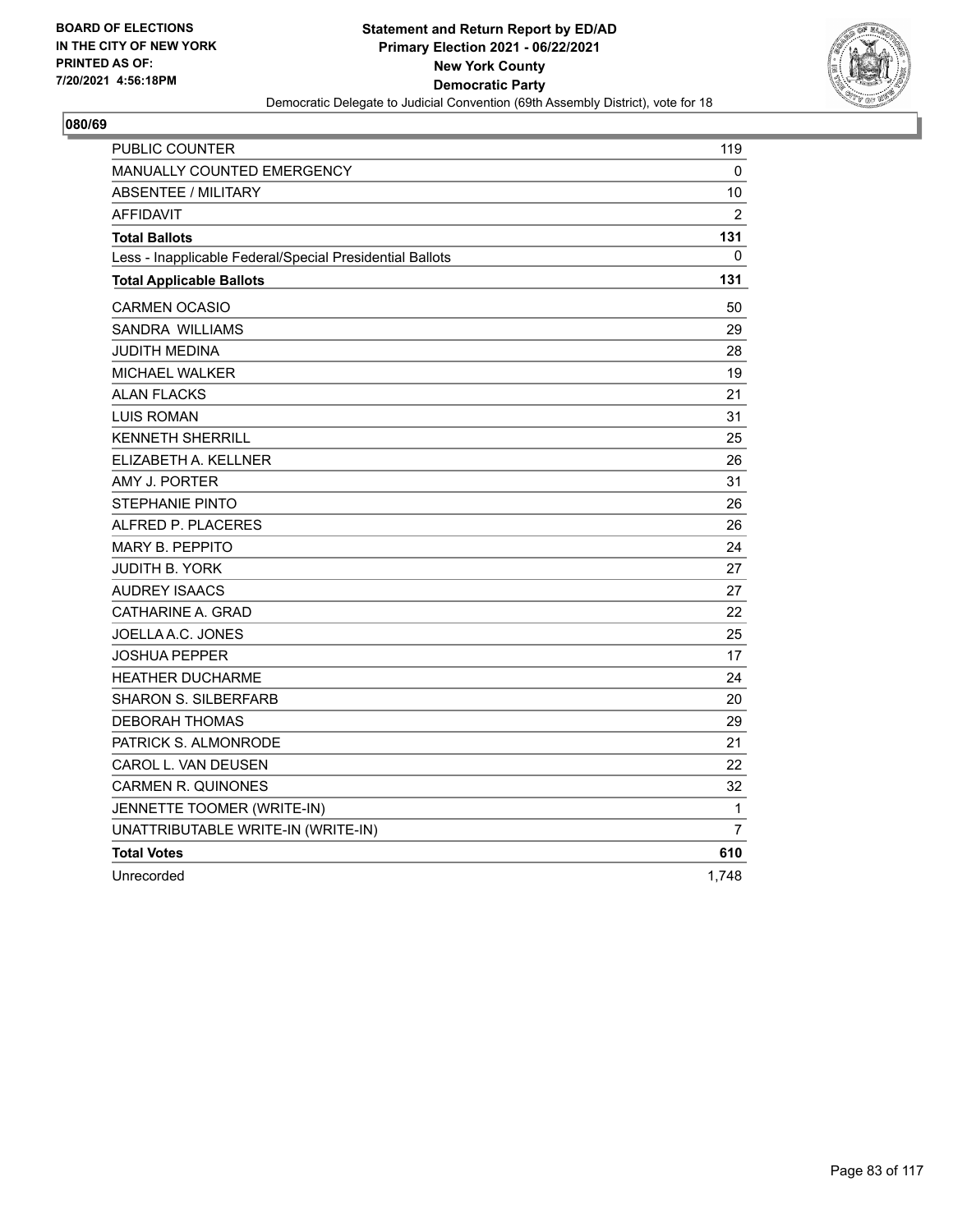

| PUBLIC COUNTER                                           | 304            |
|----------------------------------------------------------|----------------|
| <b>MANUALLY COUNTED EMERGENCY</b>                        | 0              |
| ABSENTEE / MILITARY                                      | 37             |
| <b>AFFIDAVIT</b>                                         | 0              |
| <b>Total Ballots</b>                                     | 341            |
| Less - Inapplicable Federal/Special Presidential Ballots | 0              |
| <b>Total Applicable Ballots</b>                          | 341            |
| <b>CARMEN OCASIO</b>                                     | 131            |
| <b>SANDRA WILLIAMS</b>                                   | 122            |
| <b>JUDITH MEDINA</b>                                     | 106            |
| <b>MICHAEL WALKER</b>                                    | 76             |
| <b>ALAN FLACKS</b>                                       | 73             |
| <b>LUIS ROMAN</b>                                        | 89             |
| KENNETH SHERRILL                                         | 76             |
| ELIZABETH A. KELLNER                                     | 110            |
| AMY J. PORTER                                            | 105            |
| <b>STEPHANIE PINTO</b>                                   | 96             |
| ALFRED P. PLACERES                                       | 66             |
| <b>MARY B. PEPPITO</b>                                   | 92             |
| JUDITH B. YORK                                           | 98             |
| <b>AUDREY ISAACS</b>                                     | 98             |
| CATHARINE A. GRAD                                        | 88             |
| JOELLA A.C. JONES                                        | 84             |
| <b>JOSHUA PEPPER</b>                                     | 67             |
| <b>HEATHER DUCHARME</b>                                  | 92             |
| <b>SHARON S. SILBERFARB</b>                              | 83             |
| <b>DEBORAH THOMAS</b>                                    | 108            |
| PATRICK S. ALMONRODE                                     | 61             |
| CAROL L. VAN DEUSEN                                      | 85             |
| CARMEN R. QUINONES                                       | 73             |
| ELLA WICKNAM (WRITE-IN)                                  | $\overline{c}$ |
| LANDON WICKNAM (WRITE-IN)                                | $\mathsf 3$    |
| UNATTRIBUTABLE WRITE-IN (WRITE-IN)                       | $\overline{2}$ |
| <b>Total Votes</b>                                       | 2,086          |
| Unrecorded                                               | 4,052          |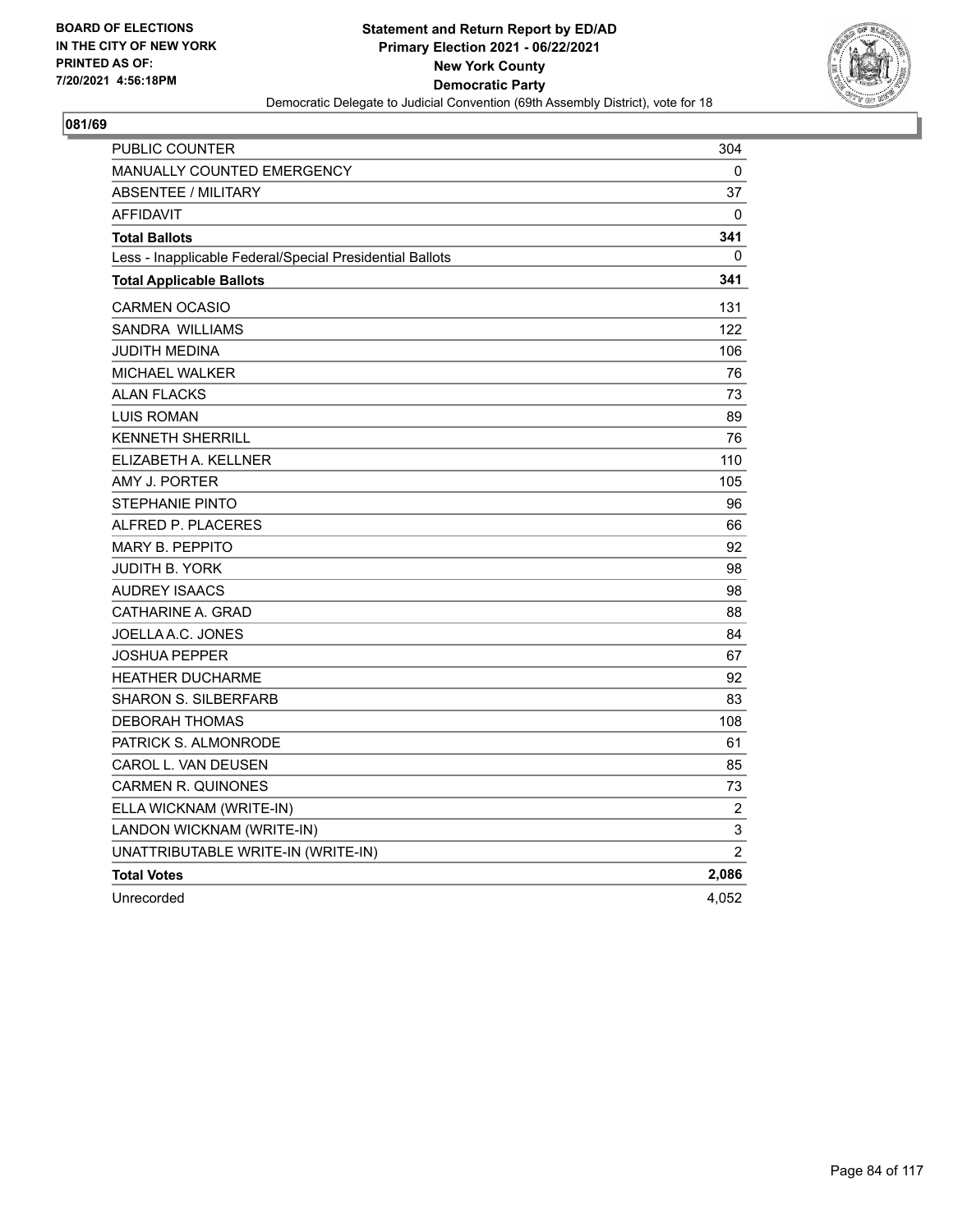

| PUBLIC COUNTER                                           | 177            |
|----------------------------------------------------------|----------------|
| MANUALLY COUNTED EMERGENCY                               | 0              |
| <b>ABSENTEE / MILITARY</b>                               | 32             |
| <b>AFFIDAVIT</b>                                         | 3              |
| <b>Total Ballots</b>                                     | 212            |
| Less - Inapplicable Federal/Special Presidential Ballots | 0              |
| <b>Total Applicable Ballots</b>                          | 212            |
| <b>CARMEN OCASIO</b>                                     | 63             |
| SANDRA WILLIAMS                                          | 62             |
| JUDITH MEDINA                                            | 46             |
| MICHAEL WALKER                                           | 36             |
| <b>ALAN FLACKS</b>                                       | 31             |
| <b>LUIS ROMAN</b>                                        | 42             |
| <b>KENNETH SHERRILL</b>                                  | 35             |
| ELIZABETH A. KELLNER                                     | 47             |
| AMY J. PORTER                                            | 50             |
| <b>STEPHANIE PINTO</b>                                   | 53             |
| ALFRED P. PLACERES                                       | 39             |
| <b>MARY B. PEPPITO</b>                                   | 44             |
| <b>JUDITH B. YORK</b>                                    | 51             |
| <b>AUDREY ISAACS</b>                                     | 48             |
| CATHARINE A. GRAD                                        | 50             |
| JOELLA A.C. JONES                                        | 54             |
| JOSHUA PEPPER                                            | 41             |
| <b>HEATHER DUCHARME</b>                                  | 48             |
| <b>SHARON S. SILBERFARB</b>                              | 40             |
| <b>DEBORAH THOMAS</b>                                    | 61             |
| PATRICK S. ALMONRODE                                     | 28             |
| CAROL L. VAN DEUSEN                                      | 45             |
| <b>CARMEN R. QUINONES</b>                                | 47             |
| UNATTRIBUTABLE WRITE-IN (WRITE-IN)                       | $\overline{2}$ |
| <b>Total Votes</b>                                       | 1,063          |
| Unrecorded                                               | 2,753          |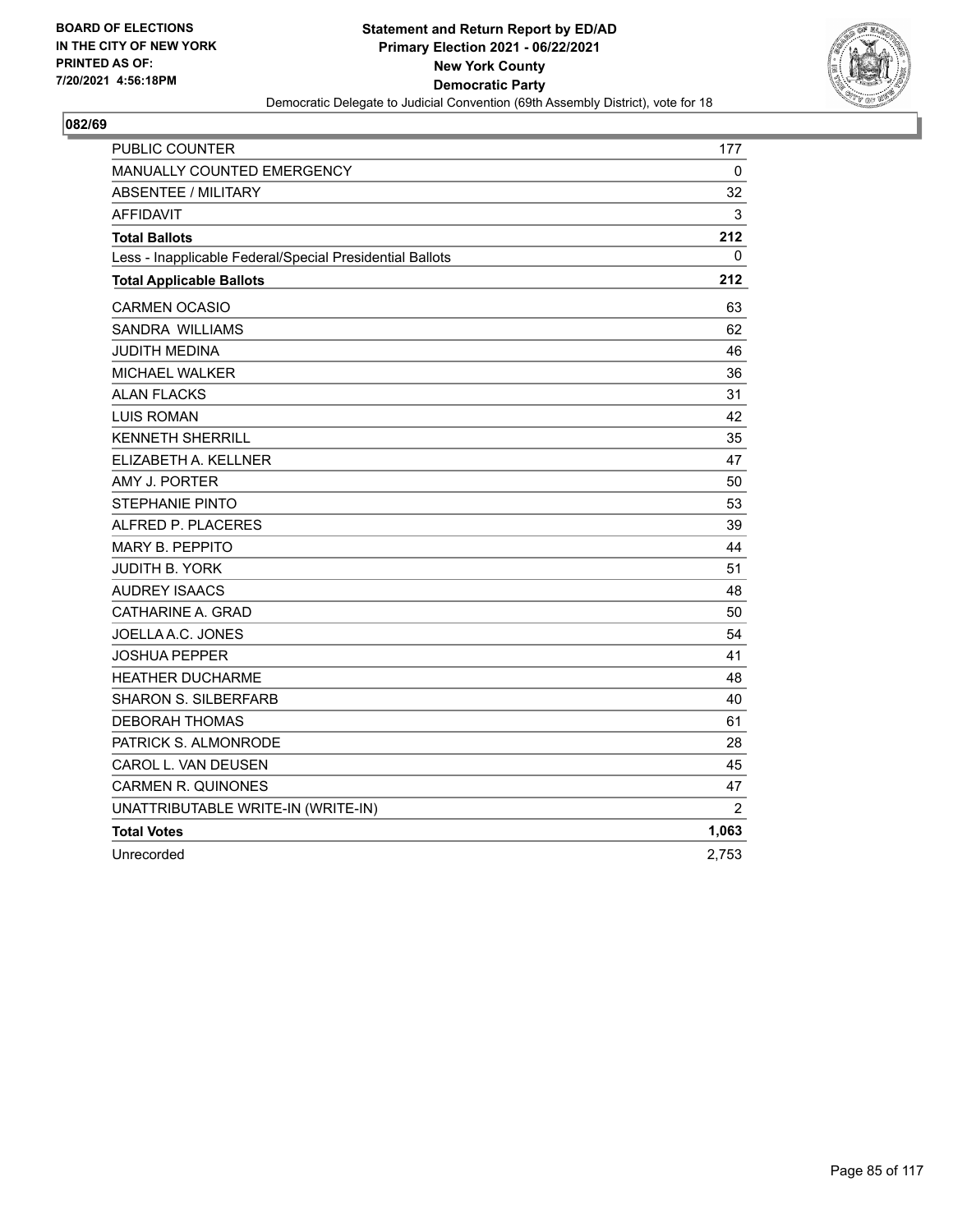

| <b>PUBLIC COUNTER</b>                                    | 222   |
|----------------------------------------------------------|-------|
| MANUALLY COUNTED EMERGENCY                               | 0     |
| <b>ABSENTEE / MILITARY</b>                               | 18    |
| AFFIDAVIT                                                | 0     |
| <b>Total Ballots</b>                                     | 240   |
| Less - Inapplicable Federal/Special Presidential Ballots | 0     |
| <b>Total Applicable Ballots</b>                          | 240   |
| <b>CARMEN OCASIO</b>                                     | 86    |
| SANDRA WILLIAMS                                          | 63    |
| JUDITH MEDINA                                            | 47    |
| <b>MICHAEL WALKER</b>                                    | 43    |
| <b>ALAN FLACKS</b>                                       | 27    |
| <b>LUIS ROMAN</b>                                        | 38    |
| <b>KENNETH SHERRILL</b>                                  | 27    |
| ELIZABETH A. KELLNER                                     | 36    |
| AMY J. PORTER                                            | 43    |
| <b>STEPHANIE PINTO</b>                                   | 43    |
| ALFRED P. PLACERES                                       | 30    |
| <b>MARY B. PEPPITO</b>                                   | 29    |
| <b>JUDITH B. YORK</b>                                    | 43    |
| <b>AUDREY ISAACS</b>                                     | 33    |
| CATHARINE A. GRAD                                        | 33    |
| JOELLA A.C. JONES                                        | 38    |
| <b>JOSHUA PEPPER</b>                                     | 29    |
| <b>HEATHER DUCHARME</b>                                  | 28    |
| <b>SHARON S. SILBERFARB</b>                              | 26    |
| <b>DEBORAH THOMAS</b>                                    | 50    |
| PATRICK S. ALMONRODE                                     | 25    |
| CAROL L. VAN DEUSEN                                      | 32    |
| <b>CARMEN R. QUINONES</b>                                | 36    |
| RANDEE ROMANER (WRITE-IN)                                | 1     |
| <b>Total Votes</b>                                       | 886   |
| Unrecorded                                               | 3,434 |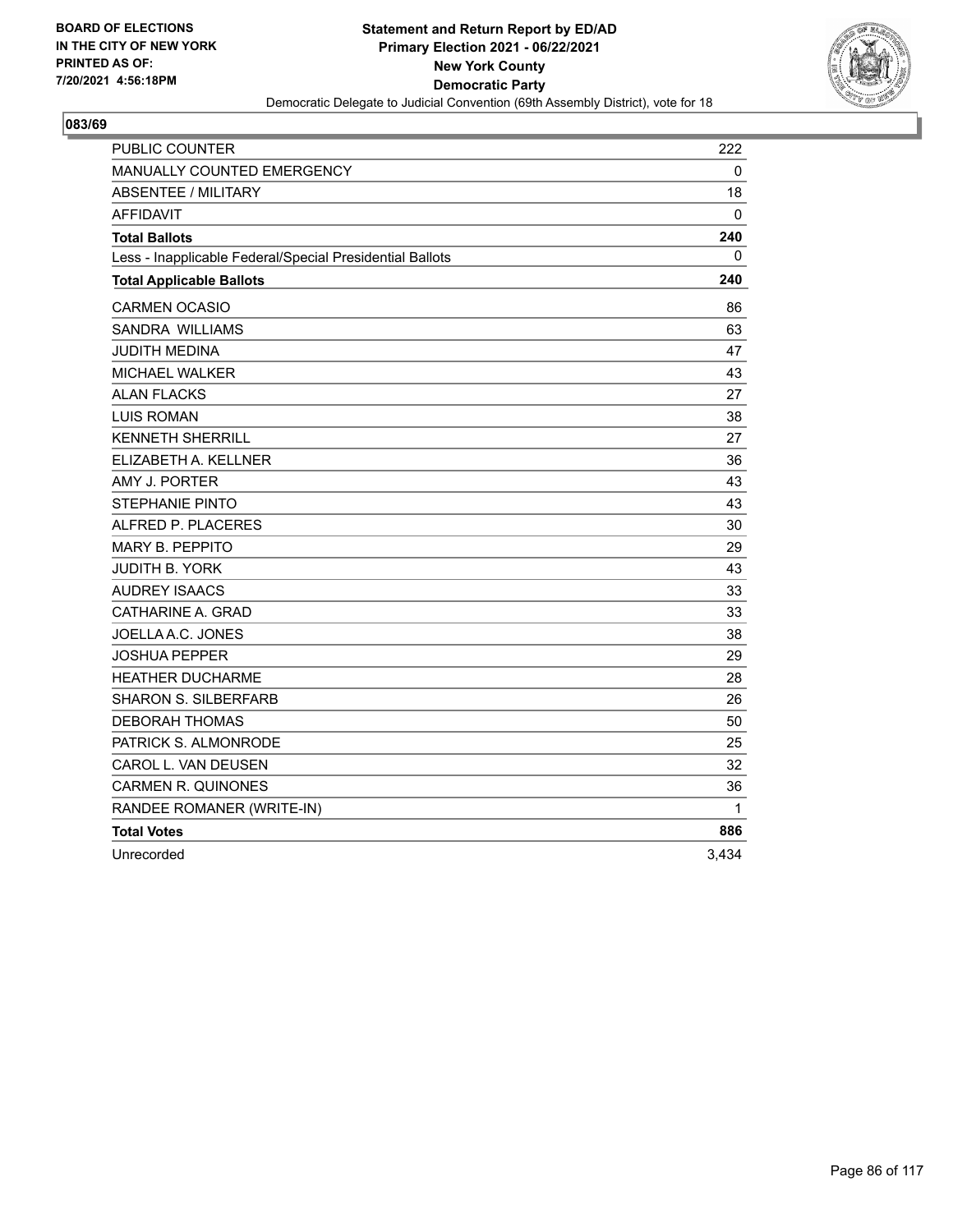

| PUBLIC COUNTER                                           | 237          |
|----------------------------------------------------------|--------------|
| MANUALLY COUNTED EMERGENCY                               | 0            |
| <b>ABSENTEE / MILITARY</b>                               | 24           |
| <b>AFFIDAVIT</b>                                         | 2            |
| <b>Total Ballots</b>                                     | 263          |
| Less - Inapplicable Federal/Special Presidential Ballots | 0            |
| <b>Total Applicable Ballots</b>                          | 263          |
| <b>CARMEN OCASIO</b>                                     | 73           |
| <b>SANDRA WILLIAMS</b>                                   | 55           |
| <b>JUDITH MEDINA</b>                                     | 55           |
| <b>MICHAEL WALKER</b>                                    | 27           |
| <b>ALAN FLACKS</b>                                       | 41           |
| <b>LUIS ROMAN</b>                                        | 48           |
| <b>KENNETH SHERRILL</b>                                  | 35           |
| ELIZABETH A. KELLNER                                     | 60           |
| AMY J. PORTER                                            | 61           |
| <b>STEPHANIE PINTO</b>                                   | 56           |
| ALFRED P. PLACERES                                       | 34           |
| <b>MARY B. PEPPITO</b>                                   | 64           |
| <b>JUDITH B. YORK</b>                                    | 57           |
| <b>AUDREY ISAACS</b>                                     | 56           |
| CATHARINE A. GRAD                                        | 52           |
| JOELLA A.C. JONES                                        | 60           |
| <b>JOSHUA PEPPER</b>                                     | 41           |
| <b>HEATHER DUCHARME</b>                                  | 60           |
| <b>SHARON S. SILBERFARB</b>                              | 56           |
| <b>DEBORAH THOMAS</b>                                    | 56           |
| PATRICK S. ALMONRODE                                     | 40           |
| CAROL L. VAN DEUSEN                                      | 54           |
| <b>CARMEN R. QUINONES</b>                                | 46           |
| ALLISON DOWNING (WRITE-IN)                               | 1            |
| <b>GRETCHEN BOUGE (WRITE-IN)</b>                         | 1            |
| IRENE DESS (WRITE-IN)                                    | $\mathbf{1}$ |
| NOAH KAUFMAN (WRITE-IN)                                  | 1            |
| PAUL SHNEYER (WRITE-IN)                                  | $\mathbf 1$  |
| RICHARD SIEGEL (WRITE-IN)                                | $\mathbf 1$  |
| SUSANNA K. SHULL (WRITE-IN)                              | 1            |
| THOMAS B. SHULL (WRITE-IN)                               | 1            |
| ZOILA MARTE (WRITE-IN)                                   | 1            |
| <b>Total Votes</b>                                       | 1,196        |
| Unrecorded                                               | 3,538        |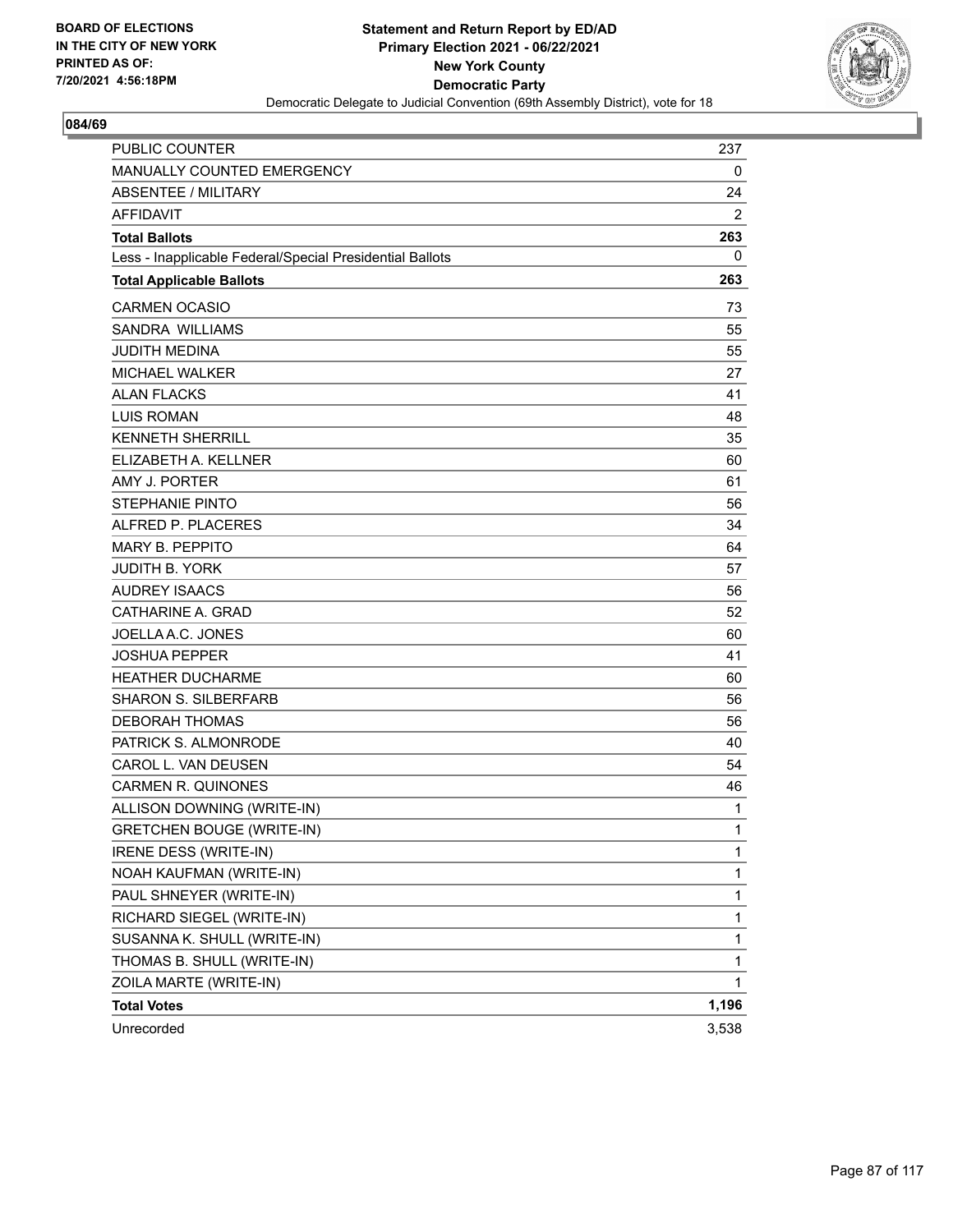

| PUBLIC COUNTER                                           | 200          |
|----------------------------------------------------------|--------------|
| MANUALLY COUNTED EMERGENCY                               | 0            |
| <b>ABSENTEE / MILITARY</b>                               | 49           |
| <b>AFFIDAVIT</b>                                         | $\mathbf{0}$ |
| <b>Total Ballots</b>                                     | 249          |
| Less - Inapplicable Federal/Special Presidential Ballots | 0            |
| <b>Total Applicable Ballots</b>                          | 249          |
| <b>CARMEN OCASIO</b>                                     | 66           |
| SANDRA WILLIAMS                                          | 57           |
| JUDITH MEDINA                                            | 57           |
| <b>MICHAEL WALKER</b>                                    | 33           |
| <b>ALAN FLACKS</b>                                       | 48           |
| <b>LUIS ROMAN</b>                                        | 57           |
| <b>KENNETH SHERRILL</b>                                  | 51           |
| ELIZABETH A. KELLNER                                     | 77           |
| AMY J. PORTER                                            | 78           |
| <b>STEPHANIE PINTO</b>                                   | 71           |
| ALFRED P. PLACERES                                       | 47           |
| <b>MARY B. PEPPITO</b>                                   | 78           |
| JUDITH B. YORK                                           | 68           |
| <b>AUDREY ISAACS</b>                                     | 75           |
| CATHARINE A. GRAD                                        | 77           |
| JOELLA A.C. JONES                                        | 64           |
| JOSHUA PEPPER                                            | 48           |
| <b>HEATHER DUCHARME</b>                                  | 74           |
| <b>SHARON S. SILBERFARB</b>                              | 71           |
| <b>DEBORAH THOMAS</b>                                    | 74           |
| PATRICK S. ALMONRODE                                     | 45           |
| CAROL L. VAN DEUSEN                                      | 69           |
| <b>CARMEN R. QUINONES</b>                                | 45           |
| BARRY LEIWANT (WRITE-IN)                                 | 1            |
| SHERRY LEIWANT (WRITE-IN)                                | 1            |
| <b>Total Votes</b>                                       | 1,432        |
| Unrecorded                                               | 3,050        |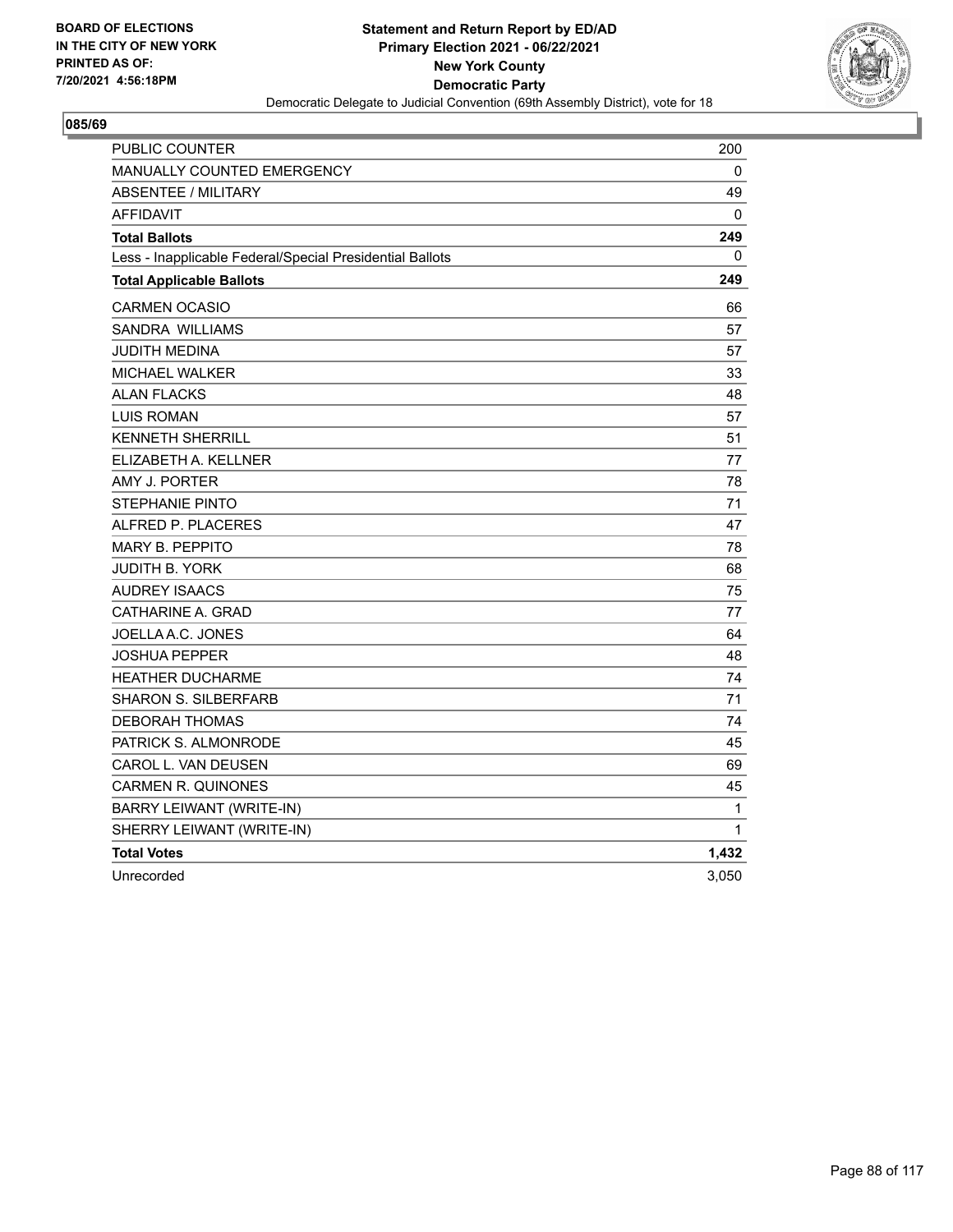

| <b>PUBLIC COUNTER</b>                                    | 398            |
|----------------------------------------------------------|----------------|
| MANUALLY COUNTED EMERGENCY                               | 0              |
| <b>ABSENTEE / MILITARY</b>                               | 71             |
| <b>AFFIDAVIT</b>                                         | 3              |
| <b>Total Ballots</b>                                     | 472            |
| Less - Inapplicable Federal/Special Presidential Ballots | 0              |
| <b>Total Applicable Ballots</b>                          | 472            |
| <b>CARMEN OCASIO</b>                                     | 104            |
| <b>SANDRA WILLIAMS</b>                                   | 105            |
| <b>JUDITH MEDINA</b>                                     | 109            |
| <b>MICHAEL WALKER</b>                                    | 69             |
| <b>ALAN FLACKS</b>                                       | 114            |
| <b>LUIS ROMAN</b>                                        | 116            |
| <b>KENNETH SHERRILL</b>                                  | 100            |
| ELIZABETH A. KELLNER                                     | 161            |
| AMY J. PORTER                                            | 156            |
| <b>STEPHANIE PINTO</b>                                   | 142            |
| ALFRED P. PLACERES                                       | 96             |
| <b>MARY B. PEPPITO</b>                                   | 178            |
| <b>JUDITH B. YORK</b>                                    | 149            |
| <b>AUDREY ISAACS</b>                                     | 146            |
| CATHARINE A. GRAD                                        | 162            |
| JOELLA A.C. JONES                                        | 132            |
| <b>JOSHUA PEPPER</b>                                     | 115            |
| <b>HEATHER DUCHARME</b>                                  | 151            |
| <b>SHARON S. SILBERFARB</b>                              | 139            |
| <b>DEBORAH THOMAS</b>                                    | 141            |
| PATRICK S. ALMONRODE                                     | 98             |
| CAROL L. VAN DEUSEN                                      | 143            |
| <b>CARMEN R. QUINONES</b>                                | 68             |
| AHSAN SAID KHAN (WRITE-IN)                               | 1              |
| JONATHAN LEVIN (WRITE-IN)                                | 1              |
| JOSEPH DARCY (WRITE-IN)                                  | $\mathbf{1}$   |
| MARY LYNCH (WRITE-IN)                                    | 1              |
| PATRICIA DARCY (WRITE-IN)                                | $\mathbf{1}$   |
| PAUL SHNEYER (WRITE-IN)                                  | 2              |
| PEGGY L. COLLEN (WRITE-IN)                               | 2              |
| PHILOMENA SAVARESE (WRITE-IN)                            | 1              |
| UNATTRIBUTABLE WRITE-IN (WRITE-IN)                       | $\overline{2}$ |
| <b>Total Votes</b>                                       | 2,906          |
| Unrecorded                                               | 5,590          |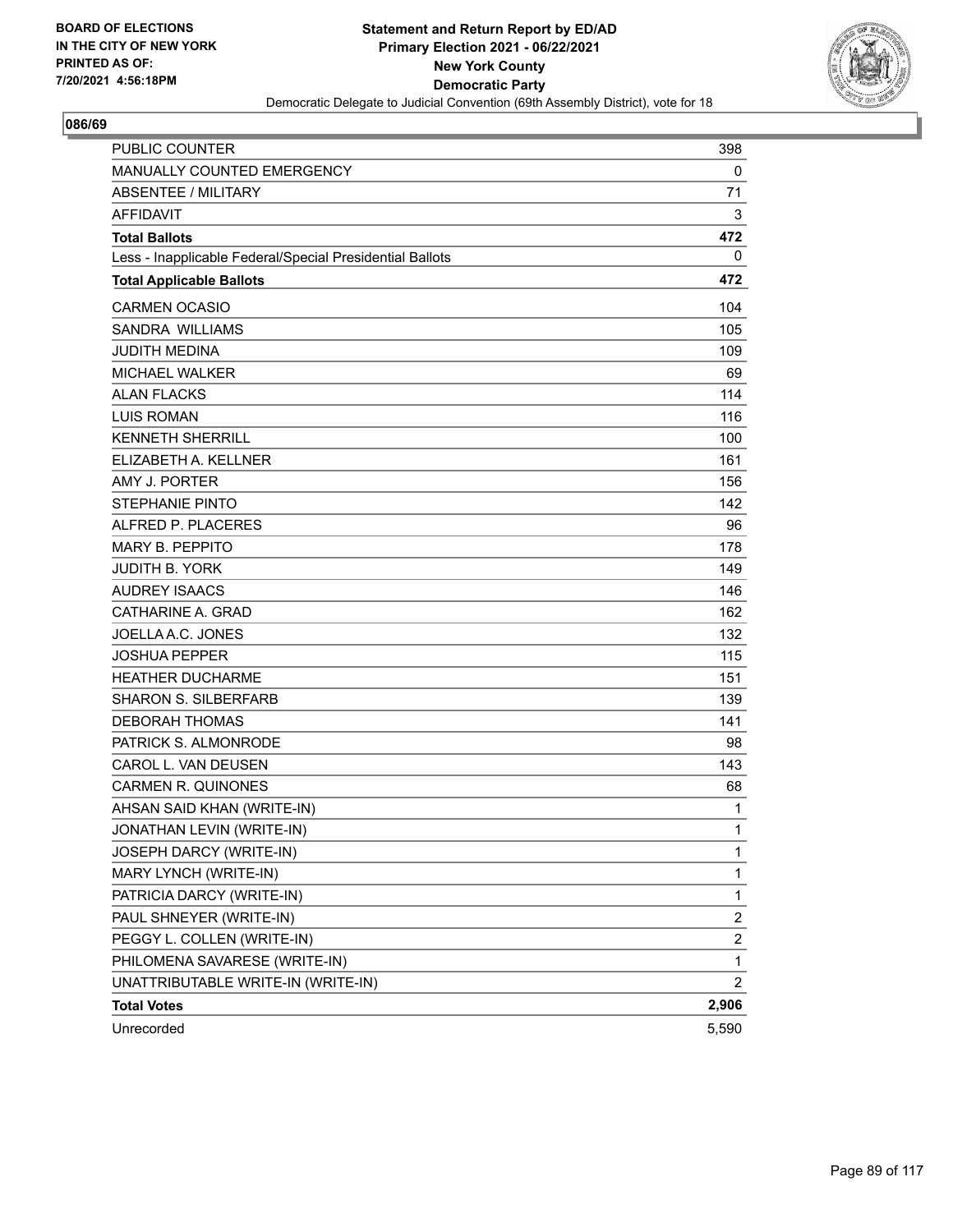

| <b>PUBLIC COUNTER</b>                                    | 311                     |
|----------------------------------------------------------|-------------------------|
| MANUALLY COUNTED EMERGENCY                               | 0                       |
| <b>ABSENTEE / MILITARY</b>                               | 50                      |
| <b>AFFIDAVIT</b>                                         | 3                       |
| <b>Total Ballots</b>                                     | 364                     |
| Less - Inapplicable Federal/Special Presidential Ballots | 0                       |
| <b>Total Applicable Ballots</b>                          | 364                     |
| <b>CARMEN OCASIO</b>                                     | 99                      |
| <b>SANDRA WILLIAMS</b>                                   | 93                      |
| <b>JUDITH MEDINA</b>                                     | 89                      |
| <b>MICHAEL WALKER</b>                                    | 53                      |
| <b>ALAN FLACKS</b>                                       | 105                     |
| <b>LUIS ROMAN</b>                                        | 109                     |
| <b>KENNETH SHERRILL</b>                                  | 102                     |
| ELIZABETH A. KELLNER                                     | 130                     |
| AMY J. PORTER                                            | 139                     |
| <b>STEPHANIE PINTO</b>                                   | 132                     |
| ALFRED P. PLACERES                                       | 89                      |
| <b>MARY B. PEPPITO</b>                                   | 134                     |
| <b>JUDITH B. YORK</b>                                    | 136                     |
| <b>AUDREY ISAACS</b>                                     | 138                     |
| CATHARINE A. GRAD                                        | 129                     |
| JOELLA A.C. JONES                                        | 128                     |
| <b>JOSHUA PEPPER</b>                                     | 100                     |
| <b>HEATHER DUCHARME</b>                                  | 137                     |
| <b>SHARON S. SILBERFARB</b>                              | 128                     |
| <b>DEBORAH THOMAS</b>                                    | 133                     |
| PATRICK S. ALMONRODE                                     | 89                      |
| CAROL L. VAN DEUSEN                                      | 126                     |
| <b>CARMEN R. QUINONES</b>                                | 64                      |
| ADAM PHILLIPS (WRITE-IN)                                 | 1                       |
| ALEX FRASER (WRITE-IN)                                   | 1                       |
| ALEXANDER GRANT SIMPSON (WRITE-IN)                       | $\mathbf{1}$            |
| ANN WURGDEN (WRITE-IN)                                   | 1                       |
| ARIANNA PHILLIPS (WRITE-IN)                              | 1                       |
| EVA NAVOW (WRITE-IN)                                     | 1                       |
| ISIDRA VEGA (WRITE-IN)                                   | 1                       |
| JENNIFER COLYER (WRITE-IN)                               | 1                       |
| NOAH PECHTER (WRITE-IN)                                  | 1                       |
| SUSAN STEMPLESKI (WRITE-IN)                              | 1                       |
| UNATTRIBUTABLE WRITE-IN (WRITE-IN)                       | $\overline{\mathbf{c}}$ |
| WILLIAM MILLER (WRITE-IN)                                | 1                       |
| <b>Total Votes</b>                                       | 2,595                   |
| Unrecorded                                               | 3,957                   |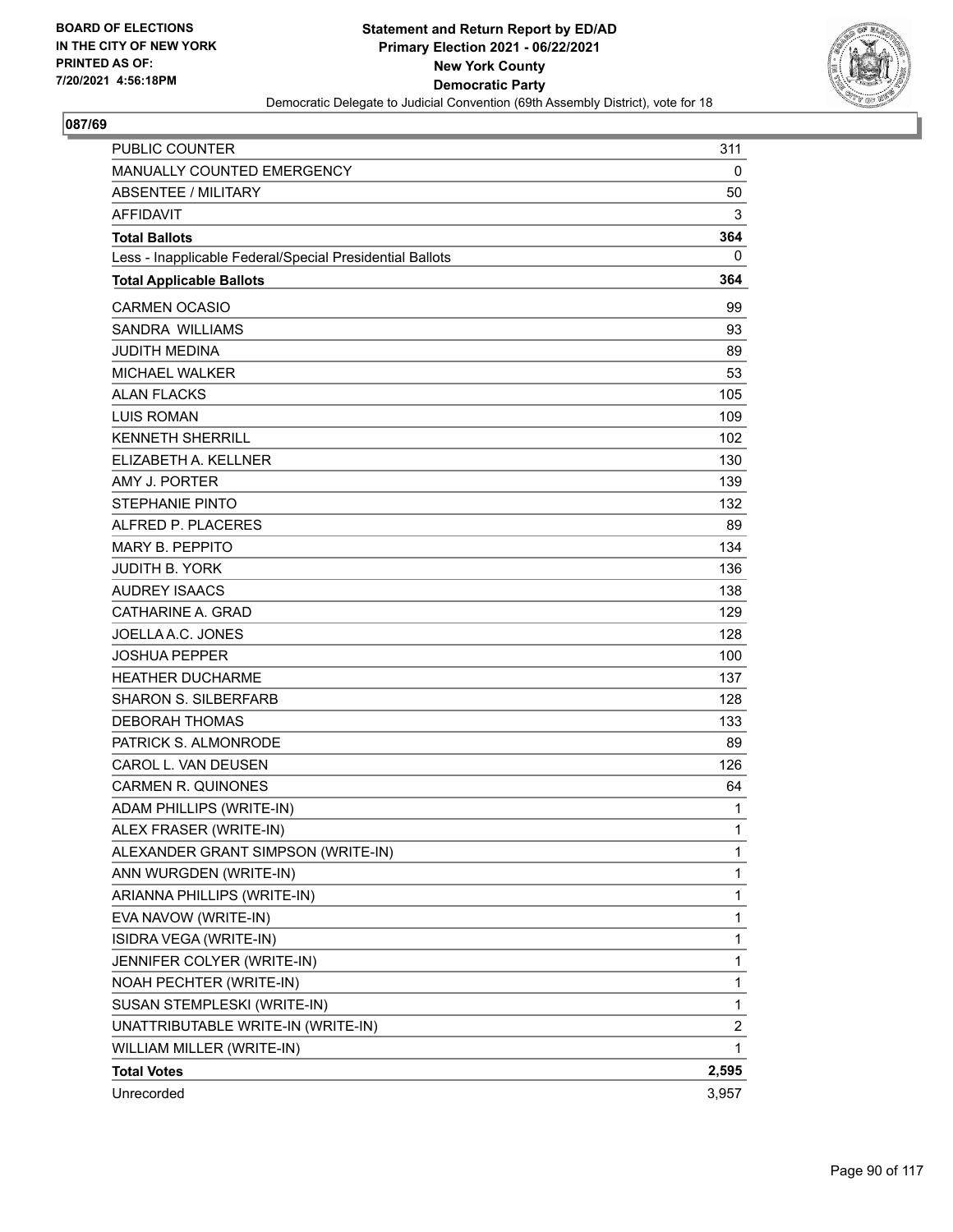

| PUBLIC COUNTER                                           | 76                |
|----------------------------------------------------------|-------------------|
| MANUALLY COUNTED EMERGENCY                               | 0                 |
| <b>ABSENTEE / MILITARY</b>                               | $\overline{7}$    |
| AFFIDAVIT                                                | $\mathbf 0$       |
| <b>Total Ballots</b>                                     | 83                |
| Less - Inapplicable Federal/Special Presidential Ballots | 0                 |
| <b>Total Applicable Ballots</b>                          | 83                |
| <b>CARMEN OCASIO</b>                                     | 19                |
| SANDRA WILLIAMS                                          | 17                |
| JUDITH MEDINA                                            | 15                |
| MICHAEL WALKER                                           | 9                 |
| <b>ALAN FLACKS</b>                                       | 17                |
| <b>LUIS ROMAN</b>                                        | 20                |
| <b>KENNETH SHERRILL</b>                                  | 18                |
| ELIZABETH A. KELLNER                                     | 25                |
| AMY J. PORTER                                            | 28                |
| <b>STEPHANIE PINTO</b>                                   | 24                |
| ALFRED P. PLACERES                                       | $12 \overline{ }$ |
| <b>MARY B. PEPPITO</b>                                   | 26                |
| <b>JUDITH B. YORK</b>                                    | 23                |
| <b>AUDREY ISAACS</b>                                     | 23                |
| CATHARINE A. GRAD                                        | 23                |
| JOELLA A.C. JONES                                        | 24                |
| JOSHUA PEPPER                                            | 17                |
| <b>HEATHER DUCHARME</b>                                  | 24                |
| <b>SHARON S. SILBERFARB</b>                              | 26                |
| <b>DEBORAH THOMAS</b>                                    | 23                |
| PATRICK S. ALMONRODE                                     | 17                |
| CAROL L. VAN DEUSEN                                      | 26                |
| <b>CARMEN R. QUINONES</b>                                | 9                 |
| RAYMOND WONG (WRITE-IN)                                  | 1                 |
| <b>Total Votes</b>                                       | 466               |
| Unrecorded                                               | 1,028             |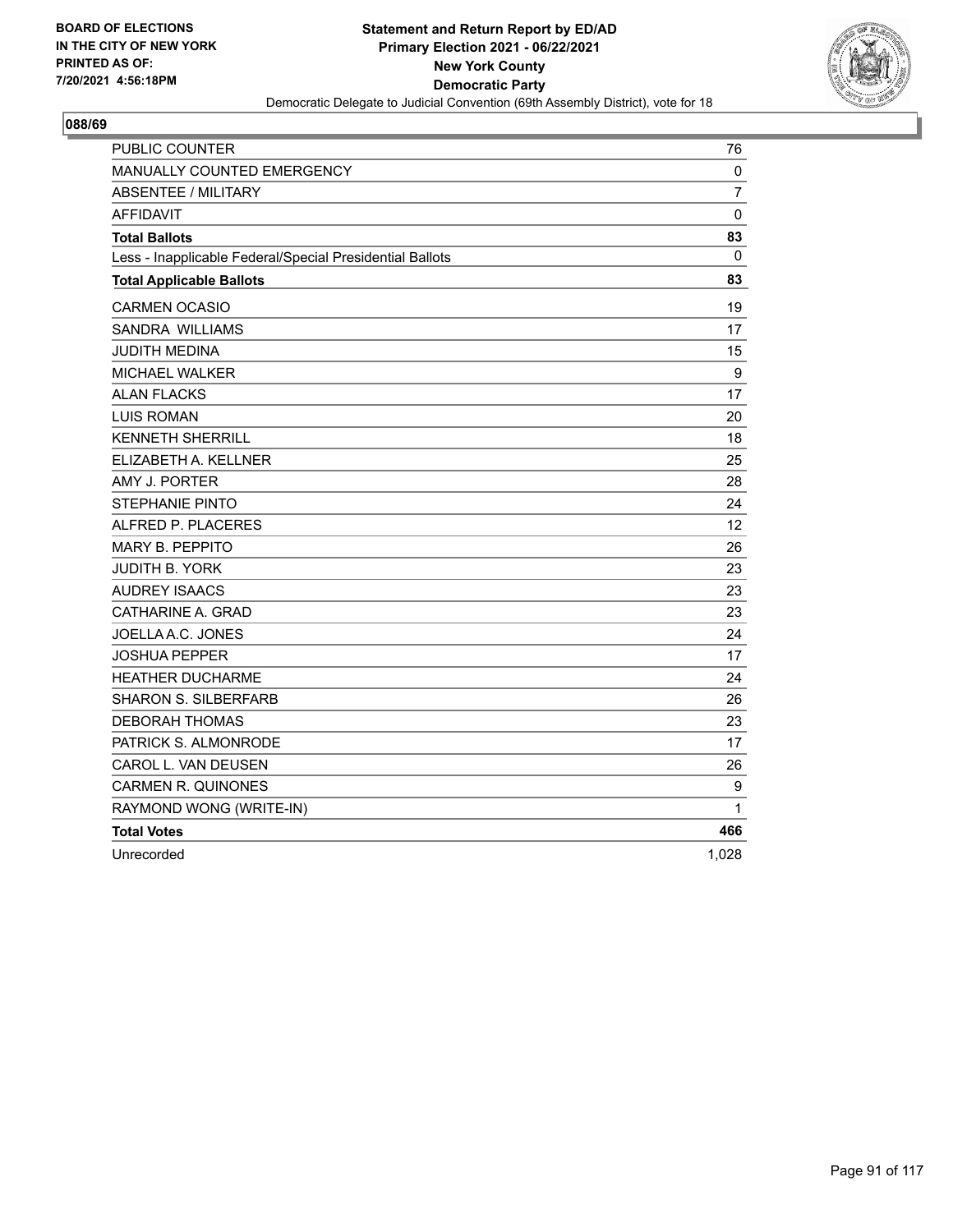

| PUBLIC COUNTER                                           | 182               |
|----------------------------------------------------------|-------------------|
| MANUALLY COUNTED EMERGENCY                               | 0                 |
| <b>ABSENTEE / MILITARY</b>                               | 14                |
| <b>AFFIDAVIT</b>                                         | 1                 |
| <b>Total Ballots</b>                                     | 197               |
| Less - Inapplicable Federal/Special Presidential Ballots | 0                 |
| <b>Total Applicable Ballots</b>                          | 197               |
| <b>CARMEN OCASIO</b>                                     | 45                |
| SANDRA WILLIAMS                                          | 29                |
| JUDITH MEDINA                                            | 19                |
| MICHAEL WALKER                                           | 22                |
| <b>ALAN FLACKS</b>                                       | 11                |
| <b>LUIS ROMAN</b>                                        | 12                |
| <b>KENNETH SHERRILL</b>                                  | 11                |
| ELIZABETH A. KELLNER                                     | 14                |
| AMY J. PORTER                                            | 18                |
| <b>STEPHANIE PINTO</b>                                   | 12                |
| ALFRED P. PLACERES                                       | 10                |
| <b>MARY B. PEPPITO</b>                                   | 15                |
| JUDITH B. YORK                                           | 15                |
| <b>AUDREY ISAACS</b>                                     | 15                |
| CATHARINE A. GRAD                                        | 14                |
| JOELLA A.C. JONES                                        | $12 \overline{ }$ |
| JOSHUA PEPPER                                            | 16                |
| <b>HEATHER DUCHARME</b>                                  | 8                 |
| <b>SHARON S. SILBERFARB</b>                              | 10                |
| <b>DEBORAH THOMAS</b>                                    | 22                |
| PATRICK S. ALMONRODE                                     | 12                |
| CAROL L. VAN DEUSEN                                      | 10                |
| <b>CARMEN R. QUINONES</b>                                | 34                |
| UNATTRIBUTABLE WRITE-IN (WRITE-IN)                       | 1                 |
| <b>Total Votes</b>                                       | 387               |
| Unrecorded                                               | 3,159             |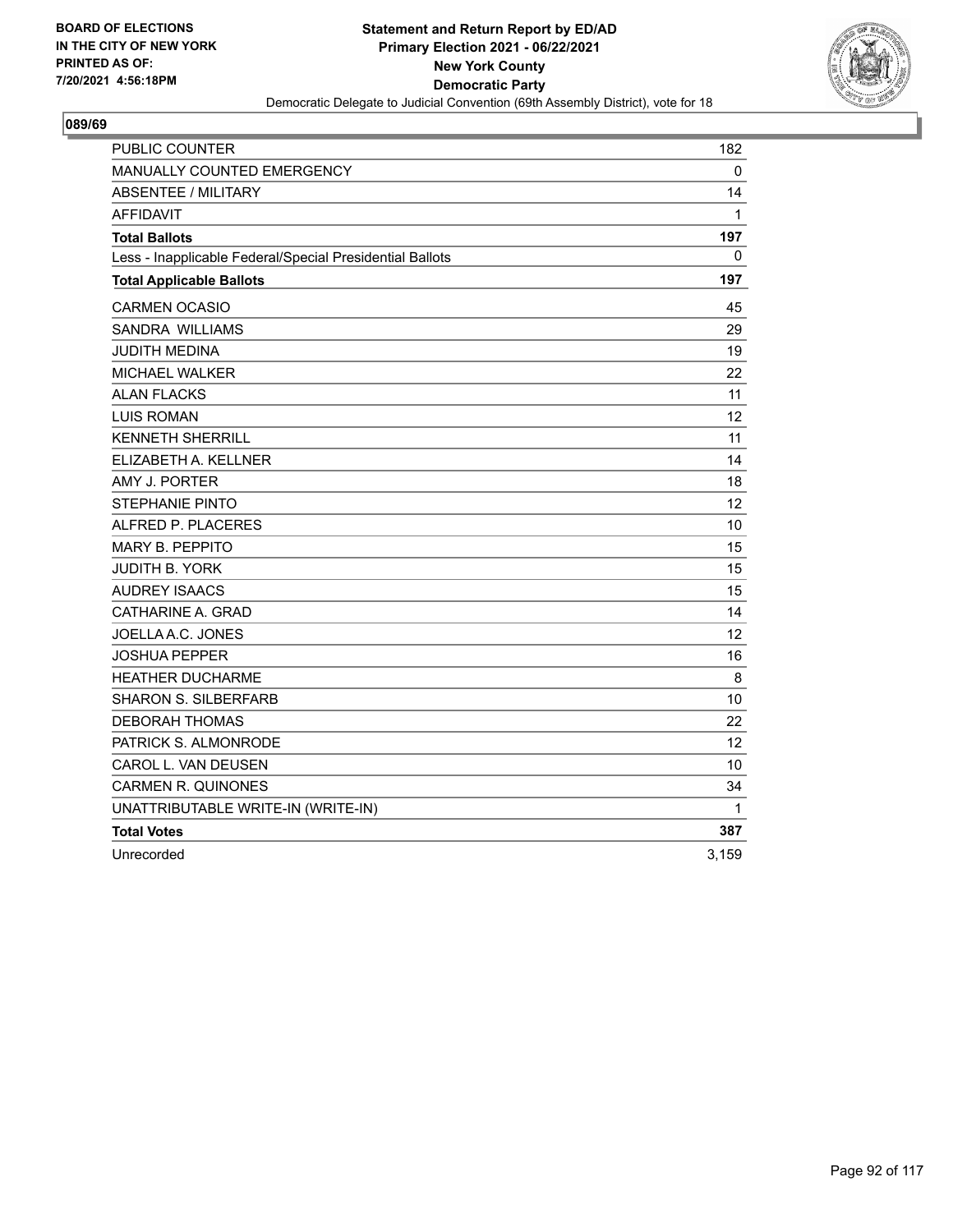

| <b>PUBLIC COUNTER</b>                                    | 339   |
|----------------------------------------------------------|-------|
| <b>MANUALLY COUNTED EMERGENCY</b>                        | 0     |
| <b>ABSENTEE / MILITARY</b>                               | 58    |
| <b>AFFIDAVIT</b>                                         | 0     |
| <b>Total Ballots</b>                                     | 397   |
| Less - Inapplicable Federal/Special Presidential Ballots | 0     |
| <b>Total Applicable Ballots</b>                          | 397   |
| <b>CARMEN OCASIO</b>                                     | 106   |
| <b>SANDRA WILLIAMS</b>                                   | 94    |
| <b>JUDITH MEDINA</b>                                     | 84    |
| <b>MICHAEL WALKER</b>                                    | 54    |
| <b>ALAN FLACKS</b>                                       | 77    |
| <b>LUIS ROMAN</b>                                        | 90    |
| <b>KENNETH SHERRILL</b>                                  | 82    |
| ELIZABETH A. KELLNER                                     | 111   |
| AMY J. PORTER                                            | 115   |
| <b>STEPHANIE PINTO</b>                                   | 114   |
| ALFRED P. PLACERES                                       | 71    |
| MARY B. PEPPITO                                          | 110   |
| JUDITH B. YORK                                           | 105   |
| <b>AUDREY ISAACS</b>                                     | 105   |
| CATHARINE A. GRAD                                        | 116   |
| JOELLA A.C. JONES                                        | 111   |
| <b>JOSHUA PEPPER</b>                                     | 81    |
| <b>HEATHER DUCHARME</b>                                  | 109   |
| <b>SHARON S. SILBERFARB</b>                              | 103   |
| <b>DEBORAH THOMAS</b>                                    | 100   |
| PATRICK S. ALMONRODE                                     | 75    |
| CAROL L. VAN DEUSEN                                      | 98    |
| <b>CARMEN R. QUINONES</b>                                | 62    |
| ADAM KINERY (WRITE-IN)                                   | 1     |
| LEE BOLLINGER (WRITE-IN)                                 | 1     |
| UNATTRIBUTABLE WRITE-IN (WRITE-IN)                       | 6     |
| <b>Total Votes</b>                                       | 2,181 |
| Unrecorded                                               | 4,965 |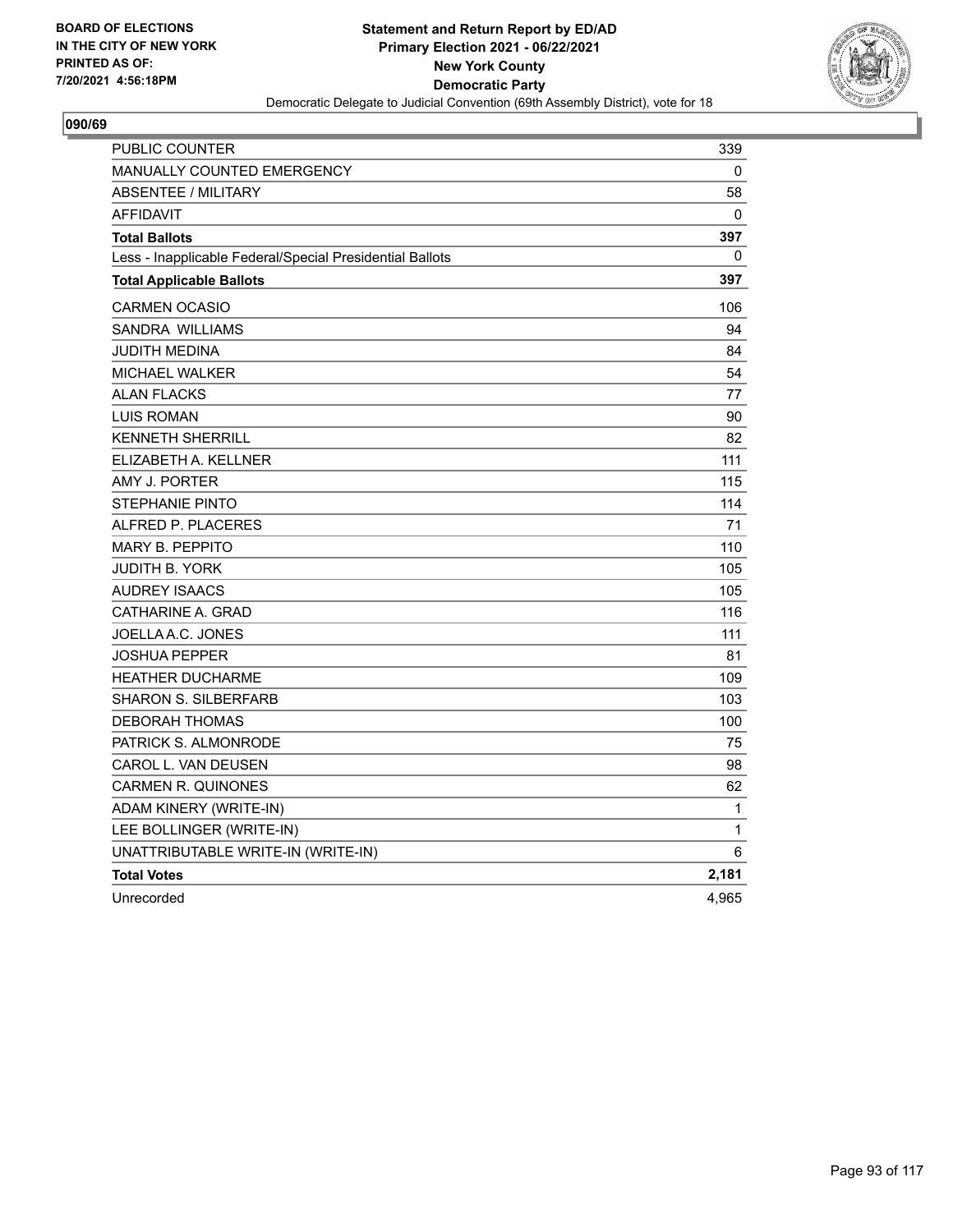

| <b>PUBLIC COUNTER</b>                                    | 165   |
|----------------------------------------------------------|-------|
| MANUALLY COUNTED EMERGENCY                               | 0     |
| <b>ABSENTEE / MILITARY</b>                               | 41    |
| <b>AFFIDAVIT</b>                                         | 0     |
| <b>Total Ballots</b>                                     | 206   |
| Less - Inapplicable Federal/Special Presidential Ballots | 0     |
| <b>Total Applicable Ballots</b>                          | 206   |
| <b>CARMEN OCASIO</b>                                     | 60    |
| SANDRA WILLIAMS                                          | 51    |
| <b>JUDITH MEDINA</b>                                     | 50    |
| <b>MICHAEL WALKER</b>                                    | 27    |
| <b>ALAN FLACKS</b>                                       | 39    |
| <b>LUIS ROMAN</b>                                        | 51    |
| <b>KENNETH SHERRILL</b>                                  | 33    |
| ELIZABETH A. KELLNER                                     | 60    |
| AMY J. PORTER                                            | 63    |
| STEPHANIE PINTO                                          | 59    |
| ALFRED P. PLACERES                                       | 36    |
| <b>MARY B. PEPPITO</b>                                   | 58    |
| <b>JUDITH B. YORK</b>                                    | 57    |
| <b>AUDREY ISAACS</b>                                     | 57    |
| CATHARINE A. GRAD                                        | 57    |
| JOELLA A.C. JONES                                        | 53    |
| <b>JOSHUA PEPPER</b>                                     | 42    |
| <b>HEATHER DUCHARME</b>                                  | 54    |
| <b>SHARON S. SILBERFARB</b>                              | 50    |
| <b>DEBORAH THOMAS</b>                                    | 55    |
| PATRICK S. ALMONRODE                                     | 34    |
| CAROL L. VAN DEUSEN                                      | 51    |
| <b>CARMEN R. QUINONES</b>                                | 36    |
| <b>Total Votes</b>                                       | 1,133 |
| Unrecorded                                               | 2,575 |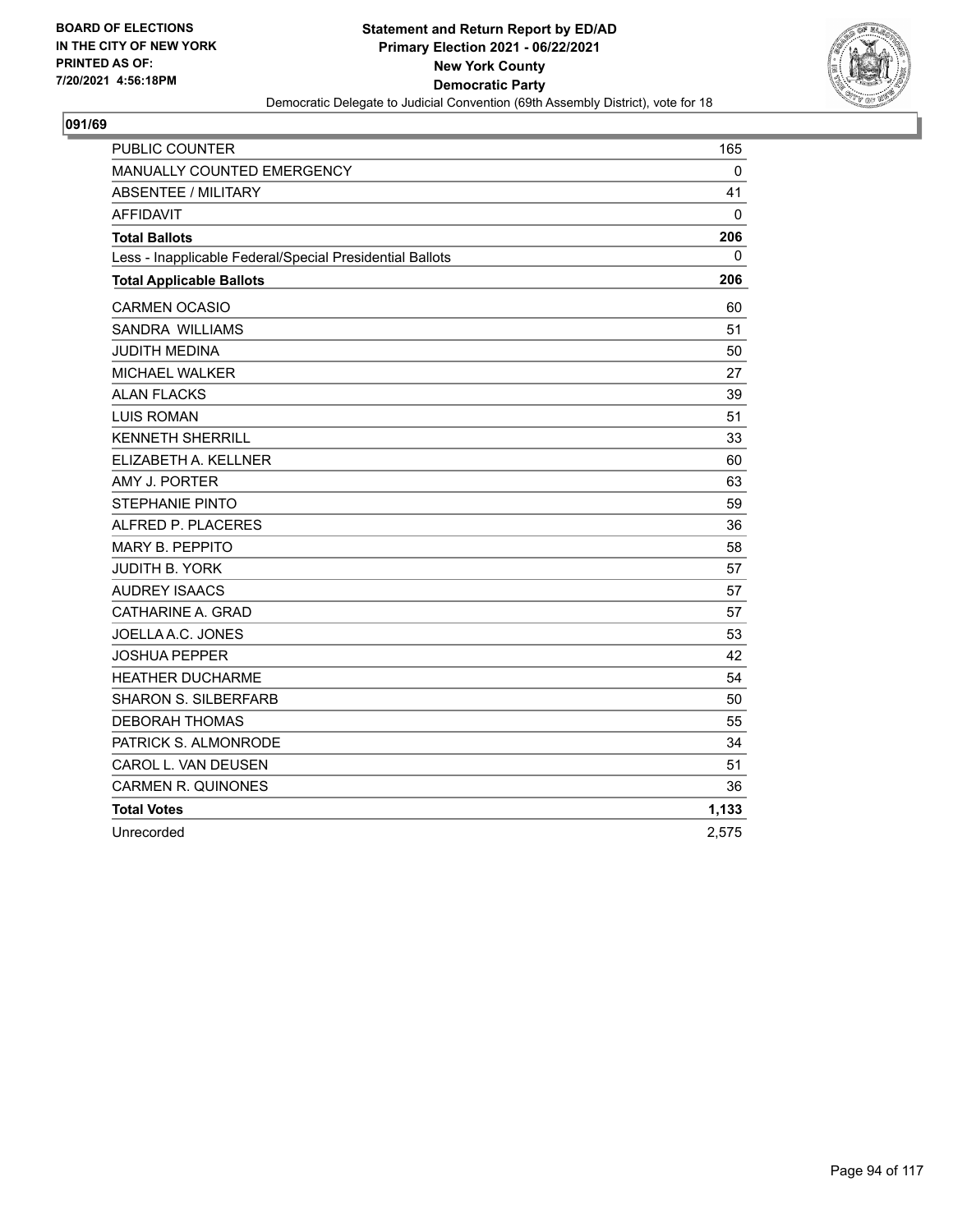

| PUBLIC COUNTER                                           | 286            |
|----------------------------------------------------------|----------------|
| <b>MANUALLY COUNTED EMERGENCY</b>                        | 0              |
| <b>ABSENTEE / MILITARY</b>                               | 64             |
| <b>AFFIDAVIT</b>                                         | 0              |
| <b>Total Ballots</b>                                     | 350            |
| Less - Inapplicable Federal/Special Presidential Ballots | 0              |
| <b>Total Applicable Ballots</b>                          | 350            |
| <b>CARMEN OCASIO</b>                                     | 80             |
| <b>SANDRA WILLIAMS</b>                                   | 64             |
| JUDITH MEDINA                                            | 61             |
| <b>MICHAEL WALKER</b>                                    | 32             |
| <b>ALAN FLACKS</b>                                       | 72             |
| <b>LUIS ROMAN</b>                                        | 84             |
| <b>KENNETH SHERRILL</b>                                  | 68             |
| ELIZABETH A. KELLNER                                     | 110            |
| AMY J. PORTER                                            | 108            |
| <b>STEPHANIE PINTO</b>                                   | 99             |
| ALFRED P. PLACERES                                       | 75             |
| <b>MARY B. PEPPITO</b>                                   | 101            |
| <b>JUDITH B. YORK</b>                                    | 96             |
| <b>AUDREY ISAACS</b>                                     | 97             |
| CATHARINE A. GRAD                                        | 107            |
| JOELLA A.C. JONES                                        | 86             |
| JOSHUA PEPPER                                            | 74             |
| <b>HEATHER DUCHARME</b>                                  | 94             |
| <b>SHARON S. SILBERFARB</b>                              | 88             |
| <b>DEBORAH THOMAS</b>                                    | 96             |
| PATRICK S. ALMONRODE                                     | 71             |
| CAROL L. VAN DEUSEN                                      | 87             |
| <b>CARMEN R. QUINONES</b>                                | 55             |
| DELPHINE S. TAYLOR (WRITE-IN)                            | 1              |
| JOHN BARITA (WRITE-IN)                                   | 1              |
| UNATTRIBUTABLE WRITE-IN (WRITE-IN)                       | $\overline{7}$ |
| <b>Total Votes</b>                                       | 1,914          |
| Unrecorded                                               | 4,386          |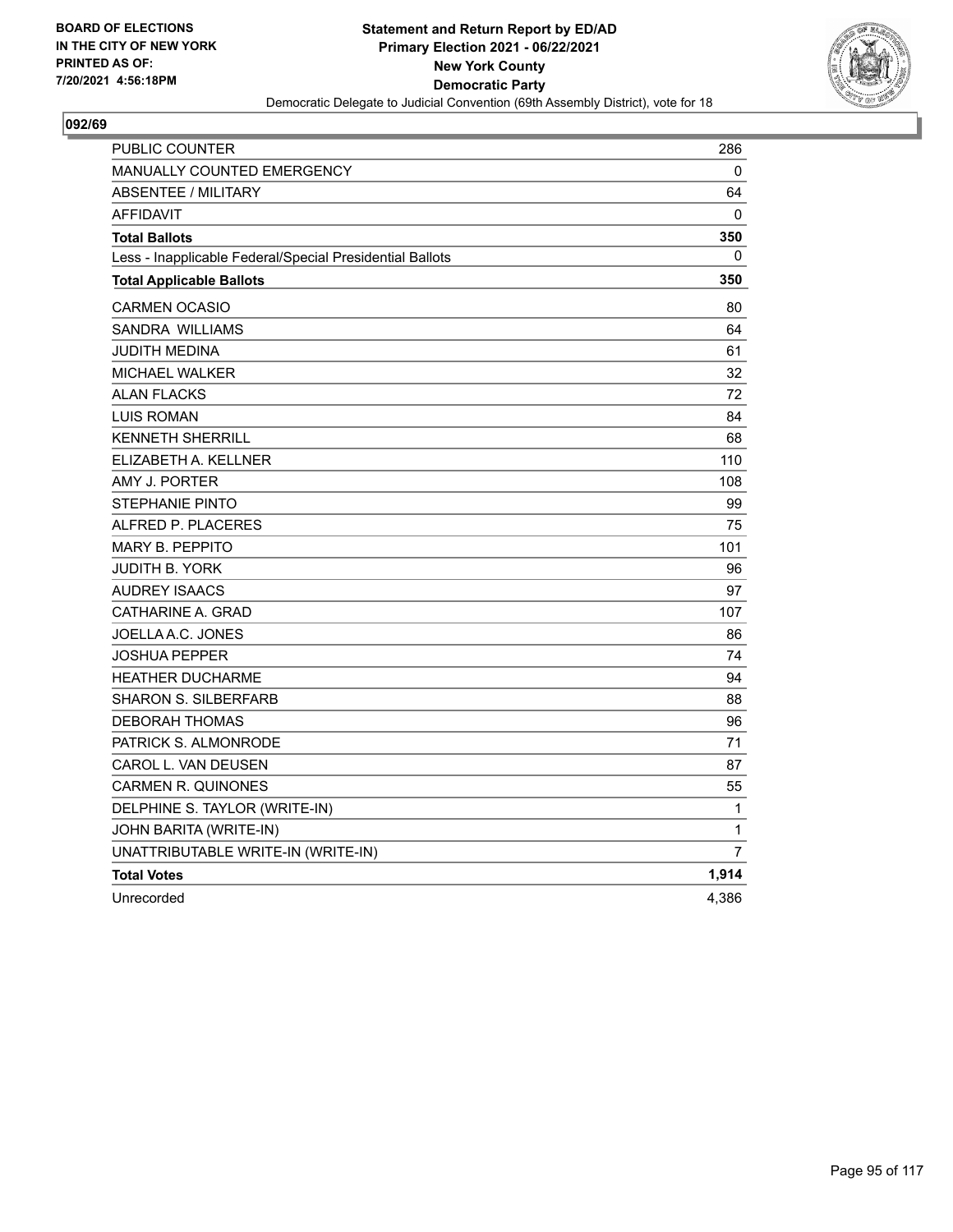

| PUBLIC COUNTER                                           | 395          |
|----------------------------------------------------------|--------------|
| <b>MANUALLY COUNTED EMERGENCY</b>                        | 0            |
| ABSENTEE / MILITARY                                      | 69           |
| <b>AFFIDAVIT</b>                                         | 1            |
| <b>Total Ballots</b>                                     | 465          |
| Less - Inapplicable Federal/Special Presidential Ballots | $\mathbf{0}$ |
| <b>Total Applicable Ballots</b>                          | 465          |
| <b>CARMEN OCASIO</b>                                     | 100          |
| <b>SANDRA WILLIAMS</b>                                   | 91           |
| <b>JUDITH MEDINA</b>                                     | 101          |
| <b>MICHAEL WALKER</b>                                    | 63           |
| <b>ALAN FLACKS</b>                                       | 110          |
| <b>LUIS ROMAN</b>                                        | 124          |
| KENNETH SHERRILL                                         | 112          |
| ELIZABETH A. KELLNER                                     | 160          |
| AMY J. PORTER                                            | 154          |
| <b>STEPHANIE PINTO</b>                                   | 153          |
| ALFRED P. PLACERES                                       | 113          |
| <b>MARY B. PEPPITO</b>                                   | 153          |
| JUDITH B. YORK                                           | 145          |
| <b>AUDREY ISAACS</b>                                     | 150          |
| CATHARINE A. GRAD                                        | 167          |
| JOELLA A.C. JONES                                        | 136          |
| JOSHUA PEPPER                                            | 105          |
| <b>HEATHER DUCHARME</b>                                  | 145          |
| <b>SHARON S. SILBERFARB</b>                              | 138          |
| <b>DEBORAH THOMAS</b>                                    | 137          |
| PATRICK S. ALMONRODE                                     | 115          |
| CAROL L. VAN DEUSEN                                      | 142          |
| CARMEN R. QUINONES                                       | 66           |
| CYNTHIA DOTY (WRITE-IN)                                  | 1            |
| ROBERT BOTFIELD (WRITE-IN)                               | 1            |
| UNATTRIBUTABLE WRITE-IN (WRITE-IN)                       | 1            |
| <b>Total Votes</b>                                       | 2,883        |
| Unrecorded                                               | 5.487        |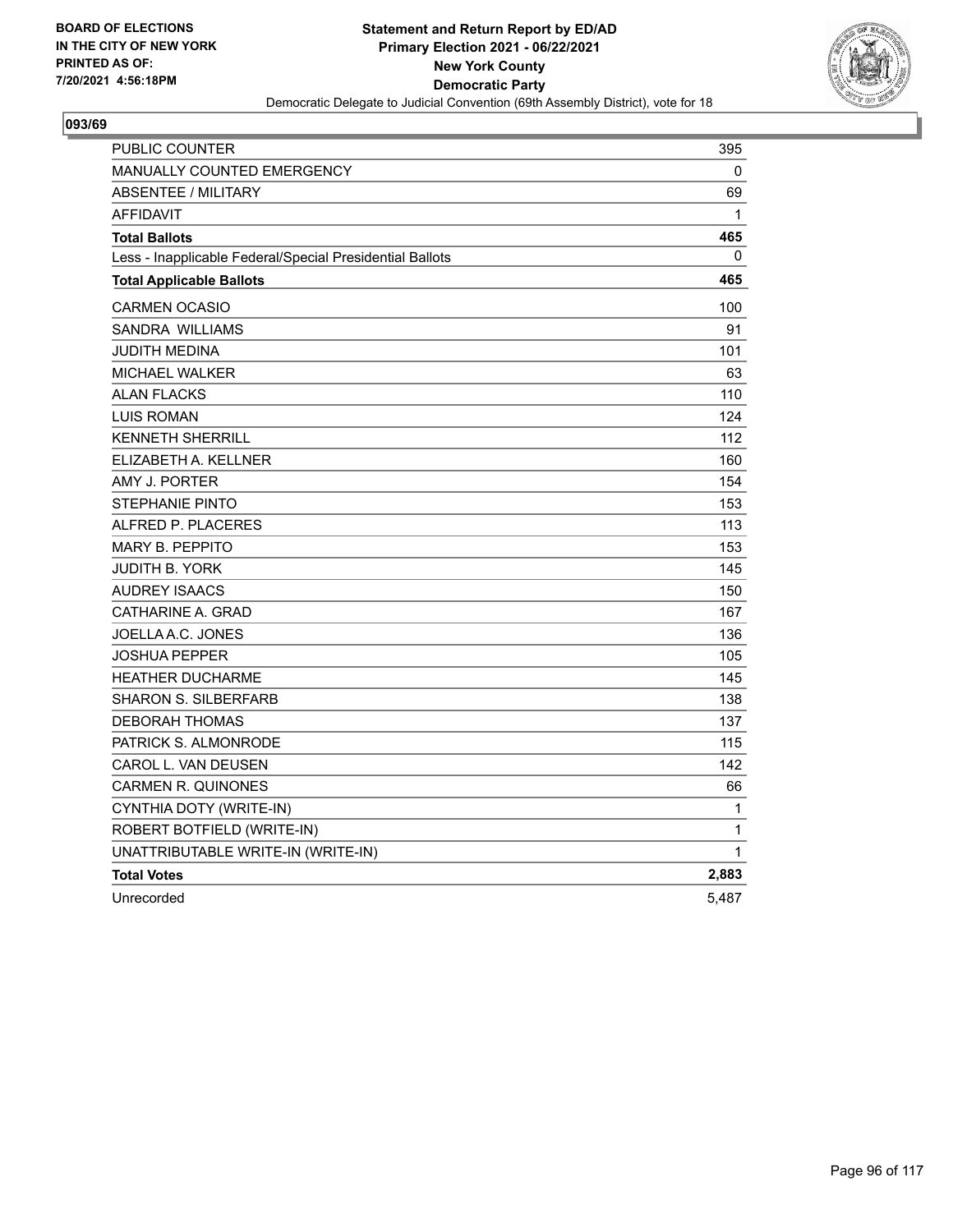

| PUBLIC COUNTER                                           | 117            |
|----------------------------------------------------------|----------------|
| MANUALLY COUNTED EMERGENCY                               | 0              |
| <b>ABSENTEE / MILITARY</b>                               | 25             |
| <b>AFFIDAVIT</b>                                         | 1              |
| <b>Total Ballots</b>                                     | 143            |
| Less - Inapplicable Federal/Special Presidential Ballots | 0              |
| <b>Total Applicable Ballots</b>                          | 143            |
| <b>CARMEN OCASIO</b>                                     | 24             |
| SANDRA WILLIAMS                                          | 21             |
| JUDITH MEDINA                                            | 23             |
| MICHAEL WALKER                                           | $\overline{7}$ |
| <b>ALAN FLACKS</b>                                       | 18             |
| <b>LUIS ROMAN</b>                                        | 23             |
| <b>KENNETH SHERRILL</b>                                  | 18             |
| ELIZABETH A. KELLNER                                     | 28             |
| AMY J. PORTER                                            | 28             |
| <b>STEPHANIE PINTO</b>                                   | 27             |
| ALFRED P. PLACERES                                       | 17             |
| <b>MARY B. PEPPITO</b>                                   | 29             |
| <b>JUDITH B. YORK</b>                                    | 27             |
| <b>AUDREY ISAACS</b>                                     | 25             |
| CATHARINE A. GRAD                                        | 34             |
| JOELLA A.C. JONES                                        | 24             |
| JOSHUA PEPPER                                            | 18             |
| <b>HEATHER DUCHARME</b>                                  | 29             |
| <b>SHARON S. SILBERFARB</b>                              | 26             |
| <b>DEBORAH THOMAS</b>                                    | 29             |
| PATRICK S. ALMONRODE                                     | 17             |
| CAROL L. VAN DEUSEN                                      | 27             |
| <b>CARMEN R. QUINONES</b>                                | 15             |
| UNATTRIBUTABLE WRITE-IN (WRITE-IN)                       | 1              |
| <b>Total Votes</b>                                       | 535            |
| Unrecorded                                               | 2,039          |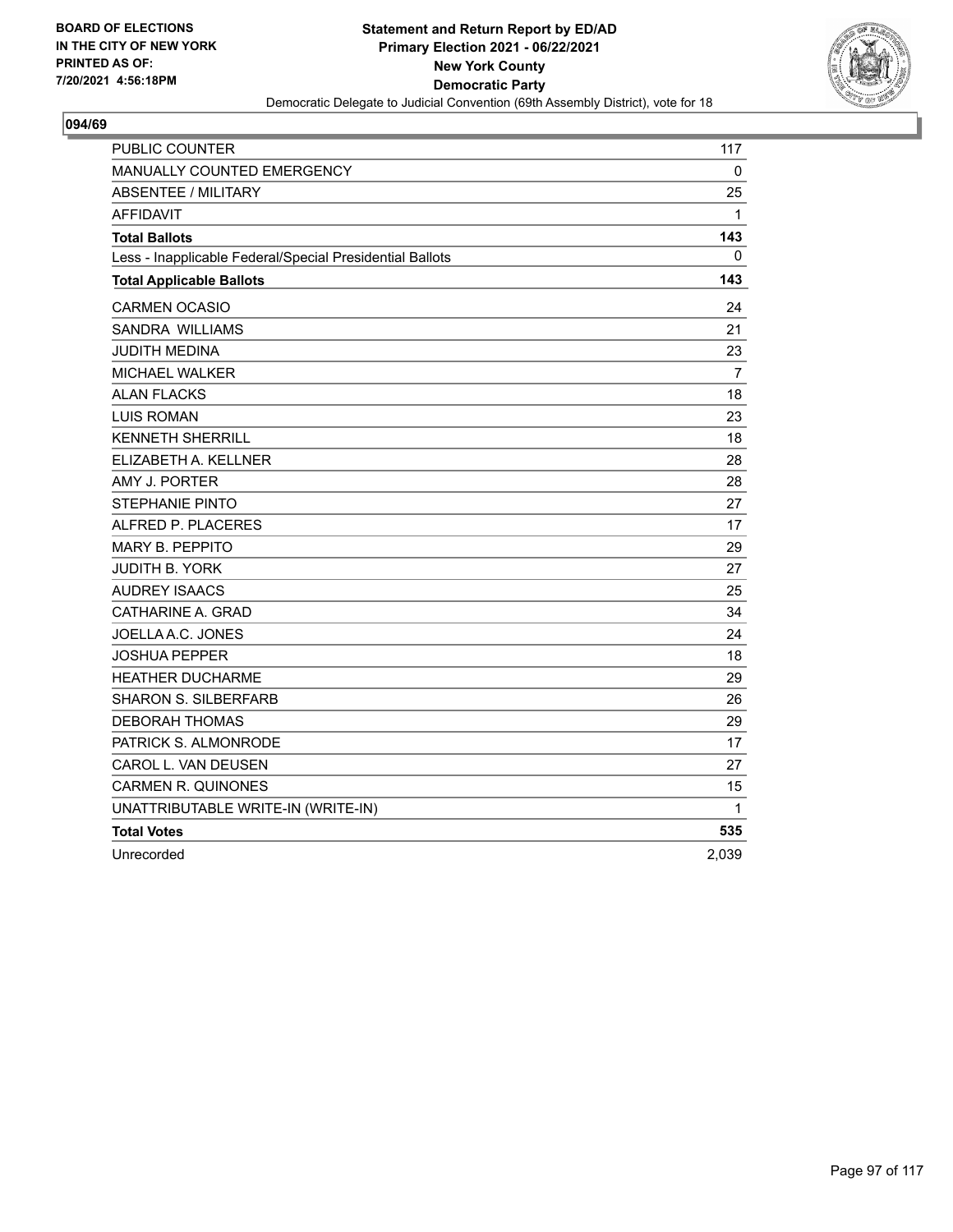

| PUBLIC COUNTER                                           | 313          |
|----------------------------------------------------------|--------------|
| MANUALLY COUNTED EMERGENCY                               | 0            |
| <b>ABSENTEE / MILITARY</b>                               | 45           |
| <b>AFFIDAVIT</b>                                         | 3            |
| <b>Total Ballots</b>                                     | 361          |
| Less - Inapplicable Federal/Special Presidential Ballots | 0            |
| <b>Total Applicable Ballots</b>                          | 361          |
| <b>CARMEN OCASIO</b>                                     | 98           |
| SANDRA WILLIAMS                                          | 83           |
| JUDITH MEDINA                                            | 82           |
| <b>MICHAEL WALKER</b>                                    | 47           |
| <b>ALAN FLACKS</b>                                       | 61           |
| <b>LUIS ROMAN</b>                                        | 67           |
| <b>KENNETH SHERRILL</b>                                  | 58           |
| ELIZABETH A. KELLNER                                     | 99           |
| AMY J. PORTER                                            | 100          |
| <b>STEPHANIE PINTO</b>                                   | 91           |
| ALFRED P. PLACERES                                       | 52           |
| <b>MARY B. PEPPITO</b>                                   | 89           |
| <b>JUDITH B. YORK</b>                                    | 91           |
| <b>AUDREY ISAACS</b>                                     | 88           |
| CATHARINE A. GRAD                                        | 90           |
| JOELLA A.C. JONES                                        | 89           |
| <b>JOSHUA PEPPER</b>                                     | 61           |
| <b>HEATHER DUCHARME</b>                                  | 91           |
| <b>SHARON S. SILBERFARB</b>                              | 82           |
| <b>DEBORAH THOMAS</b>                                    | 81           |
| PATRICK S. ALMONRODE                                     | 47           |
| CAROL L. VAN DEUSEN                                      | 73           |
| <b>CARMEN R. QUINONES</b>                                | 58           |
| ANASTISIA KURY (WRITE-IN)                                | $\mathbf{1}$ |
| ETHAN KRASNOO (WRITE-IN)                                 | $\mathbf{1}$ |
| JOHN J. KENNY (WRITE-IN)                                 | 1            |
| NAEHDM SICHERMAN (WRITE-IN)                              | 1            |
| <b>Total Votes</b>                                       | 1,782        |
| Unrecorded                                               | 4,716        |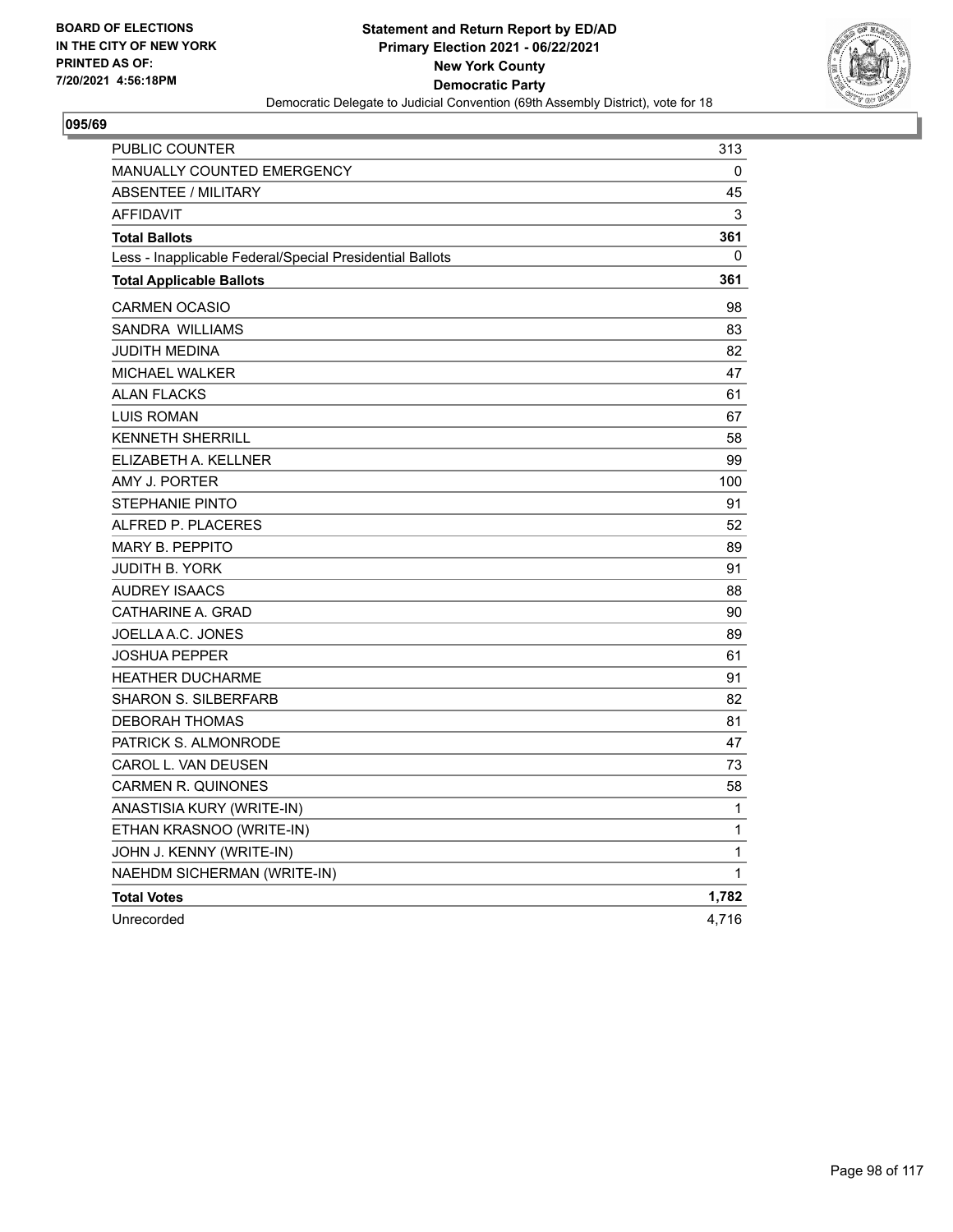

| <b>PUBLIC COUNTER</b>                                    | 10                      |
|----------------------------------------------------------|-------------------------|
| MANUALLY COUNTED EMERGENCY                               | 0                       |
| <b>ABSENTEE / MILITARY</b>                               | $\mathbf 0$             |
| <b>AFFIDAVIT</b>                                         | $\mathbf 0$             |
| <b>Total Ballots</b>                                     | 10                      |
| Less - Inapplicable Federal/Special Presidential Ballots | $\mathbf{0}$            |
| <b>Total Applicable Ballots</b>                          | 10                      |
| <b>CARMEN OCASIO</b>                                     | 6                       |
| SANDRA WILLIAMS                                          | 4                       |
| <b>JUDITH MEDINA</b>                                     | 5                       |
| MICHAEL WALKER                                           | $\overline{\mathbf{4}}$ |
| <b>ALAN FLACKS</b>                                       | 4                       |
| <b>LUIS ROMAN</b>                                        | 4                       |
| <b>KENNETH SHERRILL</b>                                  | 5                       |
| ELIZABETH A. KELLNER                                     | $\,6$                   |
| AMY J. PORTER                                            | 5                       |
| <b>STEPHANIE PINTO</b>                                   | $\sqrt{5}$              |
| ALFRED P. PLACERES                                       | 5                       |
| <b>MARY B. PEPPITO</b>                                   | 6                       |
| <b>JUDITH B. YORK</b>                                    | 5                       |
| <b>AUDREY ISAACS</b>                                     | 6                       |
| CATHARINE A. GRAD                                        | $\,6\,$                 |
| JOELLA A.C. JONES                                        | 4                       |
| <b>JOSHUA PEPPER</b>                                     | 5                       |
| <b>HEATHER DUCHARME</b>                                  | 5                       |
| <b>SHARON S. SILBERFARB</b>                              | 4                       |
| <b>DEBORAH THOMAS</b>                                    | 4                       |
| PATRICK S. ALMONRODE                                     | 4                       |
| CAROL L. VAN DEUSEN                                      | $\overline{\mathbf{4}}$ |
| <b>CARMEN R. QUINONES</b>                                | 1                       |
| <b>Total Votes</b>                                       | 107                     |
| Unrecorded                                               | 73                      |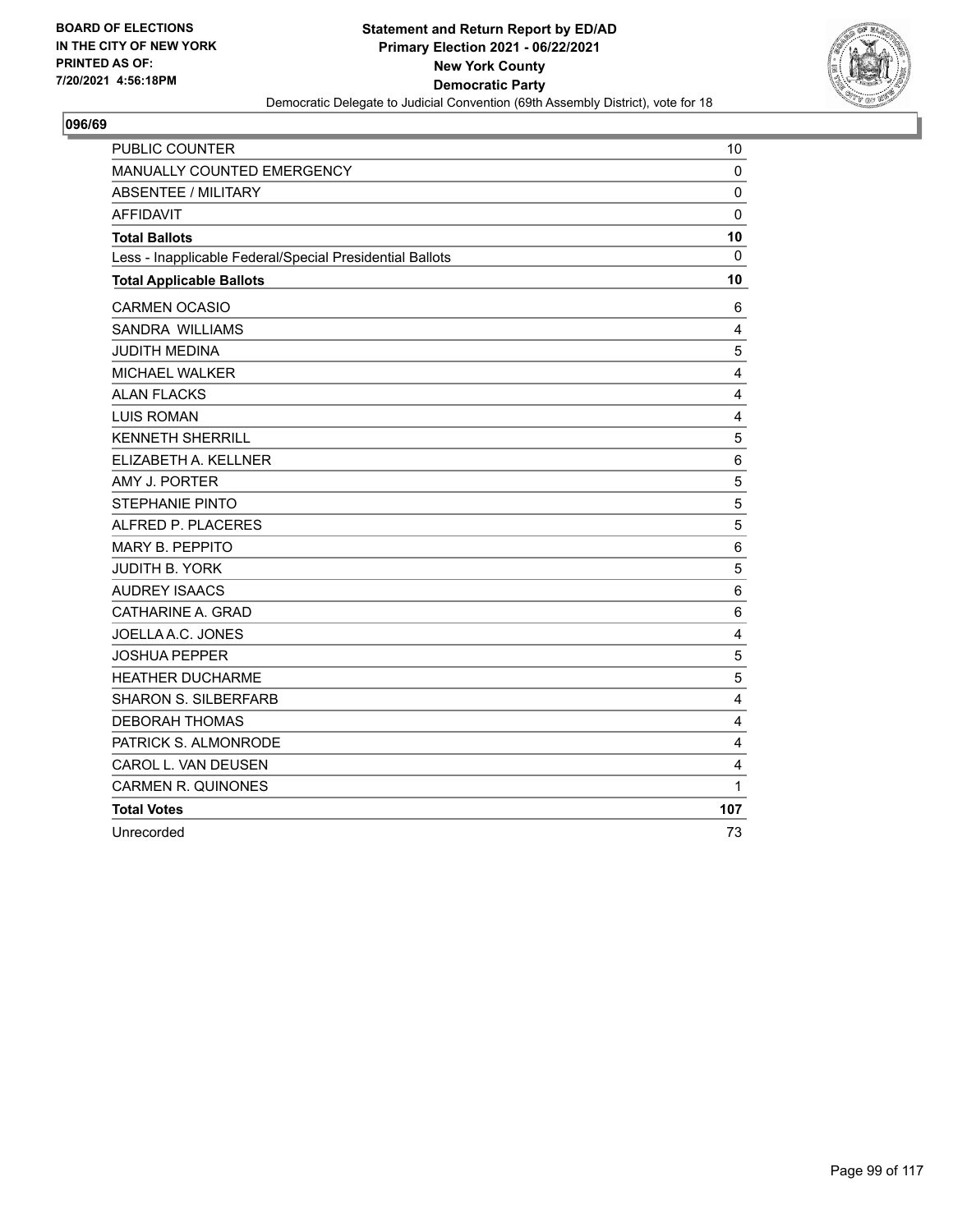

| <b>PUBLIC COUNTER</b>                                    | 150                     |
|----------------------------------------------------------|-------------------------|
| MANUALLY COUNTED EMERGENCY                               | 0                       |
| <b>ABSENTEE / MILITARY</b>                               | 20                      |
| <b>AFFIDAVIT</b>                                         | 0                       |
| <b>Total Ballots</b>                                     | 170                     |
| Less - Inapplicable Federal/Special Presidential Ballots | 0                       |
| <b>Total Applicable Ballots</b>                          | 170                     |
| <b>CARMEN OCASIO</b>                                     | 53                      |
| SANDRA WILLIAMS                                          | 39                      |
| <b>JUDITH MEDINA</b>                                     | 40                      |
| <b>MICHAEL WALKER</b>                                    | 26                      |
| <b>ALAN FLACKS</b>                                       | 25                      |
| <b>LUIS ROMAN</b>                                        | 35                      |
| <b>KENNETH SHERRILL</b>                                  | 27                      |
| ELIZABETH A. KELLNER                                     | 44                      |
| AMY J. PORTER                                            | 41                      |
| <b>STEPHANIE PINTO</b>                                   | 44                      |
| ALFRED P. PLACERES                                       | 24                      |
| <b>MARY B. PEPPITO</b>                                   | 39                      |
| <b>JUDITH B. YORK</b>                                    | 46                      |
| <b>AUDREY ISAACS</b>                                     | 43                      |
| CATHARINE A. GRAD                                        | 35                      |
| JOELLA A.C. JONES                                        | 42                      |
| <b>JOSHUA PEPPER</b>                                     | 30                      |
| <b>HEATHER DUCHARME</b>                                  | 39                      |
| <b>SHARON S. SILBERFARB</b>                              | 34                      |
| <b>DEBORAH THOMAS</b>                                    | 42                      |
| PATRICK S. ALMONRODE                                     | 25                      |
| CAROL L. VAN DEUSEN                                      | 38                      |
| <b>CARMEN R. QUINONES</b>                                | 40                      |
| ADAM MLODOZENICE (WRITE-IN)                              | 1                       |
| <b>ANTHONY EANGEL (WRITE-IN)</b>                         | 1                       |
| ELOM AMEMATERO (WRITE-IN)                                | $\mathbf{1}$            |
| LUCAS LARSON (WRITE-IN)                                  | 1                       |
| MATHILDE DAVIS (WRITE-IN)                                | 1                       |
| MICHAEL BLOOMBERG (WRITE-IN)                             | 1                       |
| OMER SEMAN (WRITE-IN)                                    | $\overline{\mathbf{c}}$ |
| QUINCY PRINESA (WRITE-IN)                                | 1                       |
| <b>Total Votes</b>                                       | 860                     |
| Unrecorded                                               | 2,200                   |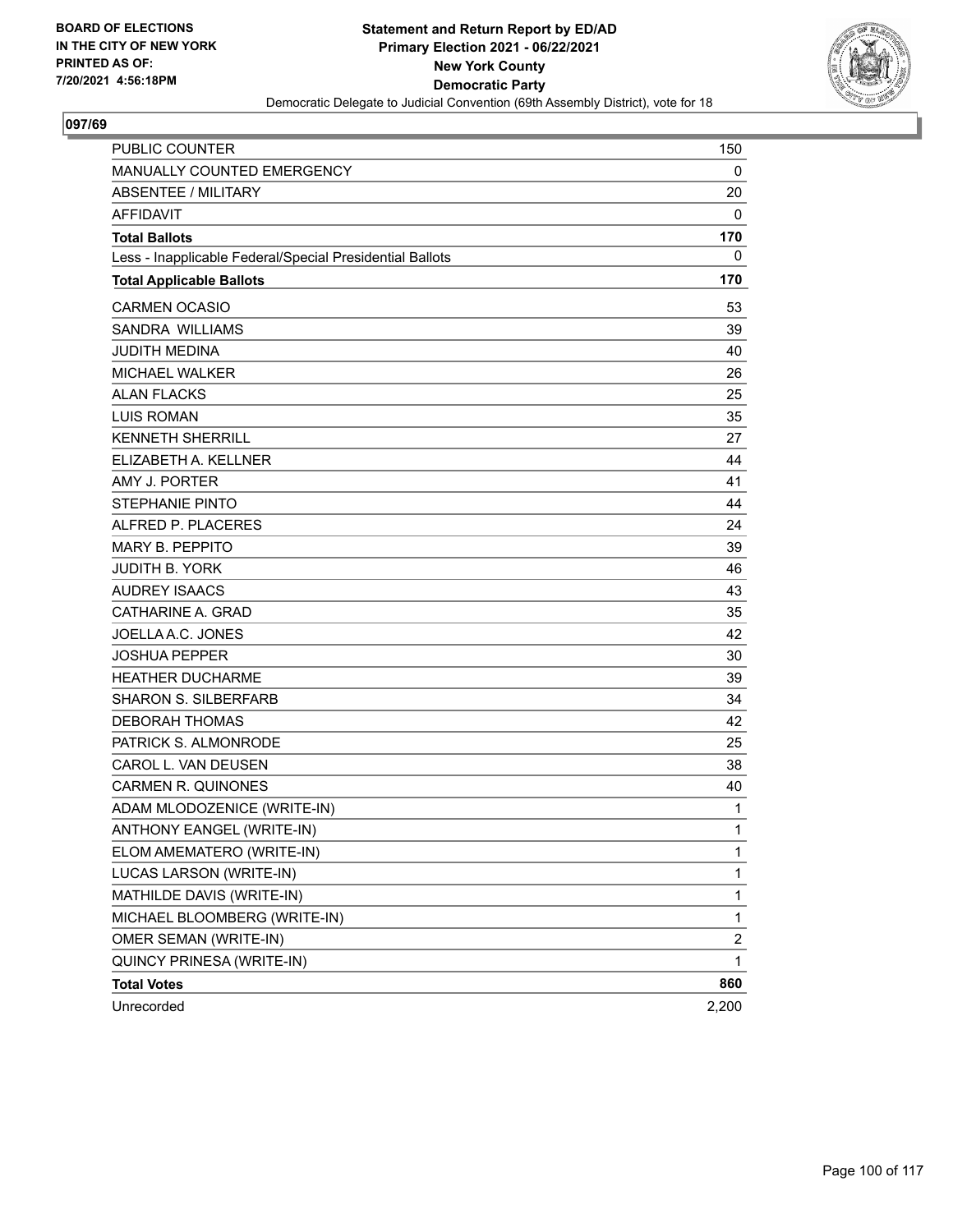

| <b>PUBLIC COUNTER</b>                                    | 259            |
|----------------------------------------------------------|----------------|
| <b>MANUALLY COUNTED EMERGENCY</b>                        | 0              |
| <b>ABSENTEE / MILITARY</b>                               | 32             |
| <b>AFFIDAVIT</b>                                         | $\overline{2}$ |
| <b>Total Ballots</b>                                     | 293            |
| Less - Inapplicable Federal/Special Presidential Ballots | $\Omega$       |
| <b>Total Applicable Ballots</b>                          | 293            |
| <b>CARMEN OCASIO</b>                                     | 86             |
| SANDRA WILLIAMS                                          | 76             |
| JUDITH MEDINA                                            | 73             |
| <b>MICHAEL WALKER</b>                                    | 49             |
| <b>ALAN FLACKS</b>                                       | 51             |
| <b>LUIS ROMAN</b>                                        | 57             |
| <b>KENNETH SHERRILL</b>                                  | 43             |
| ELIZABETH A. KELLNER                                     | 75             |
| AMY J. PORTER                                            | 77             |
| <b>STEPHANIE PINTO</b>                                   | 76             |
| ALFRED P. PLACERES                                       | 48             |
| <b>MARY B. PEPPITO</b>                                   | 71             |
| JUDITH B. YORK                                           | 84             |
| <b>AUDREY ISAACS</b>                                     | 74             |
| CATHARINE A. GRAD                                        | 72             |
| JOELLA A.C. JONES                                        | 71             |
| JOSHUA PEPPER                                            | 50             |
| <b>HEATHER DUCHARME</b>                                  | 72             |
| <b>SHARON S. SILBERFARB</b>                              | 65             |
| <b>DEBORAH THOMAS</b>                                    | 75             |
| PATRICK S. ALMONRODE                                     | 47             |
| CAROL L. VAN DEUSEN                                      | 70             |
| <b>CARMEN R. QUINONES</b>                                | 56             |
| KATHERINE B. HARRISON (WRITE-IN)                         | 1              |
| TOM THIBIDUM (WRITE-IN)                                  | 1              |
| <b>Total Votes</b>                                       | 1,520          |
| Unrecorded                                               | 3,754          |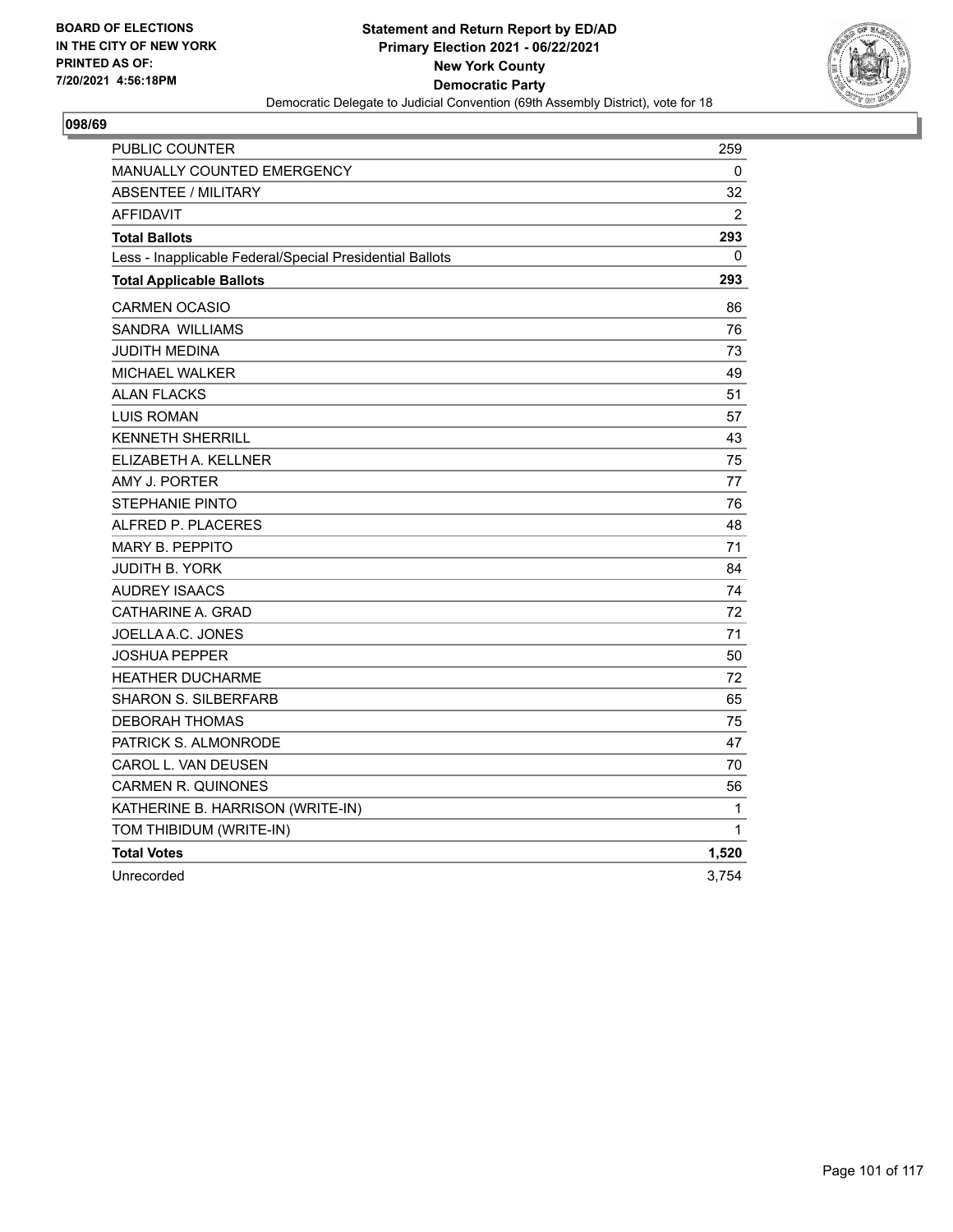

| PUBLIC COUNTER                                           | 414            |
|----------------------------------------------------------|----------------|
| MANUALLY COUNTED EMERGENCY                               | 0              |
| <b>ABSENTEE / MILITARY</b>                               | 57             |
| <b>AFFIDAVIT</b>                                         | 1              |
| <b>Total Ballots</b>                                     | 472            |
| Less - Inapplicable Federal/Special Presidential Ballots | 0              |
| <b>Total Applicable Ballots</b>                          | 472            |
| <b>CARMEN OCASIO</b>                                     | 132            |
| SANDRA WILLIAMS                                          | 113            |
| <b>JUDITH MEDINA</b>                                     | 112            |
| <b>MICHAEL WALKER</b>                                    | 72             |
| <b>ALAN FLACKS</b>                                       | 116            |
| <b>LUIS ROMAN</b>                                        | 127            |
| <b>KENNETH SHERRILL</b>                                  | 114            |
| ELIZABETH A. KELLNER                                     | 157            |
| AMY J. PORTER                                            | 162            |
| <b>STEPHANIE PINTO</b>                                   | 143            |
| ALFRED P. PLACERES                                       | 108            |
| <b>MARY B. PEPPITO</b>                                   | 149            |
| <b>JUDITH B. YORK</b>                                    | 158            |
| <b>AUDREY ISAACS</b>                                     | 150            |
| CATHARINE A. GRAD                                        | 153            |
| JOELLA A.C. JONES                                        | 132            |
| <b>JOSHUA PEPPER</b>                                     | 110            |
| <b>HEATHER DUCHARME</b>                                  | 147            |
| <b>SHARON S. SILBERFARB</b>                              | 131            |
| <b>DEBORAH THOMAS</b>                                    | 156            |
| PATRICK S. ALMONRODE                                     | 100            |
| CAROL L. VAN DEUSEN                                      | 140            |
| <b>CARMEN R. QUINONES</b>                                | 89             |
| ANTHONY FLETCHER (WRITE-IN)                              | 1              |
| <b>BRIAN LEHRER (WRITE-IN)</b>                           | 1              |
| GAIL WRIGHT (WRITE-IN)                                   | 1              |
| JAMES LEVINE (WRITE-IN)                                  | 1              |
| JED WELLS (WRITE-IN)                                     | 1              |
| JESSE LEGROS (WRITE-IN)                                  | 1              |
| JILL NELSON (WRITE-IN)                                   | 1              |
| KARL LAVY (WRITE-IN)                                     | 1              |
| PAMELA HAYES (WRITE-IN)                                  | 1              |
| PAPERBOY LOVE PRINCE (WRITE-IN)                          | 1              |
| ROGER WAREHAN (WRITE-IN)                                 | 1              |
| UNATTRIBUTABLE WRITE-IN (WRITE-IN)                       | $\overline{2}$ |
| <b>Total Votes</b>                                       | 2,984          |
| Unrecorded                                               | 5,512          |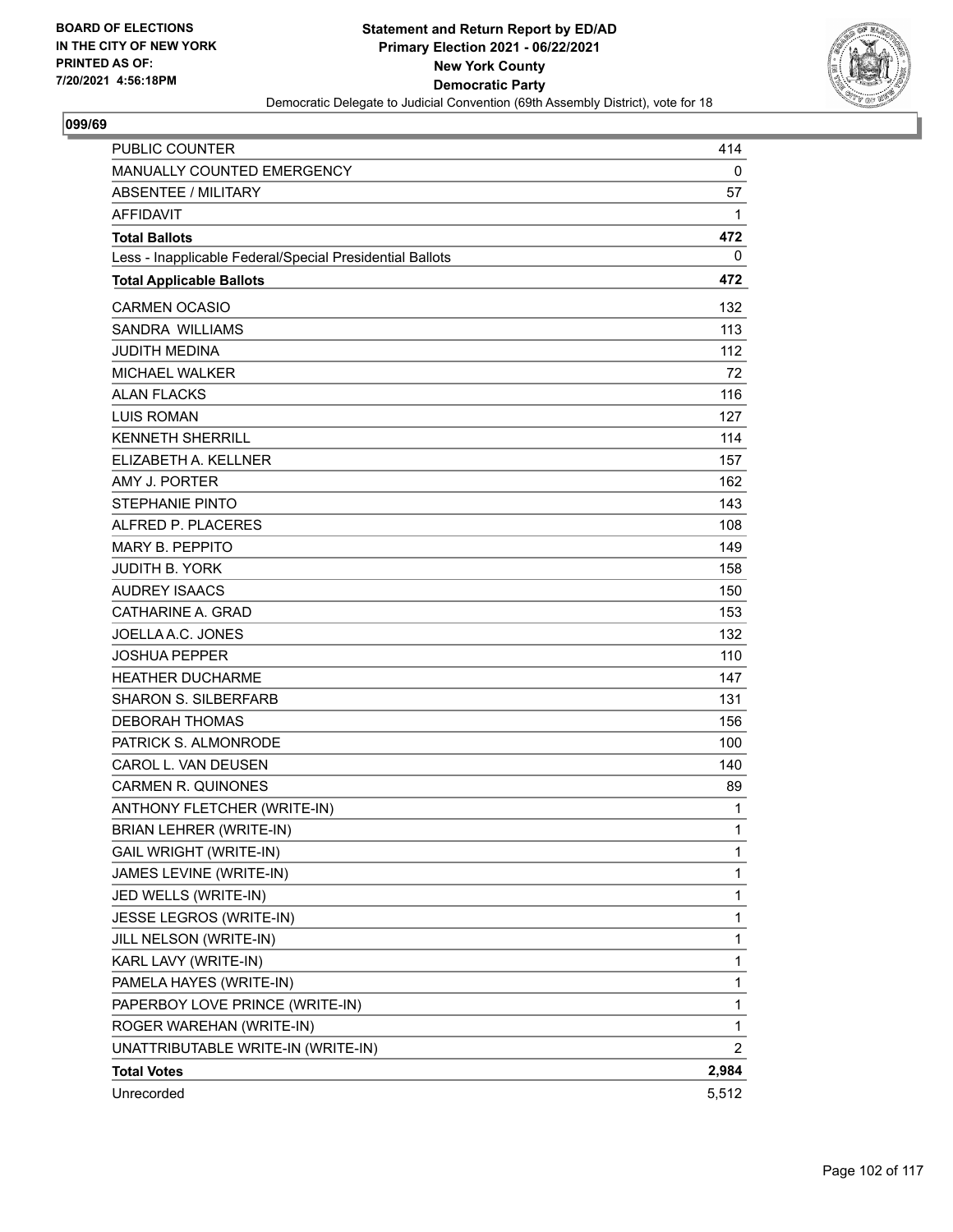

| PUBLIC COUNTER                                           | 200            |
|----------------------------------------------------------|----------------|
| <b>MANUALLY COUNTED EMERGENCY</b>                        | 0              |
| <b>ABSENTEE / MILITARY</b>                               | 22             |
| <b>AFFIDAVIT</b>                                         | $\overline{2}$ |
| <b>Total Ballots</b>                                     | 224            |
| Less - Inapplicable Federal/Special Presidential Ballots | 0              |
| <b>Total Applicable Ballots</b>                          | 224            |
| <b>CARMEN OCASIO</b>                                     | 64             |
| <b>SANDRA WILLIAMS</b>                                   | 48             |
| JUDITH MEDINA                                            | 49             |
| MICHAEL WALKER                                           | 32             |
| <b>ALAN FLACKS</b>                                       | 32             |
| <b>LUIS ROMAN</b>                                        | 42             |
| <b>KENNETH SHERRILL</b>                                  | 34             |
| ELIZABETH A. KELLNER                                     | 49             |
| AMY J. PORTER                                            | 51             |
| <b>STEPHANIE PINTO</b>                                   | 50             |
| ALFRED P. PLACERES                                       | 27             |
| <b>MARY B. PEPPITO</b>                                   | 48             |
| JUDITH B. YORK                                           | 54             |
| <b>AUDREY ISAACS</b>                                     | 46             |
| CATHARINE A. GRAD                                        | 44             |
| JOELLA A.C. JONES                                        | 42             |
| <b>JOSHUA PEPPER</b>                                     | 33             |
| <b>HEATHER DUCHARME</b>                                  | 46             |
| <b>SHARON S. SILBERFARB</b>                              | 39             |
| <b>DEBORAH THOMAS</b>                                    | 45             |
| PATRICK S. ALMONRODE                                     | 28             |
| CAROL L. VAN DEUSEN                                      | 43             |
| <b>CARMEN R. QUINONES</b>                                | 47             |
| CLAIRE THEOBTE (WRITE-IN)                                | 1              |
| STEPHEN A. MARSHALL (WRITE-IN)                           | 1              |
| UNATTRIBUTABLE WRITE-IN (WRITE-IN)                       | 5              |
| <b>Total Votes</b>                                       | 1,000          |
| Unrecorded                                               | 3,032          |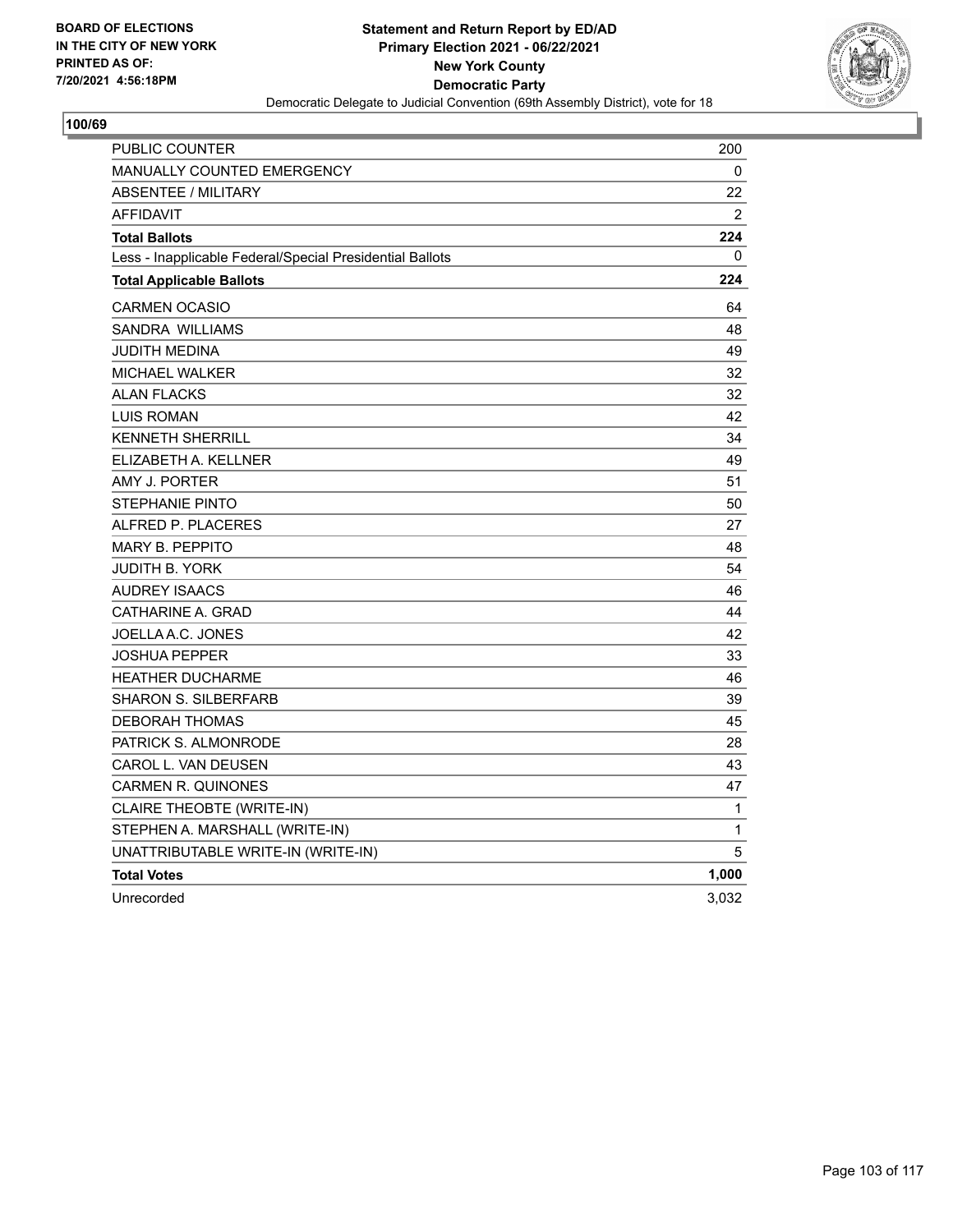

| PUBLIC COUNTER                                           | 135             |
|----------------------------------------------------------|-----------------|
| MANUALLY COUNTED EMERGENCY                               | 0               |
| <b>ABSENTEE / MILITARY</b>                               | 4               |
| <b>AFFIDAVIT</b>                                         | 1               |
| <b>Total Ballots</b>                                     | 140             |
| Less - Inapplicable Federal/Special Presidential Ballots | 0               |
| <b>Total Applicable Ballots</b>                          | 140             |
| <b>CARMEN OCASIO</b>                                     | 41              |
| SANDRA WILLIAMS                                          | 30              |
| JUDITH MEDINA                                            | 22              |
| MICHAEL WALKER                                           | 21              |
| <b>ALAN FLACKS</b>                                       | $\overline{7}$  |
| <b>LUIS ROMAN</b>                                        | 17              |
| <b>KENNETH SHERRILL</b>                                  | 11              |
| ELIZABETH A. KELLNER                                     | 11              |
| AMY J. PORTER                                            | 12 <sub>2</sub> |
| <b>STEPHANIE PINTO</b>                                   | 9               |
| ALFRED P. PLACERES                                       | 5               |
| <b>MARY B. PEPPITO</b>                                   | 11              |
| <b>JUDITH B. YORK</b>                                    | 10              |
| <b>AUDREY ISAACS</b>                                     | 12              |
| CATHARINE A. GRAD                                        | 9               |
| JOELLA A.C. JONES                                        | 12              |
| JOSHUA PEPPER                                            | 8               |
| <b>HEATHER DUCHARME</b>                                  | 6               |
| <b>SHARON S. SILBERFARB</b>                              | $\overline{7}$  |
| <b>DEBORAH THOMAS</b>                                    | 20              |
| PATRICK S. ALMONRODE                                     | 5               |
| CAROL L. VAN DEUSEN                                      | 9               |
| <b>CARMEN R. QUINONES</b>                                | 17              |
| ELEANA HOGAN (WRITE-IN)                                  | 1               |
| <b>Total Votes</b>                                       | 313             |
| Unrecorded                                               | 2,207           |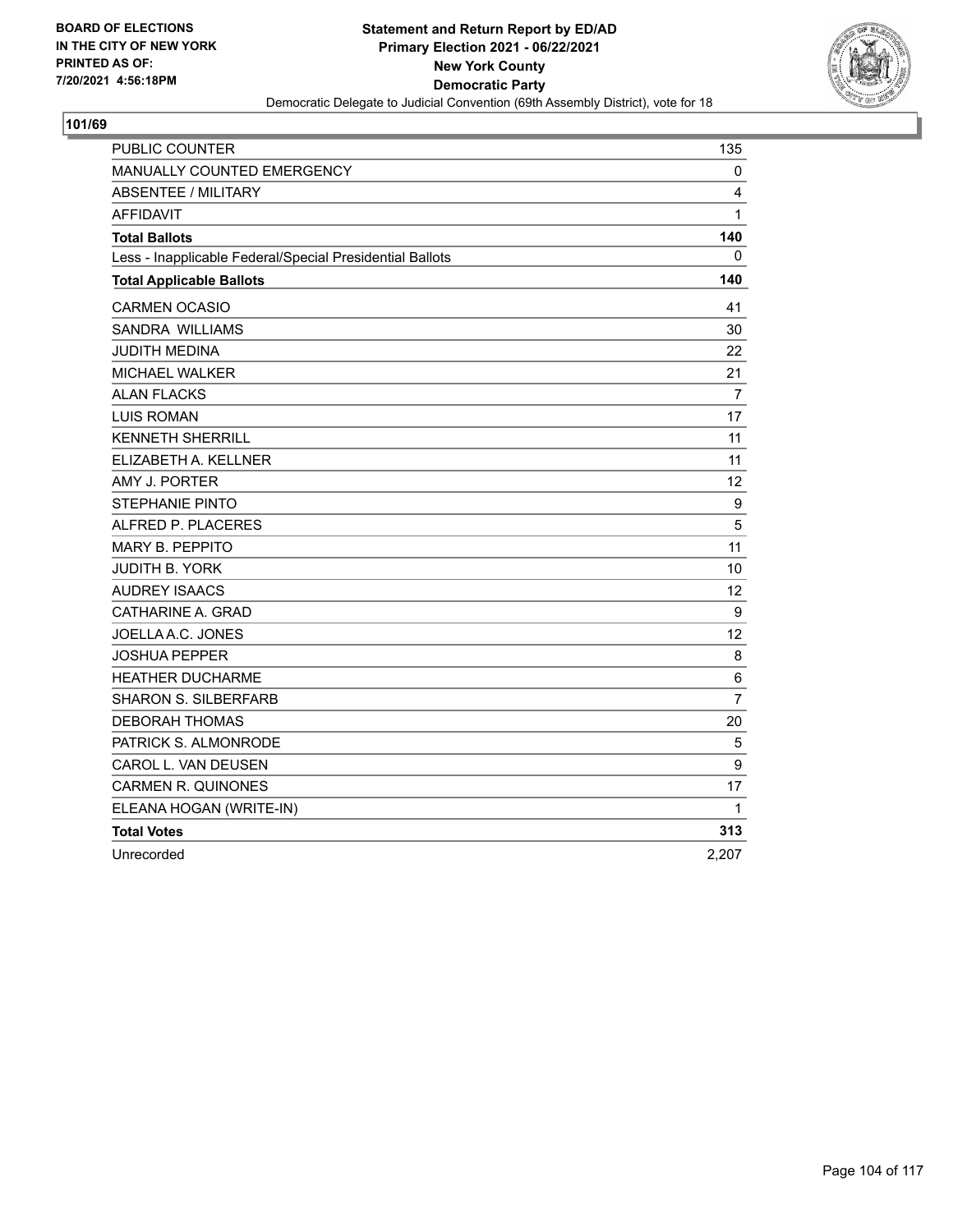

| <b>PUBLIC COUNTER</b>                                    | 138            |
|----------------------------------------------------------|----------------|
| <b>MANUALLY COUNTED EMERGENCY</b>                        | 0              |
| <b>ABSENTEE / MILITARY</b>                               | 11             |
| <b>AFFIDAVIT</b>                                         | 0              |
| <b>Total Ballots</b>                                     | 149            |
| Less - Inapplicable Federal/Special Presidential Ballots | $\mathbf{0}$   |
| <b>Total Applicable Ballots</b>                          | 149            |
| <b>CARMEN OCASIO</b>                                     | 46             |
| SANDRA WILLIAMS                                          | 21             |
| <b>JUDITH MEDINA</b>                                     | 13             |
| MICHAEL WALKER                                           | 18             |
| <b>ALAN FLACKS</b>                                       | 3              |
| <b>LUIS ROMAN</b>                                        | 14             |
| <b>KENNETH SHERRILL</b>                                  | 9              |
| ELIZABETH A. KELLNER                                     | 12             |
| AMY J. PORTER                                            | 9              |
| <b>STEPHANIE PINTO</b>                                   | 13             |
| ALFRED P. PLACERES                                       | 5              |
| <b>MARY B. PEPPITO</b>                                   | 3              |
| <b>JUDITH B. YORK</b>                                    | 6              |
| <b>AUDREY ISAACS</b>                                     | 8              |
| CATHARINE A. GRAD                                        | $\overline{7}$ |
| JOELLA A.C. JONES                                        | 8              |
| <b>JOSHUA PEPPER</b>                                     | 4              |
| <b>HEATHER DUCHARME</b>                                  | $\overline{2}$ |
| <b>SHARON S. SILBERFARB</b>                              | $\overline{4}$ |
| <b>DEBORAH THOMAS</b>                                    | 16             |
| PATRICK S. ALMONRODE                                     | 3              |
| CAROL L. VAN DEUSEN                                      | 6              |
| <b>CARMEN R. QUINONES</b>                                | 22             |
| <b>Total Votes</b>                                       | 252            |
| Unrecorded                                               | 2,430          |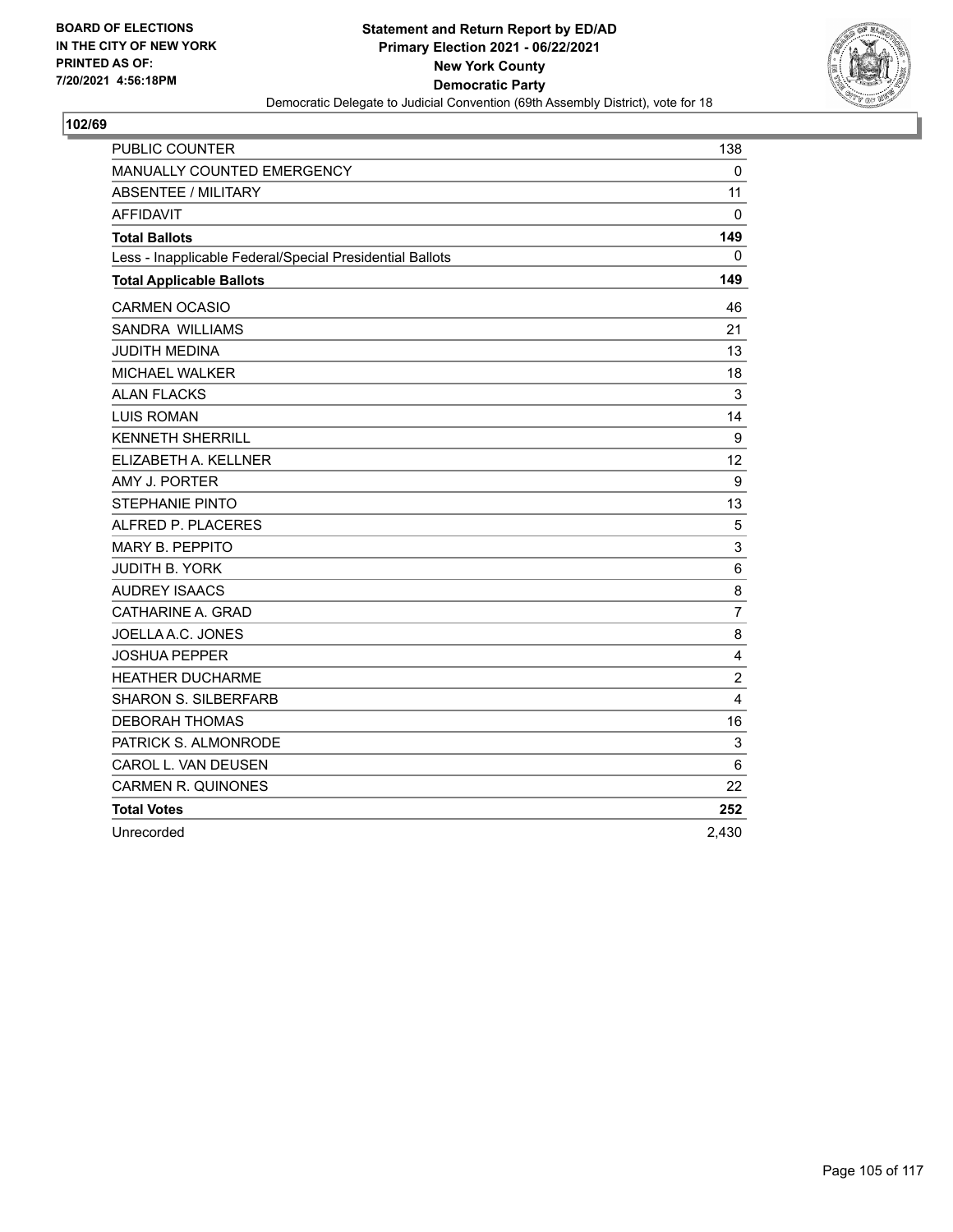

| PUBLIC COUNTER                                           | 0            |
|----------------------------------------------------------|--------------|
| MANUALLY COUNTED EMERGENCY                               | 0            |
| <b>ABSENTEE / MILITARY</b>                               | $\mathbf 0$  |
| <b>AFFIDAVIT</b>                                         | $\mathbf 0$  |
| <b>Total Ballots</b>                                     | $\mathbf 0$  |
| Less - Inapplicable Federal/Special Presidential Ballots | $\mathbf{0}$ |
| <b>Total Applicable Ballots</b>                          | $\mathbf 0$  |
| <b>CARMEN OCASIO</b>                                     | 0            |
| <b>SANDRA WILLIAMS</b>                                   | $\mathbf 0$  |
| <b>JUDITH MEDINA</b>                                     | $\mathbf 0$  |
| MICHAEL WALKER                                           | 0            |
| <b>ALAN FLACKS</b>                                       | $\mathbf 0$  |
| <b>LUIS ROMAN</b>                                        | $\mathbf 0$  |
| <b>KENNETH SHERRILL</b>                                  | $\mathbf 0$  |
| ELIZABETH A. KELLNER                                     | $\mathbf 0$  |
| AMY J. PORTER                                            | $\mathbf 0$  |
| <b>STEPHANIE PINTO</b>                                   | 0            |
| ALFRED P. PLACERES                                       | $\mathbf 0$  |
| MARY B. PEPPITO                                          | $\mathbf 0$  |
| <b>JUDITH B. YORK</b>                                    | $\mathbf 0$  |
| <b>AUDREY ISAACS</b>                                     | $\mathbf 0$  |
| CATHARINE A. GRAD                                        | $\mathbf 0$  |
| JOELLA A.C. JONES                                        | $\mathbf 0$  |
| <b>JOSHUA PEPPER</b>                                     | $\mathbf 0$  |
| <b>HEATHER DUCHARME</b>                                  | $\mathbf 0$  |
| <b>SHARON S. SILBERFARB</b>                              | $\mathbf 0$  |
| <b>DEBORAH THOMAS</b>                                    | $\mathbf 0$  |
| PATRICK S. ALMONRODE                                     | $\mathbf 0$  |
| CAROL L. VAN DEUSEN                                      | $\mathbf 0$  |
| <b>CARMEN R. QUINONES</b>                                | $\mathbf 0$  |
| <b>Total Votes</b>                                       | $\mathbf{0}$ |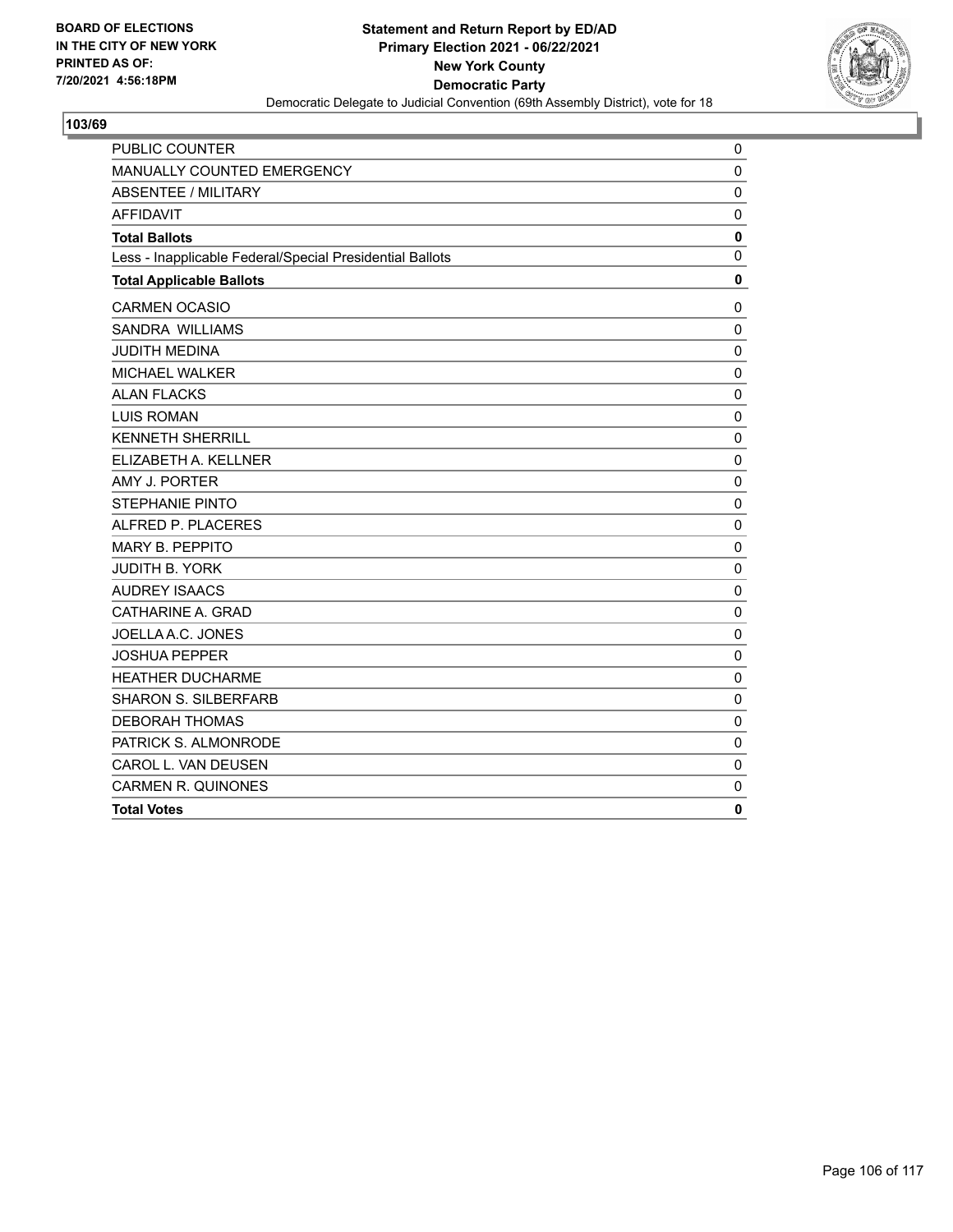

| <b>PUBLIC COUNTER</b>                                    | $\mathbf 0$  |
|----------------------------------------------------------|--------------|
| MANUALLY COUNTED EMERGENCY                               | $\mathbf 0$  |
| <b>ABSENTEE / MILITARY</b>                               | $\mathbf 0$  |
| <b>AFFIDAVIT</b>                                         | 0            |
| <b>Total Ballots</b>                                     | $\mathbf 0$  |
| Less - Inapplicable Federal/Special Presidential Ballots | $\mathbf 0$  |
| <b>Total Applicable Ballots</b>                          | $\mathbf 0$  |
| <b>CARMEN OCASIO</b>                                     | $\mathbf 0$  |
| <b>SANDRA WILLIAMS</b>                                   | $\mathbf 0$  |
| <b>JUDITH MEDINA</b>                                     | $\mathbf 0$  |
| MICHAEL WALKER                                           | $\mathbf 0$  |
| <b>ALAN FLACKS</b>                                       | $\mathbf 0$  |
| <b>LUIS ROMAN</b>                                        | $\mathbf 0$  |
| <b>KENNETH SHERRILL</b>                                  | $\mathbf{0}$ |
| ELIZABETH A. KELLNER                                     | $\mathbf 0$  |
| AMY J. PORTER                                            | $\mathbf 0$  |
| <b>STEPHANIE PINTO</b>                                   | $\mathbf 0$  |
| ALFRED P. PLACERES                                       | $\mathbf{0}$ |
| MARY B. PEPPITO                                          | $\mathbf 0$  |
| JUDITH B. YORK                                           | $\mathbf 0$  |
| <b>AUDREY ISAACS</b>                                     | $\mathbf 0$  |
| CATHARINE A. GRAD                                        | $\mathbf 0$  |
| JOELLA A.C. JONES                                        | $\mathbf 0$  |
| <b>JOSHUA PEPPER</b>                                     | $\mathbf 0$  |
| <b>HEATHER DUCHARME</b>                                  | 0            |
| <b>SHARON S. SILBERFARB</b>                              | $\mathbf 0$  |
| <b>DEBORAH THOMAS</b>                                    | $\mathbf 0$  |
| PATRICK S. ALMONRODE                                     | $\mathbf 0$  |
| CAROL L. VAN DEUSEN                                      | $\mathbf 0$  |
| <b>CARMEN R. QUINONES</b>                                | $\mathbf 0$  |
| <b>Total Votes</b>                                       | $\mathbf 0$  |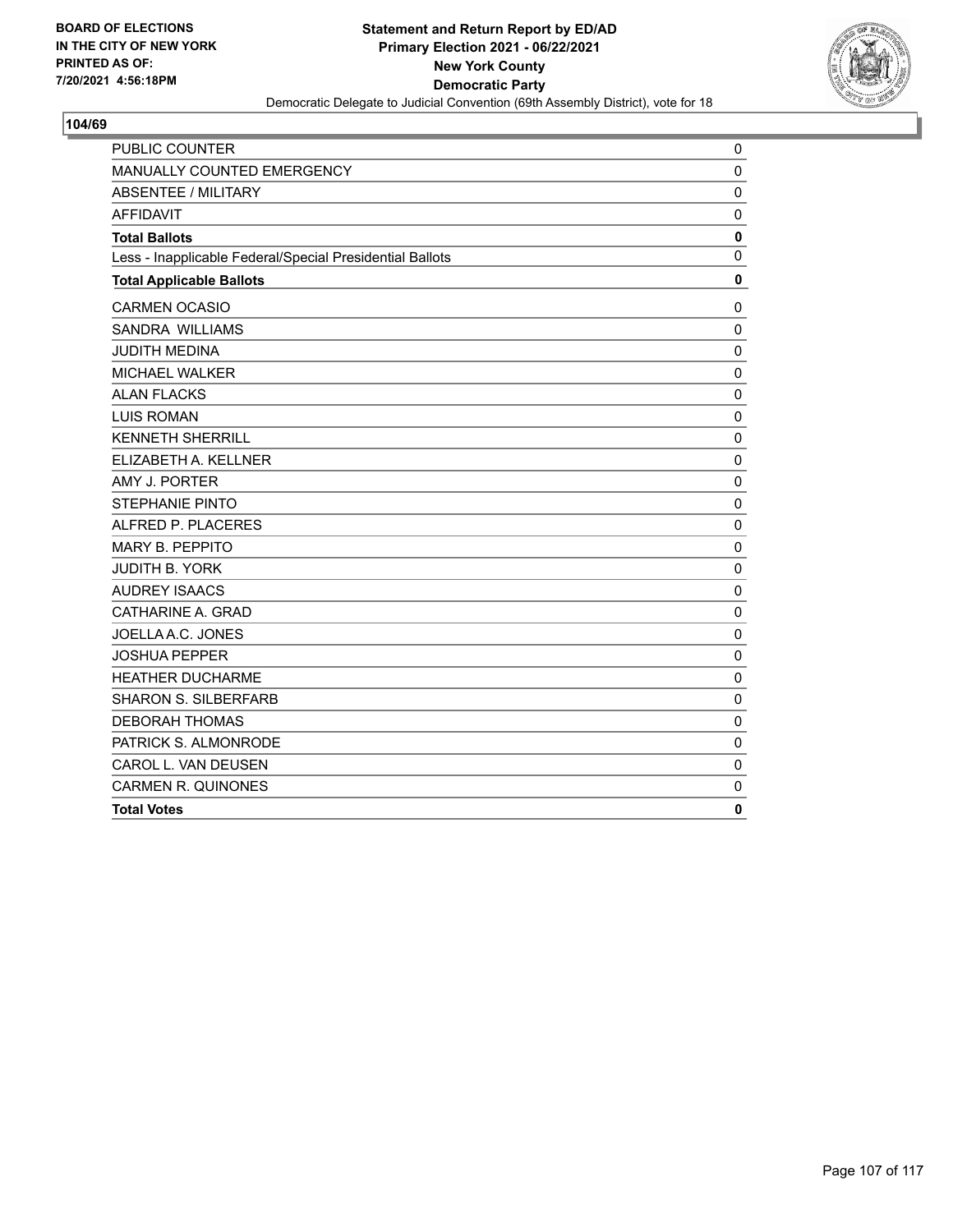

| <b>PUBLIC COUNTER</b>                                    | 0         |
|----------------------------------------------------------|-----------|
| MANUALLY COUNTED EMERGENCY                               | 0         |
| <b>ABSENTEE / MILITARY</b>                               | 0         |
| <b>AFFIDAVIT</b>                                         | 0         |
| <b>Total Ballots</b>                                     | $\pmb{0}$ |
| Less - Inapplicable Federal/Special Presidential Ballots | $\pmb{0}$ |
| <b>Total Applicable Ballots</b>                          | 0         |
| <b>CARMEN OCASIO</b>                                     | 0         |
| SANDRA WILLIAMS                                          | 0         |
| <b>JUDITH MEDINA</b>                                     | 0         |
| MICHAEL WALKER                                           | $\pmb{0}$ |
| <b>ALAN FLACKS</b>                                       | $\pmb{0}$ |
| <b>LUIS ROMAN</b>                                        | $\pmb{0}$ |
| <b>KENNETH SHERRILL</b>                                  | $\pmb{0}$ |
| ELIZABETH A. KELLNER                                     | 0         |
| AMY J. PORTER                                            | 0         |
| <b>STEPHANIE PINTO</b>                                   | 0         |
| ALFRED P. PLACERES                                       | 0         |
| MARY B. PEPPITO                                          | $\pmb{0}$ |
| JUDITH B. YORK                                           | 0         |
| <b>AUDREY ISAACS</b>                                     | 0         |
| CATHARINE A. GRAD                                        | 0         |
| JOELLA A.C. JONES                                        | 0         |
| <b>JOSHUA PEPPER</b>                                     | 0         |
| <b>HEATHER DUCHARME</b>                                  | 0         |
| <b>SHARON S. SILBERFARB</b>                              | 0         |
| <b>DEBORAH THOMAS</b>                                    | 0         |
| PATRICK S. ALMONRODE                                     | $\pmb{0}$ |
| CAROL L. VAN DEUSEN                                      | 0         |
| <b>CARMEN R. QUINONES</b>                                | 0         |
| <b>Total Votes</b>                                       | 0         |
| 106/69 COMBINED into: 103/69                             |           |
| 107/69 COMBINED into: 096/69                             |           |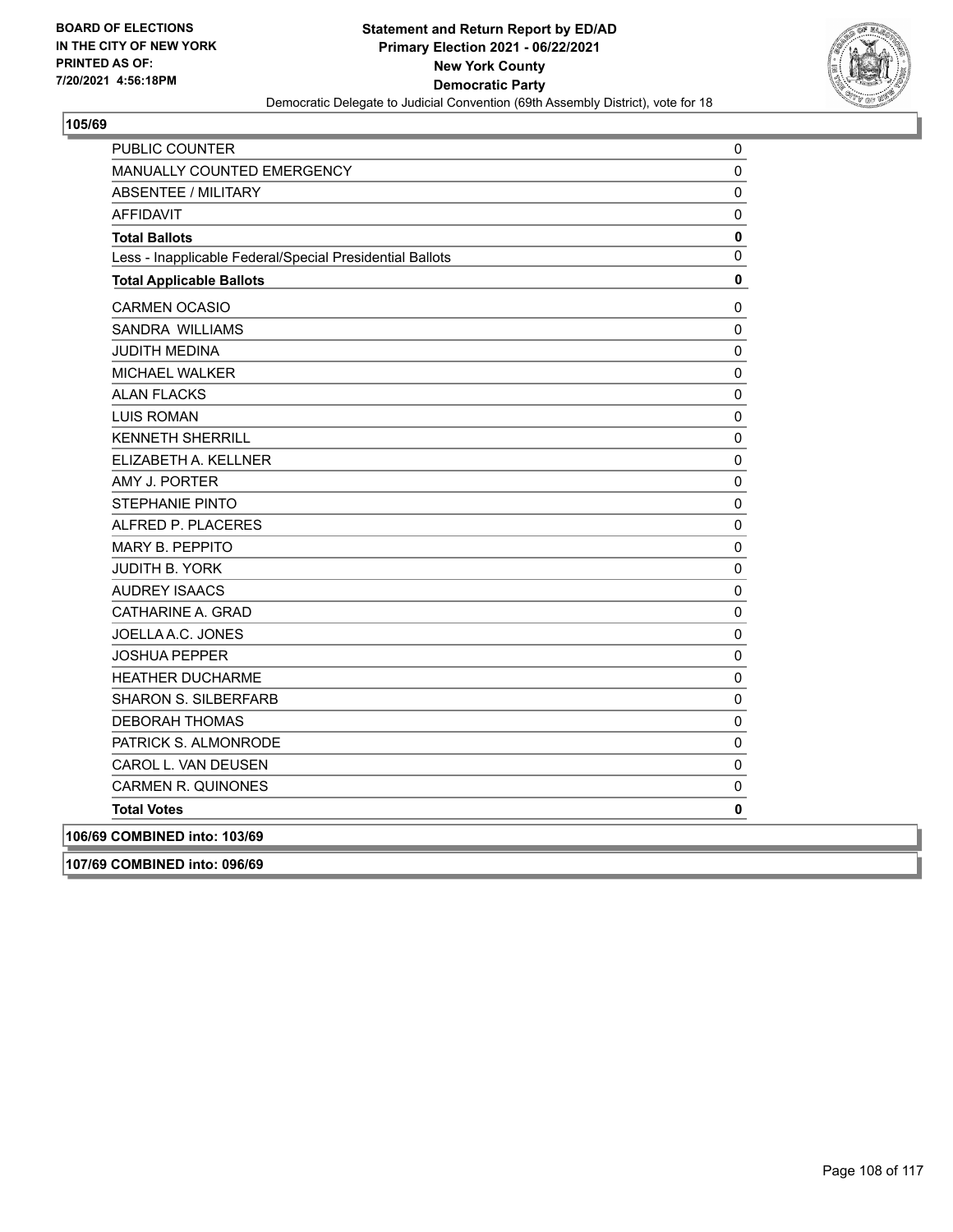

| PUBLIC COUNTER                                           | 238   |
|----------------------------------------------------------|-------|
| MANUALLY COUNTED EMERGENCY                               | 0     |
| <b>ABSENTEE / MILITARY</b>                               | 20    |
| <b>AFFIDAVIT</b>                                         | 1     |
| <b>Total Ballots</b>                                     | 259   |
| Less - Inapplicable Federal/Special Presidential Ballots | 0     |
| <b>Total Applicable Ballots</b>                          | 259   |
| <b>CARMEN OCASIO</b>                                     | 81    |
| SANDRA WILLIAMS                                          | 61    |
| JUDITH MEDINA                                            | 51    |
| <b>MICHAEL WALKER</b>                                    | 37    |
| <b>ALAN FLACKS</b>                                       | 31    |
| <b>LUIS ROMAN</b>                                        | 38    |
| <b>KENNETH SHERRILL</b>                                  | 32    |
| ELIZABETH A. KELLNER                                     | 44    |
| AMY J. PORTER                                            | 51    |
| <b>STEPHANIE PINTO</b>                                   | 48    |
| ALFRED P. PLACERES                                       | 30    |
| <b>MARY B. PEPPITO</b>                                   | 42    |
| <b>JUDITH B. YORK</b>                                    | 52    |
| <b>AUDREY ISAACS</b>                                     | 49    |
| CATHARINE A. GRAD                                        | 49    |
| JOELLA A.C. JONES                                        | 49    |
| <b>JOSHUA PEPPER</b>                                     | 33    |
| <b>HEATHER DUCHARME</b>                                  | 43    |
| <b>SHARON S. SILBERFARB</b>                              | 45    |
| <b>DEBORAH THOMAS</b>                                    | 52    |
| PATRICK S. ALMONRODE                                     | 28    |
| CAROL L. VAN DEUSEN                                      | 43    |
| <b>CARMEN R. QUINONES</b>                                | 46    |
| AMELIA HERNANDEZ (WRITE-IN)                              | 1     |
| CHRIS D'ONDFRIO (WRITE-IN)                               | 1     |
| HERBERT MICHAEL (WRITE-IN)                               | 1     |
| MARCO HERNANDEZ (WRITE-IN)                               | 1     |
| UNATTRIBUTABLE WRITE-IN (WRITE-IN)                       | 9     |
| <b>Total Votes</b>                                       | 1,048 |
| Unrecorded                                               | 3,614 |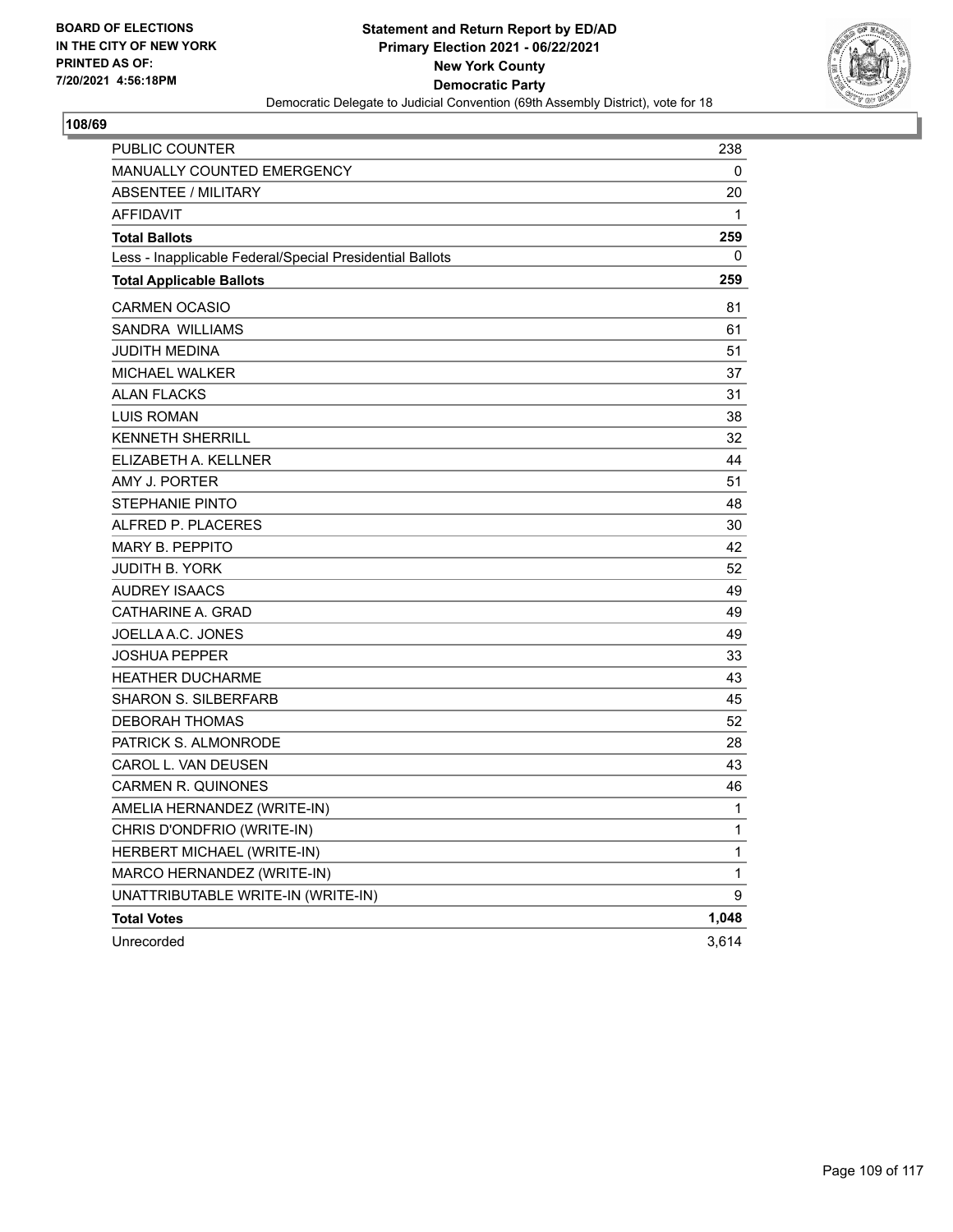

| <b>PUBLIC COUNTER</b>                                    | 107      |
|----------------------------------------------------------|----------|
| MANUALLY COUNTED EMERGENCY                               | 0        |
| <b>ABSENTEE / MILITARY</b>                               | 15       |
| <b>AFFIDAVIT</b>                                         | 0        |
| <b>Total Ballots</b>                                     | 122      |
| Less - Inapplicable Federal/Special Presidential Ballots | $\Omega$ |
| <b>Total Applicable Ballots</b>                          | 122      |
| <b>CARMEN OCASIO</b>                                     | 46       |
| <b>SANDRA WILLIAMS</b>                                   | 30       |
| <b>JUDITH MEDINA</b>                                     | 37       |
| <b>MICHAEL WALKER</b>                                    | 24       |
| <b>ALAN FLACKS</b>                                       | 20       |
| <b>LUIS ROMAN</b>                                        | 34       |
| <b>KENNETH SHERRILL</b>                                  | 20       |
| ELIZABETH A. KELLNER                                     | 32       |
| AMY J. PORTER                                            | 30       |
| <b>STEPHANIE PINTO</b>                                   | 31       |
| ALFRED P. PLACERES                                       | 30       |
| <b>MARY B. PEPPITO</b>                                   | 29       |
| <b>JUDITH B. YORK</b>                                    | 29       |
| <b>AUDREY ISAACS</b>                                     | 30       |
| CATHARINE A. GRAD                                        | 29       |
| JOELLA A.C. JONES                                        | 30       |
| <b>JOSHUA PEPPER</b>                                     | 22       |
| <b>HEATHER DUCHARME</b>                                  | 31       |
| <b>SHARON S. SILBERFARB</b>                              | 23       |
| <b>DEBORAH THOMAS</b>                                    | 31       |
| PATRICK S. ALMONRODE                                     | 20       |
| CAROL L. VAN DEUSEN                                      | 23       |
| <b>CARMEN R. QUINONES</b>                                | 36       |
| <b>Total Votes</b>                                       | 667      |
| Unrecorded                                               | 1,529    |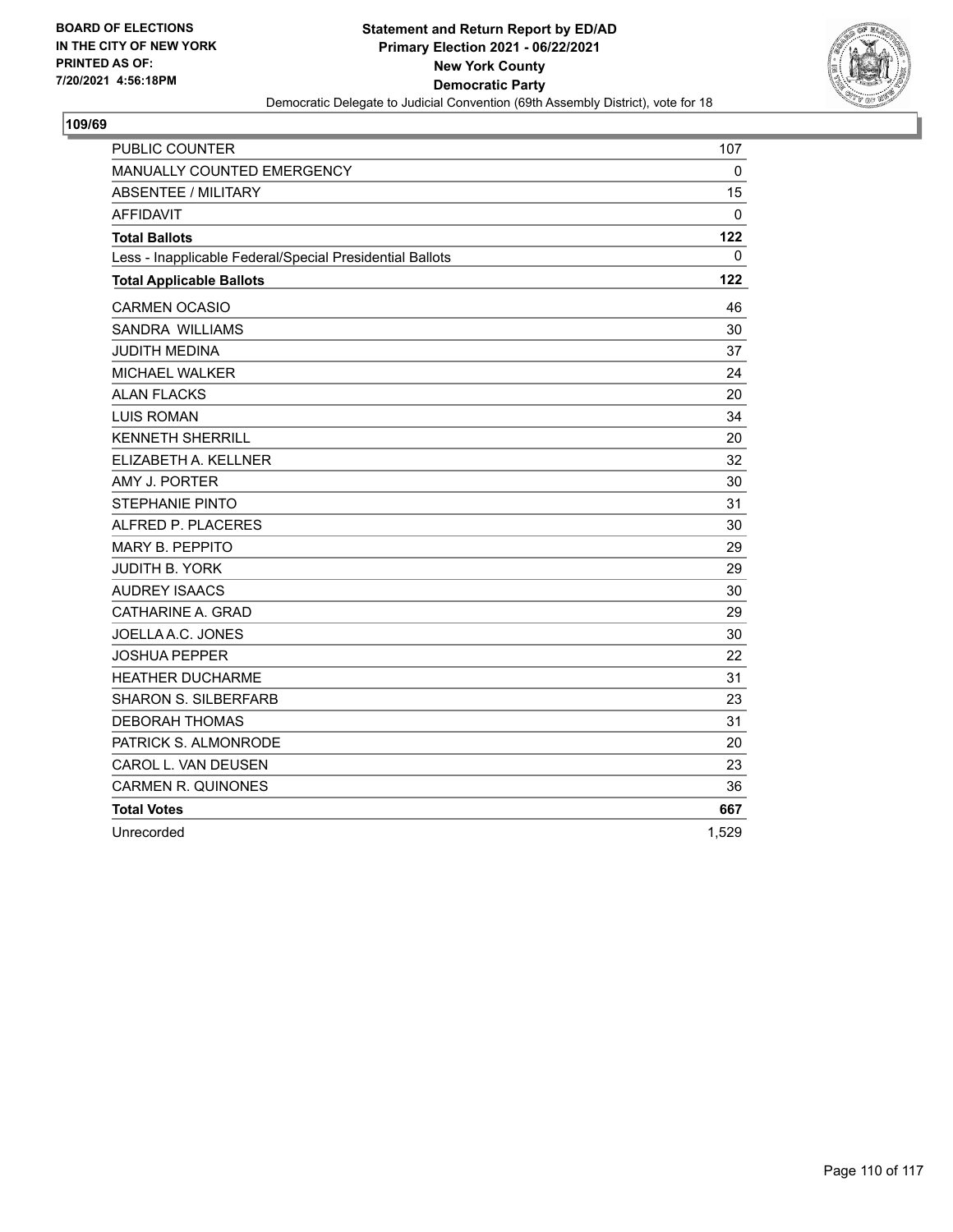

| PUBLIC COUNTER                                           | 159            |
|----------------------------------------------------------|----------------|
| MANUALLY COUNTED EMERGENCY                               | 0              |
| <b>ABSENTEE / MILITARY</b>                               | 20             |
| <b>AFFIDAVIT</b>                                         | $\overline{2}$ |
| <b>Total Ballots</b>                                     | 181            |
| Less - Inapplicable Federal/Special Presidential Ballots | 0              |
| <b>Total Applicable Ballots</b>                          | 181            |
| <b>CARMEN OCASIO</b>                                     | 51             |
| SANDRA WILLIAMS                                          | 44             |
| JUDITH MEDINA                                            | 49             |
| MICHAEL WALKER                                           | 24             |
| <b>ALAN FLACKS</b>                                       | 35             |
| <b>LUIS ROMAN</b>                                        | 40             |
| <b>KENNETH SHERRILL</b>                                  | 42             |
| ELIZABETH A. KELLNER                                     | 57             |
| AMY J. PORTER                                            | 55             |
| <b>STEPHANIE PINTO</b>                                   | 54             |
| ALFRED P. PLACERES                                       | 39             |
| <b>MARY B. PEPPITO</b>                                   | 49             |
| <b>JUDITH B. YORK</b>                                    | 56             |
| <b>AUDREY ISAACS</b>                                     | 51             |
| CATHARINE A. GRAD                                        | 50             |
| JOELLA A.C. JONES                                        | 50             |
| JOSHUA PEPPER                                            | 40             |
| <b>HEATHER DUCHARME</b>                                  | 47             |
| <b>SHARON S. SILBERFARB</b>                              | 51             |
| <b>DEBORAH THOMAS</b>                                    | 50             |
| PATRICK S. ALMONRODE                                     | 33             |
| CAROL L. VAN DEUSEN                                      | 51             |
| <b>CARMEN R. QUINONES</b>                                | 31             |
| <b>BRETT HINE (WRITE-IN)</b>                             | 1              |
| <b>Total Votes</b>                                       | 1,050          |
| Unrecorded                                               | 2,208          |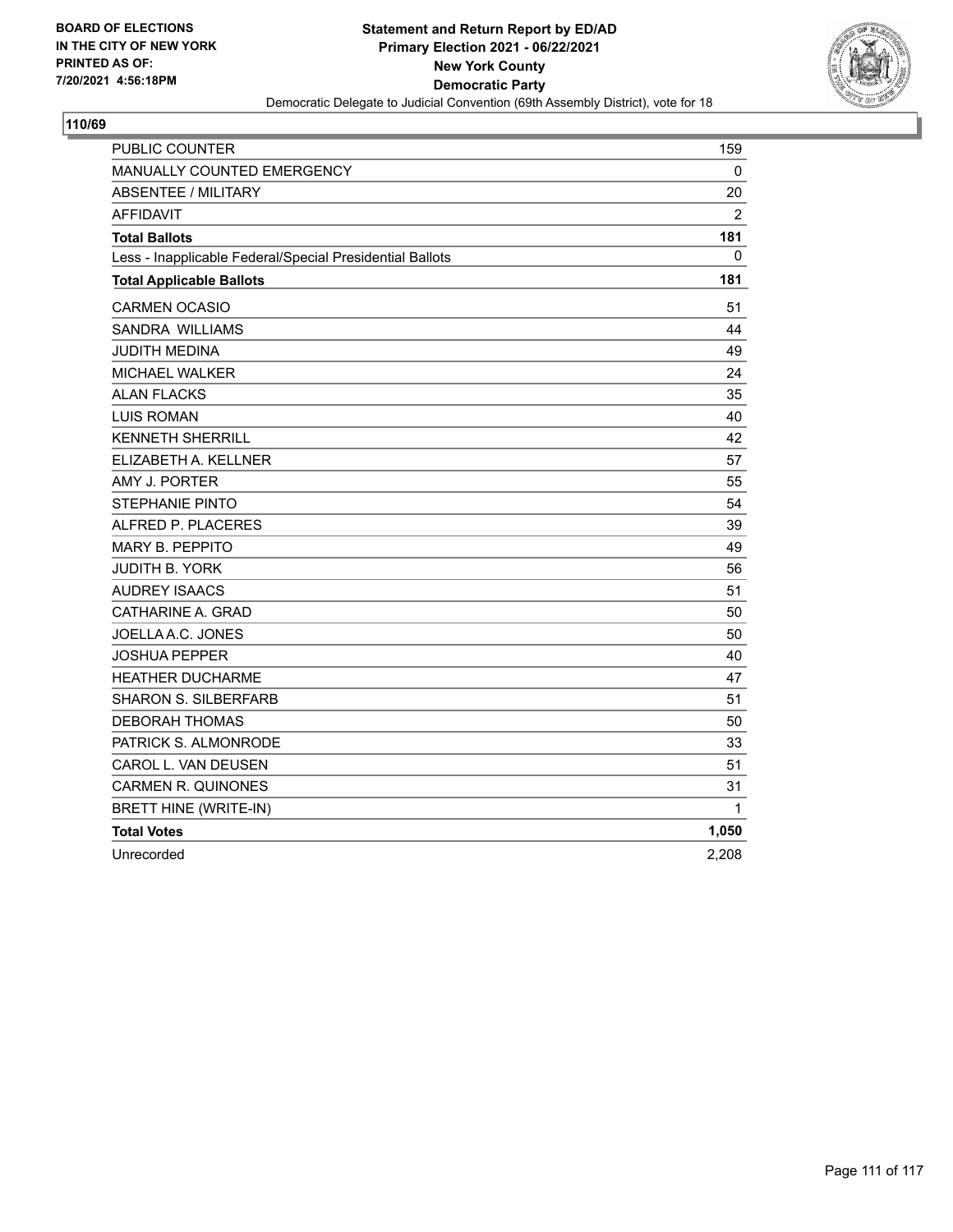

| PUBLIC COUNTER                                           | 198            |
|----------------------------------------------------------|----------------|
| MANUALLY COUNTED EMERGENCY                               | 0              |
| <b>ABSENTEE / MILITARY</b>                               | 28             |
| <b>AFFIDAVIT</b>                                         | $\overline{2}$ |
| <b>Total Ballots</b>                                     | 228            |
| Less - Inapplicable Federal/Special Presidential Ballots | 0              |
| <b>Total Applicable Ballots</b>                          | 228            |
| <b>CARMEN OCASIO</b>                                     | 52             |
| <b>SANDRA WILLIAMS</b>                                   | 53             |
| <b>JUDITH MEDINA</b>                                     | 50             |
| <b>MICHAEL WALKER</b>                                    | 35             |
| <b>ALAN FLACKS</b>                                       | 64             |
| <b>LUIS ROMAN</b>                                        | 64             |
| <b>KENNETH SHERRILL</b>                                  | 59             |
| ELIZABETH A. KELLNER                                     | 77             |
| AMY J. PORTER                                            | 71             |
| <b>STEPHANIE PINTO</b>                                   | 67             |
| ALFRED P. PLACERES                                       | 60             |
| <b>MARY B. PEPPITO</b>                                   | 66             |
| <b>JUDITH B. YORK</b>                                    | 69             |
| <b>AUDREY ISAACS</b>                                     | 65             |
| CATHARINE A. GRAD                                        | 68             |
| JOELLA A.C. JONES                                        | 59             |
| <b>JOSHUA PEPPER</b>                                     | 60             |
| <b>HEATHER DUCHARME</b>                                  | 67             |
| <b>SHARON S. SILBERFARB</b>                              | 64             |
| <b>DEBORAH THOMAS</b>                                    | 62             |
| PATRICK S. ALMONRODE                                     | 48             |
| CAROL L. VAN DEUSEN                                      | 61             |
| <b>CARMEN R. QUINONES</b>                                | 31             |
| DAN JACOB (WRITE-IN)                                     | 1              |
| GEOFF A. BOEHM (WRITE-IN)                                | $\mathbf{1}$   |
| HILLEL JACOB (WRITE-IN)                                  | 1              |
| JAY R. HALFON (WRITE-IN)                                 | 1              |
| <b>Total Votes</b>                                       | 1,376          |
| Unrecorded                                               | 2,728          |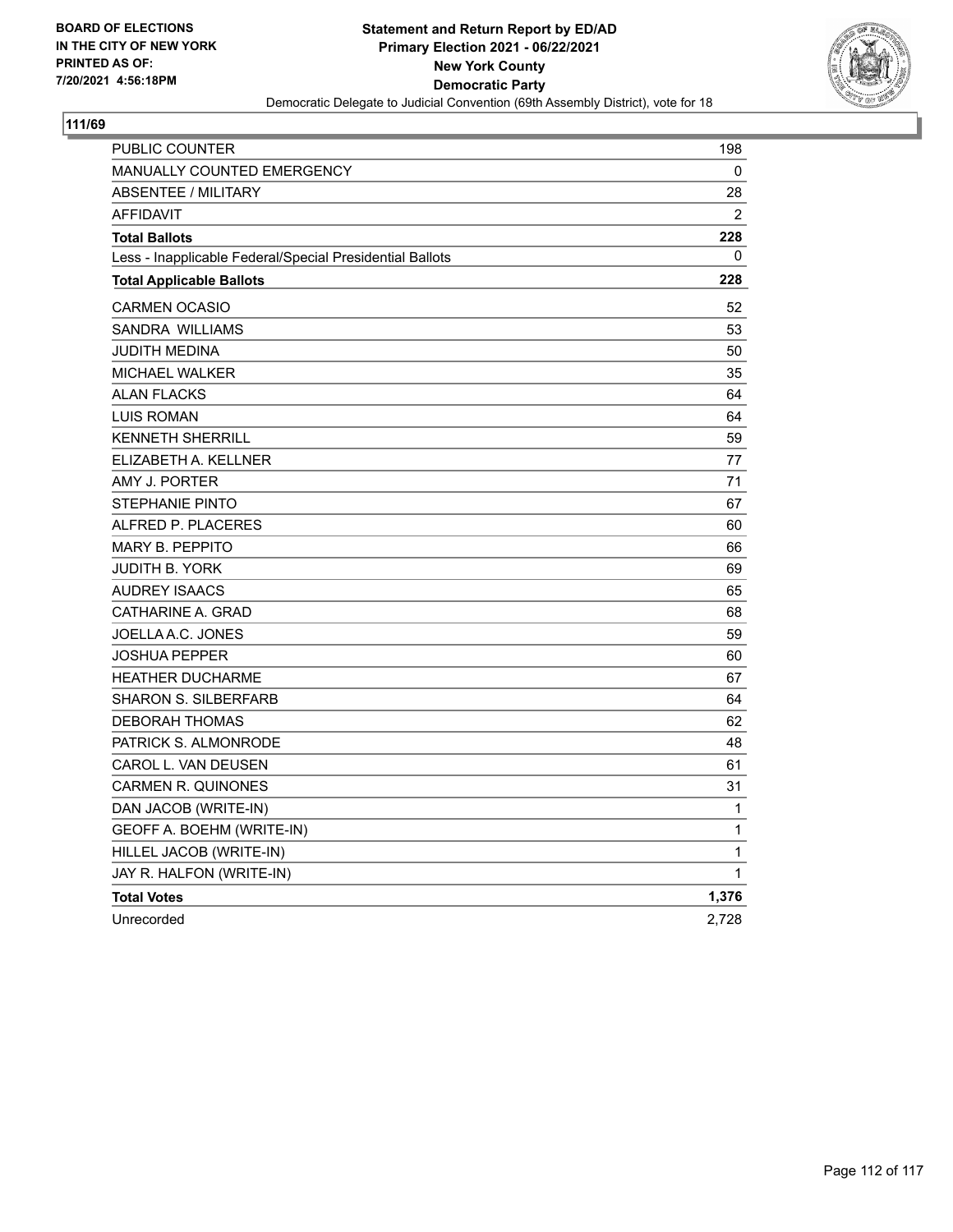

| PUBLIC COUNTER                                           | 176            |
|----------------------------------------------------------|----------------|
| <b>MANUALLY COUNTED EMERGENCY</b>                        | 0              |
| ABSENTEE / MILITARY                                      | 33             |
| <b>AFFIDAVIT</b>                                         | $\overline{2}$ |
| <b>Total Ballots</b>                                     | 211            |
| Less - Inapplicable Federal/Special Presidential Ballots | 0              |
| <b>Total Applicable Ballots</b>                          | 211            |
| <b>CARMEN OCASIO</b>                                     | 52             |
| <b>SANDRA WILLIAMS</b>                                   | 59             |
| <b>JUDITH MEDINA</b>                                     | 50             |
| <b>MICHAEL WALKER</b>                                    | 37             |
| <b>ALAN FLACKS</b>                                       | 59             |
| <b>LUIS ROMAN</b>                                        | 54             |
| <b>KENNETH SHERRILL</b>                                  | 55             |
| ELIZABETH A. KELLNER                                     | 73             |
| AMY J. PORTER                                            | 70             |
| <b>STEPHANIE PINTO</b>                                   | 71             |
| ALFRED P. PLACERES                                       | 48             |
| <b>MARY B. PEPPITO</b>                                   | 63             |
| JUDITH B. YORK                                           | 72             |
| <b>AUDREY ISAACS</b>                                     | 73             |
| CATHARINE A. GRAD                                        | 64             |
| JOELLA A.C. JONES                                        | 63             |
| <b>JOSHUA PEPPER</b>                                     | 55             |
| <b>HEATHER DUCHARME</b>                                  | 66             |
| <b>SHARON S. SILBERFARB</b>                              | 71             |
| <b>DEBORAH THOMAS</b>                                    | 66             |
| PATRICK S. ALMONRODE                                     | 50             |
| CAROL L. VAN DEUSEN                                      | 68             |
| CARMEN R. QUINONES                                       | 29             |
| ATLAS DE VOIDERE (WRITE-IN)                              | 1              |
| DANIEL FAKTOROVICH (WRITE-IN)                            | 1              |
| DAVID J. LIPSKY (WRITE-IN)                               | 1              |
| <b>Total Votes</b>                                       | 1,371          |
| Unrecorded                                               | 2,427          |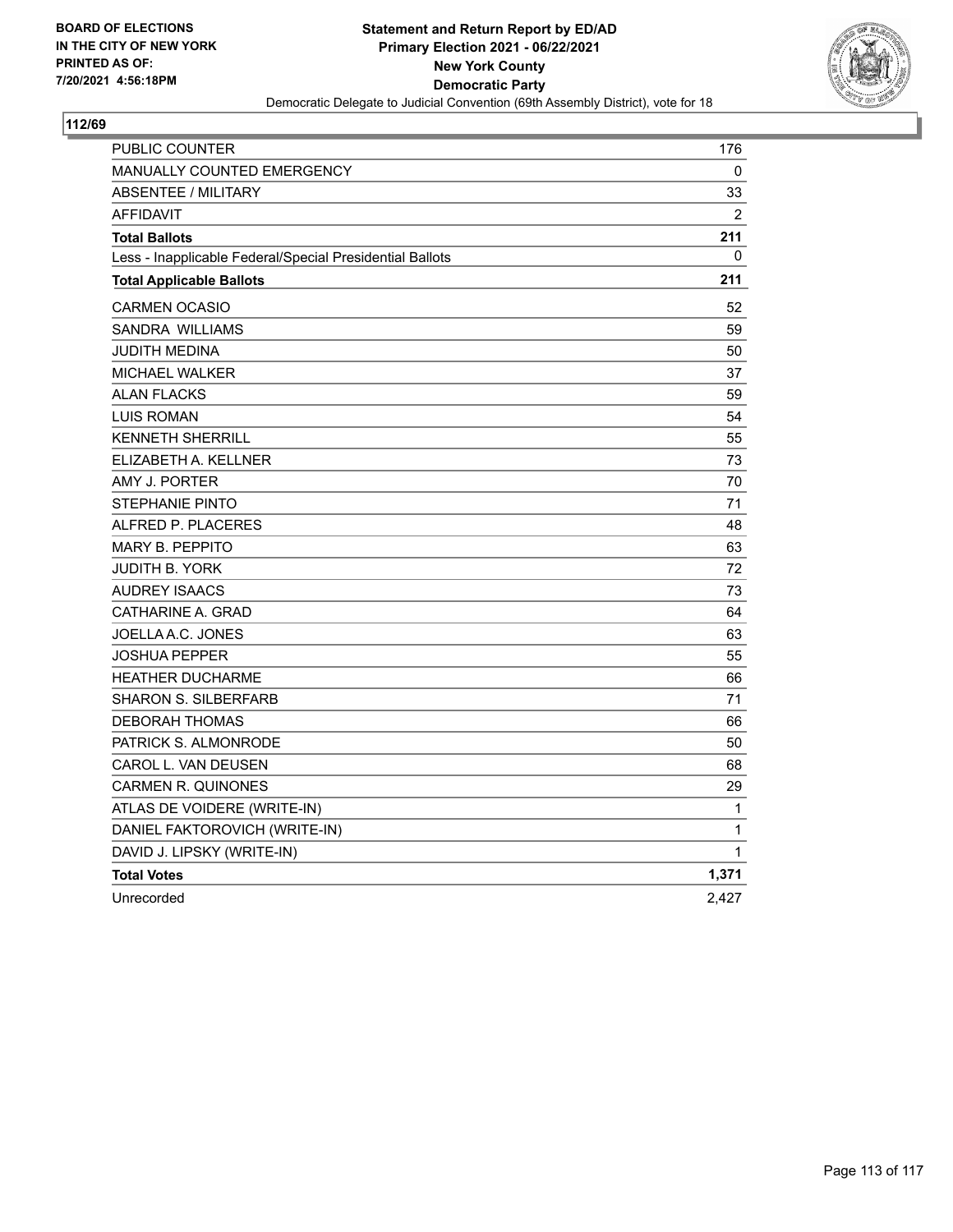

| <b>PUBLIC COUNTER</b>                                    | 175          |
|----------------------------------------------------------|--------------|
| MANUALLY COUNTED EMERGENCY                               | 0            |
| ABSENTEE / MILITARY                                      | 37           |
| <b>AFFIDAVIT</b>                                         | 2            |
| <b>Total Ballots</b>                                     | 214          |
| Less - Inapplicable Federal/Special Presidential Ballots | 0            |
| <b>Total Applicable Ballots</b>                          | 214          |
| <b>CARMEN OCASIO</b>                                     | 48           |
| SANDRA WILLIAMS                                          | 50           |
| <b>JUDITH MEDINA</b>                                     | 43           |
| <b>MICHAEL WALKER</b>                                    | 42           |
| <b>ALAN FLACKS</b>                                       | 37           |
| <b>LUIS ROMAN</b>                                        | 41           |
| <b>KENNETH SHERRILL</b>                                  | 37           |
| ELIZABETH A. KELLNER                                     | 60           |
| AMY J. PORTER                                            | 54           |
| <b>STEPHANIE PINTO</b>                                   | 50           |
| ALFRED P. PLACERES                                       | 33           |
| <b>MARY B. PEPPITO</b>                                   | 53           |
| <b>JUDITH B. YORK</b>                                    | 54           |
| <b>AUDREY ISAACS</b>                                     | 51           |
| CATHARINE A. GRAD                                        | 51           |
| JOELLA A.C. JONES                                        | 49           |
| <b>JOSHUA PEPPER</b>                                     | 35           |
| <b>HEATHER DUCHARME</b>                                  | 49           |
| <b>SHARON S. SILBERFARB</b>                              | 49           |
| <b>DEBORAH THOMAS</b>                                    | 44           |
| PATRICK S. ALMONRODE                                     | 33           |
| CAROL L. VAN DEUSEN                                      | 46           |
| <b>CARMEN R. QUINONES</b>                                | 27           |
| ANDREW POWERS (WRITE-IN)                                 | 1            |
| CHRIS PAUL (WRITE-IN)                                    | 1            |
| CLIFF PAUL (WRITE-IN)                                    | $\mathbf{1}$ |
| DR. JILL BIDEN (WRITE-IN)                                | 1            |
| ED POWERS (WRITE-IN)                                     | $\mathbf 1$  |
| <b>GEORGE FOREMAN (WRITE-IN)</b>                         | 1            |
| HUNTER BIDEN (WRITE-IN)                                  | $\mathbf{1}$ |
| JAMIE POWERS (WRITE-IN)                                  | 1            |
| JOHN POWERS (WRITE-IN)                                   | 1            |
| LESLIE POWERS (WRITE-IN)                                 | 1            |
| MCCAULY COKIN (WRITE-IN)                                 | $\mathbf 1$  |
| NATALIE POWERS (WRITE-IN)                                | 1            |
| TACKO FALL (WRITE-IN)                                    | 1            |
| TED PORETS (WRITE-IN)                                    | 1            |
| UNATTRIBUTABLE WRITE-IN (WRITE-IN)                       | 4            |
| <b>Total Votes</b>                                       | 1,054        |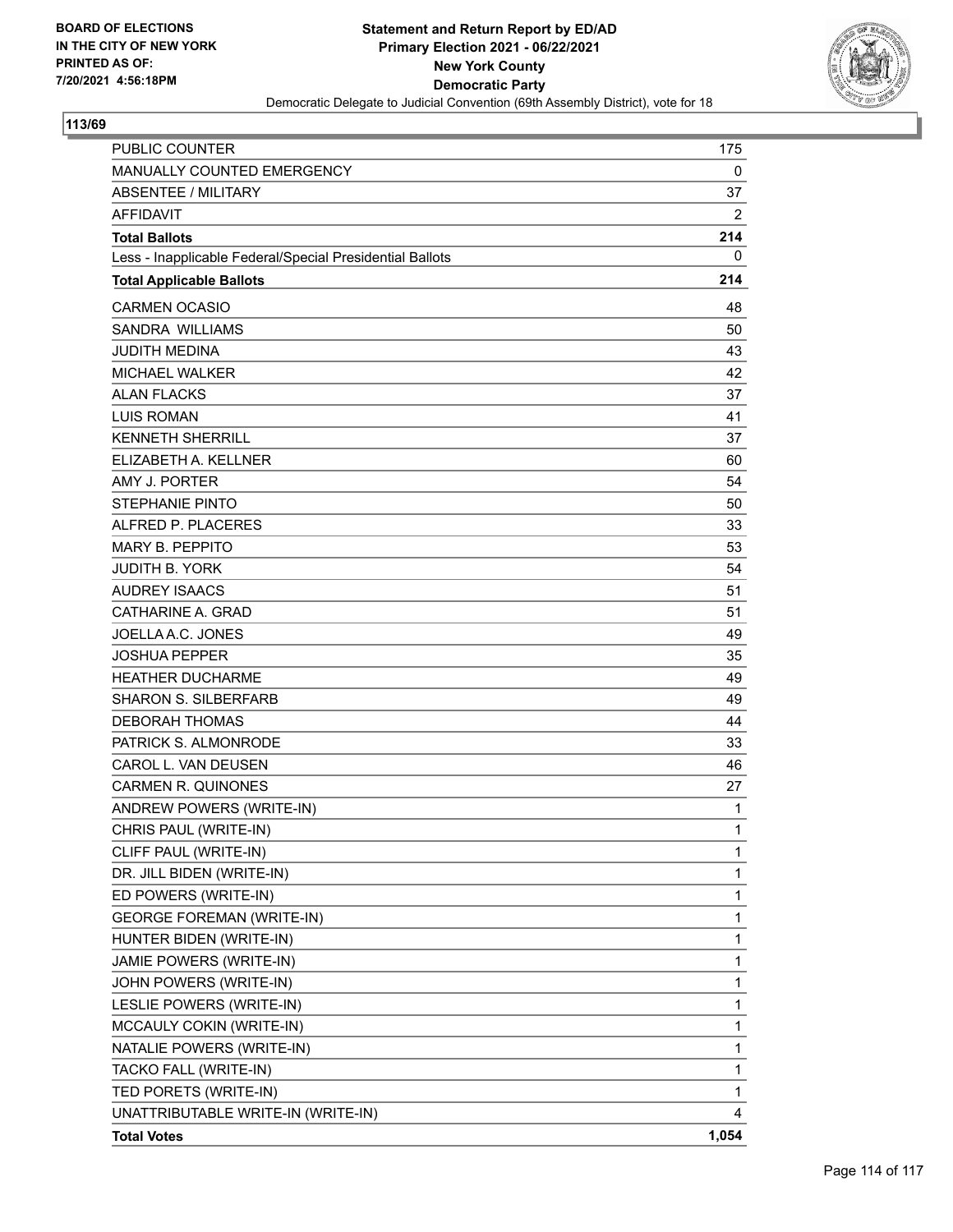

# Unrecorded 2,798

| PUBLIC COUNTER                                           | 60                        |
|----------------------------------------------------------|---------------------------|
| <b>MANUALLY COUNTED EMERGENCY</b>                        | $\mathbf 0$               |
| <b>ABSENTEE / MILITARY</b>                               | 4                         |
| <b>AFFIDAVIT</b>                                         | $\overline{2}$            |
| <b>Total Ballots</b>                                     | 66                        |
| Less - Inapplicable Federal/Special Presidential Ballots | 0                         |
| <b>Total Applicable Ballots</b>                          | 66                        |
| <b>CARMEN OCASIO</b>                                     | 18                        |
| SANDRA WILLIAMS                                          | 16                        |
| <b>JUDITH MEDINA</b>                                     | 9                         |
| MICHAEL WALKER                                           | 14                        |
| <b>ALAN FLACKS</b>                                       | $\overline{7}$            |
| <b>LUIS ROMAN</b>                                        | 9                         |
| <b>KENNETH SHERRILL</b>                                  | $\overline{7}$            |
| ELIZABETH A. KELLNER                                     | $\overline{5}$            |
| AMY J. PORTER                                            | 8                         |
| <b>STEPHANIE PINTO</b>                                   | $\overline{\mathbf{4}}$   |
| ALFRED P. PLACERES                                       | 5                         |
| <b>MARY B. PEPPITO</b>                                   | 5                         |
| <b>JUDITH B. YORK</b>                                    | 6                         |
| <b>AUDREY ISAACS</b>                                     | 6                         |
| CATHARINE A. GRAD                                        | 5                         |
| JOELLA A.C. JONES                                        | $\overline{\mathbf{4}}$   |
| <b>JOSHUA PEPPER</b>                                     | $\overline{7}$            |
| HEATHER DUCHARME                                         | $\overline{4}$            |
| <b>SHARON S. SILBERFARB</b>                              | $\ensuremath{\mathsf{3}}$ |
| <b>DEBORAH THOMAS</b>                                    | $\overline{7}$            |
| PATRICK S. ALMONRODE                                     | $\overline{4}$            |
| CAROL L. VAN DEUSEN                                      | $\overline{4}$            |
| <b>CARMEN R. QUINONES</b>                                | 15                        |
| UNATTRIBUTABLE WRITE-IN (WRITE-IN)                       | $\mathbf{1}$              |
| <b>Total Votes</b>                                       | 173                       |
| Unrecorded                                               | 1,015                     |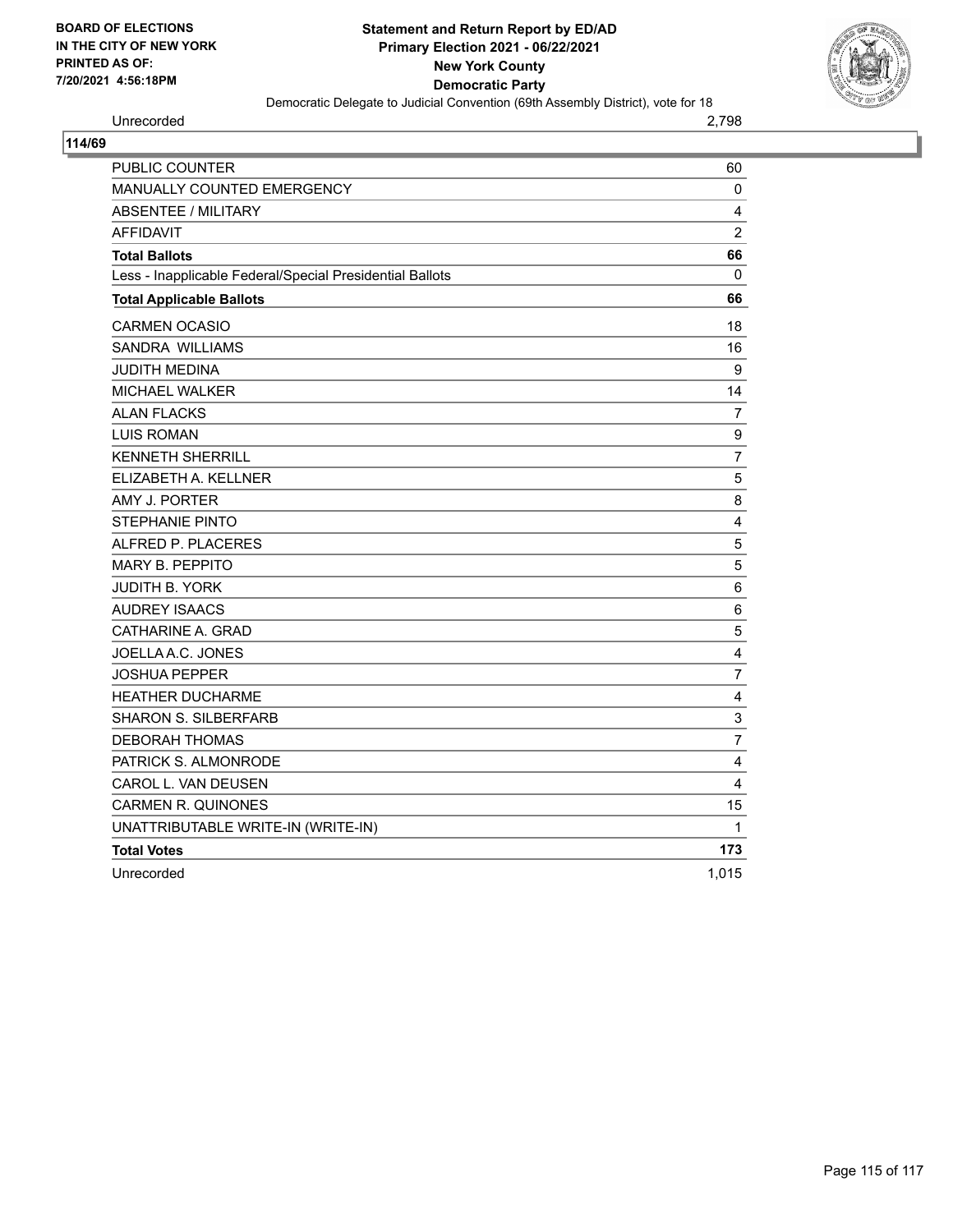

| PUBLIC COUNTER                                           | 162          |
|----------------------------------------------------------|--------------|
| MANUALLY COUNTED EMERGENCY                               | 0            |
| <b>ABSENTEE / MILITARY</b>                               | 41           |
| <b>AFFIDAVIT</b>                                         | 1            |
| <b>Total Ballots</b>                                     | 204          |
| Less - Inapplicable Federal/Special Presidential Ballots | 0            |
| <b>Total Applicable Ballots</b>                          | 204          |
| <b>CARMEN OCASIO</b>                                     | 56           |
| SANDRA WILLIAMS                                          | 48           |
| JUDITH MEDINA                                            | 48           |
| <b>MICHAEL WALKER</b>                                    | 31           |
| <b>ALAN FLACKS</b>                                       | 27           |
| <b>LUIS ROMAN</b>                                        | 32           |
| <b>KENNETH SHERRILL</b>                                  | 24           |
| ELIZABETH A. KELLNER                                     | 48           |
| AMY J. PORTER                                            | 57           |
| <b>STEPHANIE PINTO</b>                                   | 55           |
| ALFRED P. PLACERES                                       | 30           |
| <b>MARY B. PEPPITO</b>                                   | 54           |
| <b>JUDITH B. YORK</b>                                    | 50           |
| <b>AUDREY ISAACS</b>                                     | 56           |
| CATHARINE A. GRAD                                        | 47           |
| JOELLA A.C. JONES                                        | 49           |
| <b>JOSHUA PEPPER</b>                                     | 32           |
| <b>HEATHER DUCHARME</b>                                  | 49           |
| <b>SHARON S. SILBERFARB</b>                              | 42           |
| <b>DEBORAH THOMAS</b>                                    | 46           |
| PATRICK S. ALMONRODE                                     | 23           |
| CAROL L. VAN DEUSEN                                      | 46           |
| <b>CARMEN R. QUINONES</b>                                | 35           |
| ANTHONY THOMAS (WRITE-IN)                                | 1            |
| <b>GALE BREWER (WRITE-IN)</b>                            | 1            |
| <b>JESSICA THOMAS (WRITE-IN)</b>                         | 1            |
| SCOTT STRINGER (WRITE-IN)                                | $\mathbf{1}$ |
| <b>Total Votes</b>                                       | 989          |
| Unrecorded                                               | 2,683        |